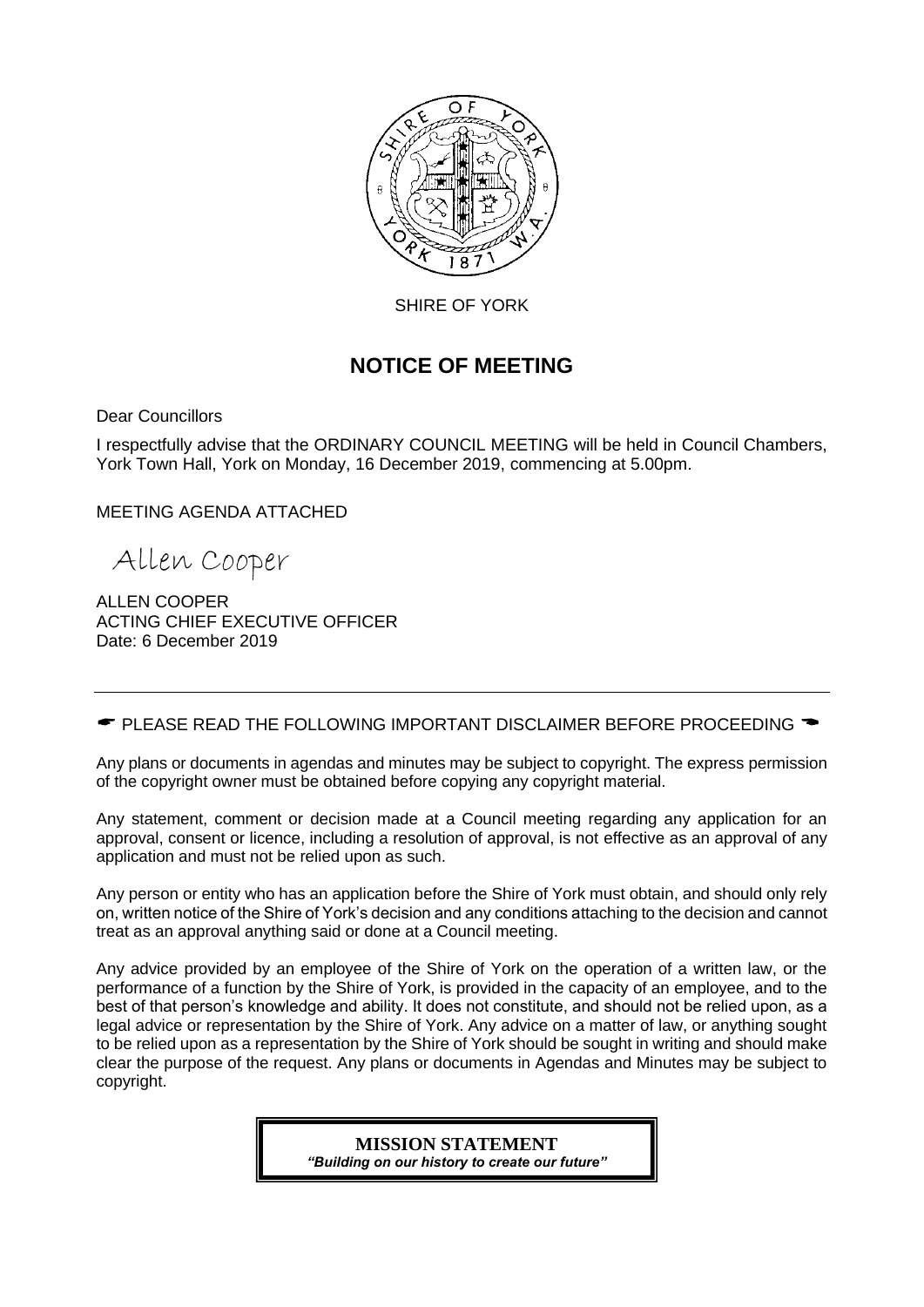### **Local Government Act 1995 (as amended)**

### **Part 1 Introductory Matters**

- 1.3. Content and intent
	- (1) This Act provides for a system of local government by
		- (a) providing for the constitution of elected local governments in the State;
		- (b) describing the functions of local governments;
		- (c) providing for the conduct of elections and other polls; and
		- (d) providing a framework for the administration and financial management of local governments and for the scrutiny of their affairs.
	- (2) This Act is intended to result in
		- (a) better decision making by local governments;
		- (b) greater community participation in the decisions and affairs of local governments;
		- (c) greater accountability of local governments to their communities; and
		- (d) more efficient and effective local government.
	- (3) In carrying out its functions a local government is to use its best endeavours to meet the needs of the current and future generations through an integration of environmental protection, social advancement and economic prosperity.

# **Part 2 Constitution of Local Government**

### **Division 2 Local Governments and Councils of Local Governments**

- 2.7 The Role of Council
	- (1) The Council
		- (a) directs and controls the Local Government's affairs; and
		- (b) is responsible for the performance of the Local Government's functions.
	- (2) Without limiting subsection  $(1)$ , the Council is to
		- (a) oversee the allocation of the Local Government's finances and resources; and
		- (b) determine the Local Government's policies.

### **Meetings generally open to the public**

- **5.1.** (1) Subject to subsection (2), the following are to be open to members of the public
	- (a) all council meetings; and
	- (b) all meetings of any committee to which a local government power or duty has been delegated.
	- (2) If a meeting is being held by a council or by a committee referred to in subsection (1) (b), the council or committee may close to members of the public the meeting, or part of the meeting, if the meeting or the part of the meeting deals with any of the following —
		- (a) a matter affecting an employee or employees;
		- (b) the personal affairs of any person;
		- (c) a contract entered into, or which may be entered into, by the local government and which relates to a matter to be discussed at the meeting;
		- (d) legal advice obtained, or which may be obtained, by the local government and which relates to a matter to be discussed at the meeting;
		- (e) a matter that if disclosed, would reveal
			- (i) a trade secret;
			- (ii) information that has a commercial value to a person; or
			- (iii) information about the business, professional, commercial or financial affairs of a person, where the trade secret or information is held by, or is about, a person other than the local government;
		- (f) a matter that if disclosed, could be reasonably expected to  $-$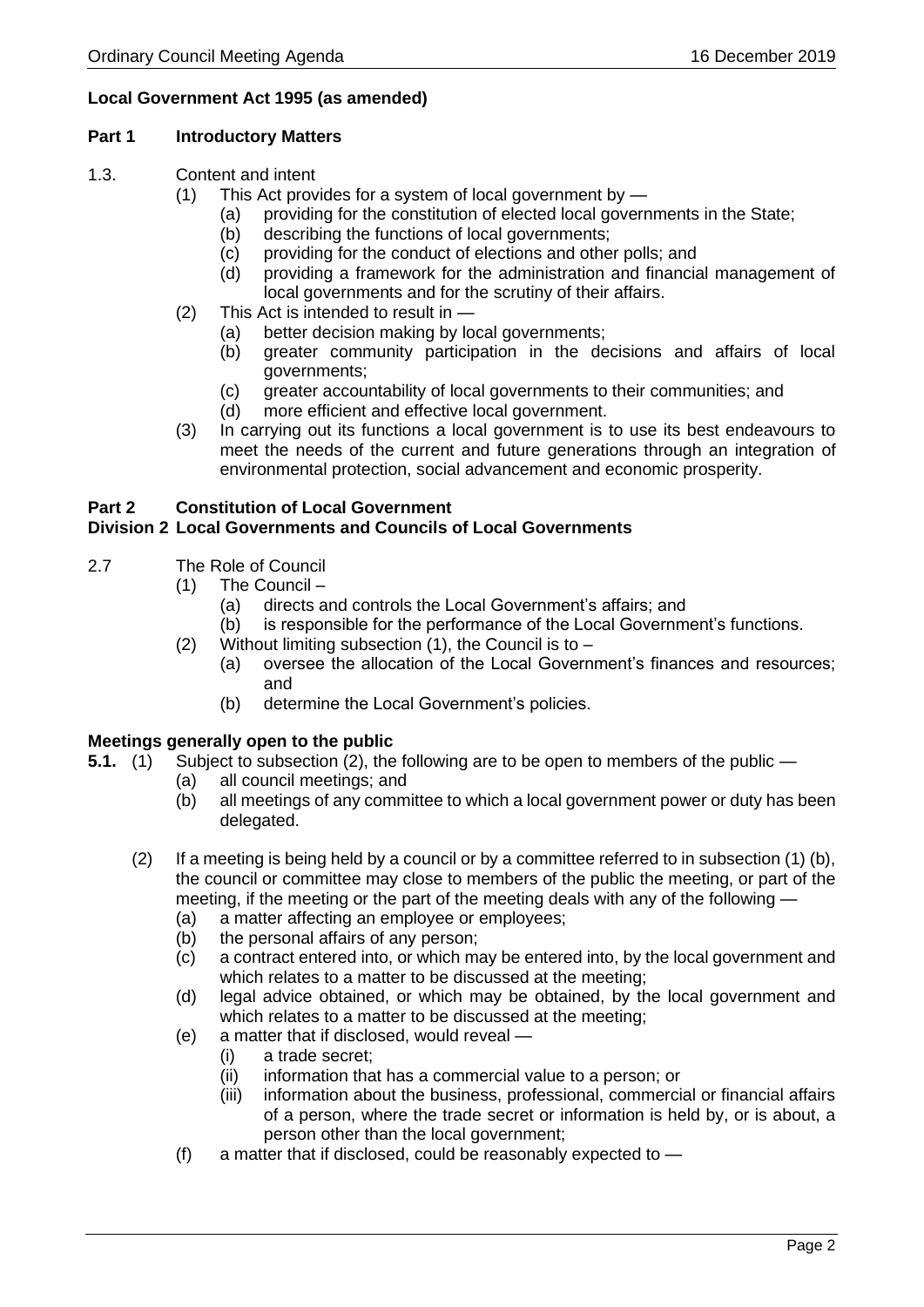- (i) impair the effectiveness of any lawful method or procedure for preventing, detecting, investigating or dealing with any contravention or possible contravention of the law;
- (ii) endanger the security of the local government's property; or
- (iii) prejudice the maintenance or enforcement of a lawful measure for protecting public safety;
- (g) information which is the subject of a direction given under section 23 (1a) of the Parliamentary Commissioner Act 1971; and
- (h) such other matters as may be prescribed.
- (3) A decision to close a meeting or part of a meeting and the reason for the decision are to be recorded in the minutes of the meeting.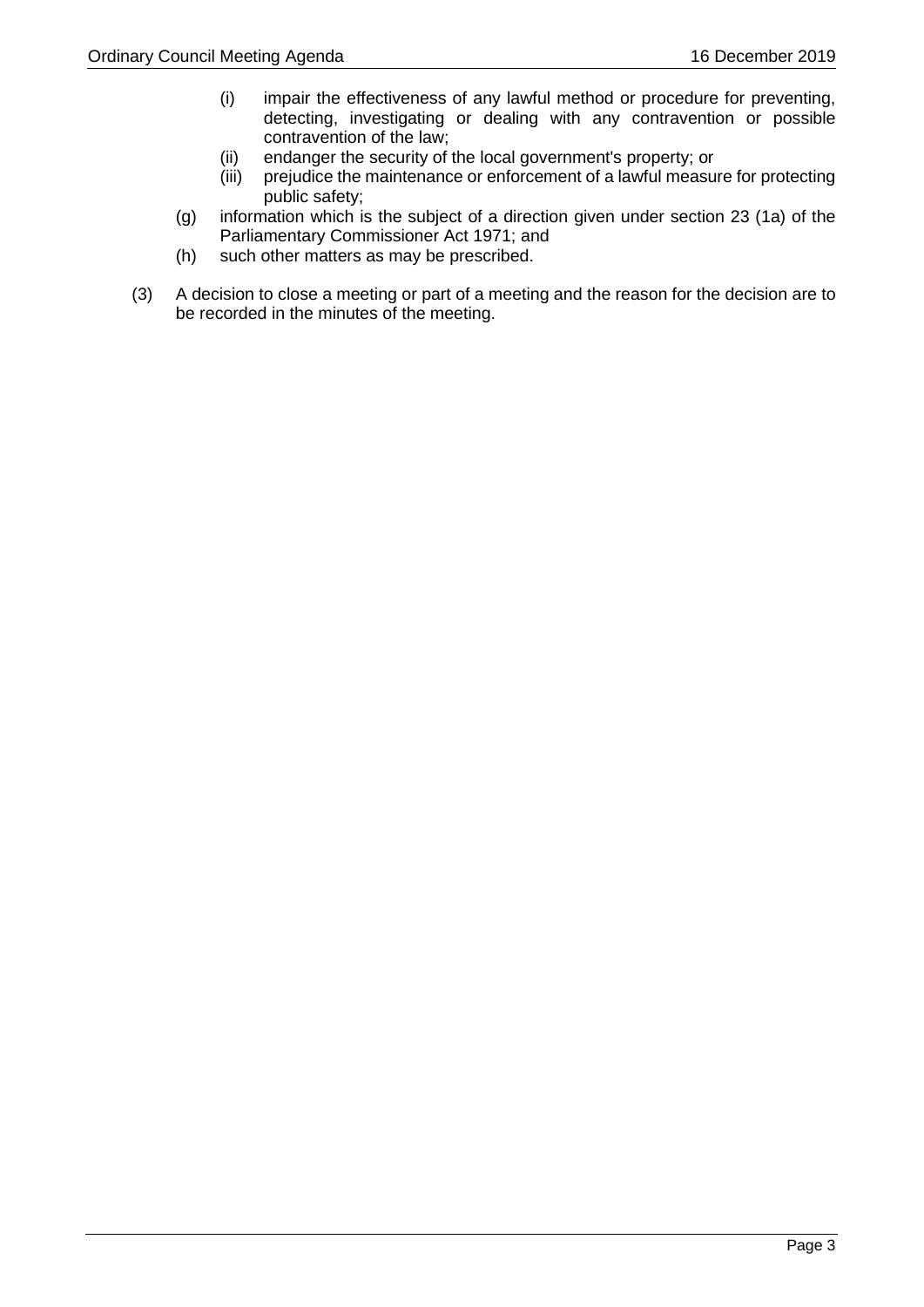

## **G 2.6 PUBLIC QUESTION TIME**

### **Policy Statement**

1.0 "Public Question Time" will be limited to 15 minutes\*. The Council may exercise a discretion to extend the time by resolution if required. If there are questions remaining unasked at the expiration of the time allotted members of the public will be asked to submit their questions in writing to the Chief Executive Officer who will provide a written reply with the response placed in the Agenda of the next Ordinary Meeting of the Council.

*\* A minimum of 15 minutes is provided by Regulation 6(1) of the Local Government (Administration) Regulations 1996 (S.5.24 of the Local Government Act 1995)*

- 2.0 Questions may be asked at the Ordinary Council Meeting and any Committee meeting on any matter affecting the Council and the Shire's operations. Questions submitted to Special Meetings of the Council will be restricted to the subject matter of the meeting.
- 3.0 Each questioner will be limited to two (2) questions. Statements or long preamble are not permitted.
- 4.0 People wishing to ask questions will be encouraged to put their questions in writing or in a prescribed form and submit them to the Chief Executive Officer prior to 10 am on the day of the meeting. This allows for an informed response to be given at the meeting. Oral questions are permitted.
- 5.0 Priority will be given to questions about matters on the agenda for the meeting and which are submitted in accordance with 4.0 above.
- 6.0 Every person who wishes to ask a question must identify themselves and register with a Council Officer immediately prior to the meeting. Subject to 5.0 above questions will be taken in the order in which people register.
- 7.0 Questions containing offensive remarks, reference to the personal affairs or actions of Elected Members or staff, or which relate to confidential matters or legal action will not be accepted. Questions that the Presiding Member considers have been answered by earlier questions at the meeting or earlier meetings may not be accepted.
- 8.0 On receipt of a question the Presiding Member may answer the question or direct it to the Chief Executive Officer to answer. If the question is of a technical nature the Chief Executive Officer may direct the question to a senior technical officer present. If the question requires research it will be taken on notice.
- 9.0 There will be no debate on the answers to questions.
- 10.0 A summary of the question and the answer will be recorded in the minutes of the Council meeting at which the question was asked.
- 11.0 Public Question Time guidelines incorporating this policy are being prepared and will include information on the other methods of enquiry that are available to members of the public to obtain information from the Shire.

Adopted 21 October 2013 Amended 17 September 2015 Amended 23 November 2015 Reviewed 24 October 2016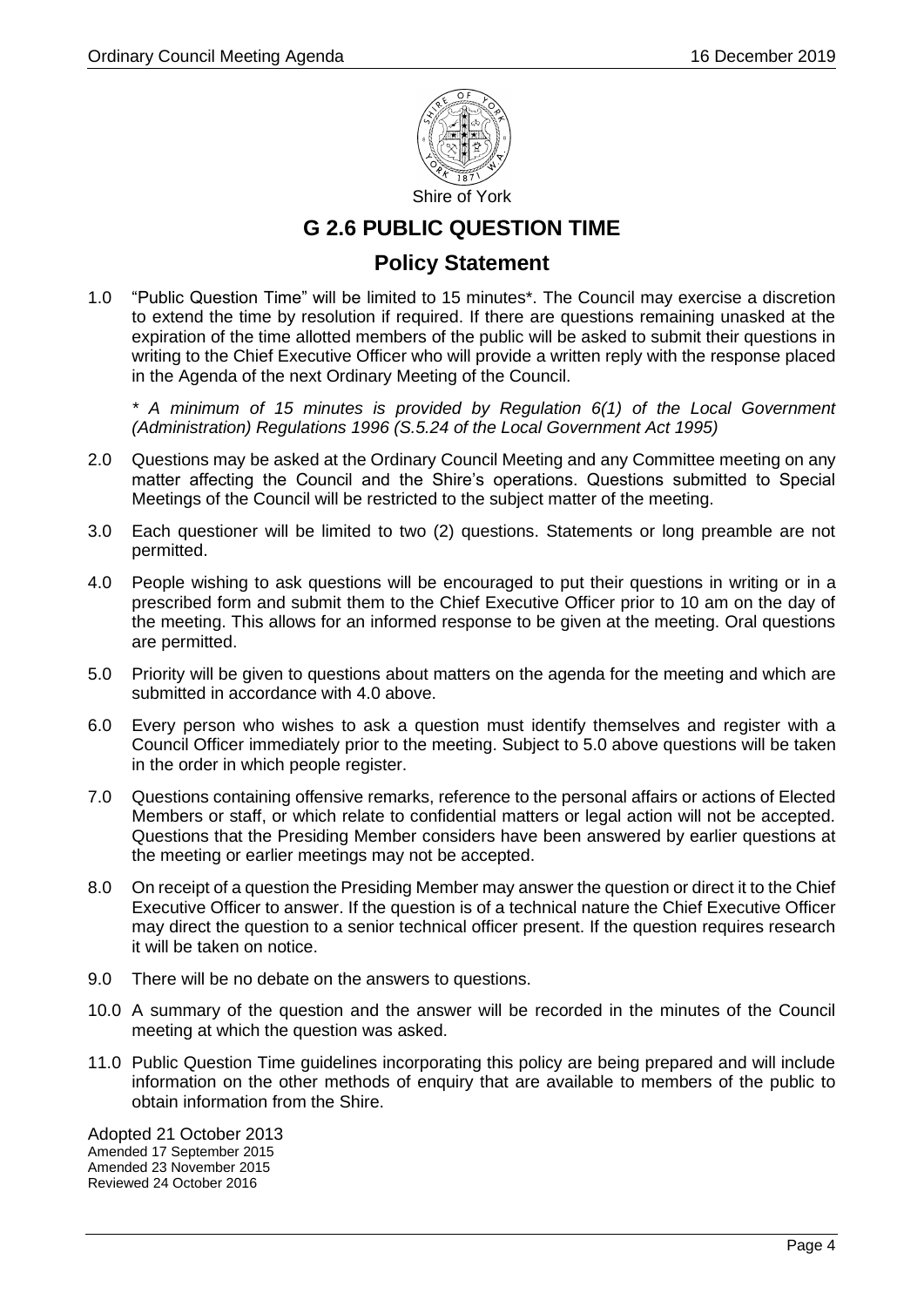# PUBLIC QUESTION TIME PROFORMA

**CONTINUED** 

# Question(s)

| Please ensure that your question complies with the Public Question Time Policy<br>Statement as published in the Council Agenda and stated as per the attached |                                                                                                                                                |  |
|---------------------------------------------------------------------------------------------------------------------------------------------------------------|------------------------------------------------------------------------------------------------------------------------------------------------|--|
| Name:                                                                                                                                                         |                                                                                                                                                |  |
| <b>Residential Address:</b>                                                                                                                                   | (Required if written response requested)                                                                                                       |  |
| <b>Organization Name:</b><br>(If presenting on behalf of)                                                                                                     | <u> 1989 - Johann Barn, amerikan berkema dalam berkema dalam berkema dalam berkema dalam berkema dalam berkema da</u>                          |  |
| <b>Council</b>                                                                                                                                                | Item No. Referred To:<br>Meeting Date: _____________________                                                                                   |  |
|                                                                                                                                                               | Write your question(s) as clearly and concisely as possible - lengthy questions may be paraphrased.                                            |  |
| Note:                                                                                                                                                         | To provide equal opportunity for all in attendance to ask questions, a limit of two<br>(2) questions at a time from any one person is imposed. |  |
|                                                                                                                                                               |                                                                                                                                                |  |
|                                                                                                                                                               |                                                                                                                                                |  |
|                                                                                                                                                               |                                                                                                                                                |  |
|                                                                                                                                                               |                                                                                                                                                |  |
|                                                                                                                                                               |                                                                                                                                                |  |
|                                                                                                                                                               |                                                                                                                                                |  |
|                                                                                                                                                               |                                                                                                                                                |  |
|                                                                                                                                                               |                                                                                                                                                |  |
|                                                                                                                                                               |                                                                                                                                                |  |
|                                                                                                                                                               |                                                                                                                                                |  |
|                                                                                                                                                               |                                                                                                                                                |  |
|                                                                                                                                                               |                                                                                                                                                |  |
|                                                                                                                                                               |                                                                                                                                                |  |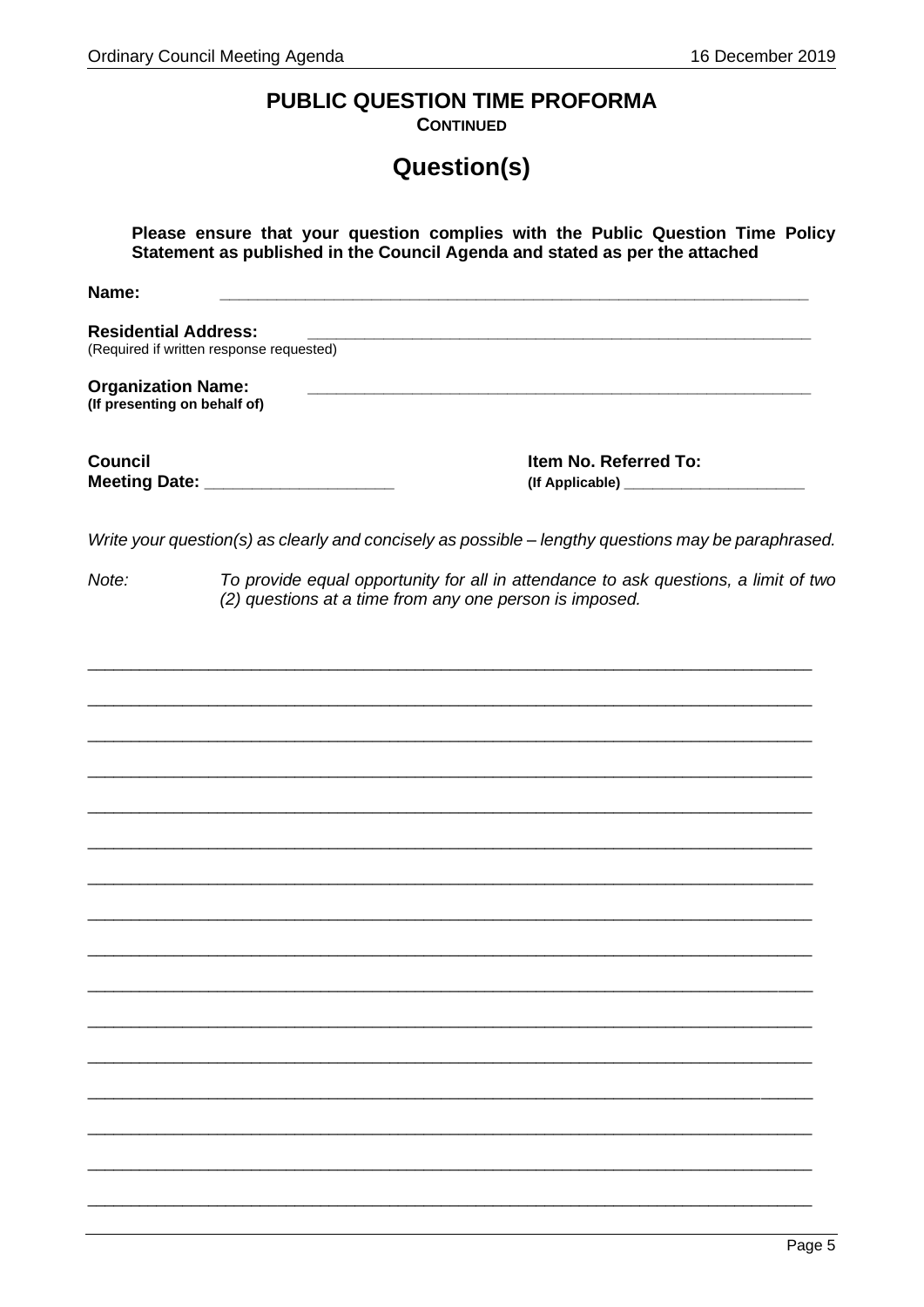| <b>OFFICE USE ONLY</b> |          |
|------------------------|----------|
|                        | Item No: |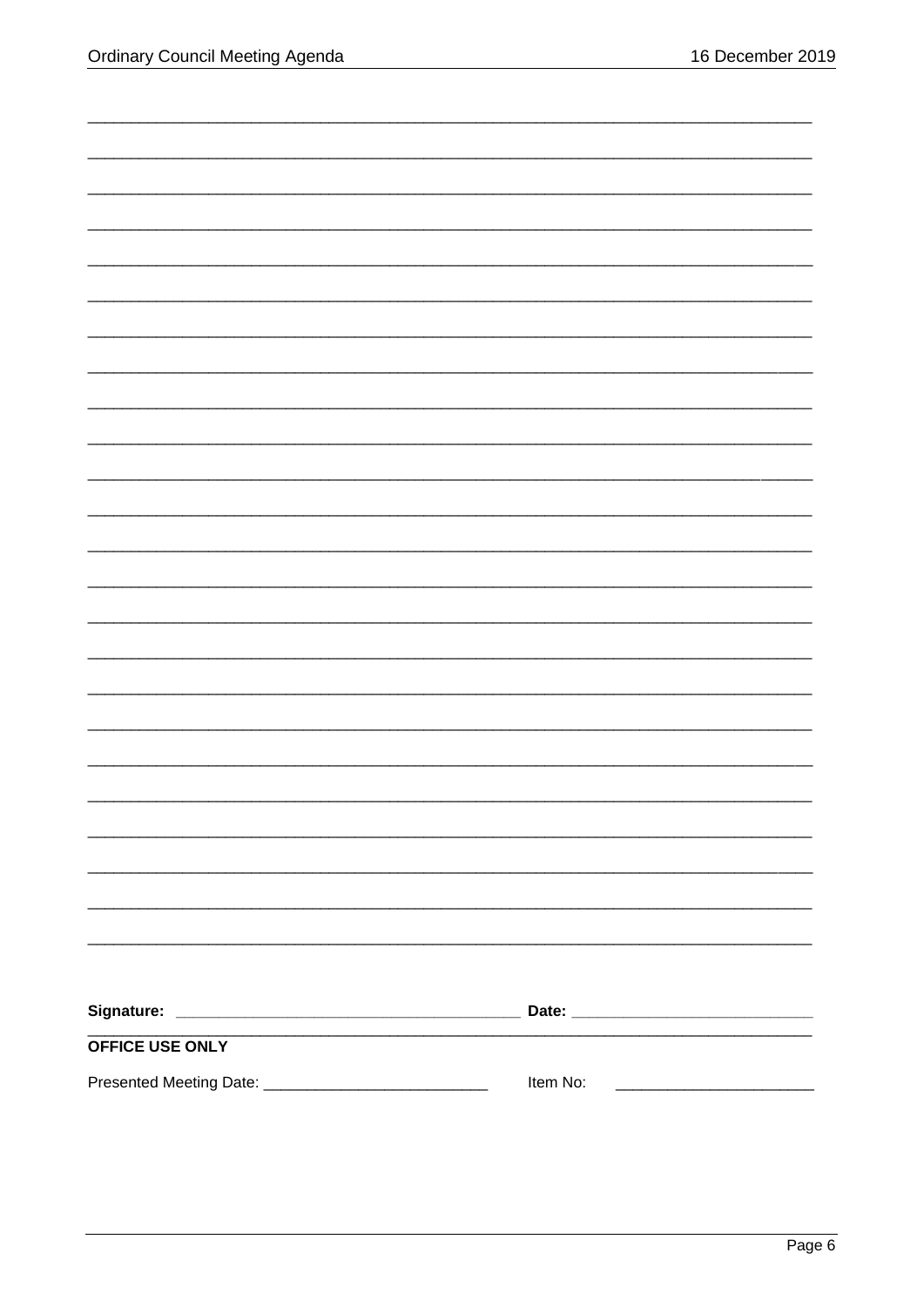# **Order Of Business**

| 1            |             |  |                                                                                                                                        |  |
|--------------|-------------|--|----------------------------------------------------------------------------------------------------------------------------------------|--|
|              | 1.1         |  |                                                                                                                                        |  |
|              | 1.2         |  |                                                                                                                                        |  |
|              | 1.3         |  |                                                                                                                                        |  |
|              | 1.4         |  |                                                                                                                                        |  |
|              | 1.5         |  |                                                                                                                                        |  |
|              | 1.6         |  |                                                                                                                                        |  |
|              | 1.7         |  |                                                                                                                                        |  |
| $\mathbf{2}$ |             |  |                                                                                                                                        |  |
|              | 2.1         |  |                                                                                                                                        |  |
|              | 2.2         |  |                                                                                                                                        |  |
|              | 2.3         |  |                                                                                                                                        |  |
|              | 2.4         |  |                                                                                                                                        |  |
|              | 2.5         |  | Number of People in the Gallery at Commencement of Meeting  10                                                                         |  |
| 3            |             |  |                                                                                                                                        |  |
|              | 3.1         |  |                                                                                                                                        |  |
|              | 3.2         |  |                                                                                                                                        |  |
| 4            |             |  |                                                                                                                                        |  |
|              | 4.1         |  |                                                                                                                                        |  |
|              | 4.2         |  |                                                                                                                                        |  |
| 5            |             |  |                                                                                                                                        |  |
| 6            |             |  |                                                                                                                                        |  |
|              | 6.1         |  |                                                                                                                                        |  |
|              | 6.2         |  |                                                                                                                                        |  |
|              | 6.3         |  |                                                                                                                                        |  |
|              | 6.4         |  |                                                                                                                                        |  |
| 7            |             |  |                                                                                                                                        |  |
| 8            |             |  |                                                                                                                                        |  |
| 9            |             |  |                                                                                                                                        |  |
|              |             |  | SY179-12/19 Minutes of the Audit and Risk Committee Meeting held on 2 December                                                         |  |
|              | SY180-12/19 |  | Development Application: Supermarket (Shop), Shops, Medical Centre<br>and Community Purpose Development: Lots 3 (88) and 820 (94) Avon |  |
|              |             |  | SY181-12/19 Draft Local Planning Strategy and Local Planning Scheme No. 3 32                                                           |  |
|              | SY182-12/19 |  |                                                                                                                                        |  |
|              | SY183-12/19 |  |                                                                                                                                        |  |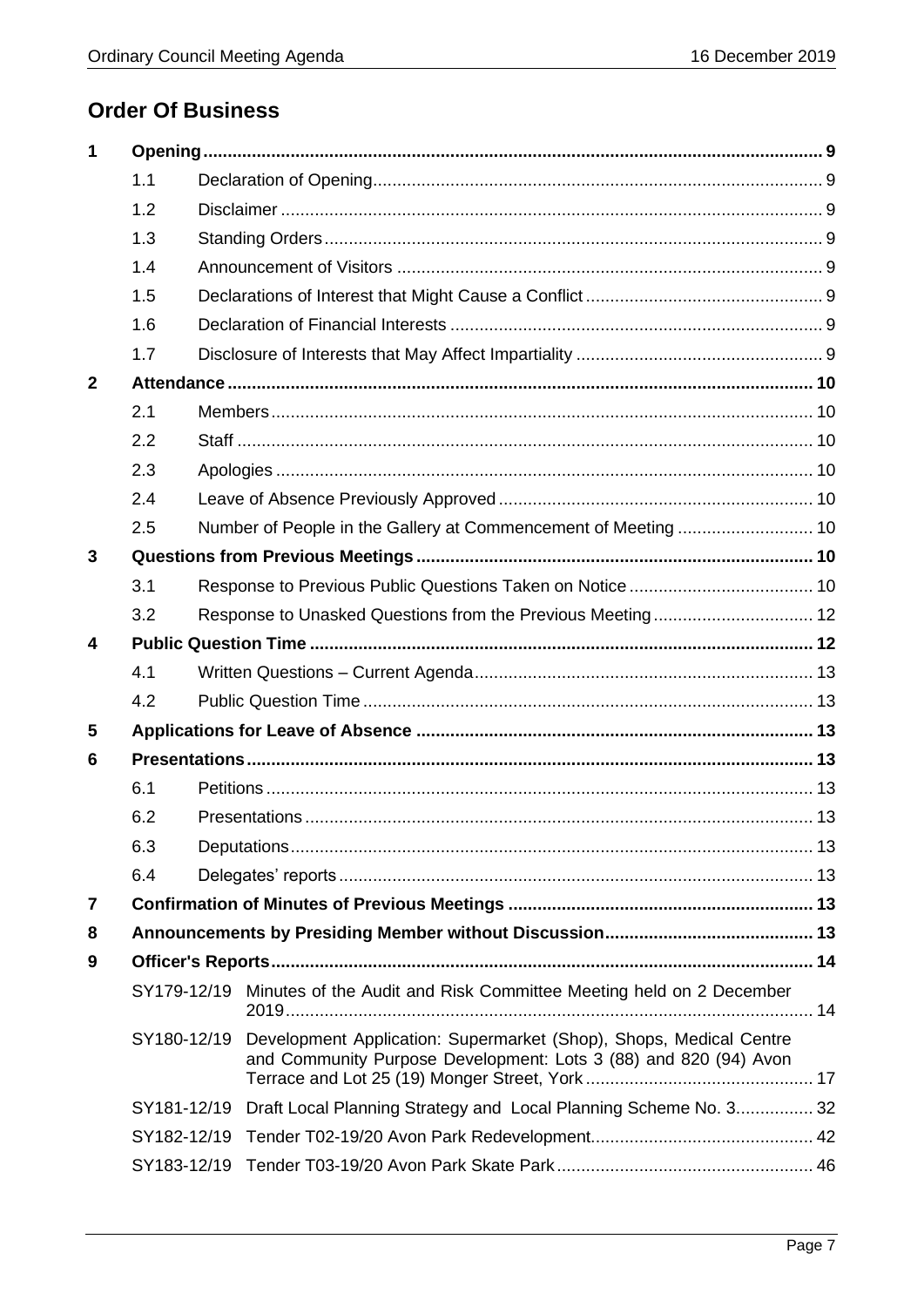|    | SY184-12/19 | Major Strategic Review 2020 - Community Engagement Plan and Levels            |  |
|----|-------------|-------------------------------------------------------------------------------|--|
|    | SY185-12/19 |                                                                               |  |
|    | SY186-12/19 | Amendment to Policy G1.1 Code of Conduct: Councillors, Committee              |  |
|    | SY187-12/19 | New Policy - Attendance at Events for Elected Members & CEO's 59              |  |
|    | SY188-12/19 |                                                                               |  |
|    | SY189-12/19 |                                                                               |  |
|    | SY190-12/19 |                                                                               |  |
|    | SY191-12/19 |                                                                               |  |
|    | SY192-12/19 |                                                                               |  |
|    | SY193-12/19 | Annual Report 2018/19 and Annual Electors' Meeting 80                         |  |
|    | SY194-12/19 | Agreement for Disbursement of SEAVROC funds held in Tied Funds                |  |
|    |             | SY195-12/19 Outstanding Rates and Charges - Payment Agreements  87            |  |
|    | SY196-12/19 |                                                                               |  |
|    | SY197-12/19 |                                                                               |  |
|    |             |                                                                               |  |
| 10 |             |                                                                               |  |
| 11 |             |                                                                               |  |
| 12 |             | Business of an Urgent Nature Introduced by Decision of the Meeting 101        |  |
| 13 |             |                                                                               |  |
|    | 13.1        |                                                                               |  |
|    |             | SY199-12/19 - Confidential - Acting Chief Executive Officer Arrangements  102 |  |
|    | 13.2        |                                                                               |  |
| 14 |             |                                                                               |  |
|    |             |                                                                               |  |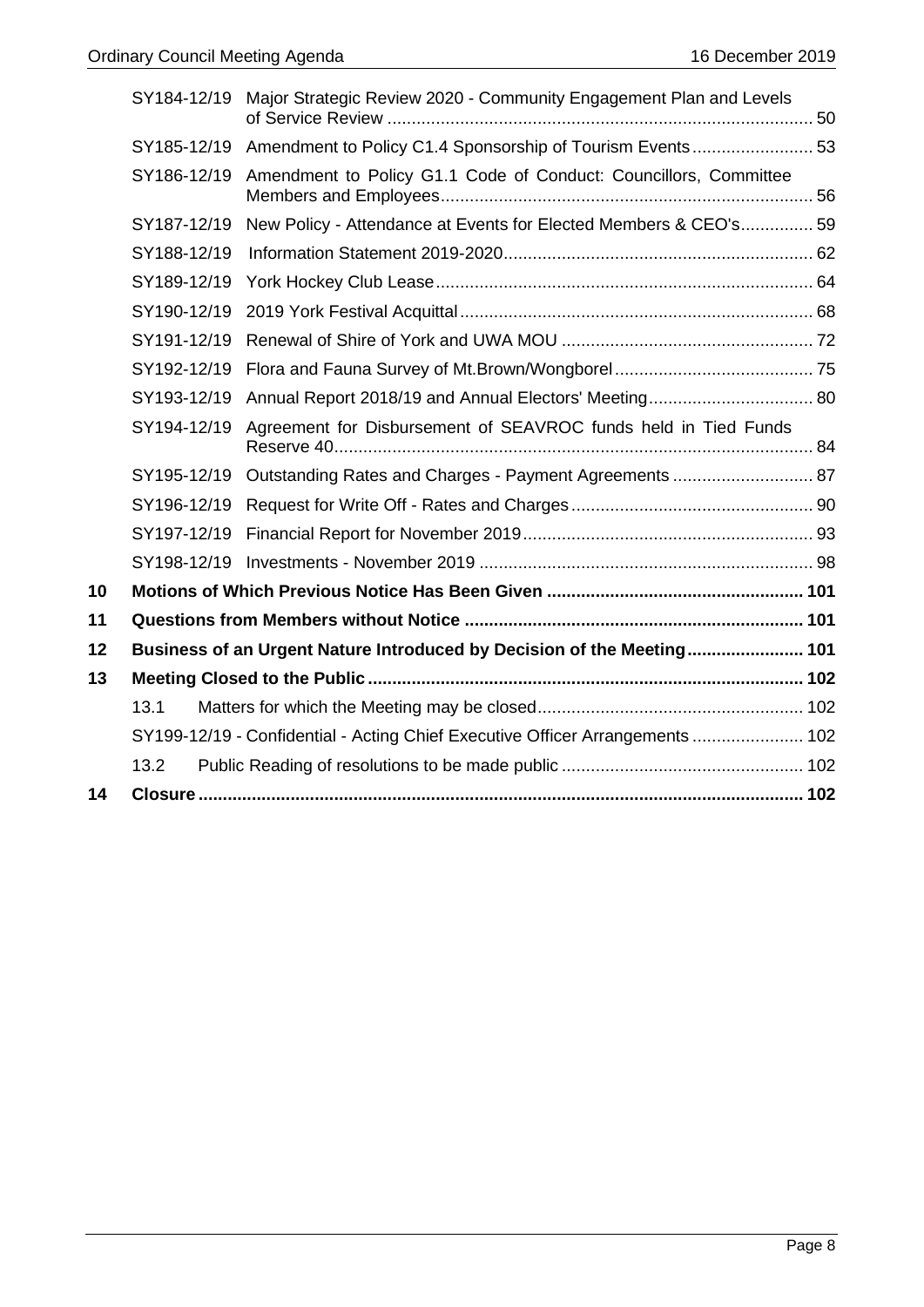The York Shire Council acknowledges the traditional owners of the land on which this meeting will be held.

#### <span id="page-8-0"></span>**1 OPENING**

- <span id="page-8-1"></span>1.1 Declaration of Opening
- <span id="page-8-2"></span>1.2 Disclaimer

The Shire President advises the following:

*"I wish to draw attention to the Disclaimer Notice contained within the agenda document and advise members of the public that any decisions made at the meeting today, can be revoked, pursuant to the Local Government Act 1995.*

*Therefore members of the public should not rely on any decisions until formal notification in writing by Council has been received. Any plans or documents in agendas and minutes may be subject to copyright. The express permission of the copyright owner must be obtained before copying any copyright material."*

- <span id="page-8-3"></span>1.3 Standing Orders
- <span id="page-8-4"></span>1.4 Announcement of Visitors
- <span id="page-8-5"></span>1.5 Declarations of Interest that Might Cause a Conflict

Councillors/Staff are reminded of the requirements of s5.65 of the Local Government Act 1995, to disclose any interest during the meeting when the matter is discussed and also of the requirement to disclose an interest affecting impartiality under the Shire of York's Code of Conduct.

| <b>Name</b> | <b>Item No &amp; Title</b> | <b>Nature of Interest</b><br>(and extent, where appropriate) |
|-------------|----------------------------|--------------------------------------------------------------|
|             |                            |                                                              |
|             |                            |                                                              |
|             |                            |                                                              |

### <span id="page-8-6"></span>1.6 Declaration of Financial Interests

A declaration under this section requires that the nature of the interest must be disclosed. Consequently a member who has made a declaration must not preside, participate in, or be present during any discussion or decision making procedure relating to the matter the subject of the declaration.

Other members may allow participation of the declarant if the member further discloses the extent of the interest and the other members decide that the interest is trivial or insignificant or is common to a significant number of electors or ratepayers.

| <b>Name</b> | <b>Item No &amp; Title</b> | <b>Nature of Interest</b><br>(and extent, where appropriate) |
|-------------|----------------------------|--------------------------------------------------------------|
|             |                            |                                                              |
|             |                            |                                                              |
|             |                            |                                                              |

### <span id="page-8-7"></span>1.7 Disclosure of Interests that May Affect Impartiality

Councillors and staff are required (Code of Conduct), in addition to declaring any financial interest, to declare any interest that might cause a conflict. The member/employee is also encouraged to disclose the nature of the interest. The member/employee must consider the nature and extent of the interest and whether it will affect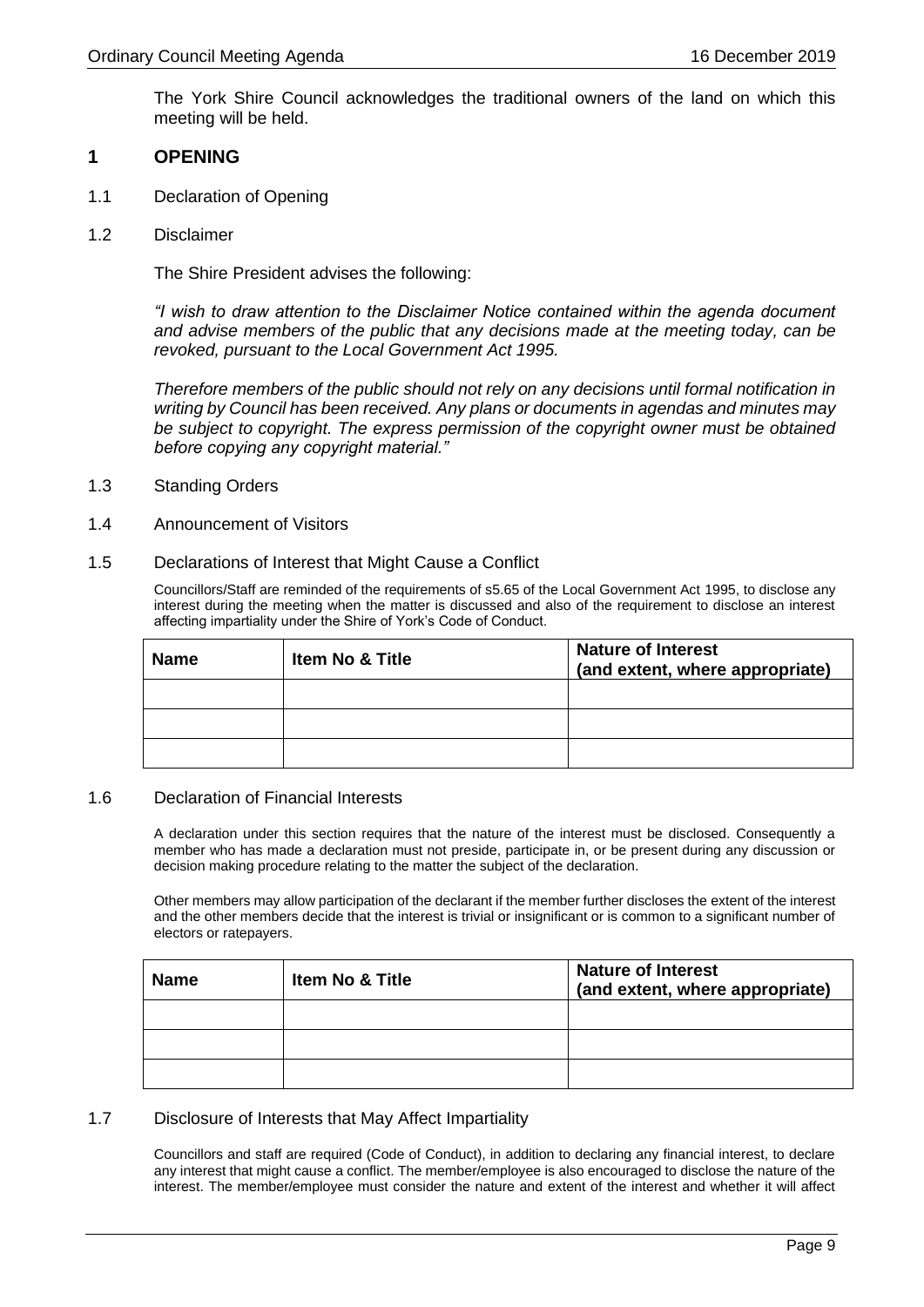their impartiality. If the member/employee declares that their impartiality will not be affected then they may participate in the decision making process.

| <b>Name</b> | <b>Item No &amp; Title</b> | <b>Nature of Interest</b><br>(and extent, where appropriate) |  |
|-------------|----------------------------|--------------------------------------------------------------|--|
|             |                            |                                                              |  |
|             |                            |                                                              |  |
|             |                            |                                                              |  |

### <span id="page-9-0"></span>**2 ATTENDANCE**

- <span id="page-9-1"></span>2.1 Members
- <span id="page-9-2"></span>2.2 Staff
- <span id="page-9-3"></span>2.3 Apologies
- <span id="page-9-4"></span>2.4 Leave of Absence Previously Approved
- <span id="page-9-5"></span>2.5 Number of People in the Gallery at Commencement of Meeting

### <span id="page-9-6"></span>**3 QUESTIONS FROM PREVIOUS MEETINGS**

<span id="page-9-7"></span>3.1 Response to Previous Public Questions Taken on Notice

### **Mr John Tapper**

### **Question:**

To the Shire of York C.E.O.

Re: Making the easement at 957, 959 & 961 Talbot Rd into a road instead of opening road number 3979 from Talbot Road.

For those that may not be aware it involves myself as well as Angus Jones as it passes through lot number 7522.

Are you aware that any land taken from me will be fully compensated as well as fenced to 20.12 metres?

I am totally against this option, I look forward to the Shire seeing the light and opening up road number 3979.

### **Response provided by the Acting Chief Executive Officer:**

Yes, Council is aware that compensation may be required to obtain the land.

Fencing of a road reserve is the responsibility of the land owner.

### **Mr Simon Saint**

### **Question:**

Section 2.10 of the LGA states that the role of a councillor is to represent the interests of electors, ratepayers and residents of the district.

WALGA is not the body that represents the public interest; WALGA defines itself as, quote

"… as the peak industry body WALGA advocates on behalf of the 139 WA Local Governments and negotiates service agreements for the sector".

The definition of a 'service agreement' is an agreement between two parties or businesses (i.e. the SOY and LGIS) where one agrees to provide a specified service to the other. However, WALGA negotiates with no other insurance provider, rather, it promotes only its subsidiary company, Local Government Insurance Scheme (LGIS).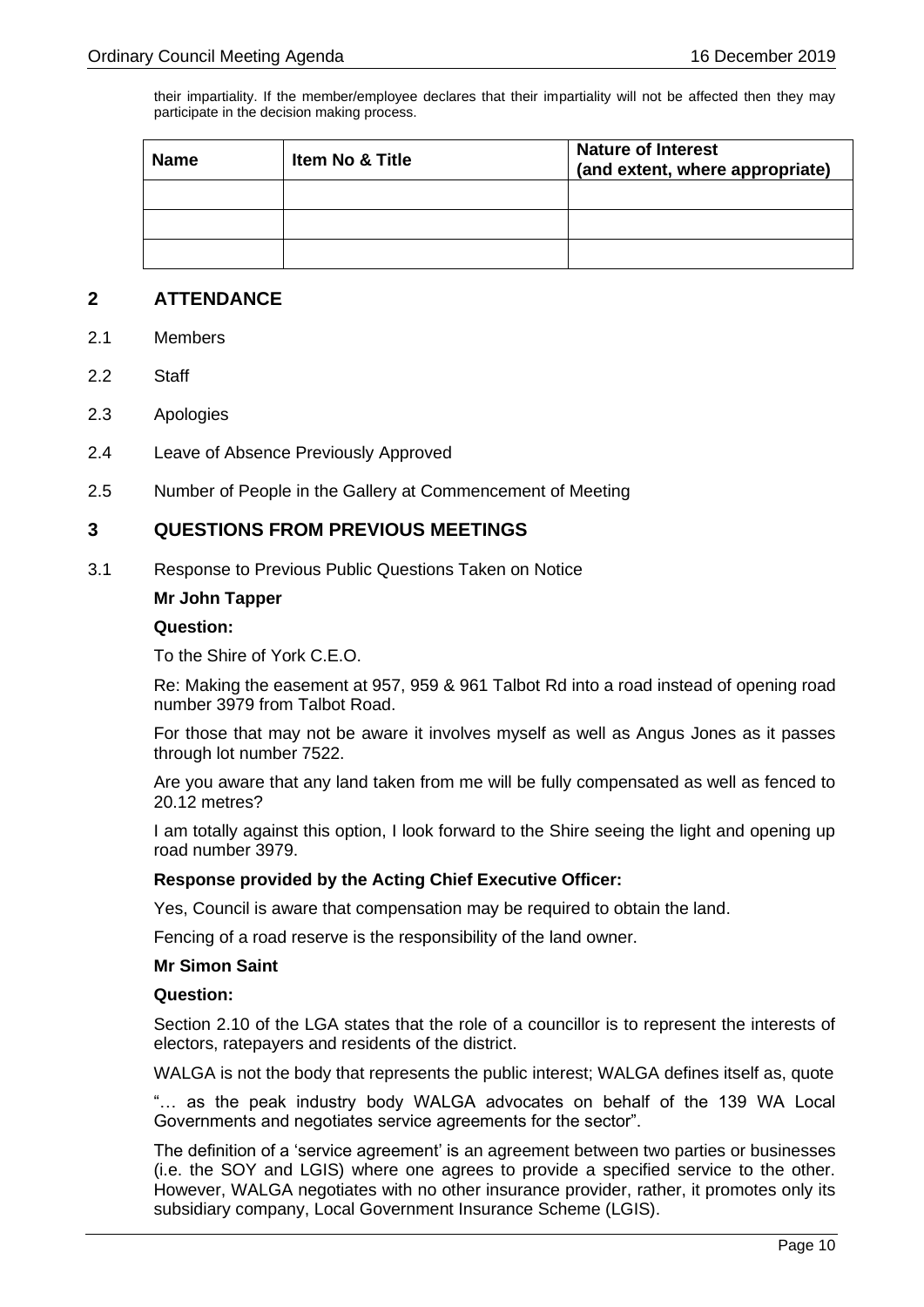Can councillors claim to be acting in the best interests of the electors, ratepayers and residents of the district if it accepts the recommendation(s) of what is essentially a publicly funder private monopoly that uses its market power to indirectly extract maximum profit from ratepayers?

### **Response provided by the Acting Chief Executive Officer:**

The statement is correct that WALGA is a member organisation that advocates for Local Governments and negotiates service agreements for the sector.

However, the statement in isolation does not also include the context of WALGA's procurement compliance requirements that any services offered are to "clearly add value to the operations of Local Governments" and in turn savings for ratepayers.

Specifically, for the Shire of York - for the 2018/19 financial year - the Shire accessed \$430,279 of supplier contracts for a saving on market rates of \$75,000.

The Shire's WALGA Membership fee was \$9,085.

In addition, in regard to the LGIS insurance service, the Shire will receive a surplus distribution of \$23,528 - funds which under a commercial arrangement would have been retained by the insurer as profit.

As to LGIS, WALGA initiated the provision of the member insurance mutual in response to Local Governments being unable to secure adequate cover from insurers given the individual risks.

Most recently WALGA has completed a process involving three independent reviews of LGIS governance, performance and operations to help ensure the scheme is offered most efficiently.

The competitiveness of the scheme has been further demonstrated in that 15 Local Governments in recent years have tendered their insurance services and remained or returned to LGIS.

The only WA Local Government that does not use LGIS is the City of Nedlands which is a not a member of WALGA and as such does not access any member services. A recent item to the City of Nedlands regarding the insurance service detailed that staff had identified that Nedlands would save \$138,000 if it returned to LGIS however the Council decided to remain with the alternative provider and consequently continue the additional cost to ratepayers.

All WALGA members use LGIS with three Councils who left the scheme returning after one year due to a combination of exorbitant cost increases in the second year with their alternative provider; poor claims and customer experiences; and in some case having insufficient cover to meet their obligation under various legislation.

Therefore, Council does believe it is working in the best interests of the electors, ratepayers and residents of the district in purchasing and utilising the services of WALGA and LGIS. **Question:**

I would like to point out that the following question has been put to the administration department, but to date no response has been provided.

**Question:** Where is the logic in the SOY 'events committee' (which consists of SOY staff) holding a meeting just one working day before an event to discuss whether or not there is any need to write to adjoining land owners, clearly this leaves insufficient time for adjoining landowners to be notified, certainly it leaves insufficient time for adjoining landowners to make any comments?

### **Response provided by the Acting Chief Executive Officer**

I understand that a number of questions regarding an event held in Peace Park on Sunday the 13<sup>th</sup> of October have been responded to.

In regard to the timing of the meeting of the internal events committee. The Public Events Guide March 2019 states:

### *CONSULTATION WITH THE COMMUNITY*

*Approximately four weeks prior to your event, you may need to contact surrounding businesses and residents to let them know the event is taking place and outline any potential affects, particularly if your event is deemed as a large event or requires a 'Approved Non-*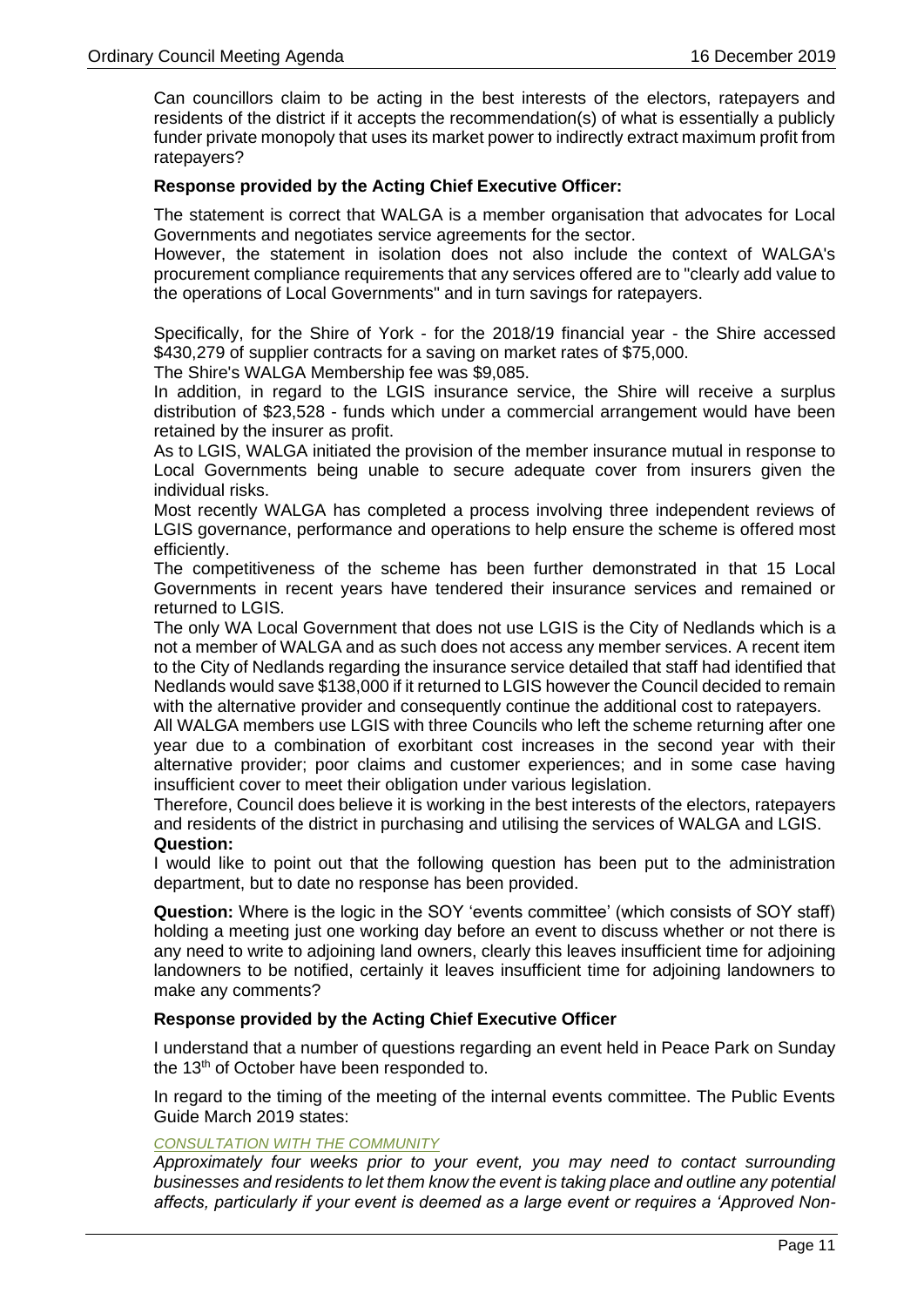*Complying Event' (Regulation 18) permit. You must provide a copy of the letter drop undertaken with your event application, including the addresses of the residents notified and if any return responses have been received. Depending on the location, timing, size and scale of the event, the Events team may also advise that you need to notify:*

- *WA Police*
- *Fire & Emergency Services (FESA)*
- *St John's Ambulance Service & York Hospital*

I agree and will endeavour to ensure that the internal events committee meet in adequate time (pending receipt of the events application) to determine if the applicant needs to undertake any consultation with the community.

<span id="page-11-0"></span>3.2 Response to Unasked Questions from the Previous Meeting

Nil

### <span id="page-11-1"></span>**4 PUBLIC QUESTION TIME**

Public Question Time is conducted in accordance with the Act and Regulations. In addition to this the Shire's Council Meetings Local Law 2016 states –

### **6.7 Other procedures for question time for the public**

- (1) A member of the public who wishes to ask a question during question time must identify themselves and register with a Council Officer immediately prior to the meeting.
- (2) A question may be taken on notice by the Council for later response.
- (3) When a question is taken on notice the CEO is to ensure that—
	- (a) a response is given to the member of the public in writing; and
	- (b) a summary of the response is included in the agenda of the next meeting of the Council.
- (4) Where a question relating to a matter in which a relevant person has an interest is directed to the relevant person, the relevant person is to—
	- (a) declare that he or she has an interest in the matter; and
	- (b) allow another person to respond to the question.
- (5) Each member of the public with a question is entitled to ask up to 2 questions before other members of the public will be invited to ask their questions.
- (6) Where a member of the public provides written questions then the Presiding Member may elect for the questions to be responded to as normal business correspondence.
- (7) The Presiding Member may decide that a public question shall not be responded to where—
	- (a) the same or similar question was asked at a previous meeting, a response was provided and the member of the public is directed to the minutes of the meeting at which the response was provided;
	- (b) the member of the public uses public question time to make a statement, provided that the Presiding Member has taken all reasonable steps to assist the member of the public to phrase the statement as a question; or
	- (c) the member of the public asks a question that is offensive or defamatory in nature, provided that the Presiding Member has taken all reasonable steps to assist the member of the public to phrase the question in a manner that is not offensive or defamatory.
- (8) A member of the public shall have 2 minutes to submit a question.
- (9) The Council, by resolution, may agree to extend public question time.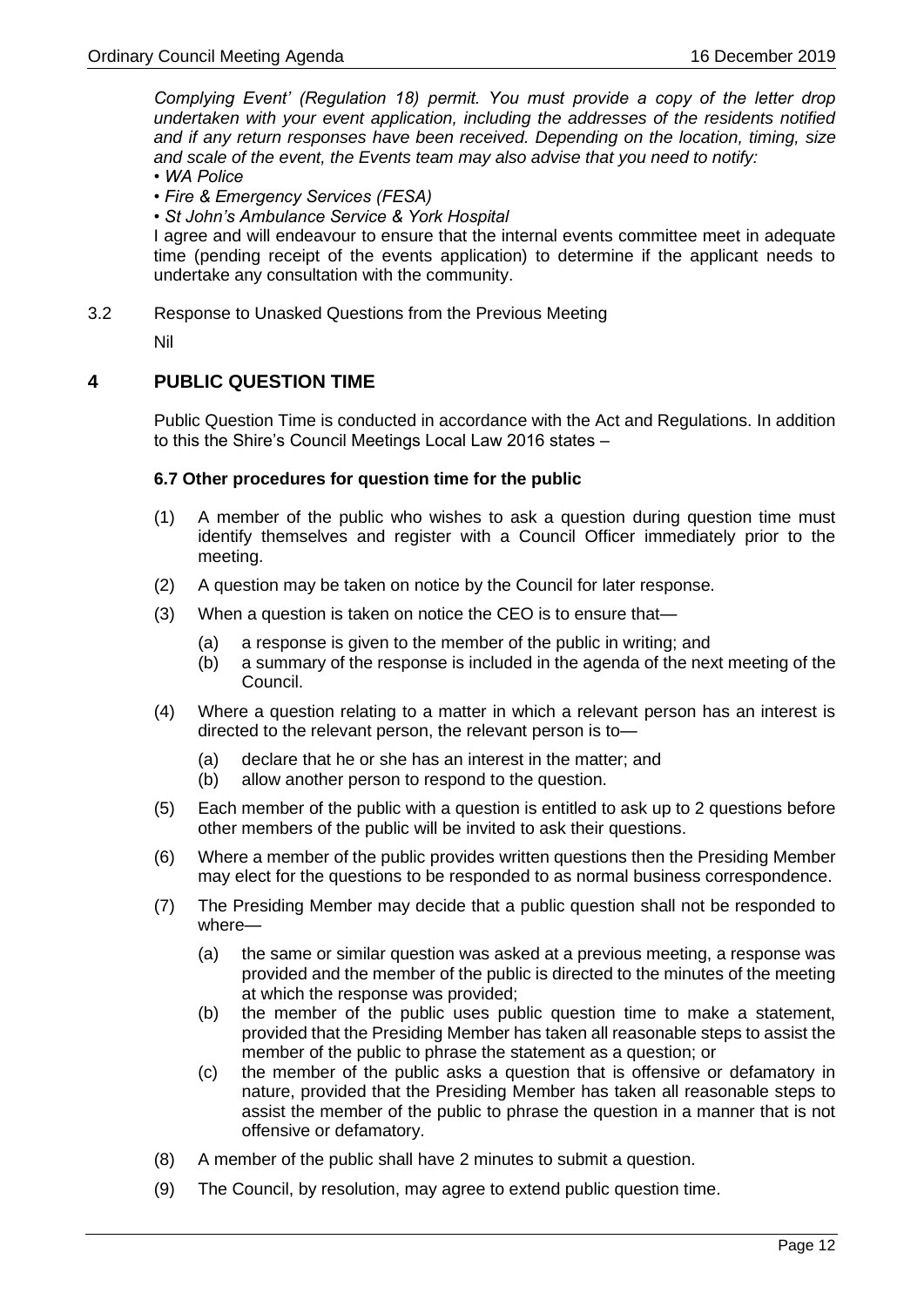- (10) Where any questions remain unasked at the end of public question time they may be submitted to the CEO who will reply in writing and include the questions and answers in the agenda for the next ordinary Council meeting.
- (11) Where an answer to a question is given at a meeting, a summary of the question and the answer is to be included in the minutes.
- <span id="page-12-0"></span>4.1 Written Questions – Current Agenda
- <span id="page-12-1"></span>4.2 Public Question Time

### <span id="page-12-2"></span>**5 APPLICATIONS FOR LEAVE OF ABSENCE**

### <span id="page-12-3"></span>**6 PRESENTATIONS**

- <span id="page-12-4"></span>6.1 Petitions
- <span id="page-12-5"></span>6.2 Presentations
- <span id="page-12-6"></span>6.3 Deputations
- <span id="page-12-7"></span>6.4 Delegates' reports

### <span id="page-12-8"></span>**7 CONFIRMATION OF MINUTES OF PREVIOUS MEETINGS**

7.1 Special Council Meeting held 8 November 2019

**Confirmation** 

That the minutes of the Special Council Meeting held on 8 November 2019 be confirmed as a correct record of proceedings.

7.2 Ordinary Council Meeting held 25 November 2019

**Confirmation** 

That the minutes of the Ordinary Council Meeting held on 25 November 2019 be confirmed as a correct record of proceedings.

### <span id="page-12-9"></span>**8 ANNOUNCEMENTS BY PRESIDING MEMBER WITHOUT DISCUSSION**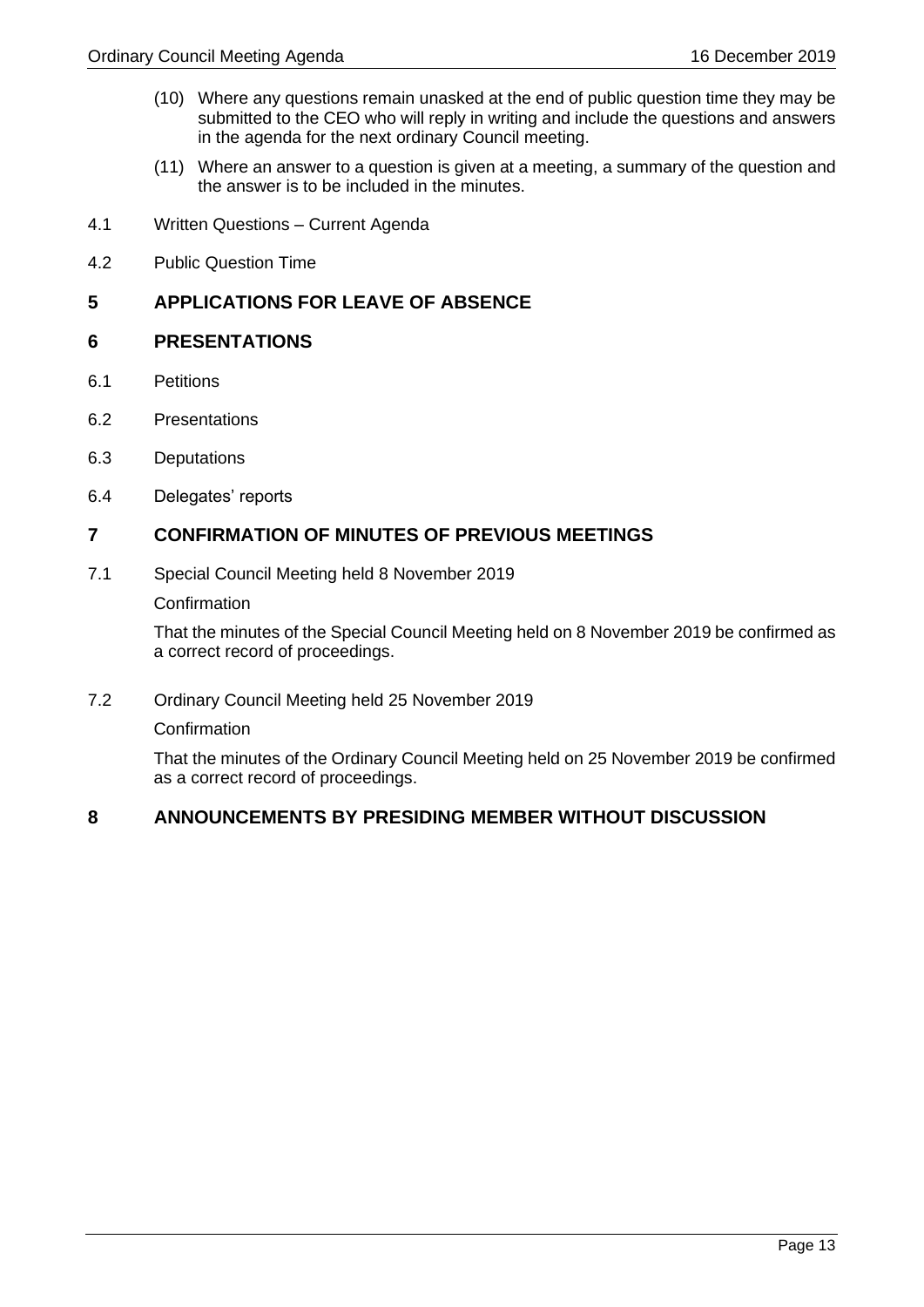### <span id="page-13-0"></span>**9 OFFICER'S REPORTS**

<span id="page-13-1"></span>**SY179-12/19 MINUTES OF THE AUDIT AND RISK COMMITTEE MEETING HELD ON 2 DECEMBER 2019**

| <b>File Number:</b>                         | FI.FRP.6                                                                      |  |  |
|---------------------------------------------|-------------------------------------------------------------------------------|--|--|
| Author:                                     | Tabitha Bateman, Finance Manager                                              |  |  |
| <b>Authoriser:</b>                          | Suzie Haslehurst, Executive Manager, Corporate & Community<br><b>Services</b> |  |  |
| <b>Previously before</b><br><b>Council:</b> | Not applicable                                                                |  |  |
| <b>Appendices:</b>                          | Minutes of the Audit and Risk Committee Meeting held 2<br>1.<br>December 2019 |  |  |

### **NATURE OF COUNCIL'S ROLE IN THE MATTER**

**Legislative** 

### **PURPOSE OF REPORT**

To receive the minutes and adopt the recommendations of the Audit and Risk Committee Meeting held Monday, 2 December 2019.

### **BACKGROUND**

The minutes of the Audit and Risk Committee meetings are provided for Council and community information.

### **COMMENTS AND DETAILS**

At the meeting held 2 December 2019, the Audit and Risk Committee was presented with information regarding the following;

- 1. Finance and Costing Review for the period ending 30 September 2019
- 2. Annual Financial Report for the period ending 30 June 2019

### *Finance and Costing Review for the period ending 30 September 2019*

In accordance with the Shire's procedure for Finance and Costing Reviews, responsible officers reviewed their assigned accounts following the close of the first quarter ending 30 September 2019. Officers reviewed actuals against the adopted budget and presented a summary of proposed budget amendments resulting in an expected year end deficit of \$3,041.

The summary of amendments also seeks to allocate the additional surplus of \$140,893 determined following the annual financial audit for the year ending 30 June 2019. The report further provided an update on the progress of the capital works programme and grants and contributions received to date.

### *Annual Financial Report for the period ending 30 June 2019*

This report presented documents relating to the finalisation and audit of the Shire's financial statements for the year ended 30 June 2019. The Audit Committee recommended that Council;

- *1. Accepts the Annual Financial Report for the year ended 30 June 2019 and;*
- *2. Requests the CEO to finalise the annual report and present it to the December Council meeting along with a proposed date for the annual electors meeting.*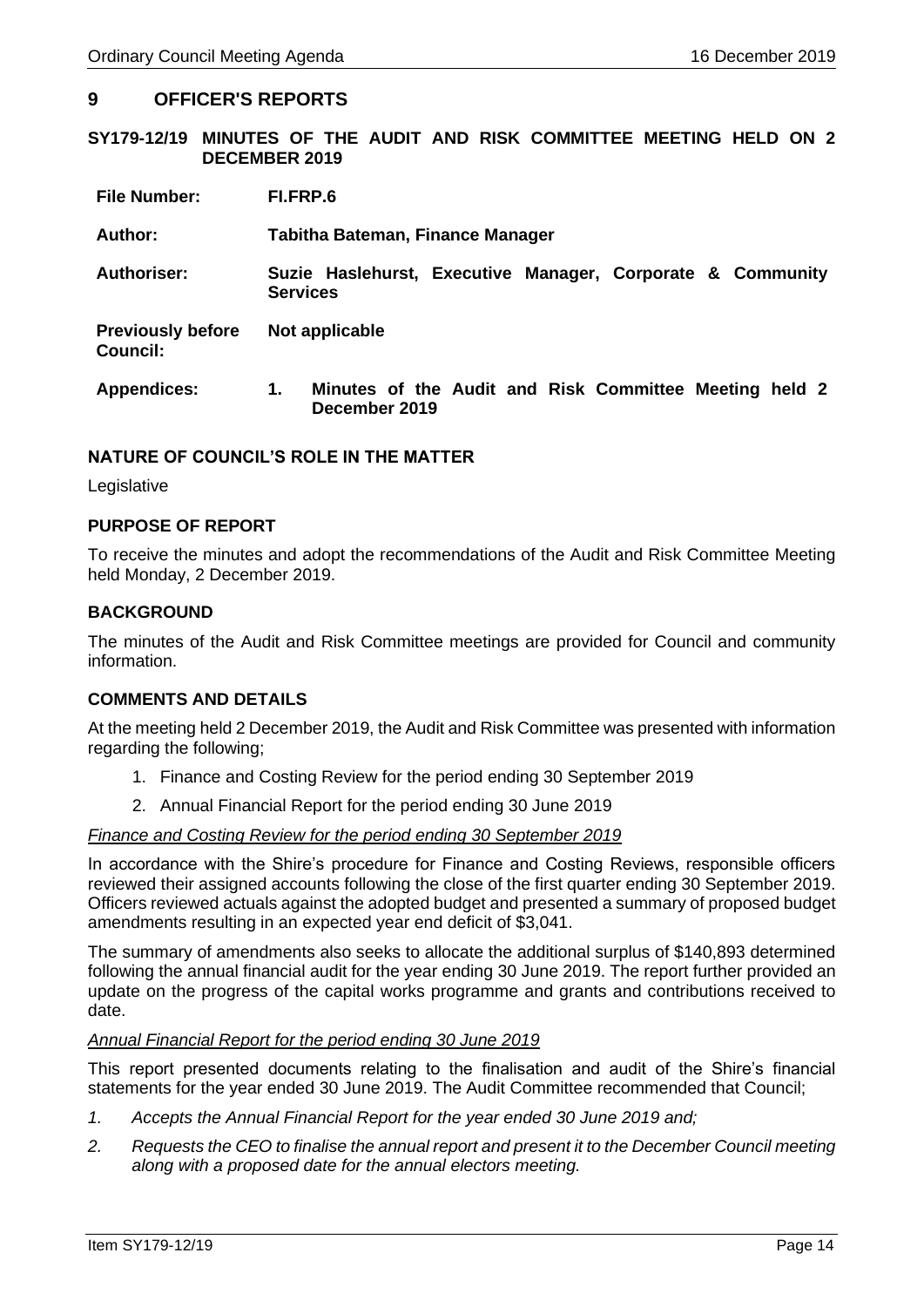In March 2019, an entrance meeting for the 2018/19 annual financial audit was held between the Audit and Risk Committee, Shire officers and the Office of the Auditor General (OAG). The meeting outlined the scope of the audit which commenced in April 2019.

Due to 2018/19 being the first year of having the OAG in-house, the OAG commenced the audit with a comprehensive and in-depth review of the Shire's policies, procedures and internal controls to gain an understanding of the Shire's processes and control environment. For this reason, the audit work took longer than in previous years.

A formal exit meeting was held during the Audit and Risk Committee meeting on 2 December 2019. Two staff from the Office of the Auditor General attended the Audit and Risk Committee meeting providing an opportunity for committee members to ask questions about the annual financial report. They further provided an overview of the results of the audit, highlighting key issues for the committee's information and congratulating the Shire on the results of the audit.

Following the end of the audit, formalised by the exit meeting, the Auditor General will provide her Independent Opinion for inclusion in the Annual Report to be presented at the Annual General Meeting of Electors. This meeting is planned to be held Wednesday 5 February 2020, if approved by Council, and is the subject of another report presented for Council's consideration at the Ordinary Council Meeting for December 2019.

### **IMPLICATIONS TO CONSIDER**

### **Consultative**

Office of the Auditor General

Moore Stephens

### **Strategic**

*Theme 5: Strong and Effective Leadership* 

- 5.3 A financially sustainable Shire
- 5.4 Open and accountable systems

### **Policy Related**

CP1.5 *Compliance*

G4.6 *Risk Assessment and Management*

### **Financial**

### **Legal and Statutory**

*Local Government Act 1995, Part 7*

*Local Government (Audit) Regulations 1996*

### **Risk Related**

It is a legislative requirement for local governments to establish an audit committee. The Audit Committee plays a key role in overseeing the local government's responsibilities in relation to financial reporting, risk management and legislative compliance. This report mitigates the risk of noncompliance with the regulations.

### **Workforce**

Not applicable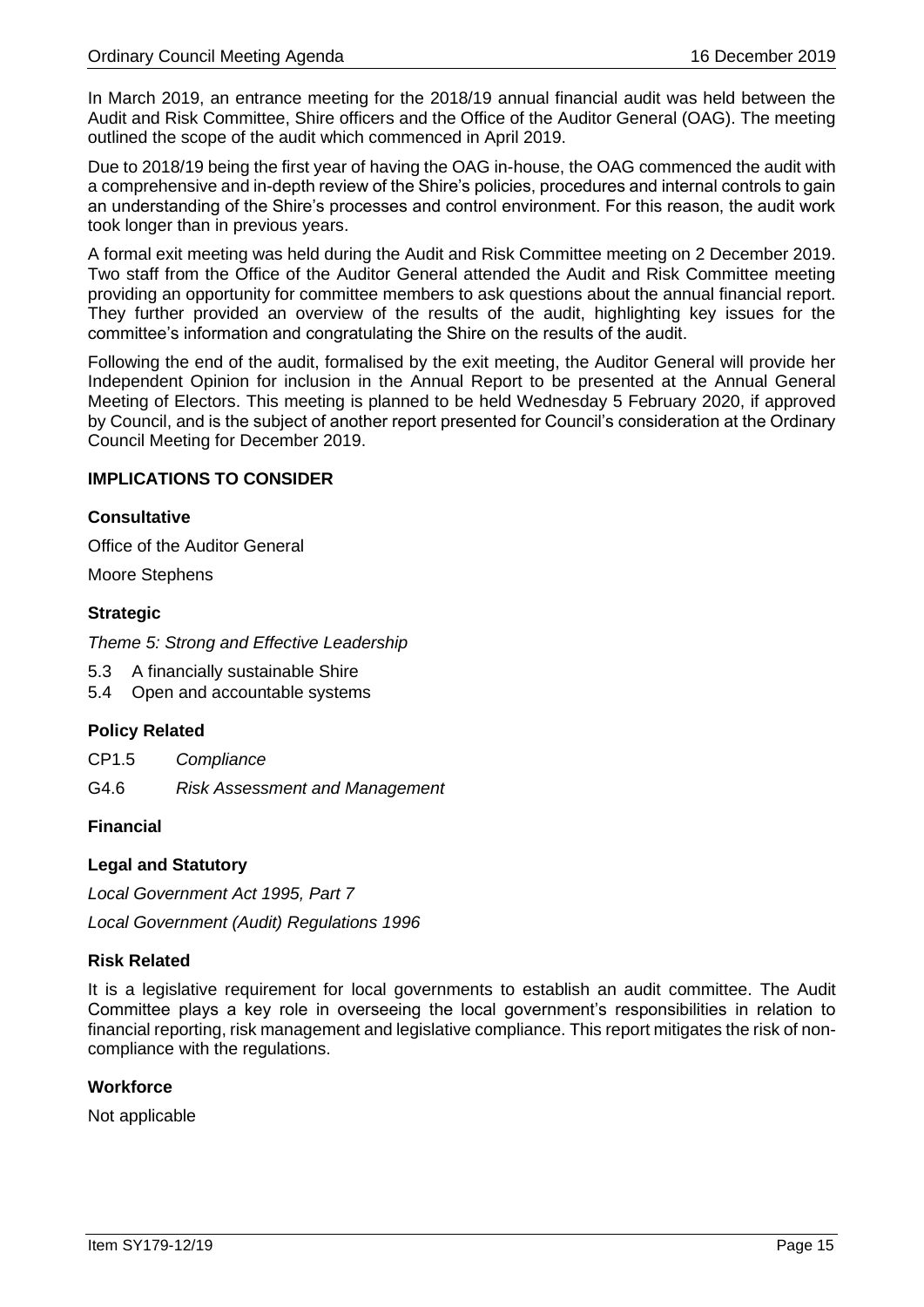### **VOTING REQUIREMENTS**

### **Absolute Majority: Yes**

### **RECOMMENDATION**

That Council receives the minutes of the Audit and Risk Committee meeting held 2 December 2019 and adopts the following recommendations of the Committee:

That Council:

- 1. Accepts the Finance and Costing Review Summary for the period ending 30 September 2019.
- 2. Notes the progress to date in relation to the 2019/20 Capital Works Program.
- 3. Notes the year to date position in relation to Grants and Contributions forecasted.
- 4. Adopts the proposed budget amendments and requests the CEO to implement the changes.
- 5. Accepts the Annual Financial Report for the year ended 30 June 2019 and;
- 6. Requests the CEO to finalise the annual report and present it to the December Council meeting along with a proposed date for the annual electors' meeting.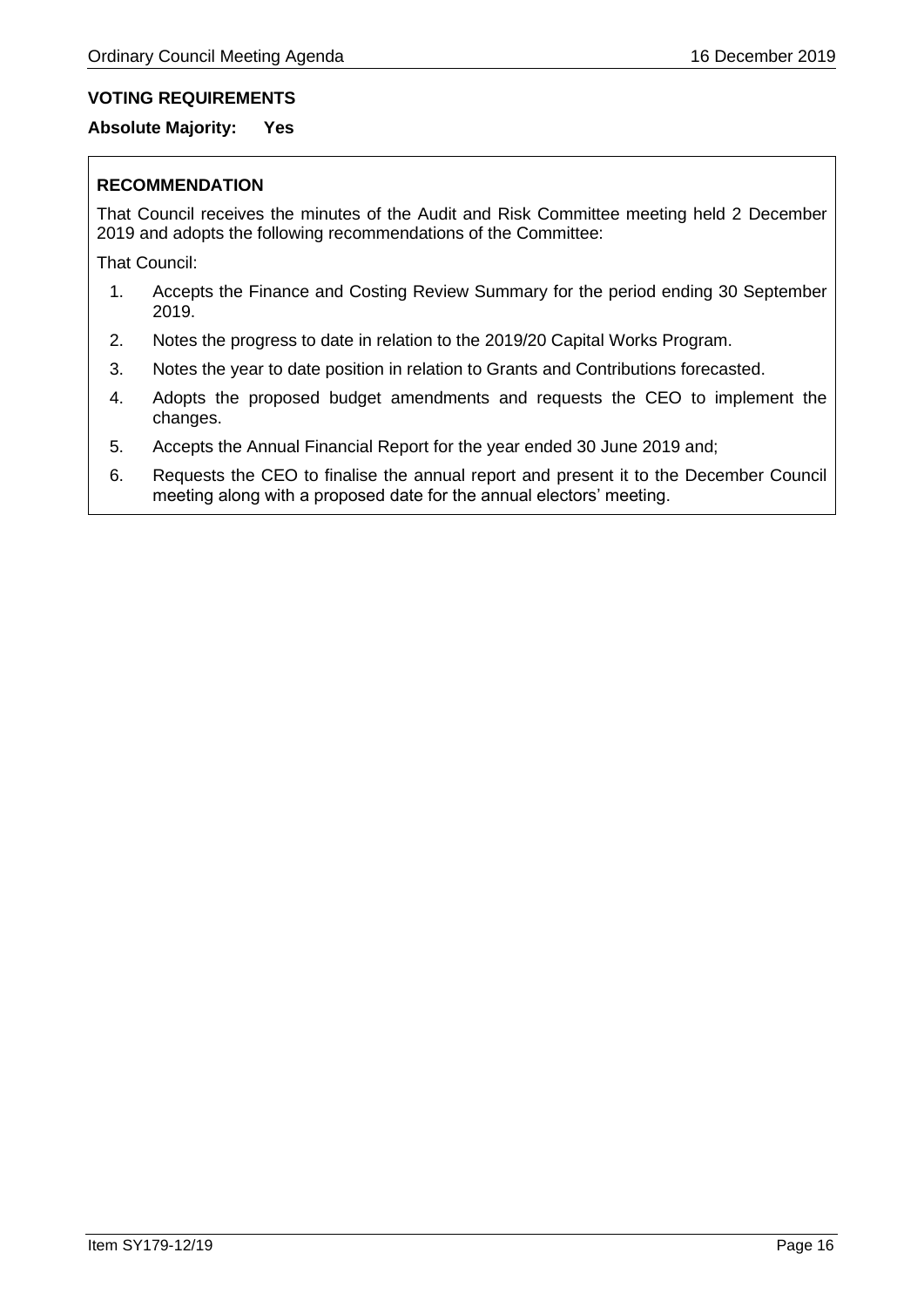### <span id="page-16-0"></span>**SY180-12/19 DEVELOPMENT APPLICATION: SUPERMARKET (SHOP), SHOPS, MEDICAL CENTRE AND COMMUNITY PURPOSE DEVELOPMENT: LOTS 3 (88) AND 820 (94) AVON TERRACE AND LOT 25 (19) MONGER STREET, YORK**

- **File Number: AV1.60439, AV1.60573 & MO2.60574**
- **Author: Carly Rundle, Senior Planner**

**Authoriser: William Nunn, Co-Ordinator Development Services**

**Previously before Council: N/A** 

**Appendices: 1. Site Plan** 

- **2. Advertised Development Application**
- **3. Amended Development Plans**
- **4. Transport Impact Statement**
- **5. Flood Risk Mitigation Plan**
- **6. Officer Assessment: Local Planning Policy Heritage Conservation and Development**
- **7. Heritage Advisor Comments**
- **8. Schedule of Submissions**
- **9. Copy of Submissions Recieved**

### **NATURE OF COUNCIL'S ROLE IN THE MATTER**

Quasi-judicial.

### **PURPOSE OF REPORT**

For Council to make a determination on a development application for a supermarket (shop), shops and medical centre development at Lots 3 (88) and 820 (94) Avon Terrace and Lot 25 (19) Monger Street, York.

### **BACKGROUND**

Lots 3 (88) and 820 (94) Avon Terrace and Lot 25 (19) Monger Street, York have a combined area of 5,220m<sup>2</sup> and has frontage to Avon Terrace, South Street and Monger Street.

The property is currently vacant of development and contains an existing open drainage channel servicing a wider catchment area. It was previously the location of the 'Royal Hotel' which was damaged by an earthquake and subsequently demolished in 1968.

A development application has been submitted which originally proposed to develop a supermarket, shops, medical centre, community purpose building and associated car parking, which was publicly advertised allowing for submissions to be made. The advertised version of the application is provided in Appendix 2.

On receipt of the application, additional information was requested including a traffic impact statement and drainage plan. The applicant acknowledged information was required prior to consideration by Council, although requested advertising commence without these. This approach was requested on the basis that if there was a need to modify the development plans in response to submissions, that changing the Finished Flood Level (FFL) or other aspects influences the traffic impact statement and drainage plans which was considered acceptable given these documents were more technical in nature.

As a result of the advertising period, 12 submissions were received; seven from authorities and five from the public. Of the five public submissions, four raised objections and one of these submissions contained a schedule at the rear, which included an additional 74 signatures objecting to the proposal. Copies of submissions are provided at Appendix 9.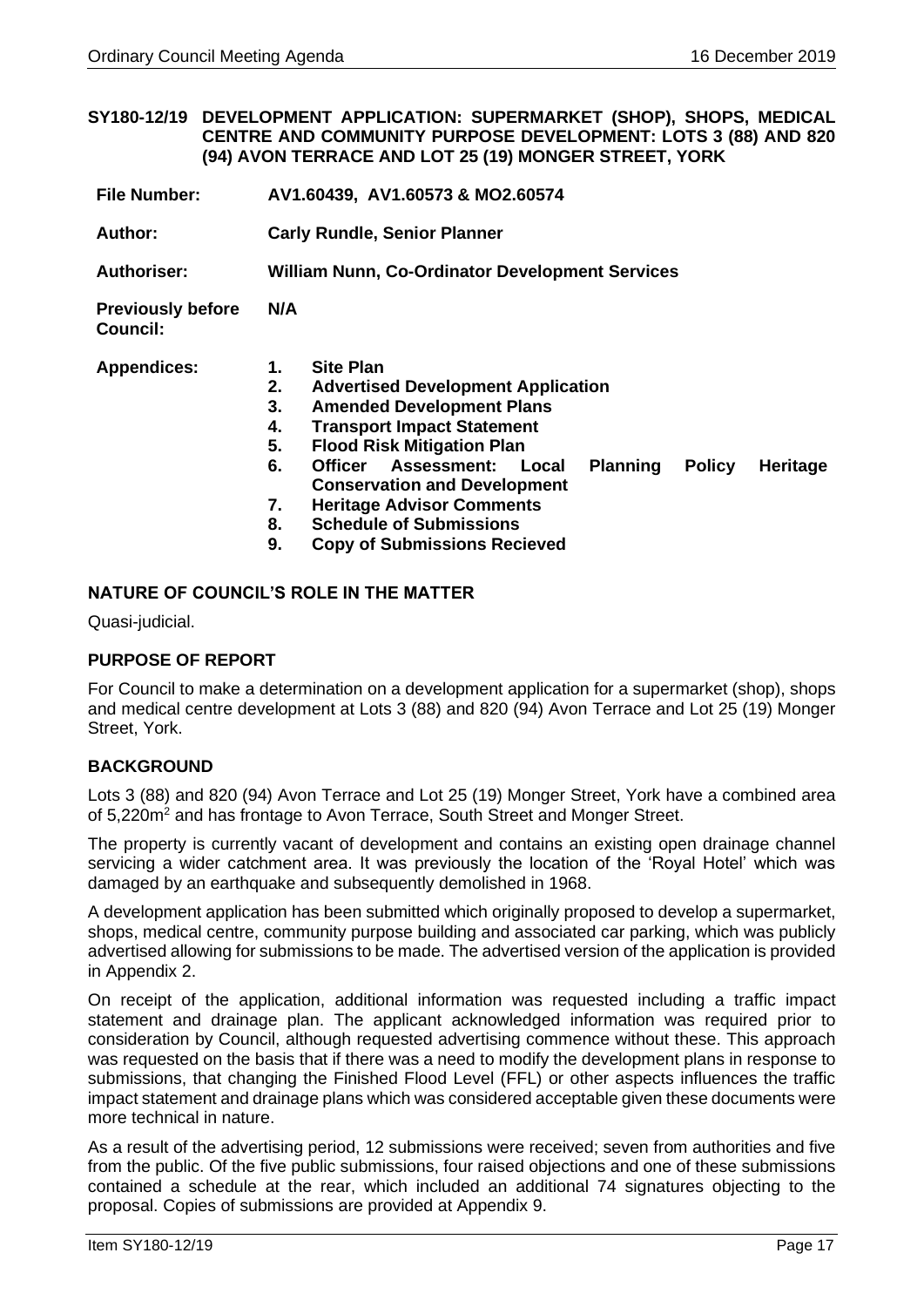The applicant subsequently submitted amended plans (Appendix 3) in response to submissions, preliminary discussions with officers and to incorporate outcomes of the stormwater plan and traffic impact statement.

The amended plans have:

- increased the finished floor level from 173.7 to 173.9m AHD;
- removed the community purpose building from the development, replacing this area with car parking and bin store and slightly increased the supermarket/specialty store floor area;
- proposed a reduction in height of parapet walls facing adjoining properties, awning underside and width and a slight reduction in the overall height of parapet facades;
- increased the detailing on parapet façades;
- identified front entries from South St/Avon Tce intersection and Avon Tce;
- included a recessed area on Avon Terrace to accommodate stormwater infrastructure; and
- provided further detail on footpath, car parking and finishes in the verges, and stormwater plans.

The modifications are generally in response to submissions or minor alterations which do not require further re-advertising to be undertaken.

Council is requested to consider the application (based on amended plans), submissions received, and determine to approve with conditions or not to approve.

### **COMMENTS AND DETAILS**

The application is required to be assessed in accordance with the Shire of York's Local Planning Scheme No. 2 (Scheme) and *Planning and Development (Local Planning Schemes) Regulations 2015* – Schedule 2 Deemed Provisions (Regulations).

Lots 3 (88), 820 (94) Avon Tce and Lot 25 (19) Monger Street is partly zoned 'Town Centre' and 'Residential' with a density of "40" annotated on the Scheme maps.



The property is located within the York Central Heritage Area and within the Avon River Flood Fringe.

### *Land Use*

The application (as amended) proposes to develop a supermarket, speciality stores, and medical centre (including pharmacy).

A supermarket, specialty stores and pharmacy is considered consistent with the land use of a 'shop' which is defined as: *"means premises other than bulky goods showroom, a liquor store – large or liquor store – small used to sell goods by retail, to hire goods, or to provide services of a personal nature, including hairdressing or beauty therapy services.*" A shop is a 'P' land use in the 'Town Centre' zone, and 'X' use in the Residential zone.

A medical centre is defined as *"means premises other than a hospital used by 3 or more health practitioners at the same time for the investigation or treatment of human injuries or ailments and for*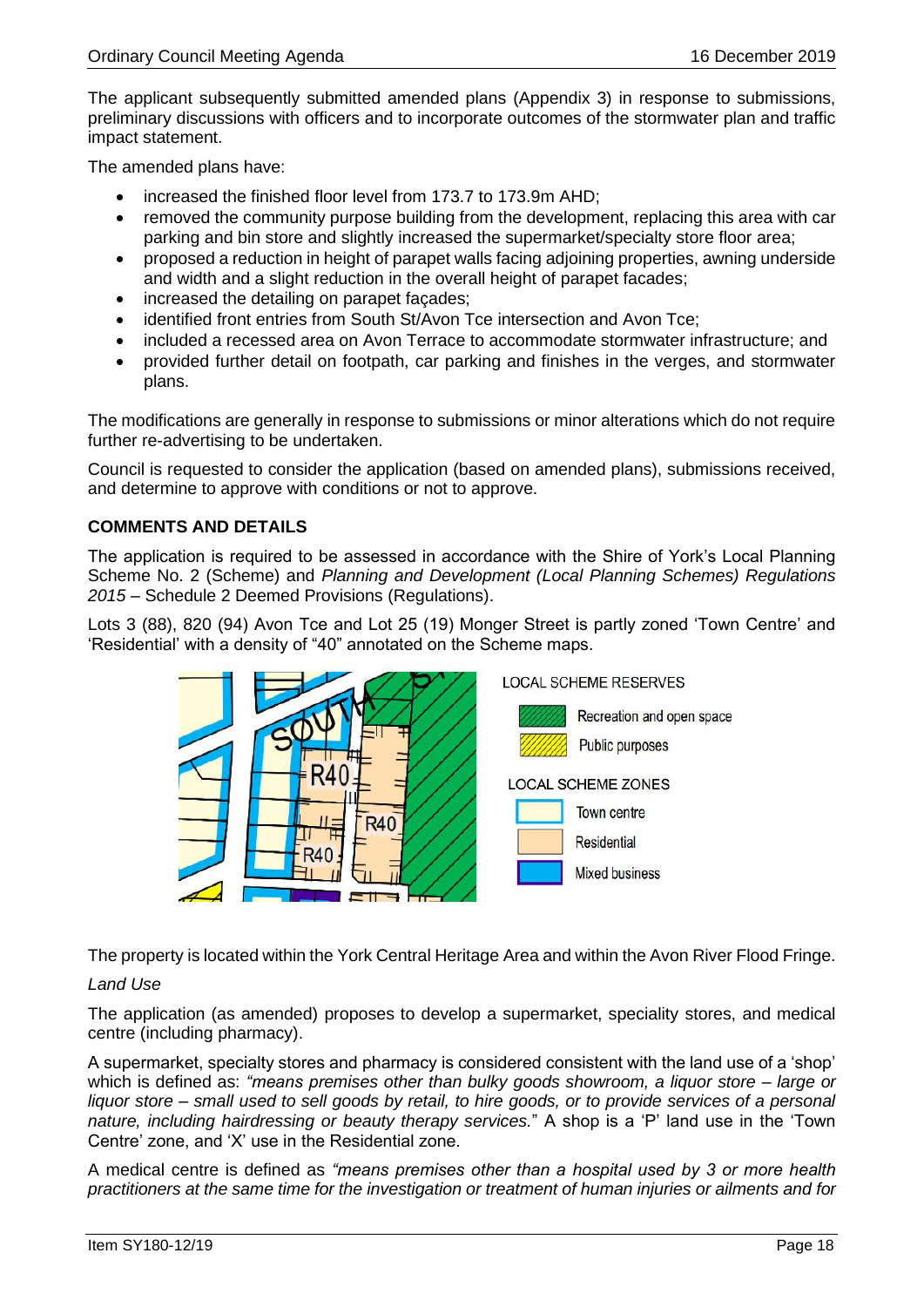*general outpatient care."* A medical centre is a 'P' use in the 'Town Centre' zone and an 'SA' use in the Residential zone.

'P' means that the use is permitted by the Scheme, 'SA' means that the use is not permitted unless the local government has exercised its discretion and has granted planning consent after giving special notice in accordance with clause 7.2 and 'X' means that the use is not permitted by the Scheme.

The supermarket and medical centre buildings are located fully within the Town Centre zone (permitted), with car parking for these uses extending onto Lot 25 Monger St and within the Residential zone. Whilst a 'Shop' is an 'X' use, car parking ancillary to the medical centre is an 'SA' use. It is therefore considered that there is discretion to consider the ancillary car parking to the overall development on the portion of land zoned Residential.

In determining whether to exercise discretion for the land uses, consideration to the objectives of the zone should be given. The objectives for the Residential zone are:

- *(a) to encourage single houses as the predominant form of development*
- *(b) to require infill development in Heritage Precincts to be in accordance with Design Guidelines adopted by the local government*
- *(c) to achieve a high standard of development and residential amenity.*

The incidental car parking to the development is associated with the medical centre/shop land uses and is located within an area surrounded to the north and west designated for commercial/town centre uses. The location of the car parking to the rear of the site is in accordance with the Council's design guidelines (local planning policy heritage precincts and places) requiring car parking to be behind buildings away from Avon Terrace. With the erection of solid boundary fencing, it is considered that the provision of car parking to the rear of the site to Monger Street keeps the bulkier buildings to the Avon Terrace frontage which is an appropriate response to reduce amenity impacts of adjoining residences. The development is generally considered compatible with the objectives of the zone.

Whilst the uses proposed in the Town Centre zone are already permitted and considered appropriate, consideration is required to be given to the form of development and consistency with objectives of the Town Centre zone.

### *4.9.1 Objectives*

- *(a) To retain the town centre of York as the principle place for retail, commercial, civic, and touristorientated uses in the District.*
- *(b) To preserve the unique qualities of the town centre as a heritage place, including the conservation of existing heritage buildings, and to avoid development which will detract from those qualities.*
- *(c) To ensure development complies with Design Guidelines adopted by the local government for the town centre.*
- *(d) To encourage a high standard of development of commercial facilities to service the residents, the farming sector, tourists and travellers.*
- *(e) To encourage a high standard of landscaping in and around the town centre; the local government will undertake planting of shade trees in road reserves and public carparks where appropriate.*

Subject to conditions being implemented relating to the built form as discussed below and in Appendix 6, the development is generally consistent with the objectives of the town centre.

| <b>Scheme Provision</b>     | <b>Officer Comment</b>                                                                                                                           |  |
|-----------------------------|--------------------------------------------------------------------------------------------------------------------------------------------------|--|
| 4.8 Residential Zone        | $N/A - R$ -Codes apply to residential development and car parking area                                                                           |  |
| 4.8.2 Site Requirements     | does not contain buildings.                                                                                                                      |  |
| In accordance with R-Codes. |                                                                                                                                                  |  |
| 4.9 Town Centre Zone        | A nil street setback is proposed to Avon Terrace and the southern lot<br>boundary. A nil street setback is consistent with the design guidelines |  |

|  |  |  |  | Site & Development Requirements |
|--|--|--|--|---------------------------------|
|--|--|--|--|---------------------------------|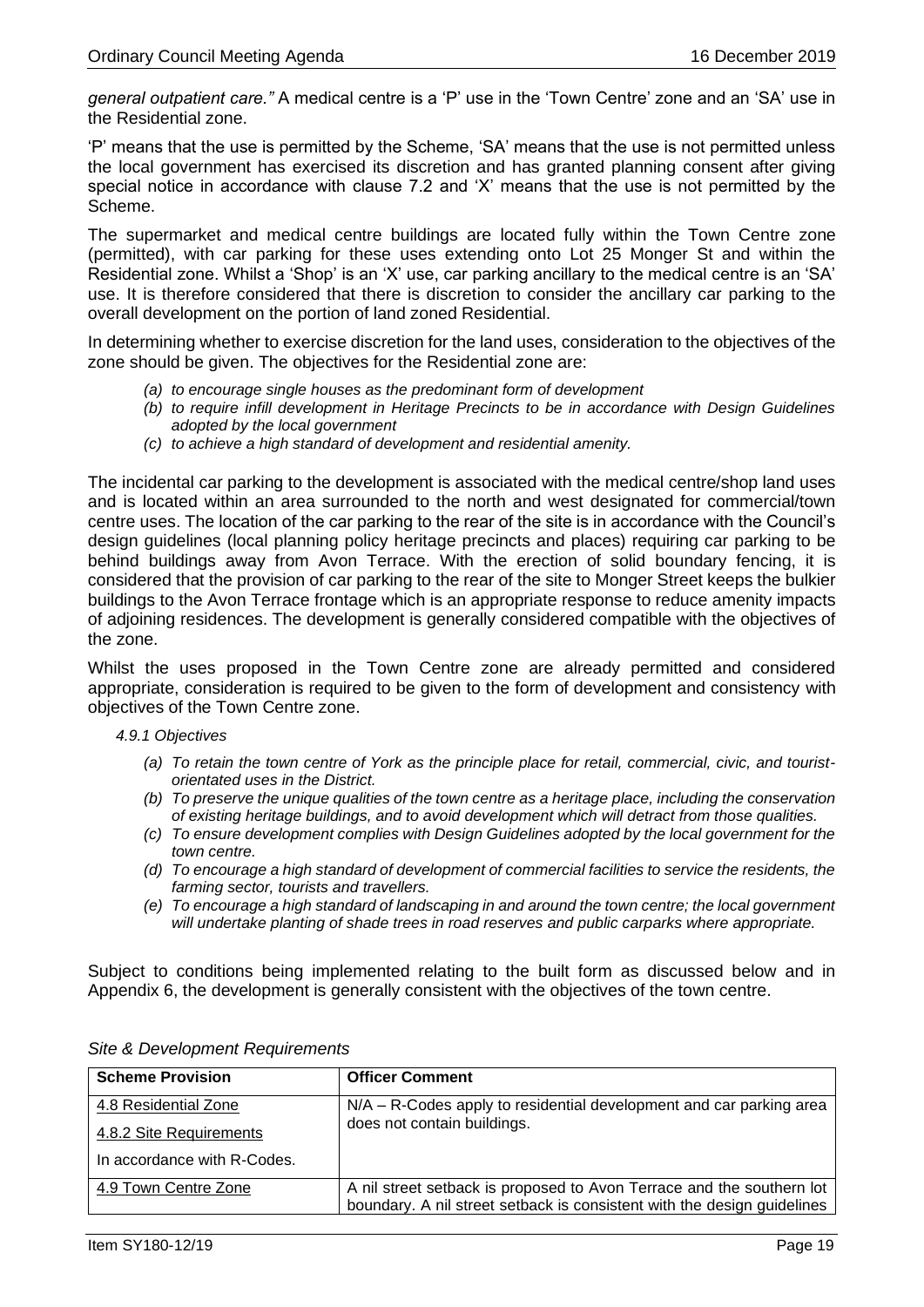| 4.9.2 Site Requirements                                                                                                                                                                                                                                                                                                                  | for the heritage area (local planning policy: heritage conservation and<br>development).                                                                                                                                                                                                                                                                                                                                                                                                                                                                                                                                                                                                                                                                                                       |
|------------------------------------------------------------------------------------------------------------------------------------------------------------------------------------------------------------------------------------------------------------------------------------------------------------------------------------------|------------------------------------------------------------------------------------------------------------------------------------------------------------------------------------------------------------------------------------------------------------------------------------------------------------------------------------------------------------------------------------------------------------------------------------------------------------------------------------------------------------------------------------------------------------------------------------------------------------------------------------------------------------------------------------------------------------------------------------------------------------------------------------------------|
| The following minimum building<br>setback shall apply:<br>Front, Rear & Side: At the local<br>government's discretion.                                                                                                                                                                                                                   | On the southern lot boundary a nil setback is proposed to Lot 7<br>containing a service station, where the building is setback<br>approximately 1.5m from the subject property, with the canopy over<br>refuelling areas setback 3m from Avon Terrace and the building being<br>setback approximately 10m.                                                                                                                                                                                                                                                                                                                                                                                                                                                                                     |
|                                                                                                                                                                                                                                                                                                                                          | The development proposes a parapet wall on the southern boundary<br>of approximately 7.1m in height for the first 5m from Avon Terrace, to<br>approximately 6.3m behind this from natural ground level. Whilst the<br>parapet wall is forward of the building on Lot 7, a nil front setback is<br>required under the policy and a nil side setback and visual impact of a<br>parapet wall is common in the commercial areas, the height is<br>considered excessive to the adjoining property and immediate context.<br>A condition of approval will be included requiring the parapet wall<br>adjoining Lot 7 to be reduced to 6m behind the building line which is<br>more compatible with development to the south.                                                                          |
|                                                                                                                                                                                                                                                                                                                                          | The nil front and side setback will impact the visibility of existing<br>advertising signage on Lot 7 to vehicles approaching from the north.<br>Although even with an increased setback, unless substantial (which is<br>constrained by the requirement for no building over the stormwater<br>infrastructure) the development will still obscure signage. The onus will<br>be on the landowner of Lot 7 to relocate signage on their property to<br>maintain visibility to the north, or erect new signage.                                                                                                                                                                                                                                                                                  |
|                                                                                                                                                                                                                                                                                                                                          | A minimum setback of 3.6m is proposed from the supermarket building<br>to the adjoining Lot 27 South Street, York. A setback of 3.6m is<br>consistent with the prescribed setback of the R-Codes that would apply<br>to a wall of this length and height, and any overshadowing does not<br>exceed that permitted if it were a residential development. On this basis<br>the setback is considered appropriate to the adjoining residential use<br>on Lot 27 South Street, York.                                                                                                                                                                                                                                                                                                               |
| 4.9.3 Development Requirements                                                                                                                                                                                                                                                                                                           | Development is consistent with the height of a 2-storey building.                                                                                                                                                                                                                                                                                                                                                                                                                                                                                                                                                                                                                                                                                                                              |
| (a) Development shall not exceed<br>2 storeys in height except<br>local<br>where<br>government<br>that<br>particular<br>considers<br>circumstances, may warrant                                                                                                                                                                          | A detailed assessment against the provisions of the local planning<br>policy: heritage conservation and development is provided in Appendix<br>6. Subject to conditions being implemented addressing the scale of<br>southern parapet officers consider that the development is consistent<br>with the heritage character of the area.                                                                                                                                                                                                                                                                                                                                                                                                                                                         |
| an exception being made and<br>provided<br>the<br>local                                                                                                                                                                                                                                                                                  | External materials are concrete tilt panel (masonry) which complies.                                                                                                                                                                                                                                                                                                                                                                                                                                                                                                                                                                                                                                                                                                                           |
| governments objectives are<br>not compromised.<br>(b) In considering an application<br>for planning consent for a<br>proposed development in the<br>Centre<br>Town<br>the<br>local<br>government shall have regard                                                                                                                       | The use of the building for a supermarket is considered compatible with<br>the zone and objectives (discussed above) although consideration<br>does need to be given to amenity impacts on adjoining dwellings.<br>Whilst the scale and size of the building is considered acceptable to<br>adjoining dwellings, there may be potential amenity impacts associated<br>with:                                                                                                                                                                                                                                                                                                                                                                                                                    |
| to Design Guidelines adopted<br>by the local government, and:<br>The colour and texture of<br>(i)<br>external<br>building<br>materials;<br>(the<br>local<br>government may require<br>the building façade and<br>side walls to a depth of 3m<br>to be constructed<br>in<br>masonry);<br>(ii) Building size, height, bulk,<br>roof pitch; | The service access for the supermarket being located in proximity<br>$\bullet$<br>to the dwelling on Lot 27 which has potential to impact the amenity<br>of the adjoining residence from noise depending on frequency and<br>times of deliveries. Reversing Beepers and similar are controlled<br>under the Environmental Protection (Noise) Regulations 1997,<br>although other vehicular noise emissions are not. It is<br>recommended a management plan for service access vehicles<br>using the access adjoining Lot 27 be conditioned on approval to<br>require confirmation of operating hours to minimise amenity<br>impacts on the adjoining property, and a mechanism to address<br>complaints if they occur.<br>Car parking at the rear in proximity to dwellings may result in<br>٠ |
| (iii) Setback and location of<br>the building on its lot;                                                                                                                                                                                                                                                                                | headlight glare as a result of the development. The FFL of the car<br>parking area and service access will be raised from natural ground                                                                                                                                                                                                                                                                                                                                                                                                                                                                                                                                                                                                                                                       |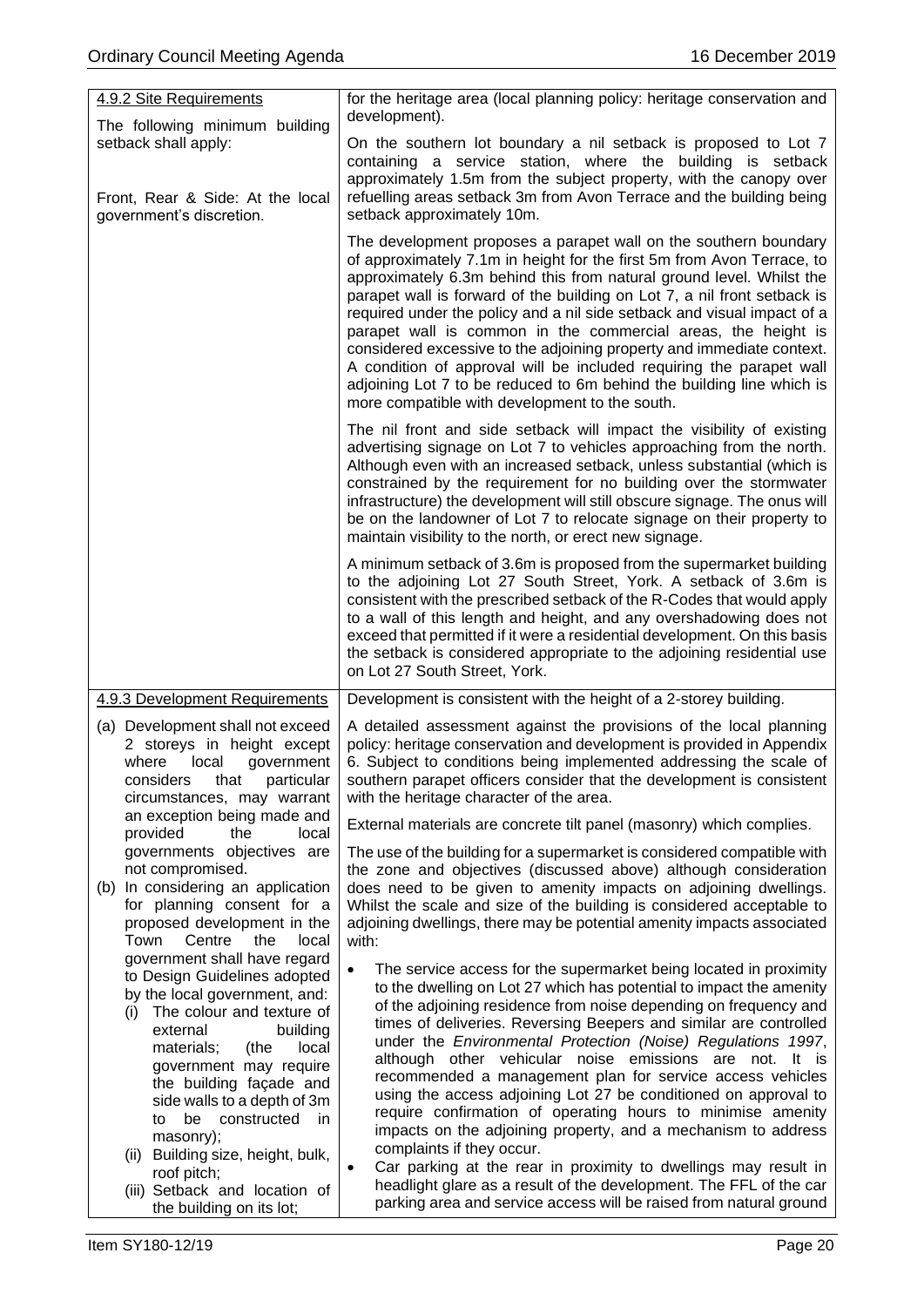|     | (iv) Architectural style<br>and<br>design details of<br>the<br>building;<br>(v) Function of the building;<br>relationship<br>(vi) The<br>to<br>surrounding development<br>having particular regard to | level within the site which may result in privacy issues for the<br>adjoining properties if an appropriate height fence is not erected. A<br>screen fence to the satisfaction of the Shire shall be required as a<br>condition of approval to be provided between car parking and<br>service access areas and adjoining Lot 27, 28 and Lot 8 to alleviate<br>this issue. A fence higher than 2m is permitted under the local law<br>for commercial lots. |
|-----|-------------------------------------------------------------------------------------------------------------------------------------------------------------------------------------------------------|----------------------------------------------------------------------------------------------------------------------------------------------------------------------------------------------------------------------------------------------------------------------------------------------------------------------------------------------------------------------------------------------------------------------------------------------------------|
|     | any impact upon<br>the<br>heritage significance of                                                                                                                                                    | Details of lighting will be conditional on approval to ensure this is<br>$\bullet$<br>located to minimise impacts on adjoining dwellings.                                                                                                                                                                                                                                                                                                                |
|     | the York townscape, its<br>streetscapes, and<br>any<br>Heritage<br>Place<br>or                                                                                                                        | A condition will be included requiring the bin store to be maintained<br>$\bullet$<br>in a manner so that it does not produce emissions which will affect<br>the adjoining property.                                                                                                                                                                                                                                                                     |
|     | Heritage Precinct; and                                                                                                                                                                                | Nine trees are proposed to be removed and six are proposed to be                                                                                                                                                                                                                                                                                                                                                                                         |
|     | (vii) Other<br>characteristics<br>considered by the local<br>government<br>be<br>to<br>relevant.                                                                                                      | retained. At least one tree to be removed and one to be retained are<br>significant trees. Eleven new trees are proposed to be planted, two<br>fronting Avon Terrace, and the others within the car parking area and<br>Monger Street frontage. 483m <sup>2</sup> of the site is proposed to be landscaped                                                                                                                                               |
| (c) | Landscaping<br>shall                                                                                                                                                                                  | with ground cover or shrubs. The design has appropriately allowed for                                                                                                                                                                                                                                                                                                                                                                                    |
|     | complement the appearance<br>of the proposed development<br>and town centre.                                                                                                                          | retention of some significant trees, and location of landscaping<br>proposed is appropriate, although details on what will be implemented<br>is not provided. A Landscape Plan will be conditional on approval and                                                                                                                                                                                                                                       |
|     | (d) Layout of the car parking shall                                                                                                                                                                   | will require the planning of 'advanced trees', in accordance with the                                                                                                                                                                                                                                                                                                                                                                                    |
|     | traffic<br>for<br>have<br>regard<br>circulation<br>existing<br>in                                                                                                                                     | provisions of draft Local Planning Scheme No. 3, which allows the local<br>government to require this at a maximum rate of one advanced tree for                                                                                                                                                                                                                                                                                                         |
|     | carparking areas and shall be                                                                                                                                                                         | every 500m <sup>2</sup> of the site's area.                                                                                                                                                                                                                                                                                                                                                                                                              |
|     | integrated with any existing                                                                                                                                                                          |                                                                                                                                                                                                                                                                                                                                                                                                                                                          |
|     | and adjoining carpark.                                                                                                                                                                                |                                                                                                                                                                                                                                                                                                                                                                                                                                                          |

### *Car Parking*

Clause 4.5 of the Scheme requires car parking to be provided as per Schedule 4 and be constructed and maintained. Car parking required is as follows:

|                                                                                                                                                                                              | Schedule 4                                                                                                                                                                                              | Schedule 7                                                                                                                                                                       |  |
|----------------------------------------------------------------------------------------------------------------------------------------------------------------------------------------------|---------------------------------------------------------------------------------------------------------------------------------------------------------------------------------------------------------|----------------------------------------------------------------------------------------------------------------------------------------------------------------------------------|--|
| Land Use /Area                                                                                                                                                                               | <b>Town Planning Scheme No. 2</b>                                                                                                                                                                       | <b>Draft Local Planning Scheme</b><br>No. 3                                                                                                                                      |  |
| $Shop(s)$ :<br>Supermarket (1,045m <sup>2</sup> )<br>٠<br>Speciality Stores (100m <sup>2</sup> )<br>$\bullet$<br>Pharmacy (100m <sup>2</sup> )<br>$\bullet$<br>$= 1,245m2$ Net Lettable Area | Shopping - Six spaces for every<br>100m <sup>2</sup> Net Lettable Area<br>$= 74.7$ car parking bays                                                                                                     | Shop - 1 bay per 25m <sup>2</sup> Net Lettable<br>Area<br>$=$ 49.8 car parking bays                                                                                              |  |
| <b>Medical Centre</b><br>GP Clinic (4 Rooms)<br>$\bullet$<br>Physio (2 Rooms)<br>$\bullet$<br>Dentist (2 Chairs)<br>$= 8$ Rooms                                                              | Health Centre, Clinic, Consulting<br>Rooms $-$ Four (4) spaces for every<br>consulting room up to two (2) such<br>rooms and two (2) for every additional<br>consulting room.<br>$= 20$ car parking bays | Consulting Rooms $-$ Four (4)<br>spaces for every consulting room<br>up to two (2) such rooms and two<br>(2) for every additional consulting<br>room.<br>$= 20$ car parking bays |  |
| <b>Total Car Parking Bays</b><br><b>Required</b>                                                                                                                                             | 94.7                                                                                                                                                                                                    | 69.8                                                                                                                                                                             |  |
| <b>Proposed Onsite</b>                                                                                                                                                                       | 86 (shortfall of 9)                                                                                                                                                                                     | 86 (16 over required)                                                                                                                                                            |  |

The parking provided is short of the current Scheme requirements, although complies with car parking requirements of draft Local Planning Scheme No. 3 (draft Scheme) which is acceptable as the draft Scheme has been advertised (no submissions received which relate to car parking provisions) and is considered a seriously entertained document to be given regard in any development application.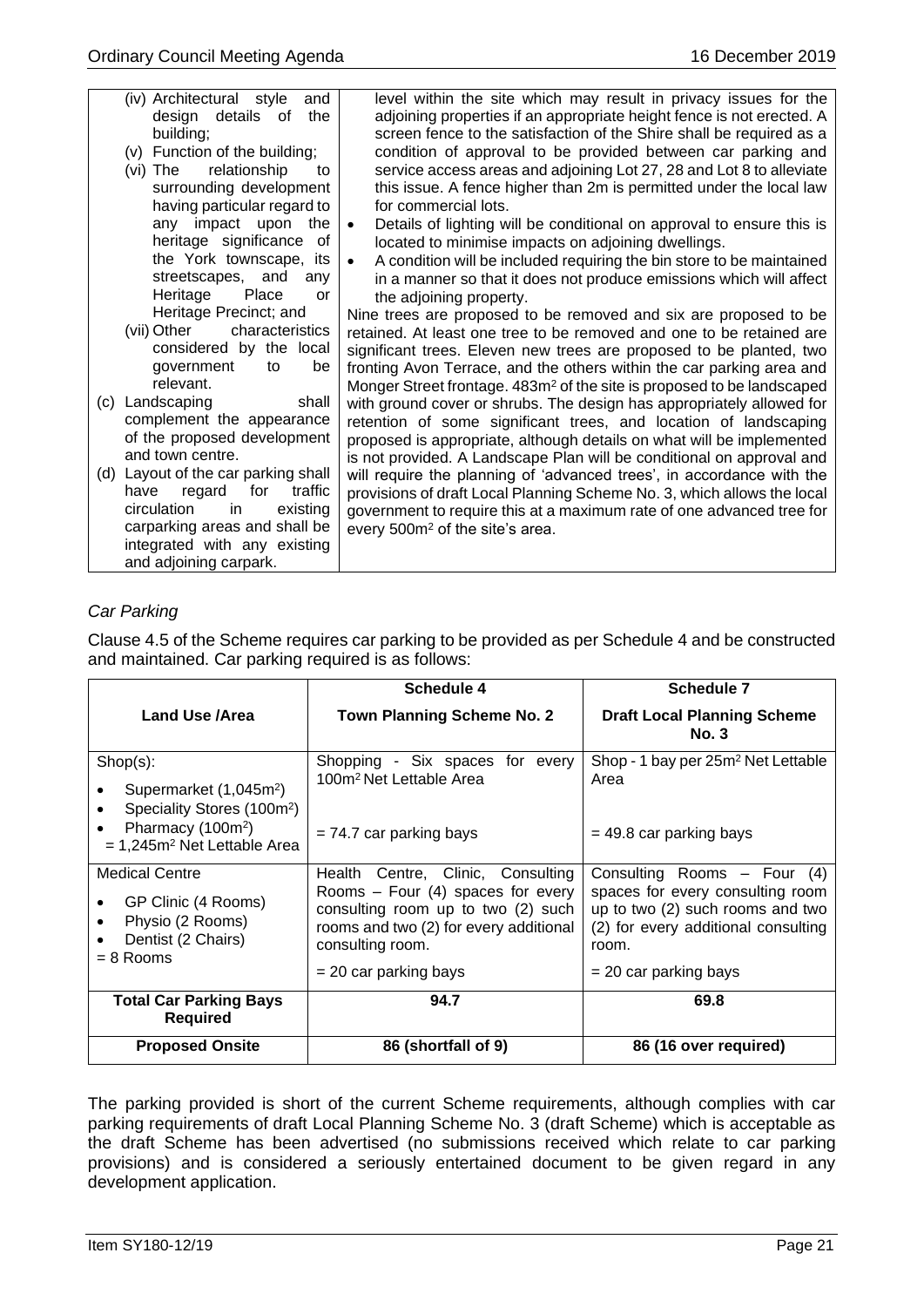Three bays on Avon Terrace will be removed as a result of the new entry/exit to Avon Tce to accommodate sightline requirements. Although at least one or two of these car bays are marked in the way of the existing crossover to Lot 3 and there is additional parking on site to accommodate for their removal. One bay is shown on the development plans as 'existing parallel parking' although is currently identified as a no stopping area to accommodate existing sightlines for entry/exit to the adjoining service station. The development plan will be annotated in accordance with condition 2 to reflect this area remaining as is.

The car parking layout functions with two-way entry/exit and complies with required dimensions of the Scheme 90-degree parking. All parking is proposed to be uncovered and sufficient landscaping is provided around parking areas, with new trees to be planted located centrally on the site so as not to be positioned on adjoining lot boundaries. The car parking design is appropriate and complies with the provisions of the Scheme and draft Local Planning Scheme No. 3.

### *Avon River Flood Fringe*

The property is wholly located within the Avon River Flood Fringe area. Clause 5.3 of the Scheme applies, which requires:

- A development application to be submitted, where the local government shall consult with the appropriate state government water agency and state government environment and conservation agency.
- A section 70A notice, or similar instrument to be placed on the title of the land to notify that the land is subject to inundation during a flood event.
- Cl 5.3 (f) Any habitable building to be located within the flood fringe boundary, shall have a minimum floor level of 500mm above the adjacent 100-year ARI flood level, as determined from time to time by the relevant state government department.
- Cl 5.3 (g) At the local governments discretion, where proposed non-habitable development is in the flood fringe, but within a designated heritage streetscape area, a minimum floor level of 300mm above the centre of the road fronting the property may be approved.
- Any developments proposed in the flood fringe should consider potential opportunities for environmental improvements and rehabilitation.

The development originally proposed a finished floor level of 173.7m AHD, which has since been amended to 173.9m AHD. Car Parking varies from 173.5m AHD at the Avon Terrace frontage and 172.5m AHD. The application was referred to the Department of Water and Environmental Regulation (DWER) and Department of Biodiversity, Conservation and Attractions (DBCA) for comment.

DBCA advised that the application is unlikely to cause any impact to known significant biodiversity values. DWER submission(s) is provided in Appendix 9 and advised:

- *It provides advice and recommends guidelines for development on floodplains with the object of minimising flood risk and damage, and uses the following guiding principles to ensure proposed development in flood prone areas is acceptable with regard to major river flooding:*
	- o *Proposed development has adequate flood protection from a 1 in 100 (1%) Annual Exceedance Probability (AEP) flood;*
	- o *Proposed development does not detrimentally impact on the existing 1% AEP flooding regime of the general area.*
- *The Avon River Flood Study identifies the subject lot may be affected by major flooding at the following expected levels; 1 in 10 (10%) AEP flood level – 172.7 m AHD, 1 in 25 (5%) AEP flood level – 173.4 m AHD and 1 in 100 (1%) AEP flood level – 174.48 m AHD.*
- *Based on our floodplain management strategy for the area, proposed development (i.e. filling, building, etc.) that is located outside of the floodway is considered acceptable with respect to major flooding, with a requirement of at least 500 mm freeboard (i.e. minimum habitable floor level of 174.98m AHD).*
- *That the development does not meeting the minimum habitable floor level and that the plans should be amended to ensure adequate flood protection of 1 in 100 (1%) AEP flood.*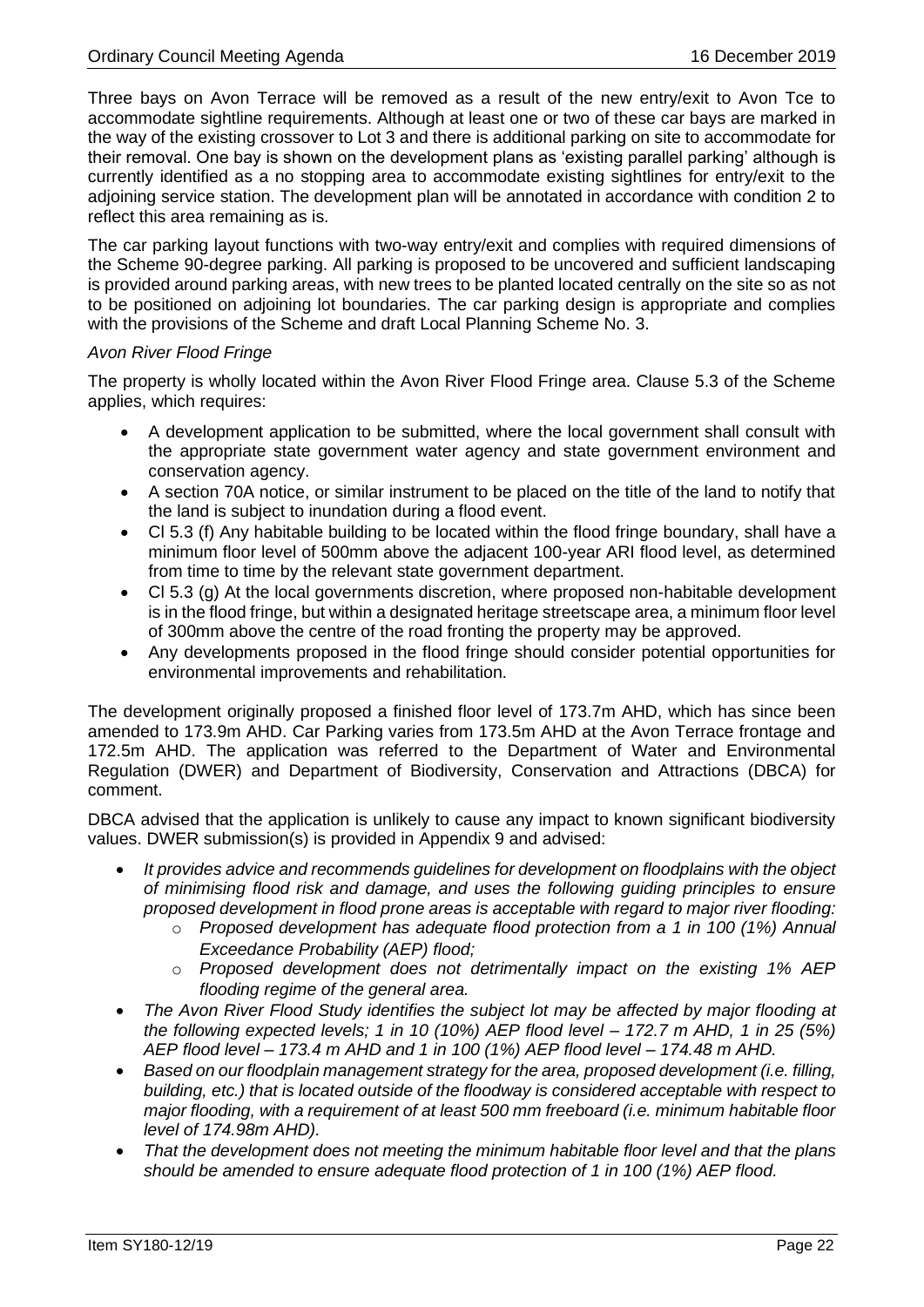- *That where the minimum habitable floor level impacts other issues when integrating with existing development, that a reduction in the 0.5 metre freeboard may be considered. We note that within its town planning scheme the shire has discretion to approve developments with finished floor levels of 300 mm above the road centreline within a defined heritage streetscape area. Should they consider the proposal acceptable we recommend consideration of alternative means of managing the resultant flood risk be explored.*
- *Options may include:*
	- o *flood protection to prevent water entering the buildings (ie, sandbagging, flood barriers, etc)*
	- o *flood resilient building design (ie, choice of building materials, location of electrical installations as high as practicable, raising stock on shelves, etc)*
	- o *flood insurance and*
	- o *other options that minimise the impact and/or damages of major flood events".*
- *Should the Shire approve the development at the lower FFL, including a condition requiring the proponent to prepare a flood emergency plan (or at least some documentation) for the development may be recommended. This would ensure that flood protection and contingency measures have been appropriately considered given the higher flood risk. The layout of the plan could be like any other management plan, for example: 1) Introduction on the proposed development, 2) Identify flood levels and risk for the site, including details of what could be impacted in a major flood event, 3) Details of flood resilient building design (ie, choice of building materials, location of electrical installations as high as practicable, raising stock on shelves, etc), 4) Details of other flood protection to prevent water entering the buildings (ie, sandbagging, flood barriers, etc), 5) Emergency evacuation procedures, 6) Flood insurance, if any.*

A FFL 173.9m AHD is expected to provide approximately 1 in 50 AEP flood protection. If the development were to comply with DWER's recommendation (500mm above the 100-year (1% AEP) flood level) the finished floor level above the footpath would vary from approximately 1.81m on South Street (lowest point) to 1.68m at the intersection to 1.48m at the southern end of the development on approval terrace. With no freeboard allowed, the FFL would still be raised substantially above the footpath which be out of character with the heritage area.

Cl 5.3(g) provides discretion to, *"where proposed non-habitable development is in the flood fringe, but within a designated heritage streetscape area, a minimum floor level of 300mm above the centre of the road fronting the property may be approved."*

These provisions were inserted into the Scheme as part of Scheme Amendment No.35 where the reference to non-habitable was intended to apply as per the building codes where a supermarket and medical centre would fall within this category. The intent of the amendment was to provide for development at lower levels than recommended by the floodplain management strategy, in areas where it may be detrimental to heritage values and streetscape if development was required to a level 500mm above the 100 year Avon River ARI. It indicated non-habitable buildings and land uses may be permitted for commercial benefit where risk could be mitigated to an acceptable level.

A FFL of 173.9m AHD is on average 0.6m above the footpath at the South Street/Avon Tce intersection and 0.3m above the footpath directly north of adjoining lot 7 (Shell service station) which can be accommodated on the site and still be compatible with the character of the street and heritage area. The applicant has provided information in response to DWER's submission, advising that the building type (tilt panel concrete) is relatively suited to withstand floodwaters and damage from flood and indicates costs from flood risk have been considered and determined acceptable for insurance, and cost to the business. The Shire is satisfied that with measures implemented as shown in the Flood Risk Mitigation Plan (Appendix 5), and a commitment being provided that lessees and tenants will be notified of the plan, that the risk to the safety of the community and public is acceptable.

It is recommended the Shire exercises discretion to accept the FFL, although include a condition requiring: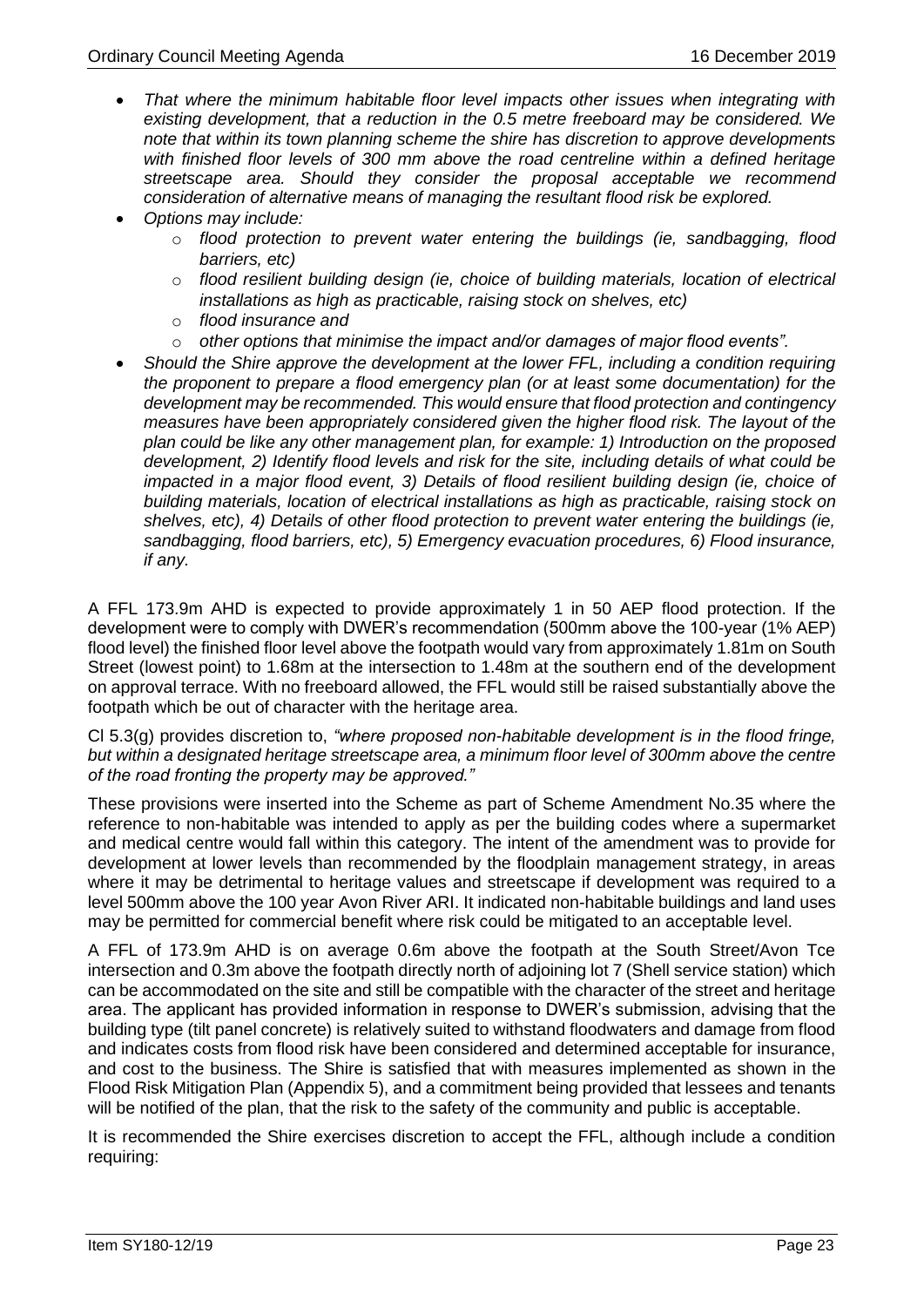- A section 70A notification to be placed on the title as per scheme to notify future purchasers of the location in a flood area, and that a flood risk mitigation plan has been approved which has ongoing requirements; and
- Compliance with the flood risk mitigation plan including requiring a commitment to notify lessees or tenants of the flood risk mitigation plan.

### *Heritage Considerations*

Section 5.1 of the Scheme and Part 3 and  $67(c)$ , (g), (k) and (l) of the Schedule 2 – Deemed Provisions of the Regulations require in consideration of an application for development approval that regard to be given to:

• Cl 5.1 - The purpose and intent of heritage provisions which are: *a) to facilitate the conservation of places of heritage value;*

*b) to ensure as far as possible that development occurs with due regard to heritage values.* 

- The Local Planning Policy (Heritage Precincts and Places) adopted setting out objectives and guidelines for the conservation of the precinct.
- Whether it may require a heritage assessment to be carried out prior to approval of any development in a heritage precinct.
- The effect of the proposal on the cultural heritage significance of the area in which the development is located.
- The built heritage conservation of any place that is of cultural significance.
- State Planning Policy 3.5 Historic Heritage Conservation.
- Cl 5.1.5 of the Scheme and Regulation 12 provide the ability for local government to vary any provision site or development requirement if desirable to facilitate the conservation of the precinct or enhance or preserve heritage values in a heritage area. A variation under this provision may be unconditional or subject to any conditions the local government sees fit, including requirement for an owner benefiting from the variation to enter into a heritage agreement.

The provisions generally require that development (including siting, scale, style, form, materials and finishes) responds sympathetically and complements the heritage values of the area as whole and immediate context so that heritage values of a place or area is conserved or enhanced.

The property is located within the York Central Heritage Area and located adjoining the York Town Centre Heritage Area. The full summary of why the area(s) have significance is outlined in the policy, although relates to the high level of intact landmark buildings, and places of significance in the area, as well as the cumulative effect of the scale, massing, texture, materials, colour and detail of individual buildings including residential, informing of the distinctive periods and architectural styles from early town establishment in the 1860's through the 1930's and later decades.

Local Planning Policy: Heritage Conservation and Development provides objectives and design guidelines to ensure development occurs in a manner which is sympathetic to and enhances the heritage values of the area. Detailed assessment against the relevant provisions of the local planning is provided in Appendix 6 for Council consideration. Generally, the application is considered consistent with the above objectives and policy provisions, although conditions will be required to reduce the scale of the parapet wall on the southern lot boundary. Should Council choose to, additional conditions addressing the awning form and scale, as well as other matters can be conditioned on approval.

The application was referred to the Shire's heritage advisor, and the Heritage Council of Western Australia for comment. The Heritage Council advised that the site was in proximity to the York Town Centre Precinct, which has previously been identified as a place warranting assessment for possible inclusion on the State Register of Heritage Places, although made no comment on the development. A heritage impact statement was not required by officers given the site is vacant of development, and advice from the Shire's heritage advisor was to be sought on consistency of development with heritage area.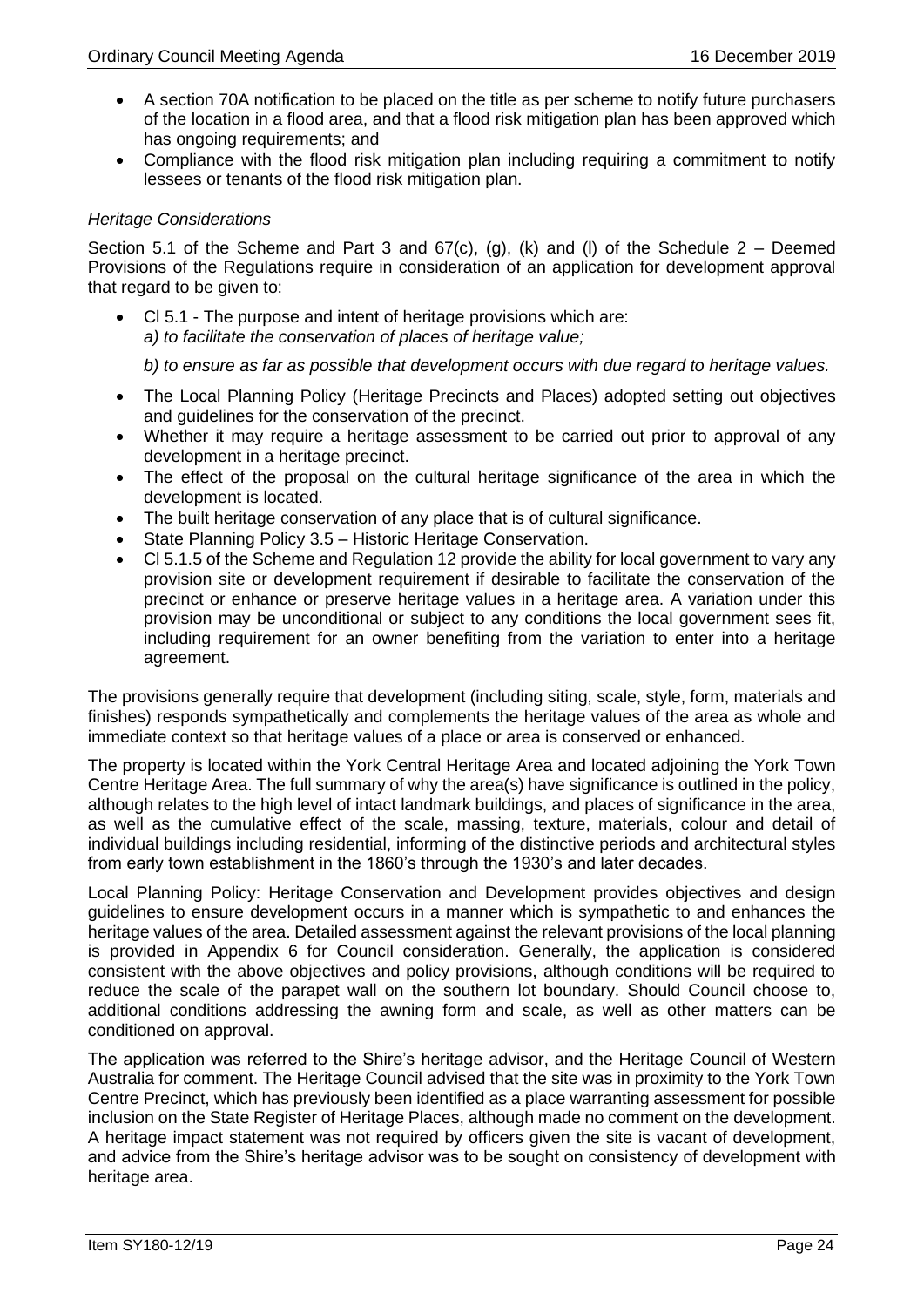The heritage advisor's comments are provided in Appendix 7, which support the development in principle, subject to further consideration being given to the awning type (alteration to verandah with posts), the parapet on the South Street frontage, treatment of windows (no indication of clear or glazing) and the impact of the speciality stores backing onto the Avon Terrace frontage with internal entries.

Subject to assessment against the Heritage Policy officers are in support of the heritage advisor's comments which can be addressed via conditions of approval, with the exception of the parapet on the South Street frontage, which has been slightly lowered from the original development plans, awning type and entries not being provided to specialty stores for reasons outlined above and in Appendix 6.

### Planning and Development (Local Planning Schemes) Regulations 2015

Local government is to give due regard to Clause 67 in the consideration of any development application. The following are those relevant to the application and not discussed above.

*b) the requirements of orderly and proper planning including any proposed local planning scheme or amendment to this Scheme that has been advertised under the Planning and Development (Local Planning Schemes) Regulations 2015 or any other proposed planning instrument that the local government is seriously considering adopting or approving.* 

A Draft Local Planning Strategy and new Local Planning Scheme No. 3 have been advertised under the Regulations. Under these documents, the property and all surrounding properties are to be identified as and rezoned to 'Regional Centre' with a density of R60 and identified within a new 'Special Control Area - Environment' which includes provisions relating to the Avon River Flood Fringe. Under the draft Scheme the objectives of the area are similar to the current 'Town Centre' zone suitable for a range of commercial uses to service the local and regional community, and the land uses of a medical centre and shop identified in the zoning table as 'permitted' in this zone.

The development is consistent with provisions in the draft local planning scheme no. 3.

*n) the likely effect of the development on the natural environment or water resources and any means that are proposed to protect or to mitigate impacts on the natural environment or the water resource*

The property contains an open drain which services a wider upstream catchment important for conveying water from the west downstream towards the Avon River. The applicant has submitted a stormwater plan which proposes to enclose the open drain within a piped system, which will be directed to an open swale to be directed to a culvert under Monger Street, which subsequently conveys water through an open drain through Lot 75 and the Reserve, existing to Avon River. The plan also proposes stormwater management within the site, with overflow directed to the Monger Street.

The Shire's Executive Manager Infrastructure and Development Services has provided that the drainage concept is considered acceptable, and that detailed drainage design, including calculations will be required (and to be approved) prior to construction commencing. Easements will be required over the main drainage line through the property to allow access for Shire maintenance given its wider use for the western part of the town centre.

*s) the adequacy of: (i) the proposed means of access and egress to and from the site and (ii) arrangements for the loading, unloading, manoeuvring and parking of vehicles; & t) the amount of traffic likely to be generated by the development, particularly in relation to the capacity of the road system in the locality and the probable effect on traffic flow and safety;* 

The applicant has provided a Transport Impact Statement with the application demonstrating Avon Terrace and South Street are of a sufficient standard to accommodate traffic generated by the development.

Further information to confirm turning circles are will be required, and a condition of approval will limit service and waste vehicles entering and exiting the site to 14.5m length, which is the maximum size vehicle the TIS identified that can be accommodated safely within and to and from the site.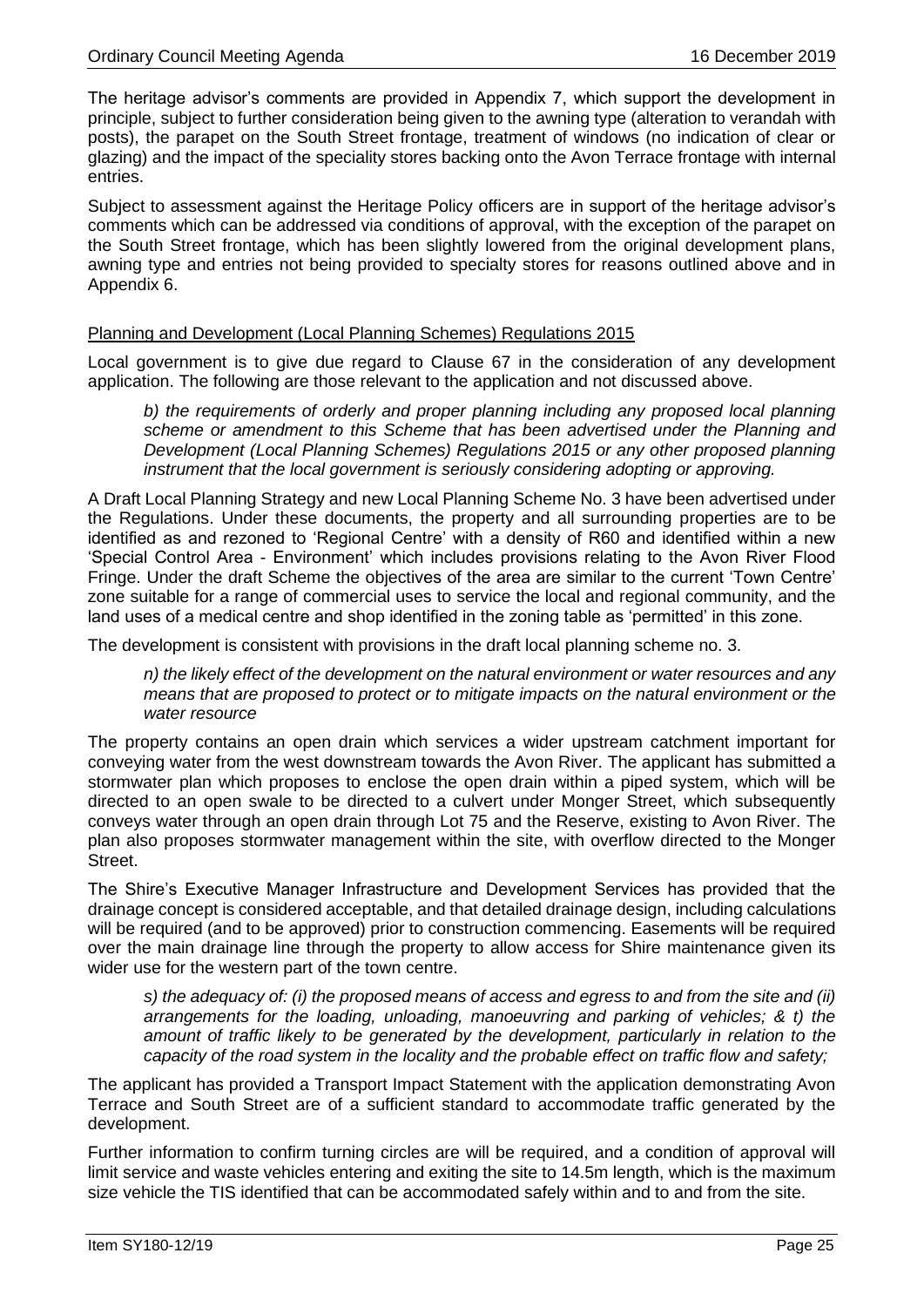Monger Street currently allows two-way traffic, although its width is approximately 4.6m – 5m according to the Shire's record which is of a standard suited to one-way traffic. Until such time as Council resolves to consider upgrading Monger Street (which requires further investigation for feasibility given the width of Monger Street is only 10m) or modify to one way only, additional traffic being directed onto the street, although anticipated to be of low volume, is not considered acceptable to the Shire. Entry and Exit can be accommodated via Avon Tce and South Street only.

*u) the availability and adequacy for the development of the following; (i) public transport services; (ii) public utility services; (iii) storage, management and collection of waste; (iv) access for pedestrians and cyclists (including end of trip storage, toilet and shower facilities); (v) access by older people and people with disability;*

The site has access to appropriate servicing, and provides appropriate ingress and egress from the building, which will be assessed in further detail at building permit stage. Paving works on Avon Terrace will result in improved pedestrian and disability access as parts of this pavement are uneven, narrow and have been identified in the Disability Access and Inclusion Audit as an area requiring improvement.

Local Planning Policy: Developer Contributions for Road and Footpath Upgrading provides provisions for requiring contributions or upgrading to be required if the development generates a need. In this respect, given that there are existing footpaths on the Avon Tce and South St frontage which will form the main pedestrian access to the site, it is considered the development does not generate a need under the policy to require a contribution or upgrading as a condition of approval. The Transport Impact Statement does not identify a need for any road upgrades.

*y) any submissions received on the application & za) the comments or submissions received from any authority consulted under clause 66;*

A copy of submissions received is provide in Appendix 9, and officers response is provided in Appendix 8.

The 7 submissions received from authorities are either discussed in detail above or provided as general information for consideration which does not require further discussion. Of the five public submissions received, one advised no issues, and four raised objections to the development for various matters including:

- FFL and Flooding:
- Traffic and lack of carparking;
- Bulk, scale, form and design of the development being incompatible with heritage areas and adjoining buildings identified as having significance to that area.
- Concern regarding amenity impacts from the Community Purpose building;
- Monger Street access and impact on adjoining residences from glare and noise.
- Impact of development on adjoining residences from matters such as noise, overshadowing etc.
- Economic impacts on businesses.

Whilst the submissions relate to development plans that have since been amended following advertising, which remove the community purpose building and increase car parking, submissions are still relevant. A response to each submission is provided in Appendix 8, although broadly officers' response is:

- Following assessment against provisions of the Scheme and Local Planning Policy Heritage Conservation and Development, considering aspects such as scale, height, form and design consider that subject to conditions which address the southern parapet wall, that the development is compatible with the heritage area;
- The surrounding road network and entry and exit is acceptable and supported by a Transport Impact Assessment and car parking has been provided as per draft Local Planning Scheme No. 3;
- The Community Purpose building is no longer proposed to be built. Conditions of approval have been included to address potential amenity impacts on adjoining residences from noise, and bin stores and privacy;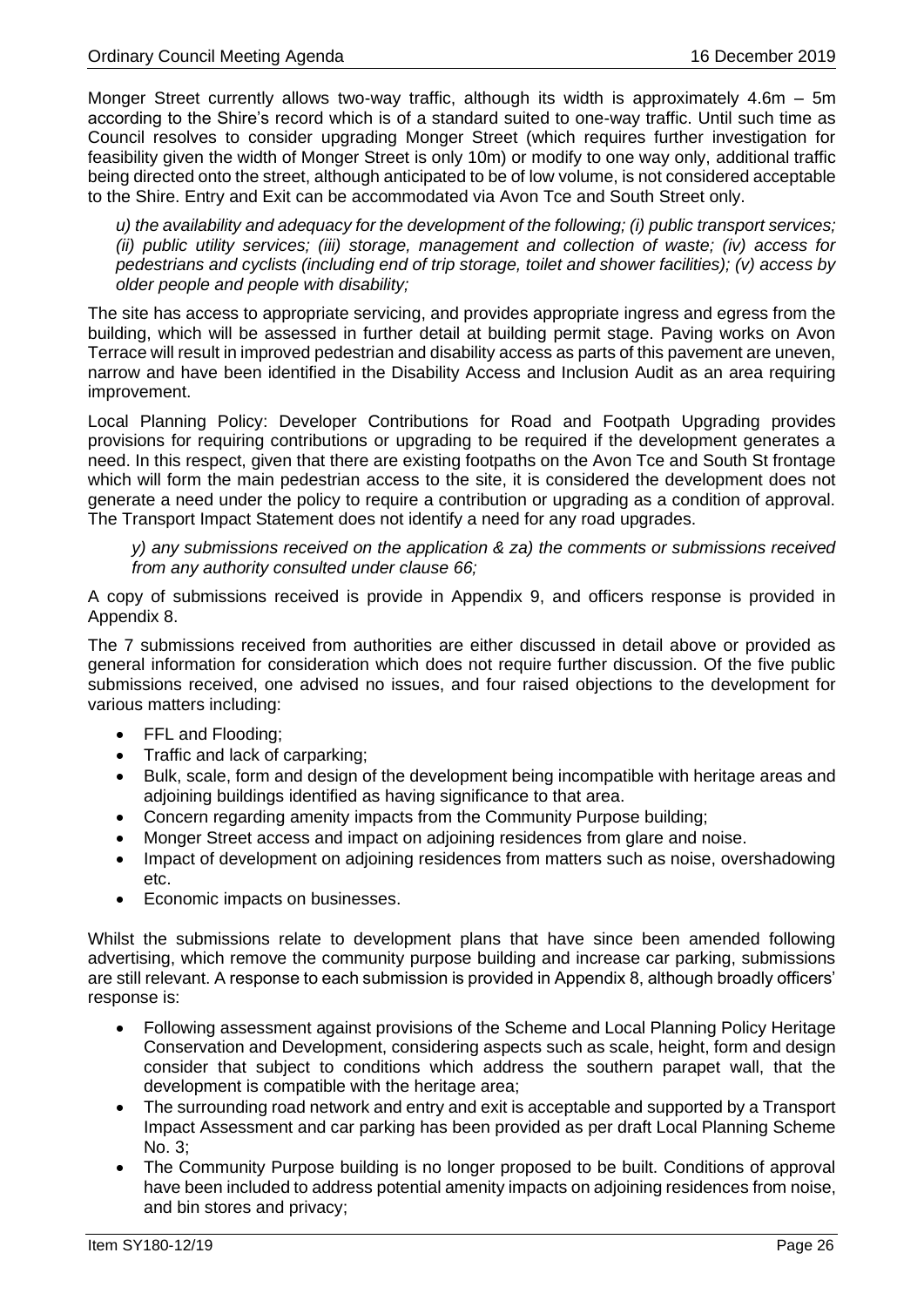- A condition of approval has been recommended for inclusion that no access be permitted to Monger Street.
- The Regulations list the potential loss of a community service or benefit resulting from the development, although exclude considering loss that may result from economic competition between new and existing businesses.

### **OPTIONS**

Officers consider that subject to appropriate conditions being implemented, the proposal is consistent with the Shire of York Town Planning Scheme No.2 and *Planning and Development (Local Planning Schemes) Regulations 2015* and have recommended that Council approves the application subject to conditions.

Should Council disagree with the officer's recommendation, the following options are available:

1. Refuse the application and list reasons; or

2. Approve the application, with modified conditions. This may relate to the design of the building such as reducing the height of parapet walls or modification of the cantilevered awning to a verandah with slope and posts as recommended by the heritage advisor.

### **IMPLICATIONS TO CONSIDER**

### **Consultative**

The application was advertised for public comment in accordance with requirements of the Regulations.

### **Strategic**

Subject to conditions being implemented, the proposal and officer's recommendation is considered to be consistent with the Shire of York's 2018-2028 Strategic Community Plan and the following desired outcomes:

### *Theme 2: A Leader in Cultural Heritage and Environment*

*2.3 New development is carried out at a scale and in style which retains, is compatible with and does not overshadow, the historic feel and heritage character of the town of York and other settlements.*

### **Policy Related**

There are no policy related implications associated with consideration of the subject proposal other than those discussed above.

### **Financial**

There are no immediate financial implications for the Shire associated with the officer's recommendation.

The easement will place an obligation on the Shire to access and maintain the drainage infrastructure which will have minor financial implications.

### **Legal and Statutory**

The proposal has been assessed by officers and subject to conditions being implemented is considered to be in accordance with the statutory requirements of the Shire of York Town Planning Scheme No. 2 and the *Planning and Development (Local Planning Schemes) Regulations 2015.*

### **Risk Related**

A risk assessment of the proposal has been undertaken, and there were no medium to high risks identified with the proposal that warrant further discussion.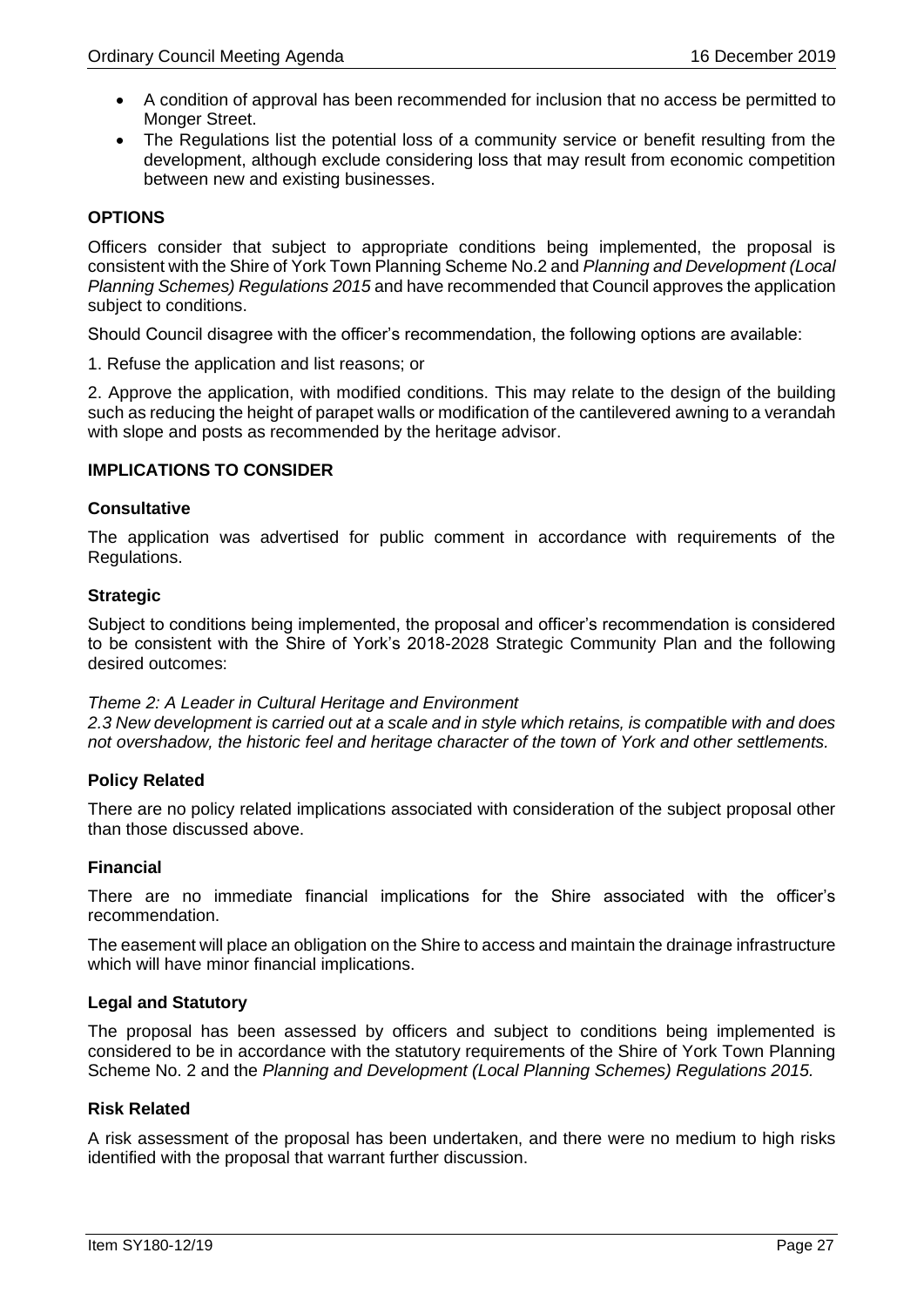### **Workforce**

There are no workforce implications associated with the officer's recommendation.

### **VOTING REQUIREMENTS**

**Absolute Majority: No**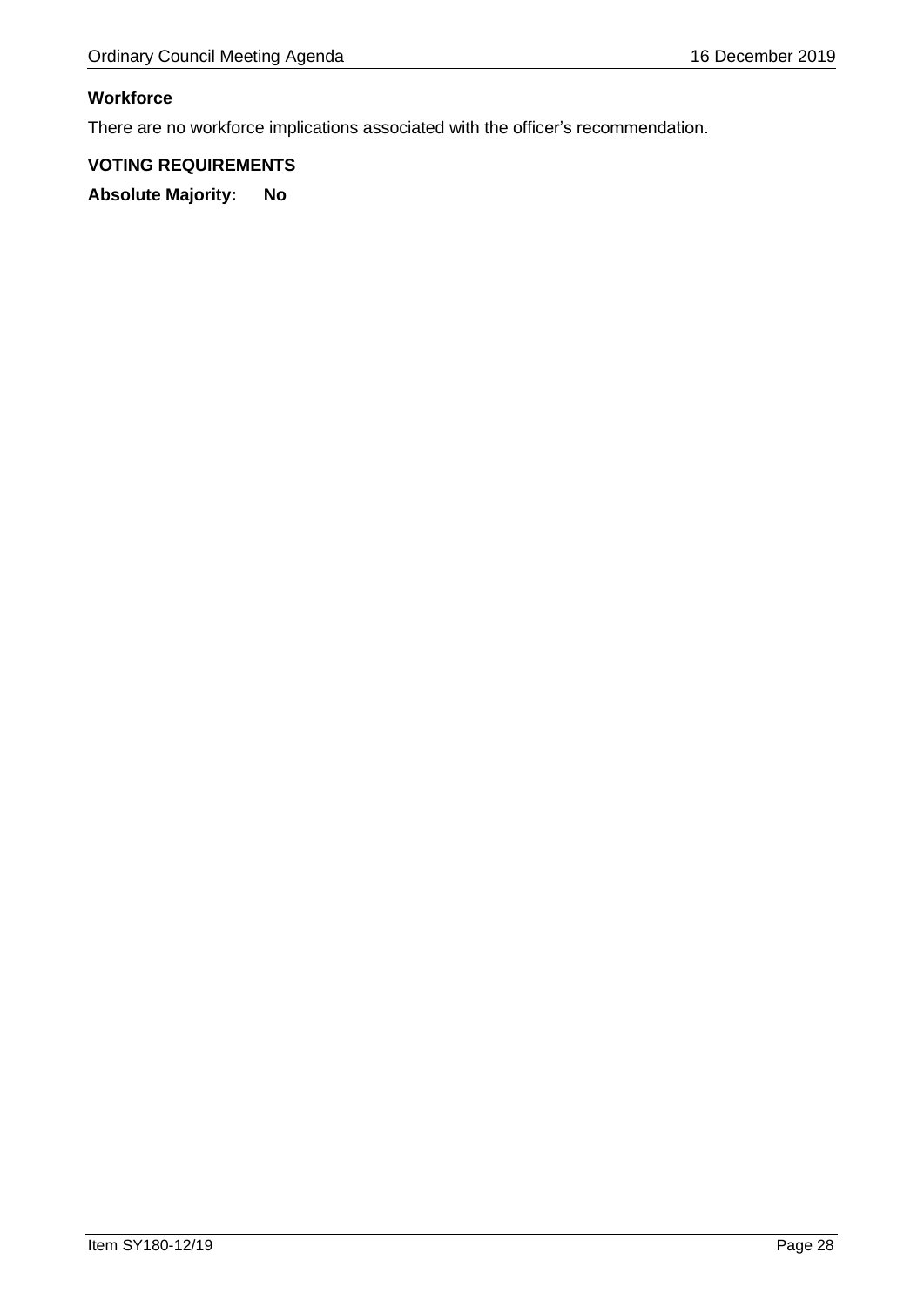### **RECOMMENDATION**

That Council approves the development application for a Supermarket (Shop), Shops and Medical Centre at Lots 3 (88) and 820 (94) Avon Terrace and Lot 25 (19) Monger Street, York, based on the amended developments plans in Appendix C, subject to the following conditions:

### General Conditions

- 1. The development hereby approved shall be substantially commenced within two years of the date of this decision notice.
- 2. The development hereby approved shall be undertaken in accordance with the signed and stamped, Approved Development Plans including any notes placed in red by the Shire and except as may be modified by the following conditions.
- 3. The Finished Flood Level for the interior of buildings is approved at 173.9m AHD.
- 4. Windows are not to be tinted or treated with reflective film, and a minimum of 80% of all window space facing a public street shall be kept transparent and not rendered opaque by advertising signage.
- 5. A Signage Concept Plan shall be submitted to the local government for approval prior to the erection of any signage (Advice Note 7).
- 6. The bin store area shall be enclosed and screened from immediate surrounds by a wall not less than 1.8m high. The bin store shall be maintained in a manner which does not have an adverse effect on adjoining properties from odour.
- 7. Service and Waste vehicles entering the site shall be limited to vehicles which are 14.5m in length of less.
- 8. A current public liability/products insurance policy shall be taken out and maintained for the lifetime of the awning from an insurance company (at the applicant's expense) for the amount of \$20,000,000 indemnifying the Shire of York for any claim relating to the verandah on Avon Terrace and South Street.
- 9. The development shall comply with the Flood Risk Mitigation Plan (as attached), with the following measure to be included:
	- (a) All lessees, tenants or similar shall be given a copy of the Flood Risk Mitigation Plan (as attached).

Any alterations or modifications to the Flood Risk Mitigation Plan shall require the prior approval of the Shire.

### Prior to Commencement of any Works Conditions:

- 10. Prior to commencement of any works to implement the development, Lots 3 (88) and 820 (94) Avon Terrace, and Lot 25 (19) Monger Street, York are to be amalgamated, unless otherwise agreed in writing with the Shire.
- 11. The development hereby approved, or any works required to implement the development, shall not commence until the following plans or details have been submitted to the Shire and have been approved in writing:
	- (a) Plans that satisfactorily address the following required design changes and as may be indicated in red on the Approved Development Plan(s):
		- (i) The parapet wall adjoining Lot 7 Avon Tce shall be reduced to no higher than 6m from natural ground level as measured from the Avon Terrace (173.65m AHD) with the exception that minor design features shall be permitted at an increased height to provide interaction with the façade parapet facing Avon Tce to the satisfaction of the Shire
		- (ii) Vehicular access to Monger Street is not permitted.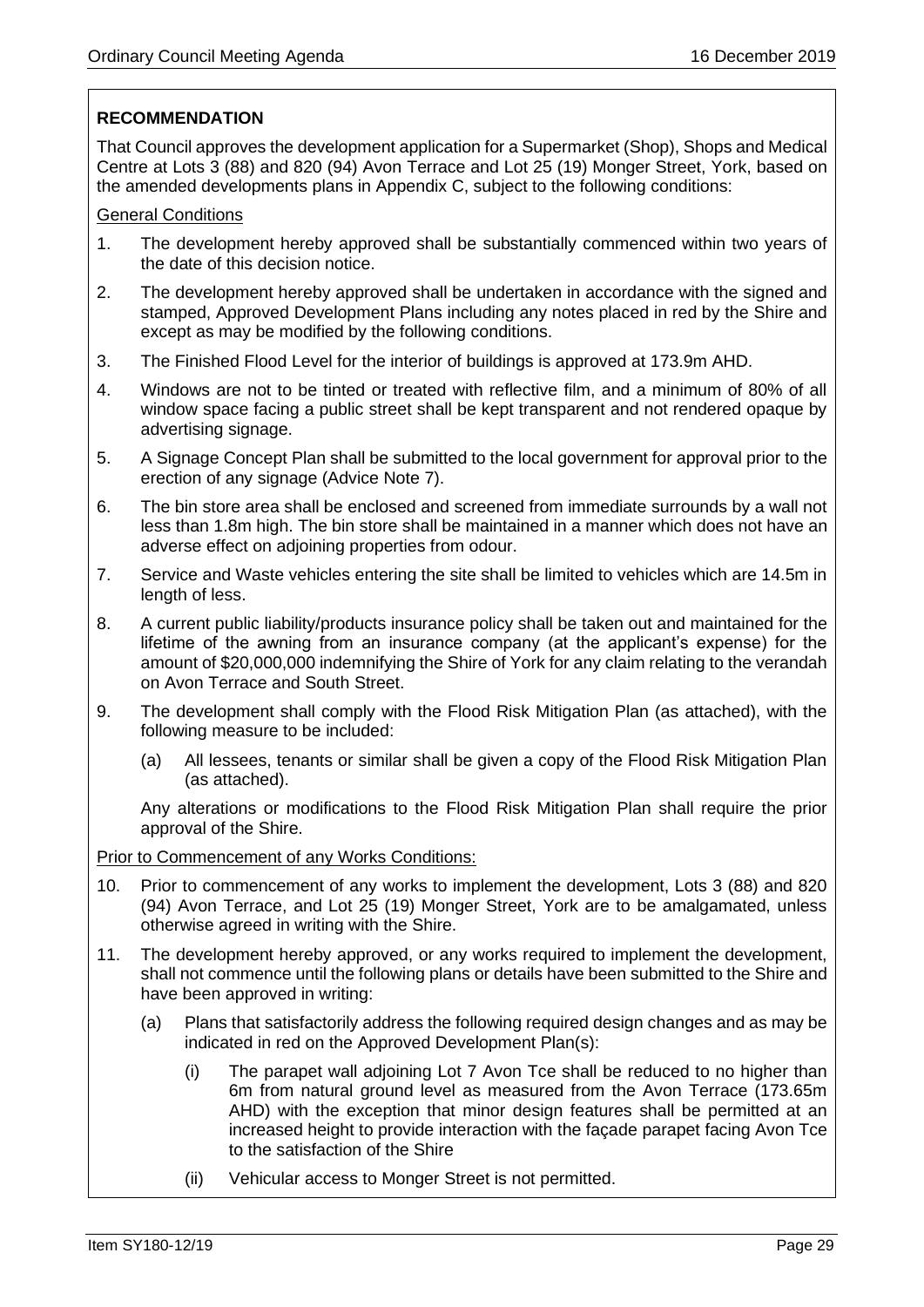- (b) Turning circles for vehicles utilising the development as proposed in the Transport Impact Assessment is to be provided to the satisfaction of the Shire and development plans altered to reflect safe turning areas.
- (c) A detailed schedule of materials, finishes (including gutter type) and colours to comply with local planning policy heritage conservation and development and to the satisfaction of the Shire (Advice Note 7).
- (d) A Landscape Plan to the satisfaction of the local government, which shall include the planting of a minimum of 11 advanced trees (Advice Note 11).
- (e) Details of lighting to the exterior of buildings, which is required to comply with Local Planning Policy: Heritage Conservation and Development and be located to minimise amenity impacts on adjoining residences.
- (f) A Drainage Plan to the satisfaction of the local government.
- (g) A Construction Management Plan which is to address the following:
	- (i) Construction timeframes;
	- (ii) Contact details for personnel in the event of complaints;
	- (iii) Stormwater and sediment control;
	- (iv) Traffic access and parking management;
	- (v) Vibration, air, dust and noise management;
	- (vi) Public safety and amenity measures;
	- (vii) Earthworks, excavation and associated matters;
	- (viii) Protection of existing roads, kerbs, footpaths, trees and services;
	- (ix) Storage of waste and construction materials.

The plan must be implemented upon commencement of any site works/development for the entire duration to the satisfaction of the Shire.

- (h) A management plan for service and waste vehicles using the service access adjoining Lot 27 South Street, York to manage potential amenity impacts to the adjoining residence at Lot 27 South Street, York which shall:
	- (i) Specify operating hours to minimise noise impacts on the adjoining Lot 27 South Street, York; and
	- (ii) include a complaints response procedure.
- (i) Details of a permanent screen fence and any retaining to be erected on or up to the boundary of adjoining lots 27 and 28 South Street, York and area south of proposed car parking adjoining Lot 8 Monger Street, York to the satisfaction of the Shire (advice note 8).
- (j) Engineering and design plans and specifications for works in road reserves.

### Prior to Occupation/Use of the Development Conditions

- 12. The development hereby approved shall not be occupied or used until all plans, details or works required by Condition(s) 2, 6, 9, 10 and 11 have been implemented and/or the following conditions have been complied with:
	- (a) Notification in the form of a section 70A notification, pursuant to the Transfer of Lands Act 1893 (as amended), or similar legal instrument, is to be placed on the Certificates of Title of the lot advising that:

*"This property and buildings which have been approved with a finished floor level of 173.9m AHD may be subject to inundation during a flood event. A Flood Risk Mitigation Plan has been approved by the Shire and is required to be complied with at all times".*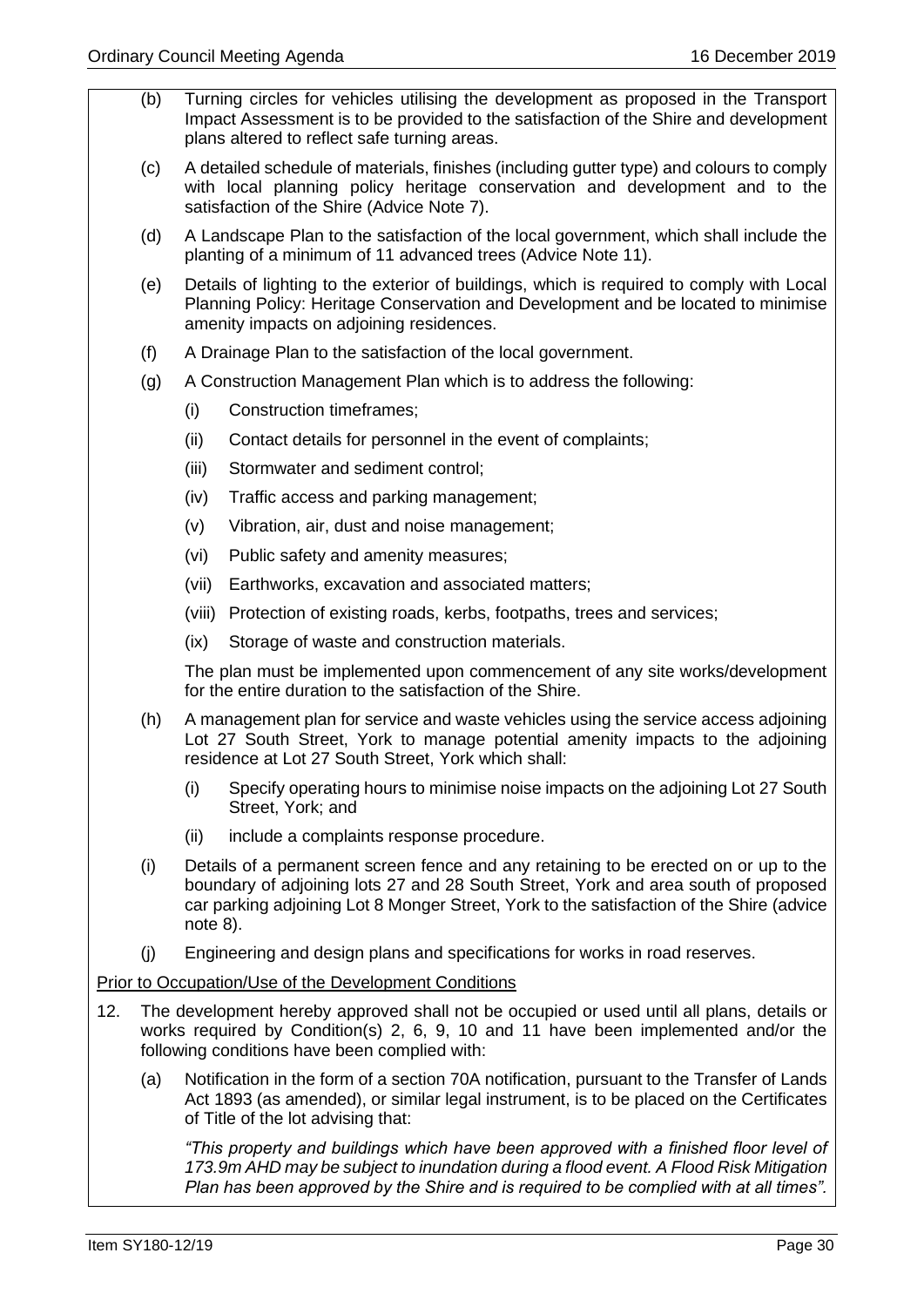All costs related to the notification shall be at the cost of the applicant/landowner (Advice Note 9)

- (b) An easement to the benefit of the local government is to be placed over the main drainage line through the property, at the expense of the applicant. The width of the easement is dependent upon approval of final details in the drainage plan and shall be as agreed with the Shire.
- (c) Car parking bays (inclusive of disabled bay) as shown on the approved development plan are to be provided on site. The parking area(s), driveway(s) and point(s) of ingress and egress shall be constructed, drained and marked and associated signage erected.

On-going Conditions

13. The works undertaken to satisfy conditions of this approval with the exception of footpath and parking embayment's, shall be subsequently maintained for the life of the development.

**ADVICE NOTES:**

- **Note 1: If the development the subject of this approval is not substantially commenced within a period of 2 years, or such other period as specified in the approval after the date of the determination, the approval will lapse and be of no further effect.**
- **Note 2: Where an approval has so lapsed, no development is to be carried out without the further approval of the local government having first been sought and obtained.**
- **Note 3: If an applicant is aggrieved by this determination there is a right of appeal under the Planning & Development Act 2005. An appeal must be lodged within 28 days of the determination.**
- **Note 4: Adequate staff and public sanitary conveniences shall be provided in accordance with the Building Code of Australia.**
- **Note 5: This approval is not a building permit. In accordance with the provisions of the Building Act 2011, an application for a building permit must be submitted to, and approval granted by the local government prior to any change of classification or prior to the commencement of any structural works within the development hereby permitted**
- **Note 6: A crossover application is required to be submitted and approved prior to works commencing.**
- **Note 7: Colours, materials, finishes, gutters, advertisements etc shall comply with the provisions of Local Planning Policy – Heritage Conservation and Development. Advertisements shall also comply with Local Planning Policy – Advertising Signage.**
- **Note 8: Whilst a condition of approval is included to address screen fencing, dividing fencing between properties is also a civil matter between abutting landowners in accordance with the Dividing Fences Act 1961.**
- **Note 9: A copy of the Section 70A application form can be found on the following link: [https://www0.landgate.wa.gov.au/docvault.nsf/web](https://www0.landgate.wa.gov.au/docvault.nsf/web-new/FREEHOLD_LRORMS/$FILE/FOR_DLI_N1.pdf)[new/FREEHOLD\\_LRORMS/\\$FILE/FOR\\_DLI\\_N1.pdf](https://www0.landgate.wa.gov.au/docvault.nsf/web-new/FREEHOLD_LRORMS/$FILE/FOR_DLI_N1.pdf)**

**To satisfy condition 12(a) you are required to complete the Section 70A application form and lodge the original copy with the Shire for signing. Once signed by the Shire, the Section 70a will be returned to yourself to be lodged with Landgate. A copy of the lodgement receipt will need to be provided to the Shire to satisfy this condition. If a notification already exists on the title, please notify the Shire accordingly.** 

**Note 11: The Landscape Plan should include a plan indicating where proposed landscaping will occur and include details of species of plants, planting distances, numbers, planting sizes and anticipated height of each plant at maturity.**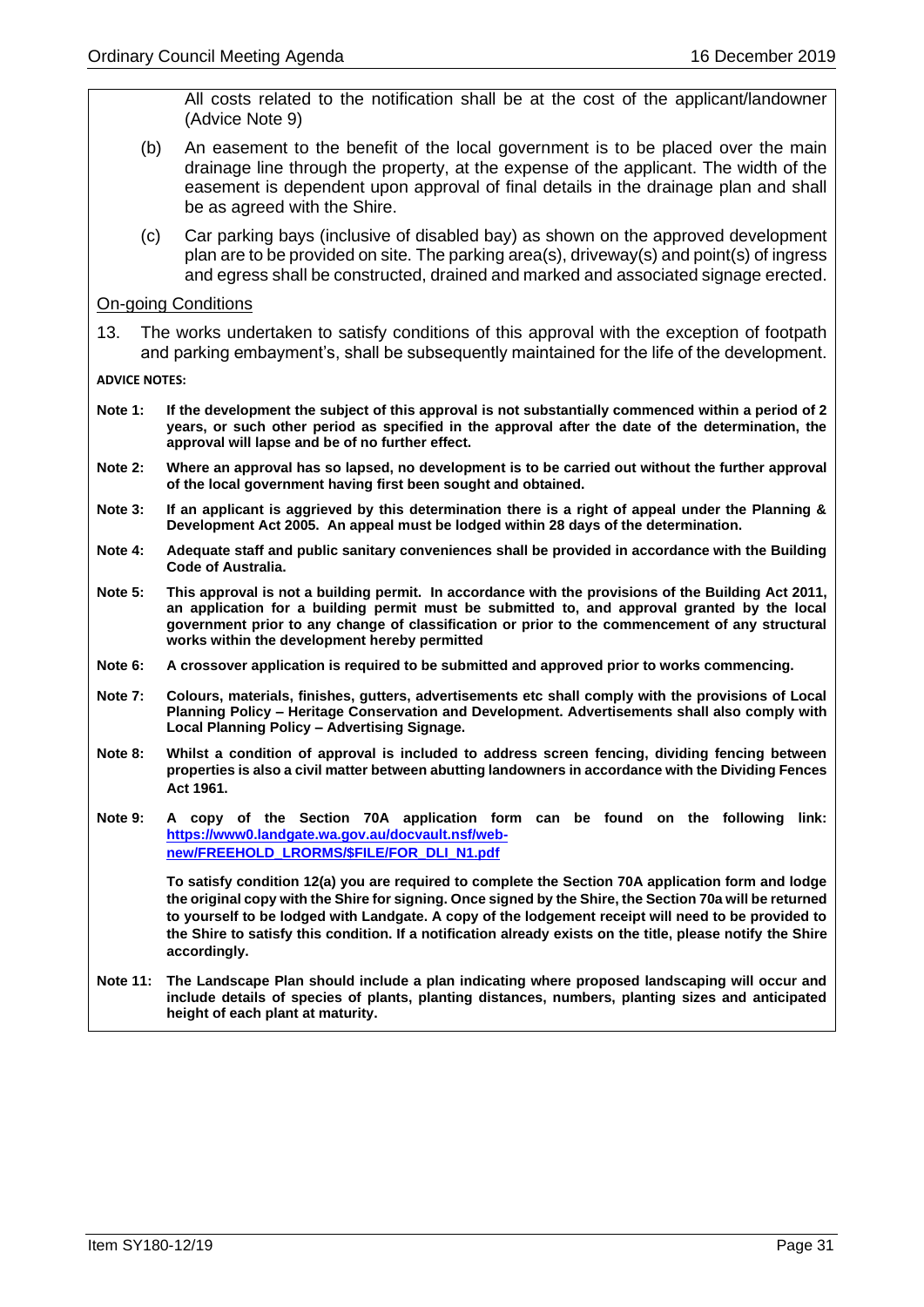<span id="page-31-0"></span>

| SY181-12/19 DRAFT                           |  |                                                        | <b>LOCAL</b><br><b>LOCAL PLANNING SCHEME NO. 3</b>                                            | <b>PLANNING</b>                                                                      | <b>STRATEGY</b> | <b>AND</b> |  |  |
|---------------------------------------------|--|--------------------------------------------------------|-----------------------------------------------------------------------------------------------|--------------------------------------------------------------------------------------|-----------------|------------|--|--|
| <b>File Number:</b>                         |  | <b>PS.TPS.1.3</b>                                      |                                                                                               |                                                                                      |                 |            |  |  |
| Author:                                     |  |                                                        |                                                                                               |                                                                                      |                 |            |  |  |
| Authoriser:                                 |  | <b>William Nunn, Co-Ordinator Development Services</b> |                                                                                               |                                                                                      |                 |            |  |  |
| <b>Previously before</b><br><b>Council:</b> |  |                                                        |                                                                                               | SY002-02/17, SY121-10/17 & SY063-06/18                                               |                 |            |  |  |
| <b>Appendices:</b>                          |  | 1.<br>2.<br>3.<br>4.<br>5.                             | draft Local Planning Strategy<br><b>Schedule of Submissions</b><br><b>Copy of Submissions</b> | draft Local Planning Scheme No. 3<br><b>Administrative &amp; Minor Modifications</b> |                 |            |  |  |

### **NATURE OF COUNCIL'S ROLE IN THE MATTER**

Legislative & Executive.

### **PURPOSE OF REPORT**

To consider submissions received during the consultation period for the draft Local Planning Strategy and Local Planning Scheme No.3 and responses to each submission.

For Council to determine to either:

- (a) support the draft Local Planning Strategy and Local Planning Scheme No.3 without modification;
- (b) support the draft Local Planning Strategy and Local Planning Scheme No.3 with modifications to address issues raised in the submissions (or with further advertising if modifications are 'significant'); or
- (c) not to support the draft Local Planning Scheme No.3 and provide a summary of reasons why the local government does not support the draft scheme.

### **BACKGROUND**

The current Shire of York Town Planning Scheme No. 2 (Scheme) was gazetted 17 May 1996, with 30 amendments being made to this document to the current date.

The *Planning and Development Act 2005* and the *Planning and Development (Local Planning Schemes) Regulations 2015* (referred herein as the Regulations), requires a Scheme to be reviewed within six months of the five-year anniversary of the date it was approved.

A Local Planning Scheme (in conjunction with the deemed provisions of the Regulations) is the principal statutory tool for achieving local governments aims and objectives with respect to development within its boundaries.

To support the preparation of a Scheme, the Regulations require a Local Planning Strategy (Strategy) to be adopted. The current Strategy was endorsed by the Western Australian Planning Commission (WAPC) 7 August 2007 and amended once on 18 May 2011. The purpose of a strategy is to:

- *Set the long-term planning directions for the local government.*
- *Apply state or regional planning policy that is relevant to the strategy.*
- *Provide the rationale for zoning of or classification of land under the Local Planning Scheme.*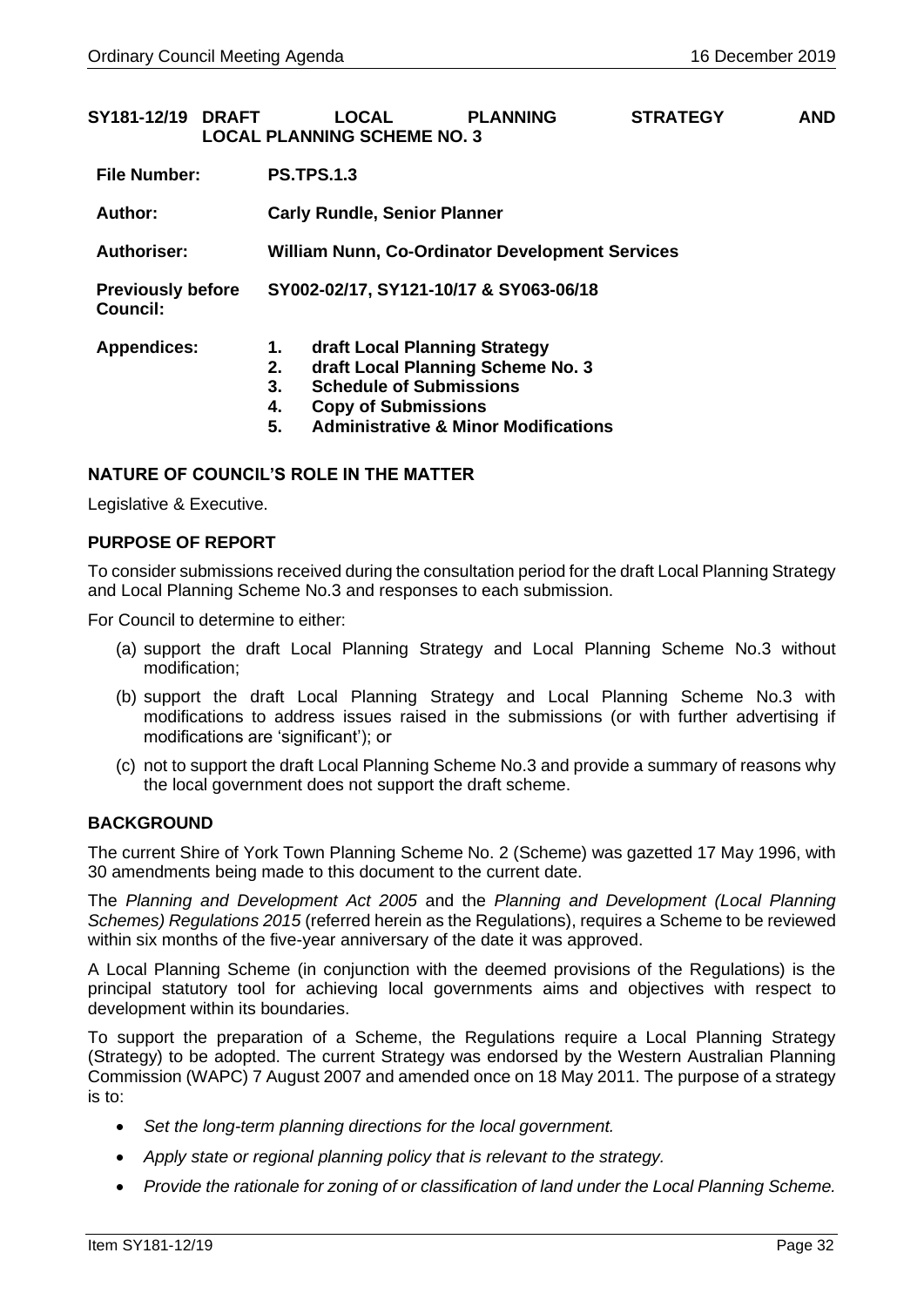The Shire of York Town Planning Scheme No. 2 and Local Planning Strategy required significant updating to address changes in planning frameworks at the State level, and to ensure that the document is based on up-to date information to inform land use planning and that it reflects the aspirations and visions of the community in the Strategic Community Plan.

Council resolved at its Ordinary Meeting held on 27 February 2017 to request the CEO to prepare a new Local Planning Scheme No.3 and to seek quotations (for both scheme and associated strategy).

To date the following has been undertaken:

- As a result of the quotation process, GHD was engaged to prepare the draft strategy and scheme.
- Council at its Ordinary Meeting held on 30 October 2017 approved the Engagement and Consultation Plan.
- Consultation was undertaken in accordance with the approved plan to inform preparation of draft documents.
- Council adopted the draft Local Planning Strategy and Local Planning Scheme No. 3 for public consultation at Ordinary Council Meeting 25 June 2018.
- Prior to advertising the draft Scheme no. 3 was referred to the Environmental Protection Authority (EPA) pursuant to Section 81 of the *Planning and Development Act 2005*. The EPA issued its decision not to assess the Scheme under Part IV of the *Environmental Protection Act 1986* on the 21 November 2018.
- The drafts were forwarded to the WAPC for assessment and certification to advertise. Certification to advertise was given, subject to modifications being undertaken by the local government.
- Public consultation was undertaken between the period 8 May 2019 to 7 August 2019. Consultation with public authorities (including Heritage Council), was undertaken slightly later during the period from 26 July to 24 October. Submissions received before or after the advertising periods have been included. A total of 24 submissions was received.

It is a requirement of the Regulations that the Shire considers and provides a response to each submission received within 120 days after the end of the submission period for the draft Scheme, or a longer period which is otherwise agreed by the WAPC.

The draft Local Planning Strategy and Local Planning Scheme No. 3 is therefore presented to Council to consider submissions received during the consultation period, responses to each submission and to either:

- (d) support the draft Strategy and Scheme without modification;
- (e) support the draft Strategy and Scheme with proposed modifications to address issues raised in the submissions (with further advertising if modifications are 'significant'); or
- (f) not to support the draft Scheme and provide a summary of reasons why the local government does not support the draft scheme.

### **COMMENTS AND DETAILS**

The draft Local Planning Strategy and Local Planning Scheme No. 3 were adopted by Council at its ordinary meeting held on the 25 June 2018. A detailed background on the formulation of the draft strategy and scheme (including outcomes of initial consultation) is available in the Council minutes.

A summary of the drafts and key outcomes of the review is listed below.

### Draft Local Planning Strategy

The draft Local Planning Strategy contains planning objectives, strategies and actions to meet the future planning and land use needs for the Shire of York for a period of 15 years or more. The community's aspirations for future development within the Shire were informed by the Strategic Community Plan 2018-2028 and further engagement and consultation which is discussed further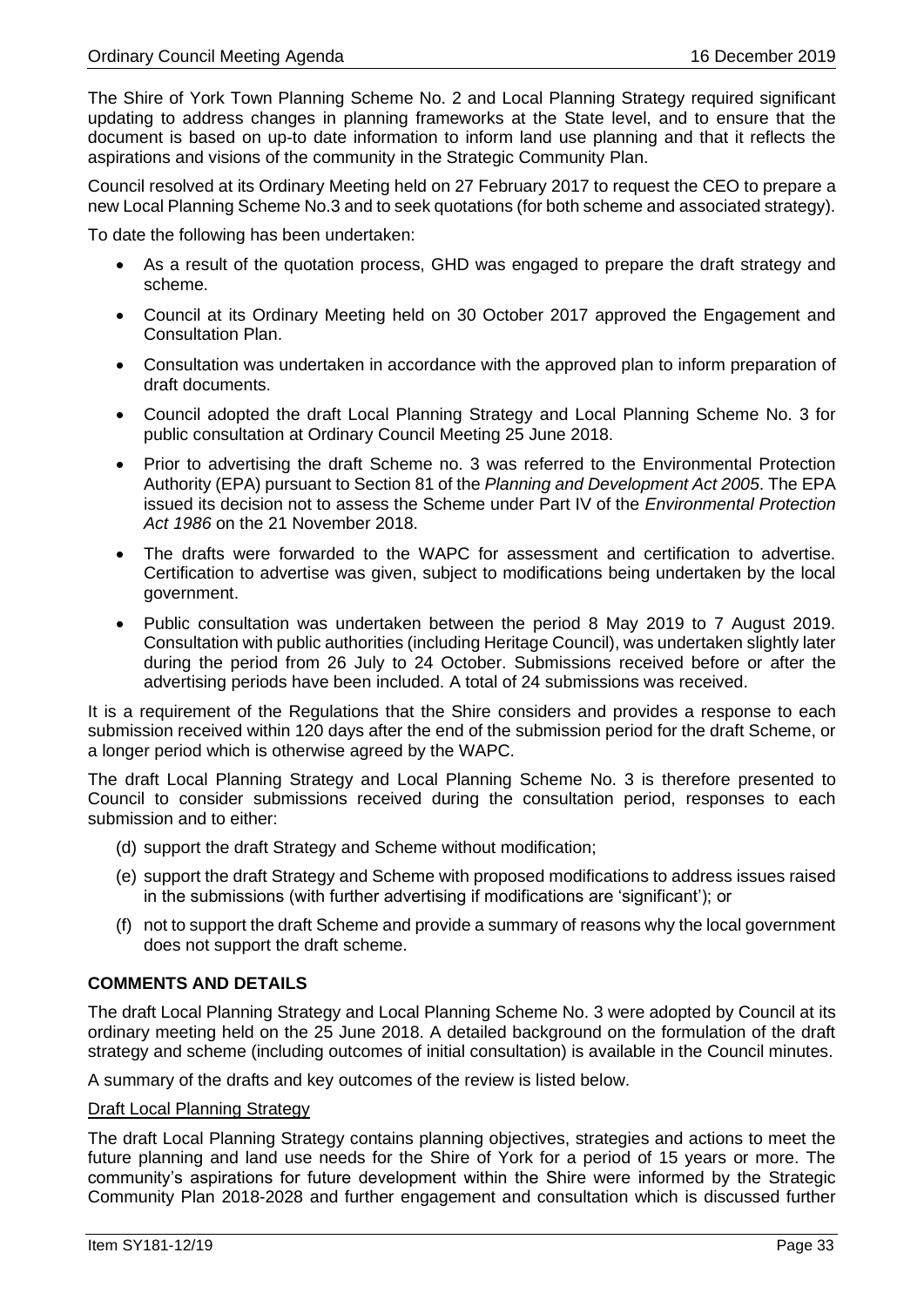below. Strategies and proposed development provisions are also required to align with State Planning Policy/Strategy and other planning documents with due regard given to local variations where required.

The draft Local Planning Strategy is divided into two parts:

- Part 1 outlines the visions and objectives for the Strategy and key strategic responses to address issues across the Shire. Strategies are summarised into the following categories; rural lands, tourism expansion, York town centre, rural lifestyle, infrastructure, arts and culture, industry and service employment, cultural and historical heritage, natural environment and bushfire risk. Implementation, monitoring and review and strategic land use plans are also provided in Part 1.
- Part 2 provides the background information and analysis that informs the strategy.

The draft Local Planning Strategy is attached in **Appendix A**. The vision and objectives of the Strategy align with the Shire of York Strategic Community Plan 2018-2028.

Some of the key strategies and actions identified include:

- That there is sufficient land already zoned 'residential' to meet development needs of the Shire for the timeframe of the strategy. The strategy identifies that to reduce ad hoc development occurring, no further land should be rezoned to 'residential' which has been reflected in the strategy maps by reducing the area currently identified for future residential;
- Industrial land feasibility was undertaken and identified preferred industrial development areas, as well as identification of a transitional industrial development area for short term needs;
- Identification of the York Bypass preferred alignment as supported by Council;
- Identification of development standards to be incorporated into the scheme, policies and further strategic work to be undertaken;
- Identifies that preliminary visual landscape assessment has been undertaken and identifies key routes that need further planning to ensure values are retained and respected by development.
- Encouraging arts, culture and tourism development and associated actions.
- Identifies that increase in density in the town centre would be appropriate to encourage diverse housing choices.

### Draft Local Planning Scheme No. 3 (draft Scheme)

The draft Local Planning Scheme No. 3 is attached in **Appendix B** and upon gazettal will replace the Shire of York Town Planning Scheme No. 2 as the principle statutory planning tool for controlling land use and development within the Shire. The draft Scheme has been prepared to be consistent with 'model provisions for local planning schemes' and reflects the adoption of the 'deemed provisions' of the *Planning and Development (Local Planning Schemes) Regulations 2015* and incorporates recommendations as specified in the Local Planning Strategy. The following key changes are incorporated:

- Format, zones and land uses updated for consistency with the 'model provisions' of the Regulations, which includes designating broad purposes to Reserve land;
- Text reflects adoption of the 'deemed provisions' of the Regulations which automatically have effect as part of a Local Planning Scheme and prevail in the event of inconsistency. Draft LPS3 has been amended to delete provisions addressed in the regulations and remove inconsistencies.
- Zoning table to provide increased certainty and removal of red tape where possible to encourage arts and crafts and tourism uses;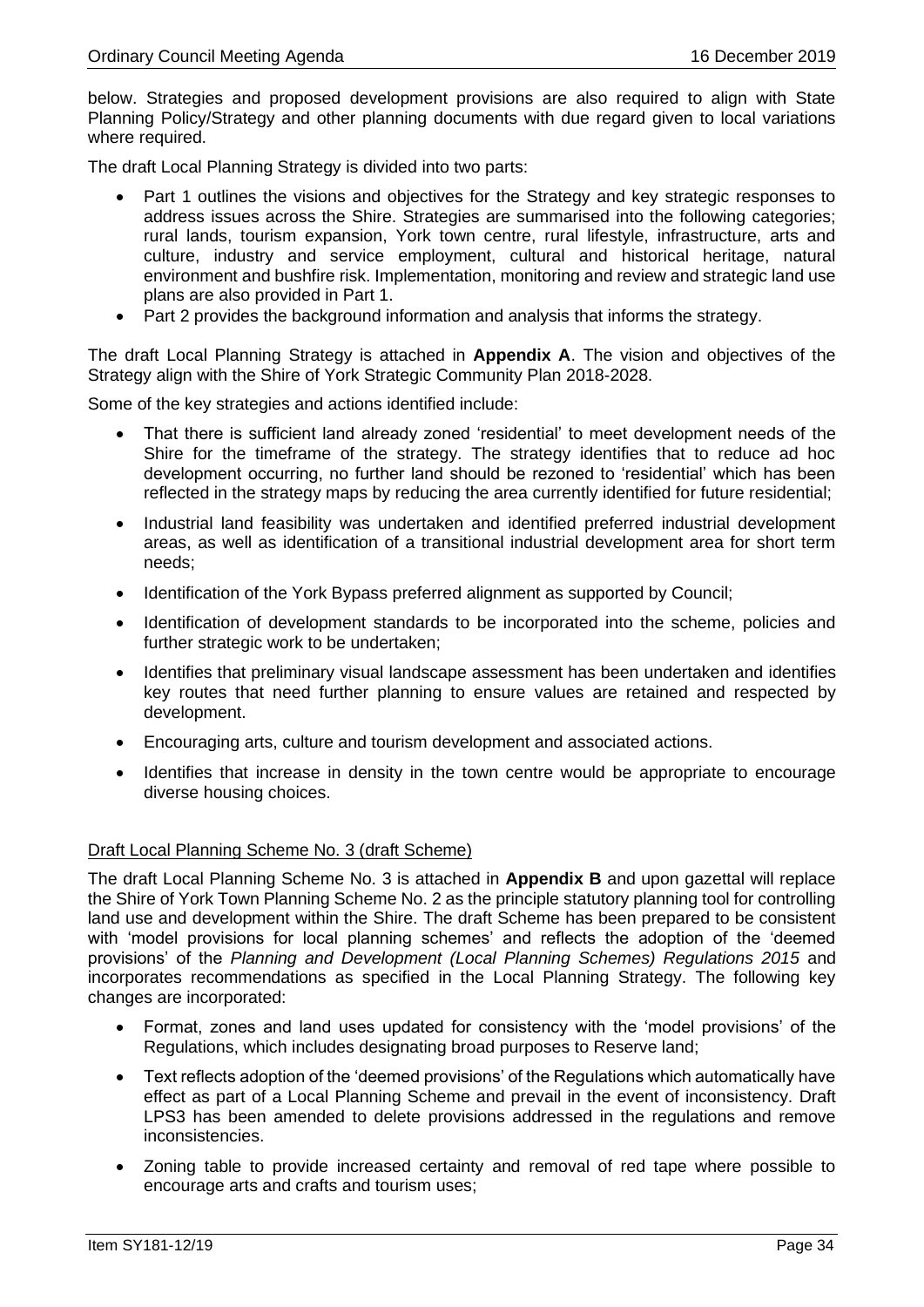- Amendments to car parking requirements including:
	- $\circ$  Standardised car parking rates within the Regional Centre zone for 'restaurant/café', 'shop', 'fast food outlet', 'office' and similar land uses to reduce red tape associated with 'change of use' which previously had different car parking rates per land use triggering requirement for development approval;
	- o Identifying that there are different car parking needs and issues between the regional centre zone and other zones, and providing standards which reflect a lower rate of car parking in the Regional Centre zone;
- Provides discretion to consider keeping of animals in the residential zone, where a lot is over  $4,000$ m<sup>2</sup> in area;
- Reduces red tape by reducing the need for duplicate approvals under local laws and scheme in some instances;
- Increases the residential density of the regional centre zone from 'R40' to 'R60'
- Identifies key regional facilities such as 'corrective institution' and 'waste disposal facility' as an 'X' use in all zones, requiring a prior scheme amendment for the land use to be considered on a property;
- Consolidates provisions for Rural Residential precincts, and identification of precincts on Scheme maps;
- Identification of the Avon River Flood Fringe as a Special Control Area on the Scheme maps; and
- Expansion of the Regional Centre zone within the 'town centre' precinct as identified by the Strategy.

### WAPC Certification Prior to Advertising

Following adoption of the drafts by Council and prior to advertising commencing, the Regulations required the documents to be submitted to the WAPC to:

- certify that the local planning strategy is in compliance with Regulation 11 (2). The WAPC may require the local government to modify the draft the strategy before certification is given.
- Examine the documents and advise the local government if modification is required before the draft scheme is advertised.

The WAPC required modification on both the draft strategy and scheme before advertising could commence relating to a variety of matters. Officers held a workshop with Council to advise of significant modifications and discuss those where there was opportunity for input. Major modifications included:

Draft Local Planning Strategy - Springbett Reserve - Industrial Land Use

In the Local Planning Strategy, the modifications required deletion of reference to the use of Springbett Reserve for industrial development and actions inserted to outline that land near the York Bypass is the preferred location for industrial development.

The Shire expressed concern with this modification, relaying issues with industrial land supply which is placing pressure on uses being located on rural land and inappropriate locations, and its concerns that Springbett Reserve (being subject to the Landcorp Regional Development Assistance Program) was intended to meet land supply demands in the short term. The remaining preferred site for industrial development (Gilmac Hay) is unlikely to be developed in the short term.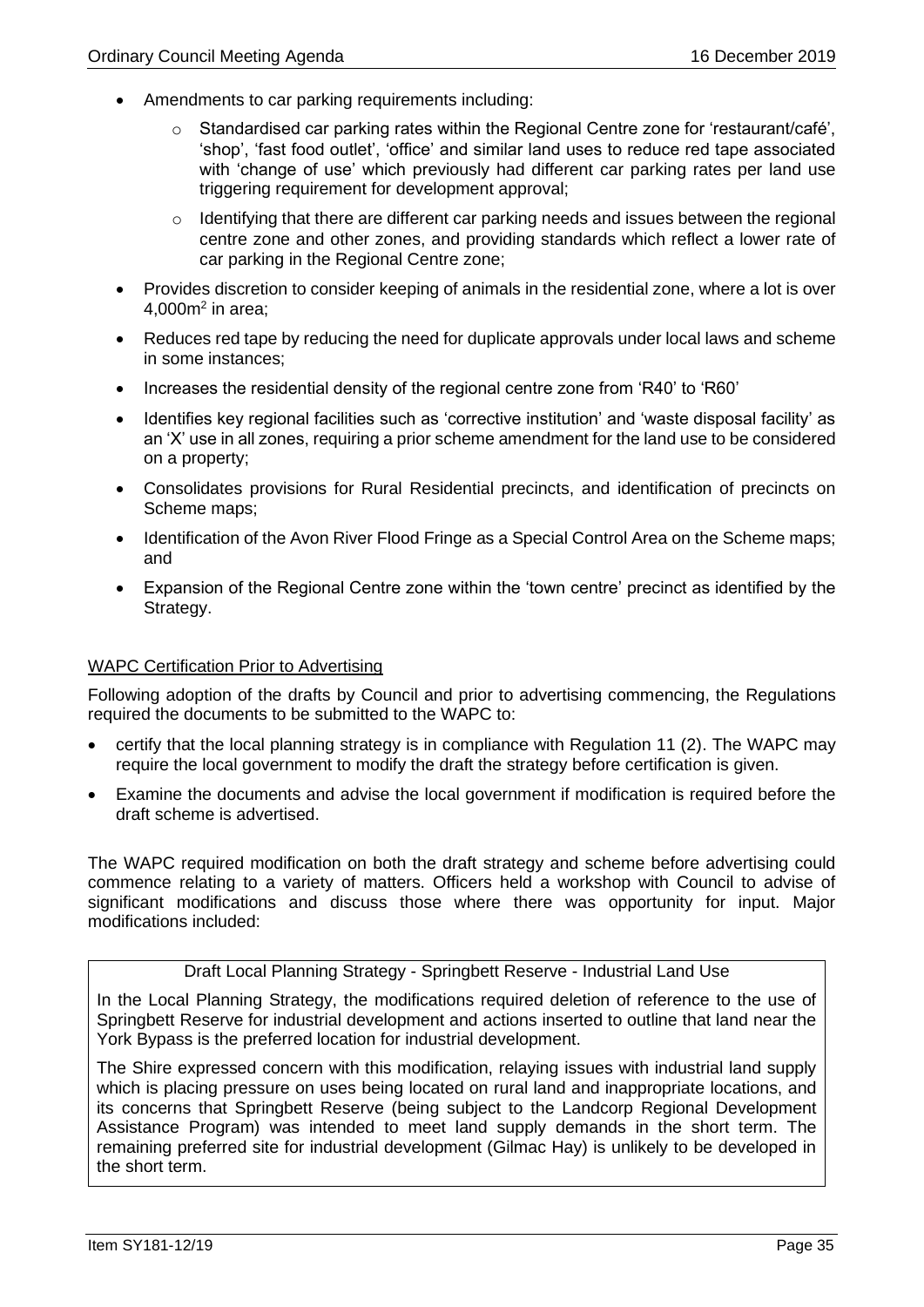Further discussion resulted in modification being proposed which identified land immediately south of the existing 'Industrial' zone, being identified as 'possible small-scale industrial uses', and land in proximity to Spices Road, and Knotts Road identified as 'possible Rural-Enterprise' (light industry and rural living uses). The intent being that this could provide an option for light industrial land to be meet short term land supply needs. These land uses are only identified in the Strategy only and will require a future scheme amendment to be submitted which will address development of the site in more detail (capability of land, traffic, interface with adjoining land etc) and relies on landowners to progress. Targeted consultation was undertaken with affected landowners by sending letters to each landowner notifying the proposed 'small-scale industry and rural enterprise designation'.

### Local Planning Strategy - Rural Living

The draft strategy adopted by Council included provision to consider future proposals for new forms of rural residential development along the Avon River, in certain circumstances.

The inclusion of this provision was partly in response to a submission sent to Councillors prior to a briefing on the draft Strategy 7 May 2018 expressing a desire to develop rural living, although in a clustered style where shared use of rural land between residences could be offered, which Councillors indicated support for.

The WAPC modifications required removal of these provisions from the strategy to limit rural living development along the Avon River to existing rural residential zoned land.

Draft Local Planning Scheme No. 3 - Special Control Area 2 – Environment

The modifications required the insertion of a new Special Control Area 2 – Environment, which provides statutory development provisions to protect the important landscape features of Mt Bakewell and Mt Brown. The inclusion of planning provisions was identified within the Local Planning Strategy as an action, although the boundary of the SCA was to be informed by a visual landscaping analysis being completed by the DPLH which was not finalised at the time of the draft being adopted by Council.

### **Consultation**

Public consultation on the draft documents was undertaken in accordance with requirements of the Regulations and the Consultation and Engagement Plan, which included:

- A notice published in the Avon Valley Advocate 8 May 2019 and notice placed in York and Districts Community Classifieds (June 2019) inviting submissions to be made by 7 August 2019.
- A notice placed on the Shires website and at the Shire office, and copies of documents were available for viewing;
- Notice placed on social media and sent to those who had registered to be placed on a consultation list for the review, and to community groups on the Shire's contact list.
- A community information session to provide information or answer any questions on the draft local planning strategy and local planning scheme – held 8 June 2019
- Advertising by way of social media and media release
- Targeted consultation was undertaken by sending a letter to landowners located within the area newly identified for future small scale industrial or rural enterprise uses in the Strategy. A letter was also sent to landowners within the 'York Estate' bounded by Red Swamp Road, Lewis Road and the Avon River which were located within the area identified by Scheme Amendment No. 52. Scheme Amendment No. 52 was progressed in 2014 proposing to rezone the land from Rural Residential to Residential. 32 objections were received to the rezoning proposal. The matter was presented to Council 25 September 2018 for determination as outlined in Council minutes SY115-09/18, and not supported because the proposal required further information in regard to bushfire and was not consistent with the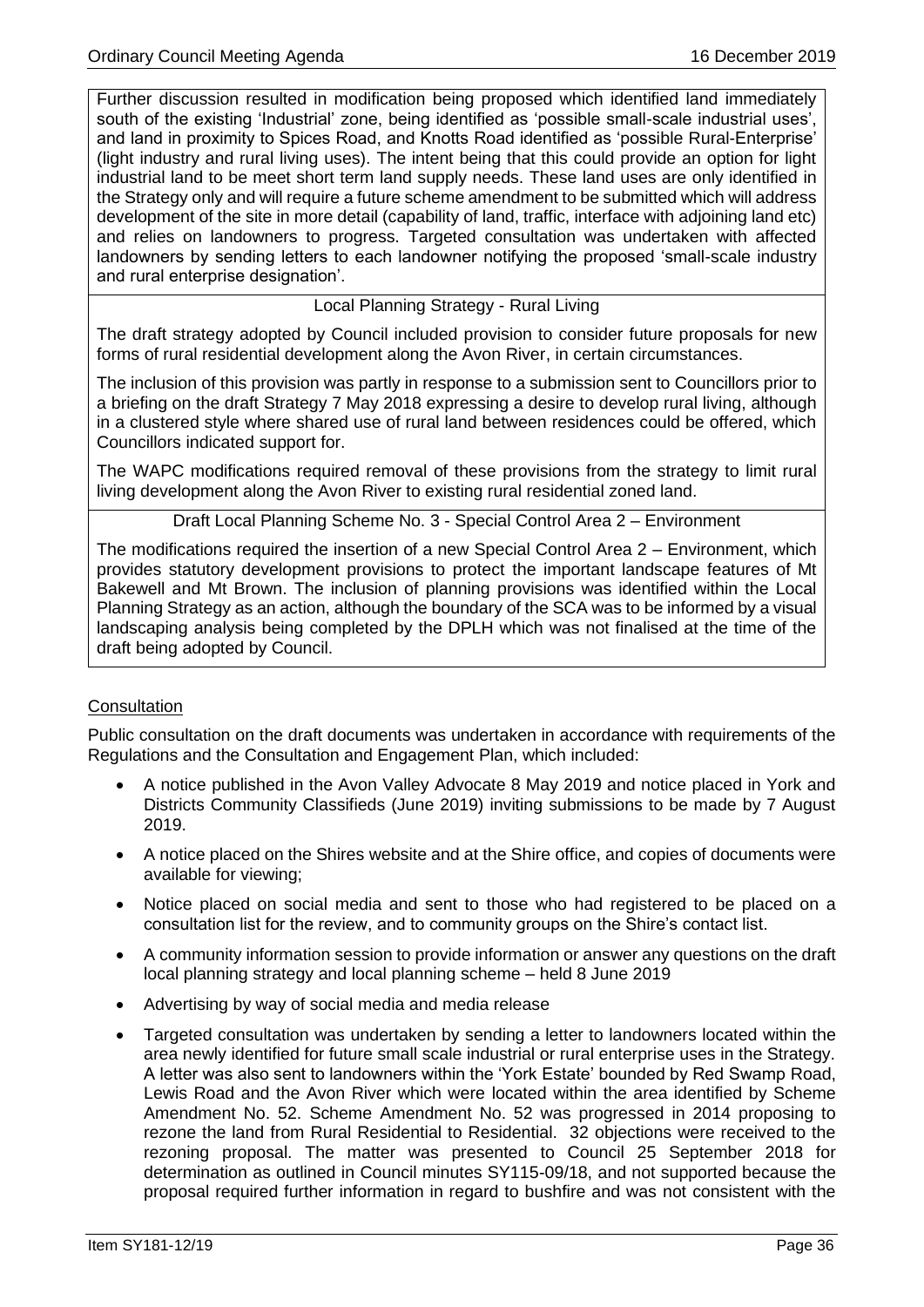draft Local Planning Strategy which identified that the land remain zoned Rural Residential. The scheme amendment was subsequently refused by the WAPC for similar reasons. Officers noted within the Council report, that because part of the reasons for refusal related to the draft local planning strategy, that targeted consultation would be undertaken to inform that the document was out for consultation and opportunity for submissions to be made.

- Notification (either by letter, email or electronic lodgement) was sent 26 July 2019 to each public authority that the local government considers is likely to be affected by the scheme and strategy, requesting submissions be made by 24 October 2019. This included:
	- o Department Biodiversity, Conservation & Attractions
	- o Public Transport Authority
	- o Dep of Regional Development.
	- o Western Power
	- o Heritage Advisor
	- o Telstra
	- o Water Corporation
	- o Department of Mines and Petroleum
	- o Tourism WA
	- o Department of Water, Environment and Regulation
	- o State Heritage Office
	- o Department of Health
	- o Main Roads WA
	- o Department of Fire & Emergency Services
	- o Department of Agriculture
	- o Department of Aboriginal Affairs
	- o Department of Education, Employment and workplace relations
	- o Wheatbelt Development Commission
	- o Shire of Beverley, Northam, Cunderdin, Mundaring, Quairading, Kalamunda, Armadale,

## **Submissions**

A total of 24 submissions was received; 7 from State Government authorities, 3 from adjoining local governments and 14 from private landowners. A copy of submissions received is provided in Attachment 4.

A detailed response and recommendation to each submission has been prepared by consultants GHD and is provided in Attachment 3.

Issues raised in the submissions related to:

- Technical and textural amendments;
- Status of freight route planning
- Lavendale Farm zoning for 'clustered lifestyle village'
- Zoning anomalies and mapping errors;
- Recognition of existing tourism development through scheme zonings;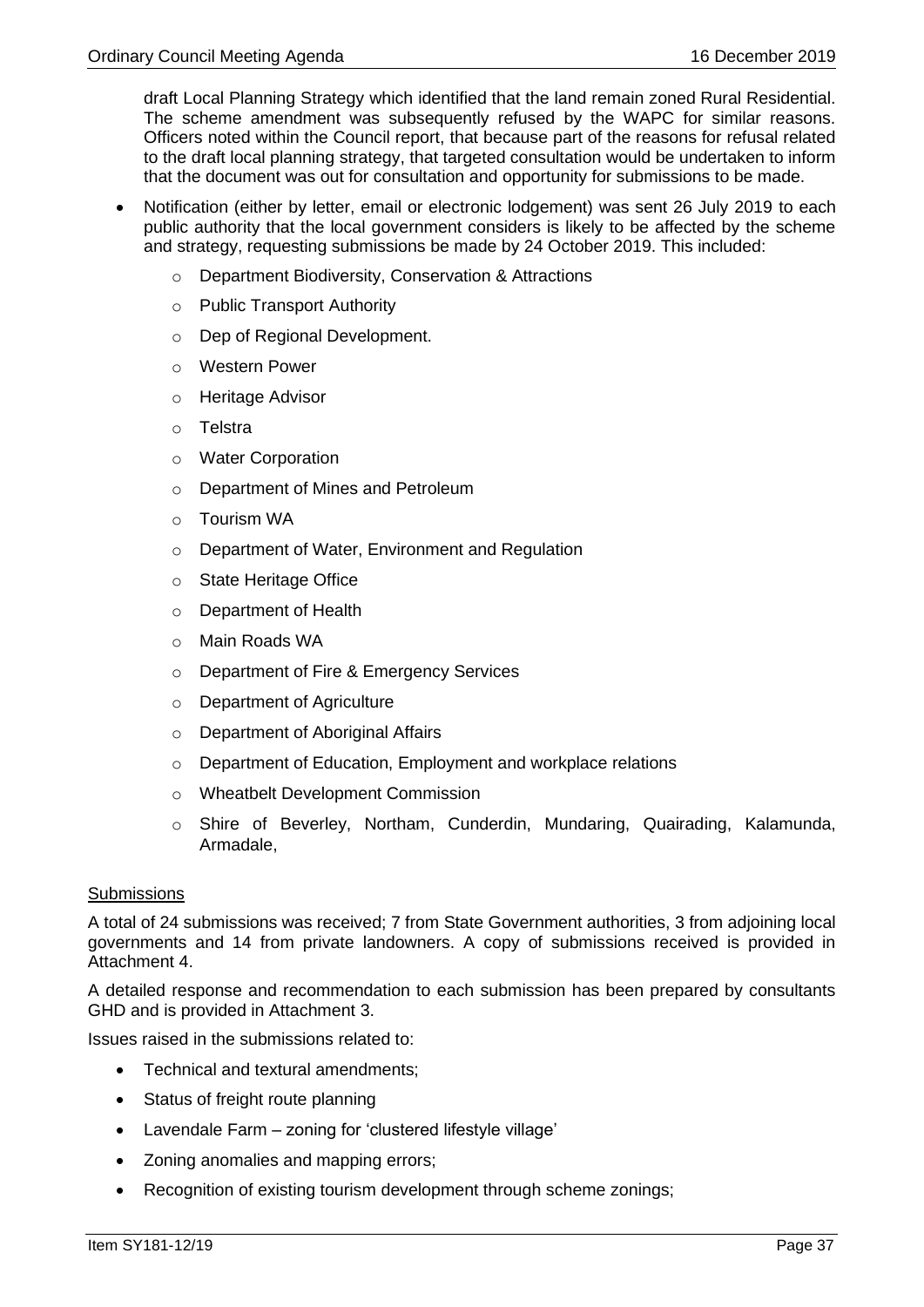- Change of zoning requests;
- Light industrial/rural enterprise zoning changes;
- Definition of 'cottage-industry';
- Inclusion of Masonic Hall in Arts and Culture Precinct.

Of the 24 submissions, for 13 of these no modifications were proposed to the documents, 6 resulted in site/area specific modifications and 4 resulted in textual modifications

Key modifications are listed below:

- No further intensification of land use is proposed within bushfire prone areas to warrant the preparation of a Bushfire Hazard Level Assessment as recommended by the Department of Fire and Emergency Services and risk has been adequately considered as part of the Shire's Bushfire Risk Mitigation Plan;
- Further consultation to occur with Main Roads to address the current status of Freight Routes in response to Shire of Mundaring submission;
- Land south of Spices Road has been recommended to be modified to 'Rural Enterprise' in the Local Planning Strategy to reflect concerns raised in submissions regarding impact on existing residences and proximity to watercourses. Additional text is recommended to be included identifying the need to address development requirements including minimum lot sizes, vehicle access, maintenance of rural residential streetscapes, fire management and maintenance of visual amenity and buffers.
- Requests for minor zoning changes have been supported, although those of a more complex nature, such as requests for Special Use zones and Rural Living have been recommended to be progressed through a separate scheme amendment process, which would allow for necessary consultation to be undertaken with authorities, public advertising and provision of site specific information for proposals.
- Include the Masonic Hall in the Art and Culture Precinct and modify the definition of "Industry – Cottage" to remove the requirement that it must be conducted in an outbuilding thereby facilitating the use of Industry Cottage under the main roof
- Officers consider that there is a legacy issue with the Additional Use 1 (A1) where in the current Shire of York Town Planning Scheme No. 2 the spatial identification of the A1 showed the Additional Use on the Scheme maps applying to Lot 10 Goldfields Road, Cold Harbour. The scheme text however indicates the A1 applies to Lot 10 (45) Burges Siding Road, Quellington. On review, it appears that this issue has been in existence since at least the gazettal of Scheme No. 2 in May 1996. Draft Local Planning Scheme No. 3 however, in response to modifications required prior to advertising updated the scheme text to be consistent with the scheme maps, which has removed reference of the A1 applying to Lot 10 (45) Burges Siding Road, Quellington.

Because of the length of time the A1 has arguably applied to both properties, officers recommend that scheme maps and text be modified to reflect that the A1 applies to both properties.

During the advertising period, officers also identified a number of modifications to the Local Planning Scheme & Strategy maps necessary to be undertaken to reflect the accurate use of land, and minor textual amendments to clarify provisions in the Scheme and Strategy text.

A schedule of minor and administrative modifications is included within Attachment 5. It is recommended that Council adopts the local planning scheme and local planning strategy, with these modifications.

## Referral to WAPC

Following a Council resolution for this matter, unless there is a resolution for further advertising for 'significant modifications', the Shire is required to forward information as set out in the Regulations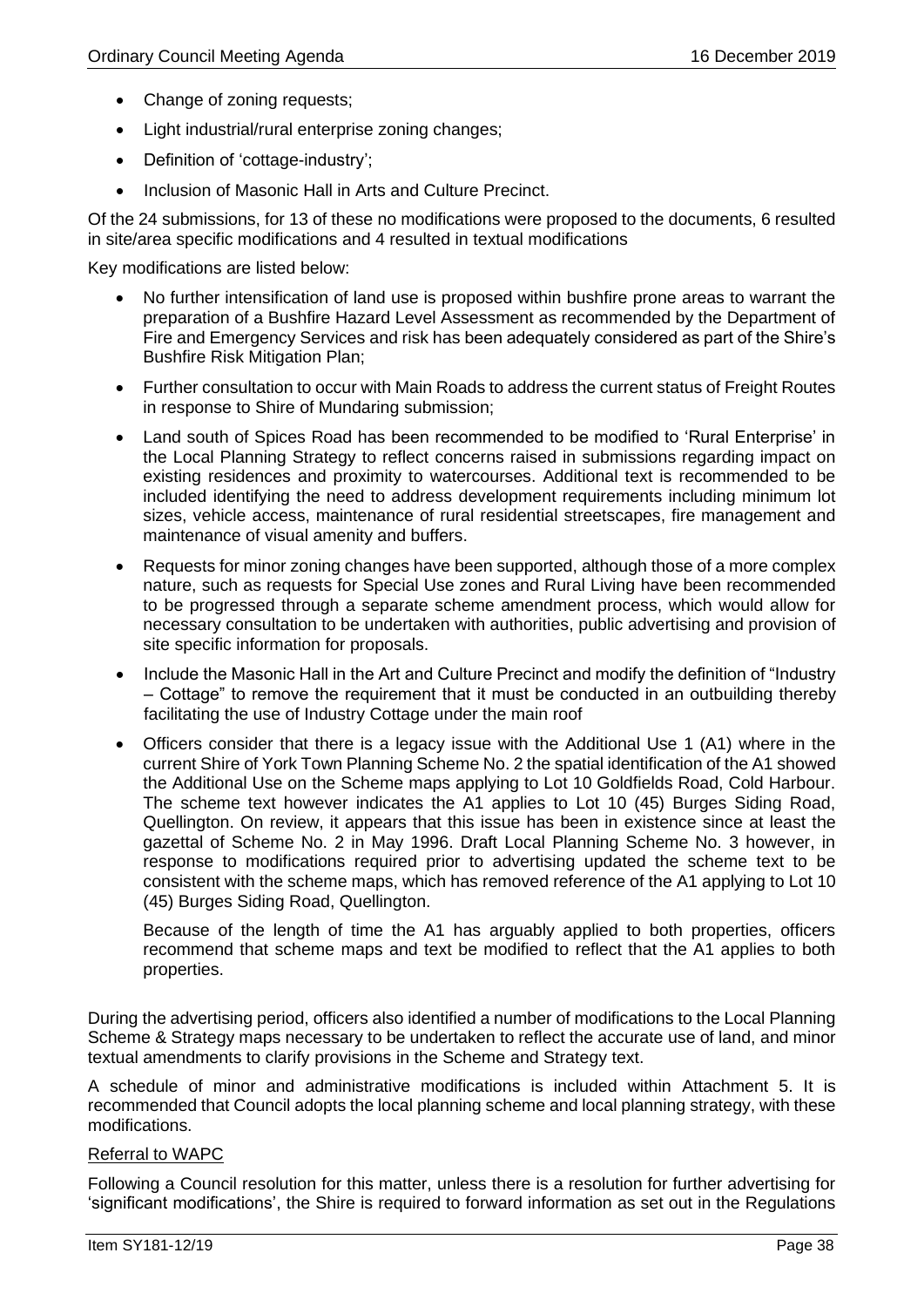to the WAPC for assessment. The Regulations require that information on the draft local planning scheme be provided to the WAPC within 21 days of Council resolution.

The WAPC is then, in accordance with section 15 is required within 60 days of receipt of the draft Local Planning Strategy to:

- *(a) Endorse the strategy without modification; or*
- *(b) Endorse the strategy with some or all of the modifications proposed by local government;*
- *(c) Require the local government to modify the strategy in the manner specified by the Commission before the strategy is resubmitted to Commission for endorsement; or*
- *(d) Refuse to endorse the strategy.*

If the Commission endorses the local planning strategy, this will revoke the previous local planning strategy.

On receipt of the local planning scheme, in accordance with section 29 the Commission must within 120 days of receiving the document, or within such longer period as the Minister or an authorised person allows –

- *(a) Consider the documents; and*
- *(b) Make any recommendations to the Minister in respect of the draft local planning scheme that the Commission considers appropriate; and*
- *(c) Submit the documents and the recommendations to the Minister in accordance with section 87(1) of the Act.*

The Minister, or an authorised person may then either in accordance with section 30 and 31, either then approve the Scheme, direct the local government to modify the Scheme, or direct the local government to modify the Scheme and advertise modifications. If the Minister approves the Scheme, this must then be published in the Gazette and the local government is required to publish a notice in a local planning scheme advising of the approval of the Scheme and notify each person who made a submission.

## **OPTIONS**

The local government is required to make a decision on the draft local planning strategy and local planning scheme as set out in the Regulations. The Regulations do not specify an option for the draft local planning strategy not to be supported, only allowing for its endorsement. It is a requirement of the Regulations that the Council consider submissions and make a resolution within 120 days after the end of the submission period or a day approved by the WAPC in accordance with section 25 of the Regulations.

Officers recommendation is to support the local planning strategy and local planning scheme, with modification in response to submissions, and endorse the response to each submission. The following options are available to Council:

- Provide different responses, or modifications in response to submissions, and in respect of the local planning scheme resolve to advertise the modifications, if they are considered 'significant'.
- Provide different responses to submissions and adopt the local planning strategy and local planning scheme without modification.
- Resolve not to support the draft scheme and provide a summary of reasons why.

## **IMPLICATIONS TO CONSIDER**

## **Consultative**

The Engagement and Consultation Plan, approved by Council at Ordinary Council Meeting 30 October 2017 sets out the objectives, nature and methods for community and stakeholder engagement at a macro level to be undertaken at each stage of the project.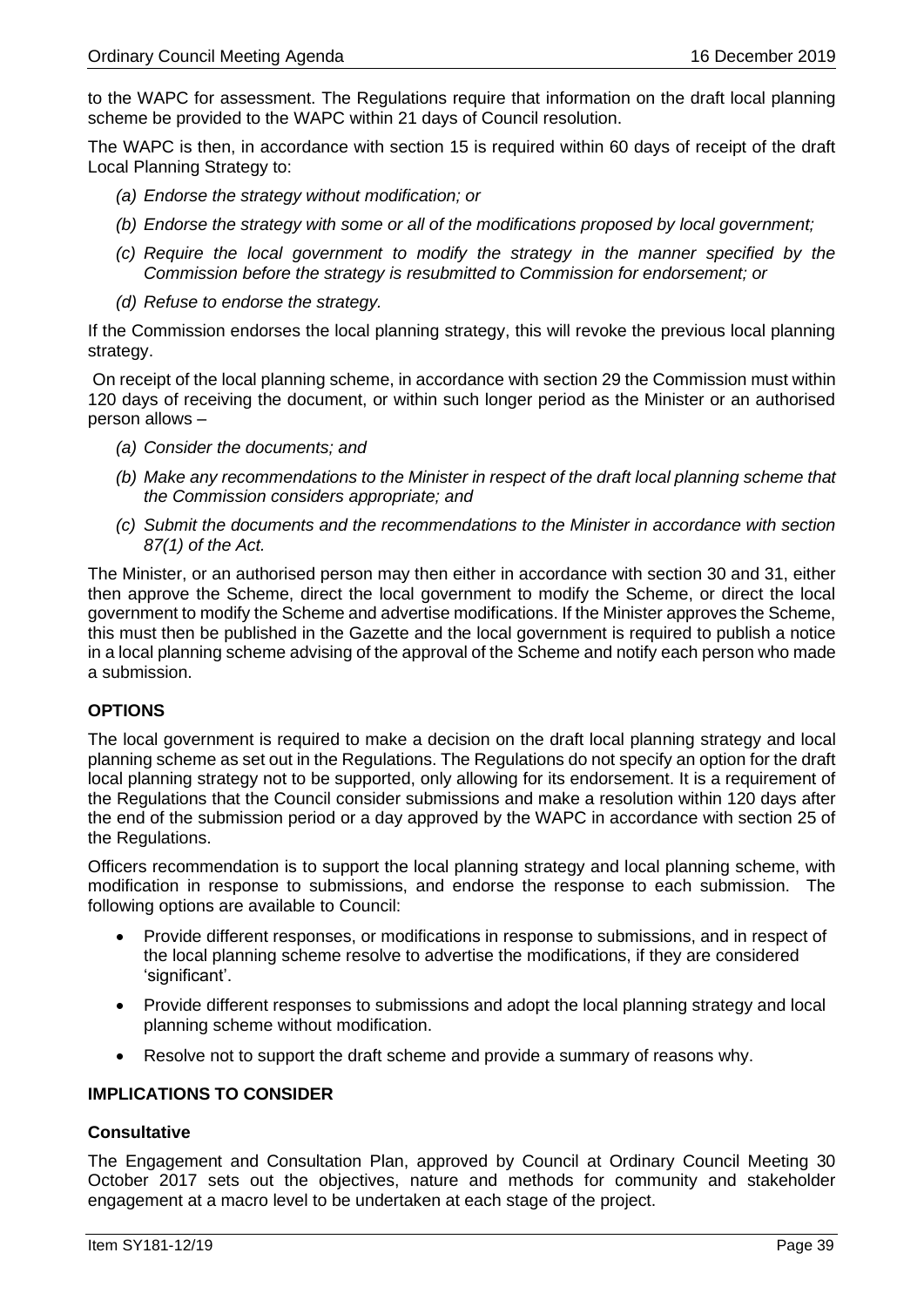Consultation outcomes from the first phase of consultation which included targeted youth consultation through classroom activities at York District School, community survey, "drop in" community sessions and direct meetings with key businesses and community groups informed the development of scenario plans. As part of consultation for phase 1, there were a low number of attendees at drop-in sessions. As part of evaluating effectiveness of consultation, drop in sessions were then shifted to occur in conjunction with community events (markets) where passive feedback from the community could be obtained which resulted in increased participation. This enabled discussion of the scenarios with a greater number of community members. Scenario plans were also made available online and promoted through social media.

During advertising, a community information session was held to enable community members to ask questions and obtain information on particular elements of the scheme and strategy to assist them in the preparation of a submission.

Whilst, with the exception of the pop-up stand at the York markets, in-person consultation activities did not attract considerable numbers of attendees, the development of the draft strategy was informed by the views of participants, and the community was provided with multiple, multi-modal opportunities to engage

## **Strategic**

The review of the Local Planning Strategy and Scheme is identified as an action to implement themes of the 2018-2028 Strategic Community Plan and a priority action of the 2018-2022 Corporate Business Plan to be finalised and gazetted by in Year 1 (2018-2019).

The draft Local Planning Strategy will guide strategic land use planning for the Shire of York and aligns with the 2018-2028 Strategic Community Plan.

### **Policy Related**

The draft Local Planning Strategy identifies a number of actions which relate to policy. Actions identify that a review of existing policies to be updated for consistency with new documents will be required and recommends a number of new policies be prepared.

#### **Financial**

The delivery of the Local Planning Strategy and Local Planning Scheme No. 3 has and will be undertaken by GHD as part of the lump sum fee for which Council has allocated a budget.

For Local Planning Scheme No. 3 to have effect, it must be published in the Government Gazette, which will incur a publishing fee per page. A budget allocation for gazettal fees has been included within the 2019/20 annual budget.

#### **Legal and Statutory**

*Planning and Development Act 2005*

*Planning and Development (Local Planning Schemes Regulations) 2015*

*Environmental Protection Act 1986*

#### **Risk Related**

The draft Scheme and Strategy when adopted, will become the primary strategic and statutory documents guiding land use and development within the Shire. Extensive community consultation has been undertaken to inform preparation of the documents, and objections and actions align with the Strategic Community Plan.

Following Council resolution, the Scheme and Strategy are referred for assessment to the Western Australian Planning Commission/Department of Planning/Minister for Planning. Modifications can be 'directed' to be undertaken to the documents which gives some risk that changes may occur that are not supported at Council level. Although it is a statutory requirement that a Council resolution occur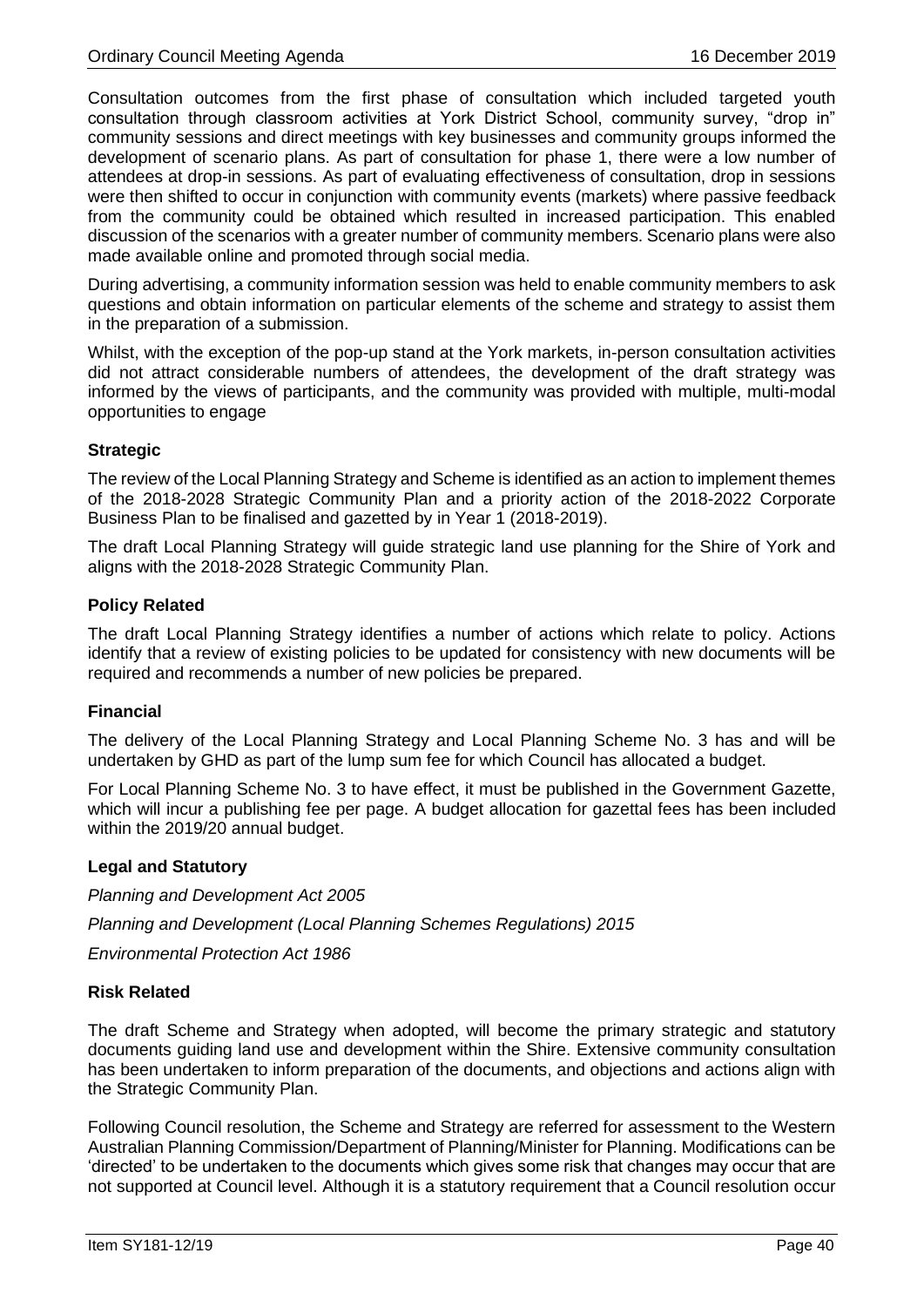in accordance with the options, and for either option, referral and further assessment is a requirement.

## **Workforce**

The recommendation will be implemented by Shire staff, with support of GHD through to a final determination by the WAPC and Minister of Planning.

## **VOTING REQUIREMENTS**

### **Absolute Majority: No**

# **RECOMMENDATION**

- 1. Pursuant to Regulation 14(2) of the *Planning and Development (Local Planning Schemes) Regulations 2015* supports the draft Local Planning Strategy with proposed modifications in response to submissions as set out in Attachment 3 and further minor and administrative modifications identified during consultation in Attachment 5.
- 2. Pursuant to Regulation 25(3) of the *Planning and Development (Local Planning Schemes) Regulations 2015* supports the draft local planning scheme with proposed modifications in response to submissions as set out in Attachment 3 and further minor and administrative modifications identified during consultation in Attachment 5.
- 3. Endorses the responses to submissions set out in Attachment 3.
- 4. Authorises the Chief Executive Officer to:
	- (a) pursuant to Regulation 14(3) and 28 of the *Planning and Development (Local Planning Schemes) Regulations 2015* forward all relevant information required to the Western Australian Planning Commission.
	- (b) execute documents and modifications as required by the *Planning and Development (Local Planning Schemes) Regulations 2015* and *Planning and Development Act 2005.*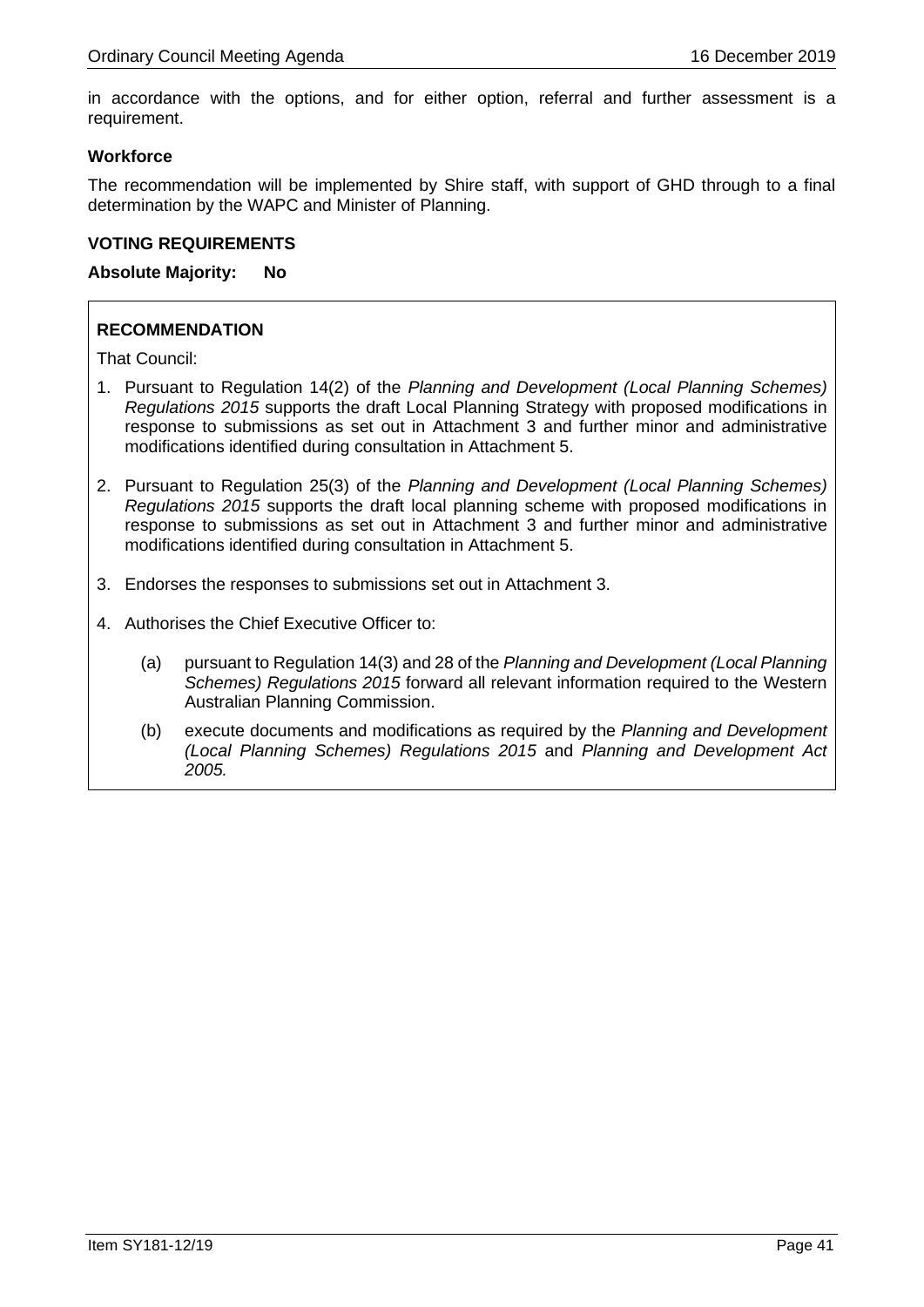### **SY182-12/19 TENDER T02-19/20 AVON PARK REDEVELOPMENT**

| <b>File Number:</b>                         | AS.TEN.70                                                                                   |
|---------------------------------------------|---------------------------------------------------------------------------------------------|
| Author:                                     | Darren Wallace, Executive Manager, Infrastructure & Development<br><b>Services</b>          |
| Authoriser:                                 | Darren Wallace, Executive Manager, Infrastructure & Development<br><b>Services</b>          |
| <b>Previously before</b><br><b>Council:</b> | SY033-04/17 24 April 2017<br>SY108-09/17 18 September 2017<br>SY139-09/19 23 September 2019 |
| <b>Appendices:</b>                          | Avon Park Upgrade Tender Assesment - Confidential<br>1.                                     |

### **NATURE OF COUNCIL'S ROLE IN THE MATTER**

**Executive** 

#### **PURPOSE OF REPORT**

Council is requested to consider the tenders received in response to Request for Tender RFT 02-19/20 for the Avon Park Redevelopment.

### **BACKGROUND**

The Avon Park Redevelopment is a project that was identified as a priority project in the Shires Strategic and Corporate plans. Part funding of the project has been obtained through a Lotterywest Grant (\$366,071) with the Shire funding the remainder.

Emerge Associates were engaged to undertake the Skate Park Design (in conjunction with the Avon Park Redevelopment design) and sub contracted Skate Sculpture to do the detailed design and community consult ton of the skate park.

The design was considered and adopted by Council at its Ordinary meeting 23 September 2019.

The tender for the construction of the Avon Park Skate Park, based on the adopted design, was advertised on Saturday 26 October 2019 and closed on Monday 18 November 2019.

### **COMMENTS AND DETAILS**

Four Tenders were received and are summarised below;

| <b>TENDERER</b>                                               | <b>Separable</b> | <b>Separable</b> | <b>TOTAL</b> |
|---------------------------------------------------------------|------------------|------------------|--------------|
|                                                               | <b>Portion A</b> | <b>Portion B</b> | (ex. GST)    |
| <b>Total Eden Tender Price</b>                                | \$731,374.40     | \$7,320.00       | \$738,694.40 |
| <b>Phase 3 Tender Price</b>                                   | \$605,364.13     | \$9,221.40       | \$614,585.53 |
| Environmental<br><b>Industries</b><br><b>Tender Price</b>     | \$715,635.98     | \$10,756.97      | \$726,392.95 |
| Earthcare                                                     | \$836,316.37     | \$11,454.30      | \$847,770.67 |
|                                                               |                  |                  |              |
| <b>Budget Excluding Project</b><br>Supervision, Shire's costs |                  |                  | \$520,952.68 |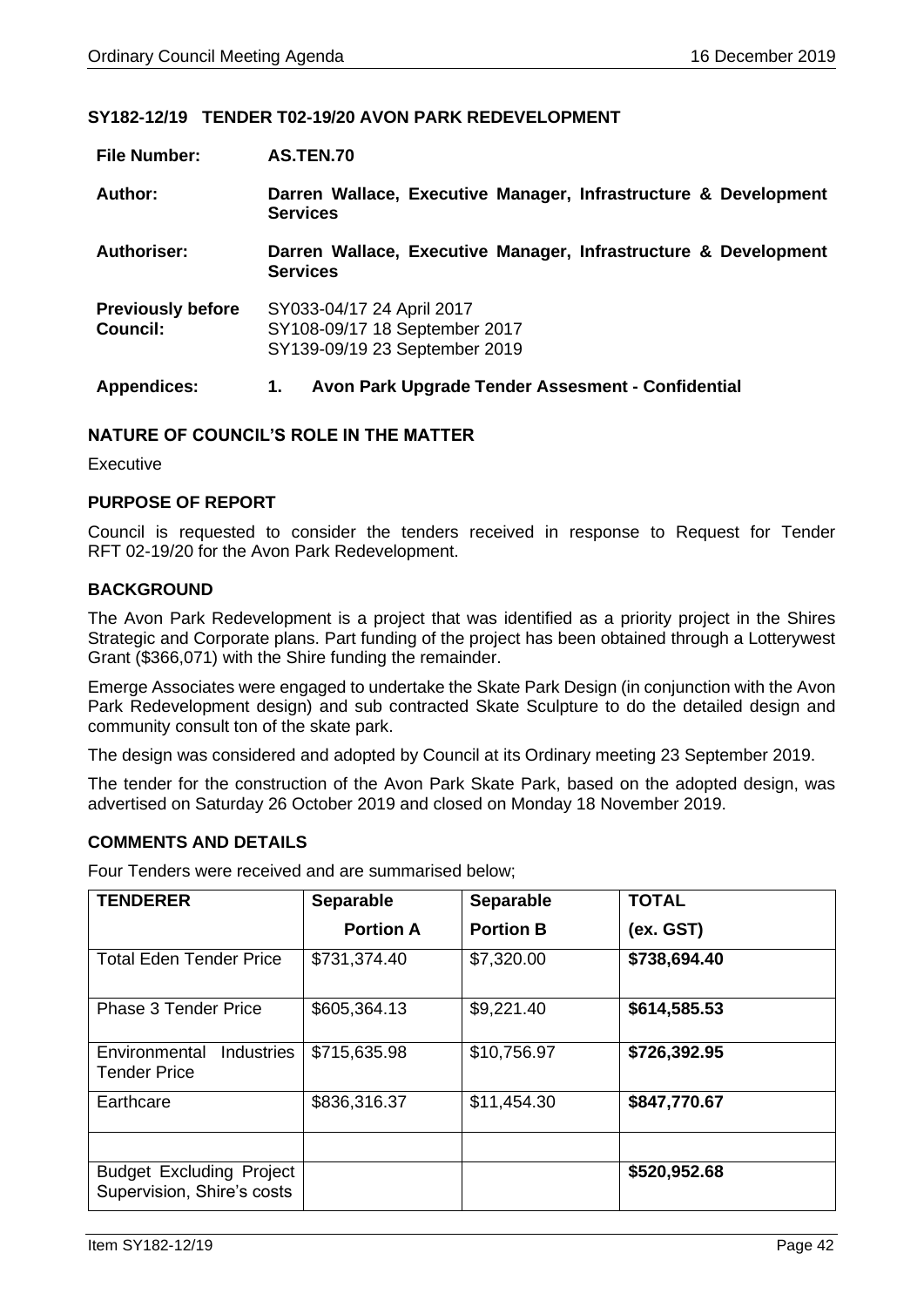All Tenders meet the Compliance criteria as set out in the RFT.

The Tenders have been evaluated by a two person Shire Officer panel using the following criteria as detailed in the Tender documents.

- Relevant Experience. 15%
- Key Resources. 15%
- Proposed Methodology. 15%
- OSHE Management. 5%
- Price. 50%

A full copy of the tender evaluation by Emerge Associates is attached as Confidential Appendix 1.

All Tenderers were assessed as substantially meeting the Tender requirements. All tenders were also assessed as having the Relevant Experience, Key Resources, Proposed Methodology and OSHE Management required to successfully complete the works. The main difference between the Tender offers is the cost.

Based on the weighting score, the Phase 3 is considered the preferred Tenderer. However the tendered price is considerably higher than the budget.

Emerge have recommended that Council awards the works to Phase 3 for the tendered value of \$614,585.53 (ex GST) or if funds are not available to achieve the tender price listed above, Emerge Associates recommends that the Shire of York engages in a value management process with Phase 3 to achieve the original project budget.

The cost of a new reticulation system has been identified as an additional cost that was not identified in the early planning of this project. However it is recommended that the new reticulation system is needed as the existing system is continually leaking and requiring repairs. A new system designed for the new layout would be significantly more efficient than modifying (adding on areas and turning off areas) the existing system and the existing supply from Peace Park would not keep up with the demand of the new Avon Park layout. It is therefore recommended that the budget be increased by the cost of the new reticulation system. To fund the extra budget cost, the \$20,000 allocated for investigation into alternative water sources could be reallocated to Avon Park. This project was allocated to the Works Coordinator, with the current Works Coordinator resigning and a new Works Coordinator yet to be appointed, it is unlikely that the new Work Coordinator will have time this financial year to undertake the project and there is not the scope for other staff to take the project on this financial year. It is recommended that the remainder is found as part of the midyear budget review.

This still leave the project budget significantly short of the tendered price \$614,585.53. (ex GST)

| <b>Initial Project Budget</b>                          | \$705,672 (as per 2019/20 Budget) |
|--------------------------------------------------------|-----------------------------------|
| Less Emerge fees                                       | \$79,325                          |
| Less Tender advertising                                | \$784.32                          |
| Less Shire works                                       | \$105,394.32                      |
| Plus works for Skate Park included in Tender \$9221.40 |                                   |
| Plus cost of irrigation                                | \$38,886                          |
| <b>Tender Budget</b>                                   | \$569,060.48 (ex GST)             |
|                                                        |                                   |

Difference between tender budget and tender price \$45,525.05 (ex GST)

To meet the project Budget it is recommended that the following items be considered for amendment/removal from the project specification. These items have been chosen as it is considered they would have the least impact on the project overall.

a) Replace rammed earth walls with laterite block walls.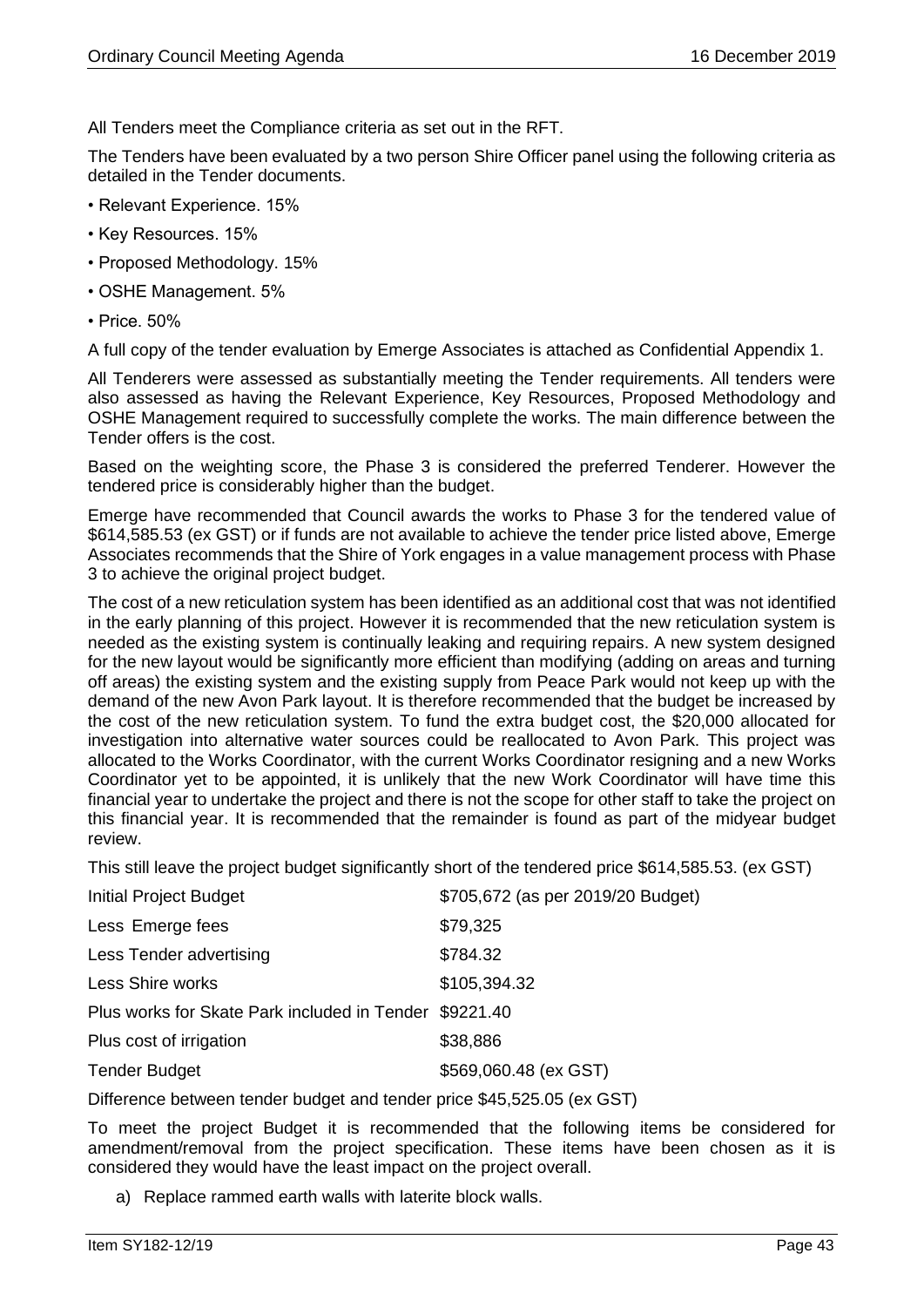- b) The Shire to provide and install litter bins.
- c) Remove play space arbour structure.
- d) Remove restoration to existing shade structures (painting). To be done as maintenance.
- e) Shire to do soil conditioning of Garden Beds.
- f) Shire to undertake consolidation, ie maintenance of plantings etc, until practical completion. This does not reduce the contractor overall responsibility for guarantee of the works. To be done as maintenance.
- g) Shire to asphalt access to swing bridge.

It is estimated that this will save in the order of \$ 43,000 (ex GST) to be confirmed.

The tendered price of \$614,585.53 includes a \$26,000 (ex GST) contingency. It is prudent to leave a contingency in the tendered price, but it could safely be reduced to approximately \$20,000.

Therefore it is recommended that Council accepts Phase 3's offer and engage in a value management process with Phase 3 to achieve the revised tender budget of \$569,060.48 (ex GST) prior to final contract signing.

## **OPTIONS**

Councils options include;

- Accept the officers recommendation as presented.
- Accept the Tender offer of phase 3 and request the CEO to report on options to fund the addition budget cost.
- Not accept any Tenders and recall Tenders. This would require a variation to the LotteryWest funding agreement.

## **IMPLICATIONS TO CONSIDER**

#### **Consultative**

No consultation has been undertaken in respect to awarding this Tender. Although extensive community consultation was undertaken as part of the design process.

## **Strategic**

The project is identified in the Shire's Corporate Business Plan.

## **Policy Related**

Policy F 1.2 Procurement has been adhered to.

## **Financial**

The total project budget is \$705,672 (ex GST), with funding from a Lotterywest Grant of \$366,071 (ex GST).

The financial implications are dealt with in the body of the report.

## **Legal and Statutory**

Section 3.57 of the *Local Government Act 1995* requires a Local Government to invite tenders before it enters into a contract of a prescribed kind under which another person is to supply goods and services. Part 4 (Tenders) of the *Local Government (Functions and General) Regulations 1996* require that tenders are to be publicly invited for such contracts where the estimated costs of providing the total service exceeds \$150,000.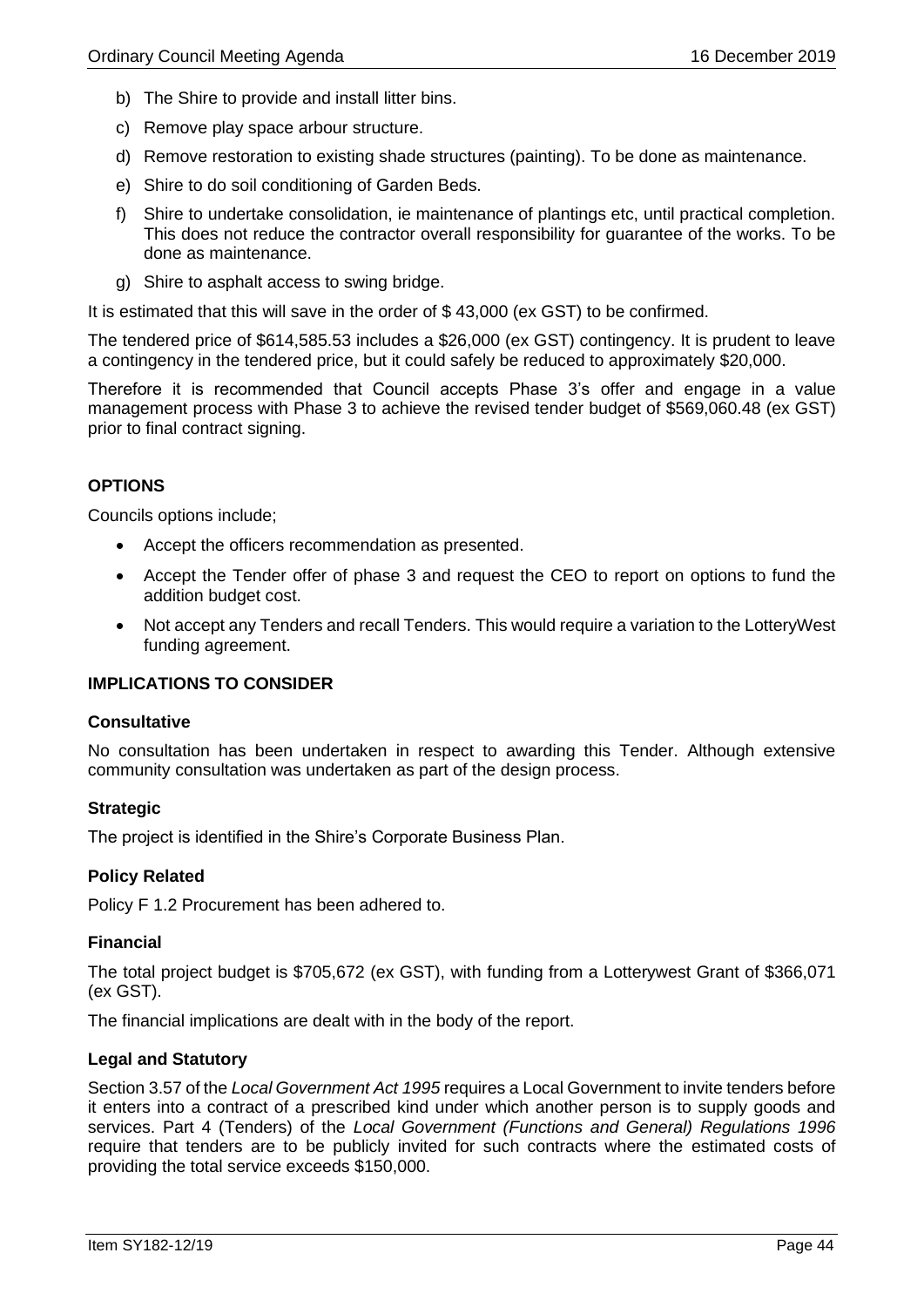## **Risk Related**

If a contract is not awarded in a timely manner the completion of the project in line with the LotteryWest grant funding will be difficult to achieve.

Significantly reducing the scope (deliverables) of the project is a risk to the Shire's reputation as the community has expectations of the project. The items listed as to be considered for amendment/removal from the project specification, have been chosen to have the least impact on the overall project.

### **Workforce**

Shire staff have been allocated a number of the project components including, demolition of the internal roads, alterations to the carpark, mulching and planting of garden beds.

### **VOTING REQUIREMENTS**

### **Absolute Majority: No**

## **RECOMMENDATION**

- 1. Selects Phase 3 as the successful Tenderer for the for the Avon Park Redevelopment, but not enter into a contract at this time.
- 2. Authorises the Chief Executive Officer to engage in a value management process (items as listed in the body of the report) with Phase 3 to achieve the revised tender budget of \$569,060.48 (ex GST) prior to final contract signing.
- 3. Authorises the Chief Executive Officer to prepare and execute the contract documents, including the signing and sealing as required.
- 4. The addition funds for the project, as recommended in point 2 above, be considered as part of the Shires midyear budget review.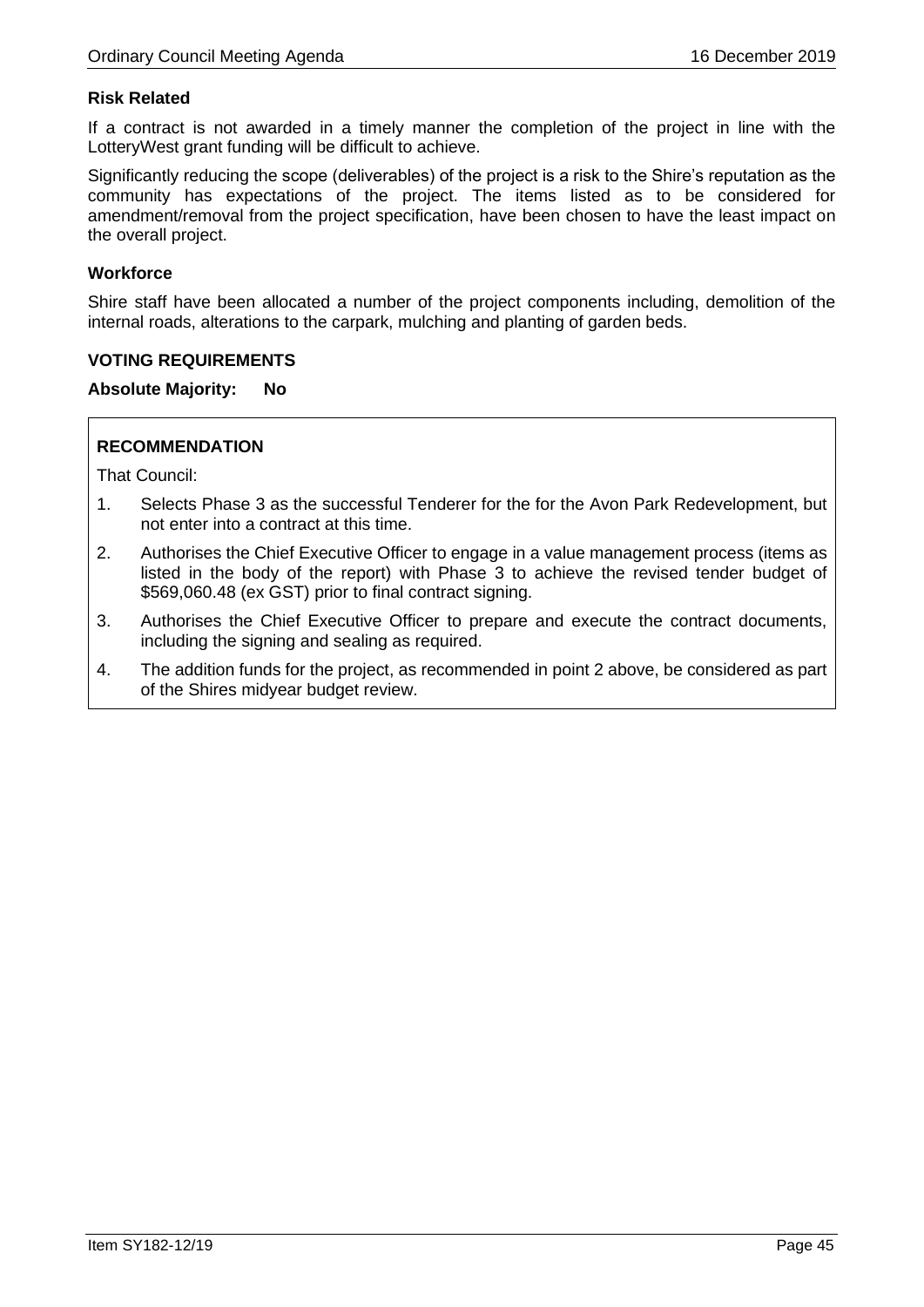### **SY183-12/19 TENDER T03-19/20 AVON PARK SKATE PARK**

| <b>File Number:</b>                         | AS.TEN.70                                                                                   |
|---------------------------------------------|---------------------------------------------------------------------------------------------|
| Author:                                     | Darren Wallace, Executive Manager, Infrastructure & Development<br><b>Services</b>          |
| Authoriser:                                 | Darren Wallace, Executive Manager, Infrastructure & Development<br><b>Services</b>          |
| <b>Previously before</b><br><b>Council:</b> | SY033-04/17 24 April 2017<br>SY108-09/17 18 September 2017<br>SY139-09/19 23 September 2019 |
| <b>Appendices:</b>                          | Avon Park Skate Park Tender Evaluation - Confidential<br>1.                                 |

### **NATURE OF COUNCIL'S ROLE IN THE MATTER**

**Executive** 

### **PURPOSE OF REPORT**

Council is requested to consider the tenders received in response to Request for Tender RFT 03- 19/20 for the Avon Park .

## **BACKGROUND**

The Avon Park Skate Park is a project that was identified as being highly desirable for the youth of York. Funding has been obtained through a Federal Government, Department of Infrastructure, Regional Development and Cities, Community Development Grants Programme (CDG).

Emerge Associates were engaged to undertake the Skate Park Design (in conjunction with the Avon Park Redevelopment design) and sub contracted Skate Sculpture to do the detailed design and community consultation of the skate park.

The design was considered and adopted by Council at its Ordinary meeting 23 September 2019.

The tender for the construction of the Avon Park Skate Park, based on the adopted design, was advertised on Saturday 26 October 2019 and closed on Monday 18 November 2019.

### **COMMENTS AND DETAILS**

Four Tenders were received and are summarised below;

| <b>TENDERER</b>                                                     | <b>TENDER PRICE</b> |
|---------------------------------------------------------------------|---------------------|
| <b>Advanteering</b>                                                 | \$476757.00         |
| <b>Phase 3 Tender Price</b>                                         | \$360,761.52        |
| <b>Environmental Industries</b>                                     | \$433,350.40        |
| <b>Earthcare Landscapes</b>                                         | \$364,589.50        |
|                                                                     |                     |
| Project<br><b>Budget</b><br>Excluding<br>Supervision, Shire's costs | \$338,464.10        |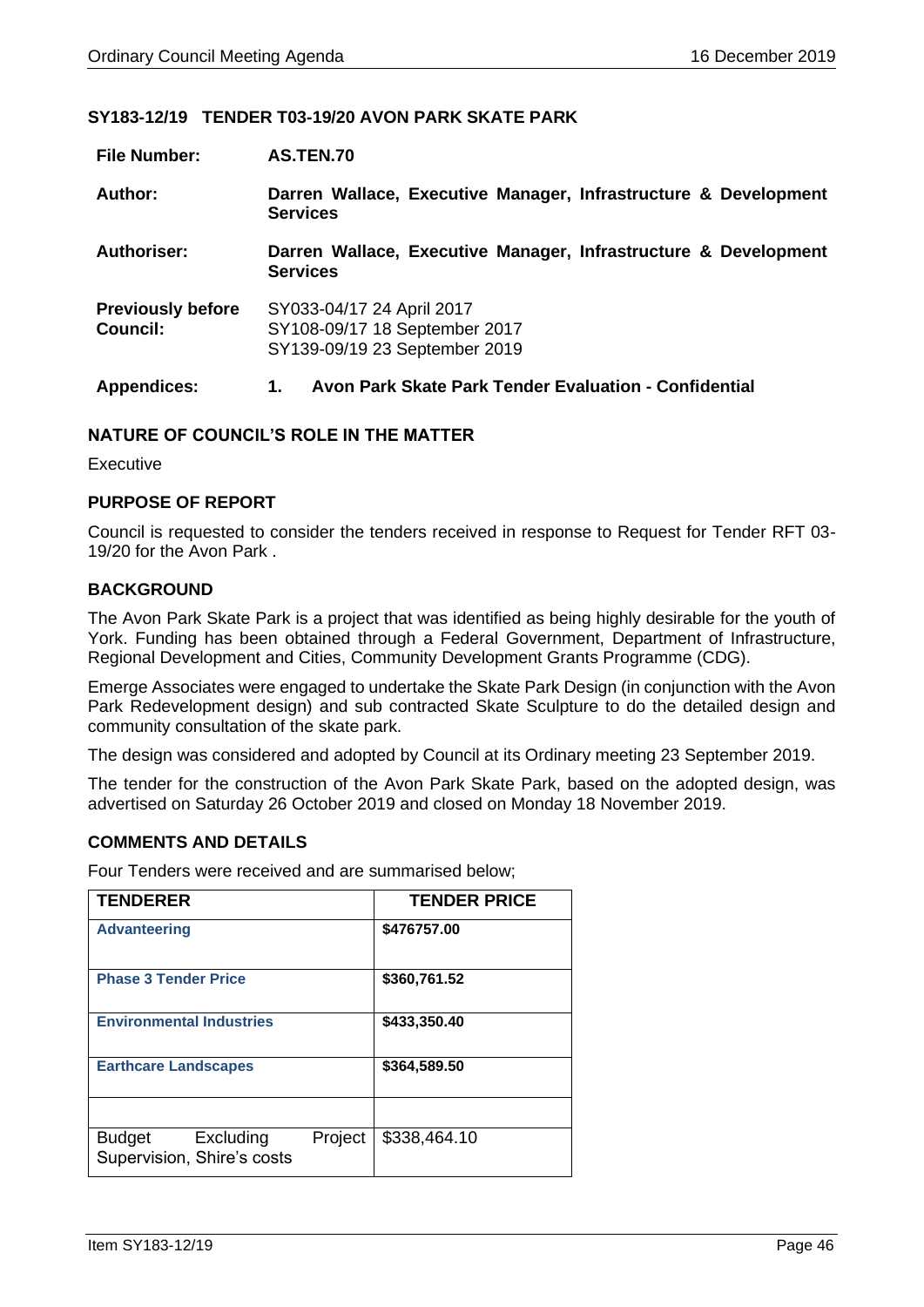All Tenders meet the Compliance criteria as set out in the RFT.

The Tenders have been evaluated by a two person Shire Officer panel using the following criteria as detailed in the Tender documents.

| $\bullet$ . | Relevant Experience.               | 20% |
|-------------|------------------------------------|-----|
| $\bullet$ . | Key Personnel Skills & Experience. | 10% |
|             | • Tenderers Resources.             | 10% |
| $\bullet$   | Demonstrated Understanding.        | 10% |
|             | $\cdot$ Price.                     | 50% |

A full copy of the tender evaluation by Emerge Associates is attached as Confidential Appendix 1. Note the contract budget value as listed in the report has been recalculated and the figure in the report is not correct.

All Tenderers were assessed as substantially meeting the Tender requirements. All tenders were also assessed as having the Relevant Experience, Key Resources, Proposed Methodology and OSHE Management required to successfully complete the works. The main difference between the Tender offers is the cost.

Based on the weighting score, the Phase 3 is considered the preferred Tenderer. However, the tendered price, \$360,761.52 (ex GST) is higher than the budget of \$338,500 (ex GST) . The Tendered price also includes a contingency of \$14,000 (ex GST).

The consultant, New Line Skateparks and Skate Sculpture, recommendation is to award the Avon Park Skatepark Construction works to Phase 3 with Independent Concrete as a sub-Contractor for the value of works provided within the tender submission of \$360,761.52 (ex gst).

However they recommend that if additional funds are not available to allow for the above contractor Price, that the Shire of York engages in a value management negotiation process with Phase 3 be prior to final contract signing.

The following cost efficiencies could be considered to achieve the project budget & contract value of \$338,500. (ex GST).

a) Value management: Reduce the size of the bowl and street line proportionally including:

- i. Slightly reduce footprint of street line (flat slab / manual pad reduction)
- ii. Reduce footprint of bowl slightly resulting in reduced transition cost

iii. Reduce number of extensions / level changes in bowl resulting in less mass concrete and edge walls

b) Explore alternative seating option in place of in situ concrete bench as per the broader landscape design.

c) Undertake negotiations with the Shire for optimizing the cost split of scope of demolition works for the surrounding site between the Shire of York and the Contractor.

The cost savings above are considered as having no significant effect to the overall function of the skatepark.

It is also considered that the contingency allowance of \$14,000 ex gst could be allowed for on top of the budget, as it is unlikely to be required. This would give a tender value of \$352,500.

It is not recommended that the budget be increased, particularly as the Shire has funded the cost of the design and project management. Therefore it is recommended that Council selects Phase 3 as the successful Tenderer and engages in a value management process with Phase 3 to achieve the revised tender budget of \$352,500 (ex GST) prior to final contract signing.

## **OPTIONS**

Council's options include;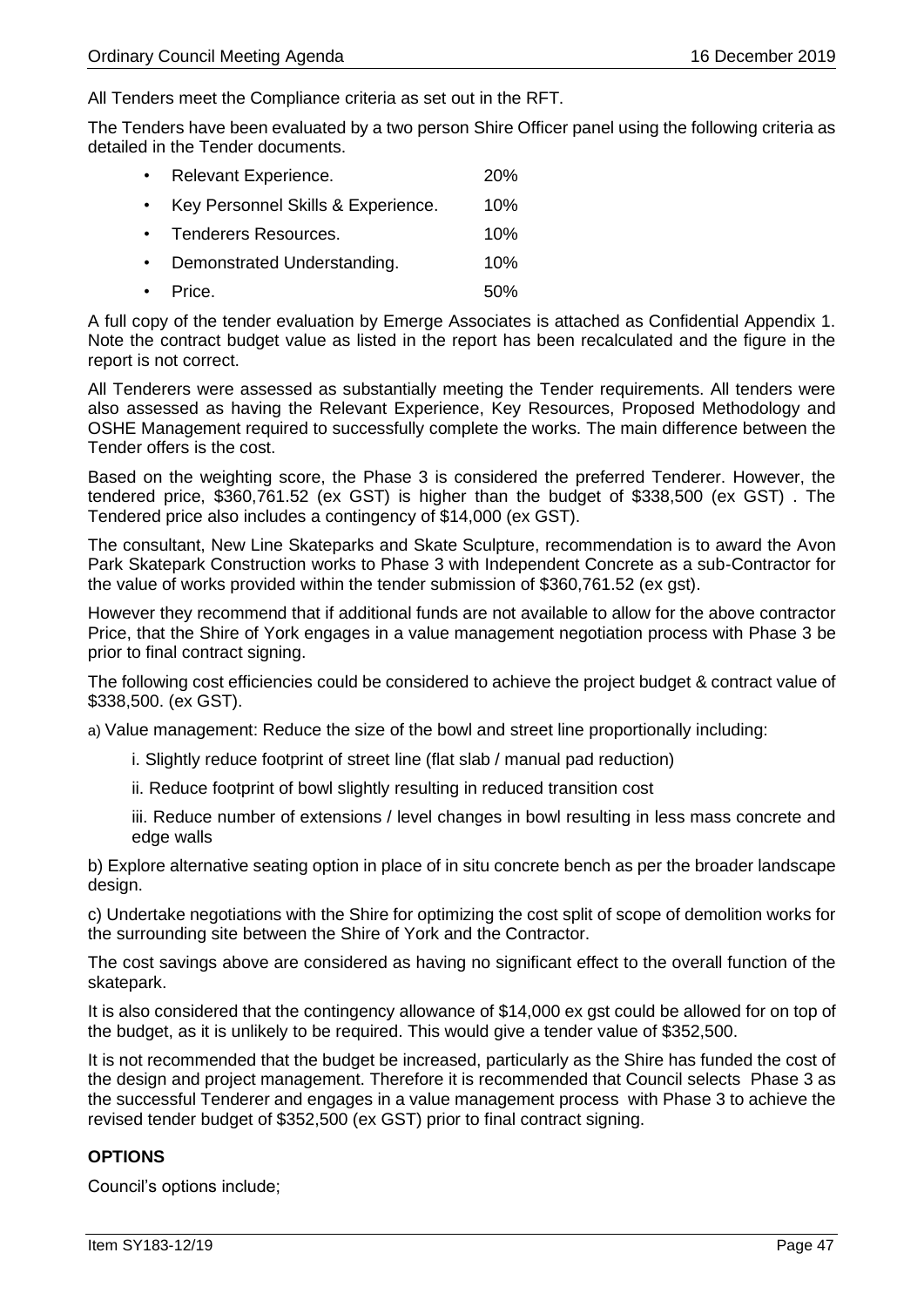- Accept the officers recommendation as presented.
- Accept the Tender offer of Phase 3 and request the CEO to report on options to fund the additional budget cost.
- Not accept any Tenders and recall Tenders. This would require a variation to the funding agreement.

## **IMPLICATIONS TO CONSIDER**

### **Consultative**

No consultation has been undertaken in respect to awarding this Tender. Although extensive community consultation was undertaken as part of the design process.

## **Strategic**

The project is identified in the Shire's Corporate Business Plan.

### **Policy Related**

Policy F 1.2 Procurement has been adhered to.

### **Financial**

The project is funded by a Federal Government grant of \$350,000 with the Shire funding the Project design and management.

The financial implications are dealt with in the body of the report.

## **Legal and Statutory**

Section 3.57 of the *Local Government Act 1995* requires a Local Government to invite tenders before it enters into a contract of a prescribed kind under which another person is to supply goods and services. Part 4 (Tenders) of the *Local Government (Functions and General) Regulations 1996* require that tenders are to be publicly invited for such contracts where the estimated costs of providing the total service exceeds \$150,000.

#### **Risk Related**

If a contract is not awarded in a timely manner the completion of the project in line with the grant funding will be difficult to achieve.

Significantly reducing the scope (deliverables) of the project is a risk to the Shire's reputation as the community has expectations of the project. The recommended variation has been chosen to have the least impact on the overall project.

#### **Workforce**

Shire staff will undertake the initial clearing of the site.

#### **VOTING REQUIREMENTS**

**Absolute Majority: No**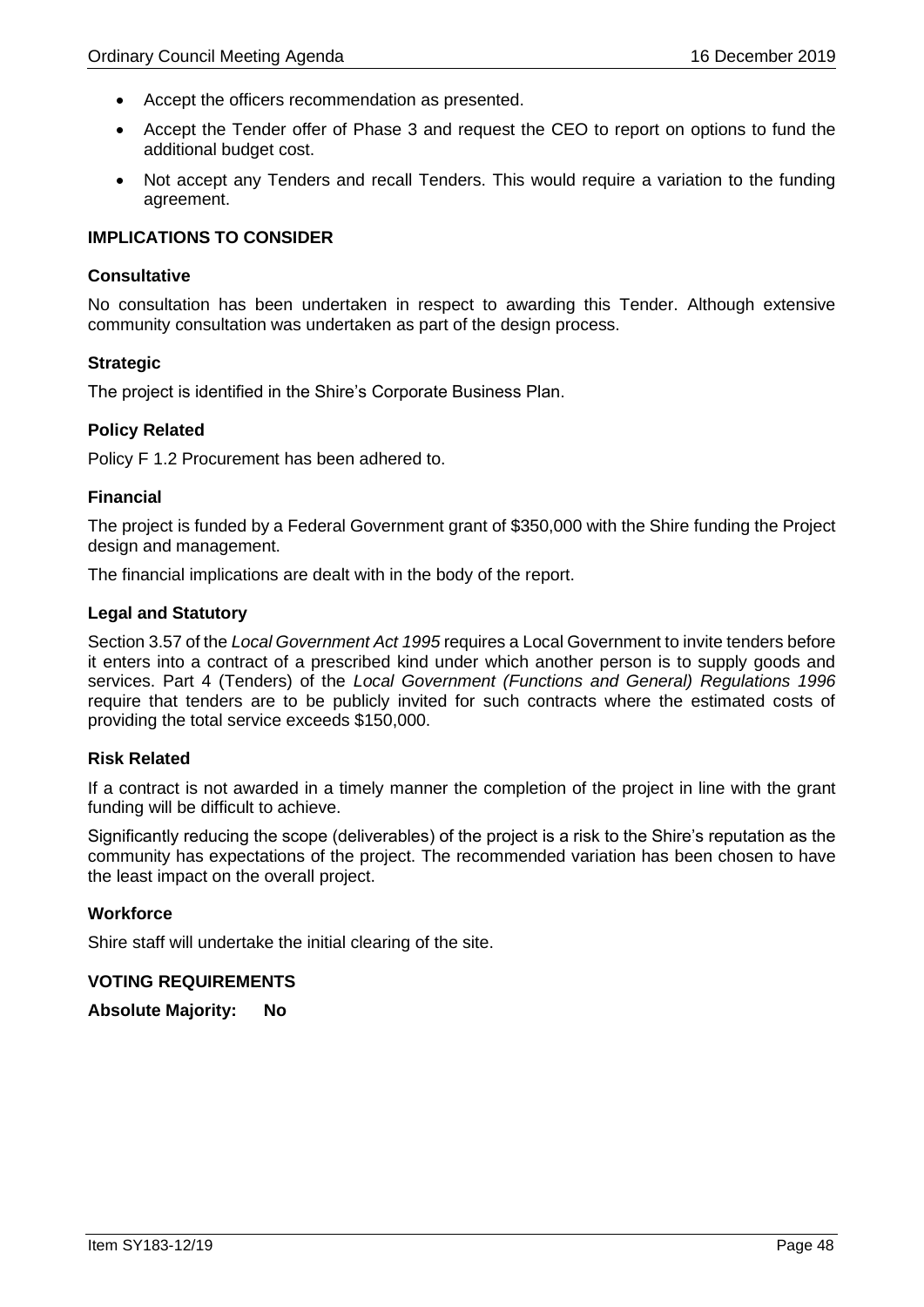# **RECOMMENDATION**

- 1. Selects Phase 3 as the successful Tenderer, but not enter into a contract at this time.
- 2. Authorises the Chief Executive Officer to engage in a value management process (items as listed in the body of the report) with Phase 3 to achieve the revised tender budget of \$352,500 (ex GST) prior to final contract signing.
- 3. Authorises the Chief Executive Officer to prepare and execute the contract documents, including the signing and sealing as required.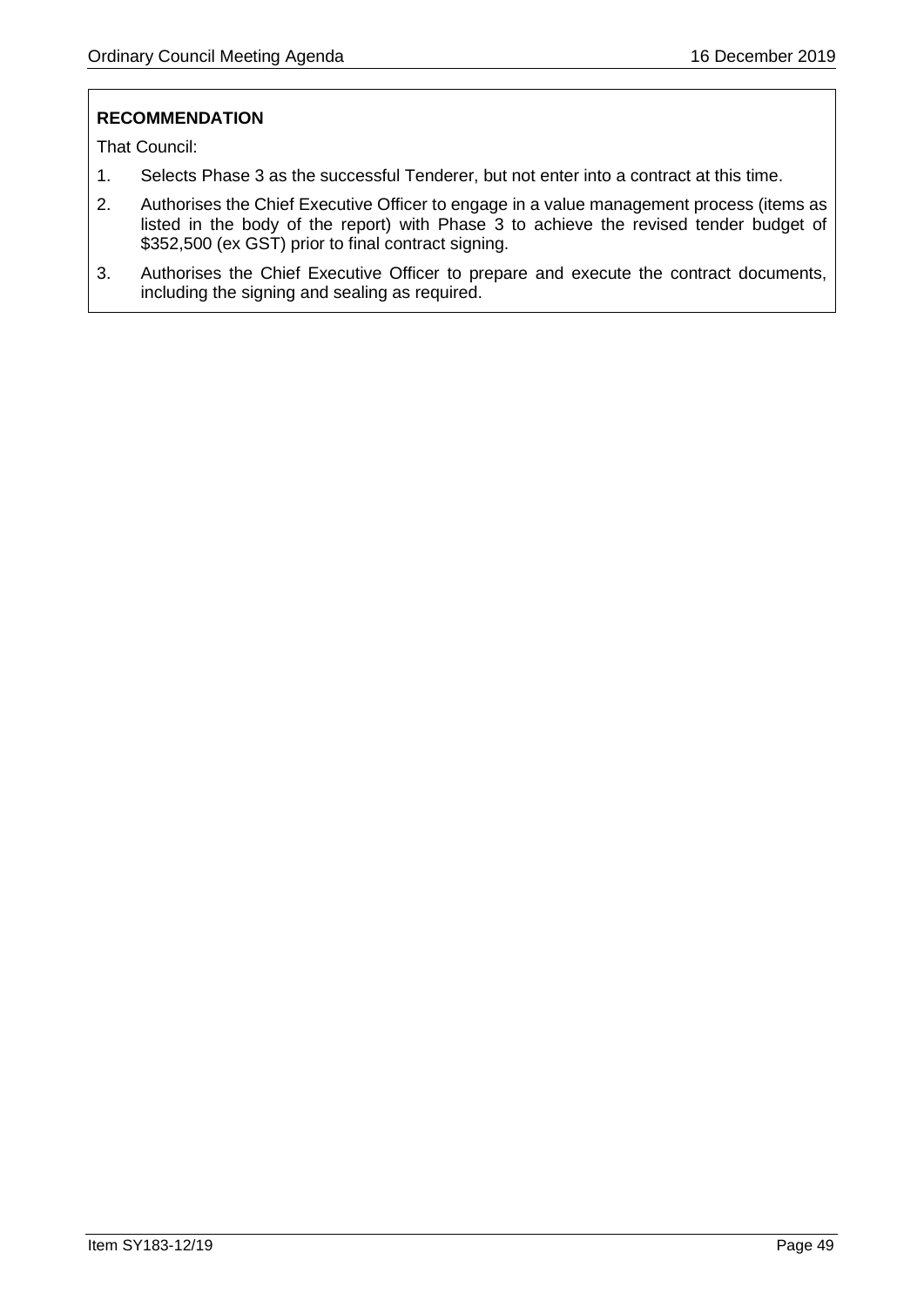#### **SY184-12/19 MAJOR STRATEGIC REVIEW 2020 - COMMUNITY ENGAGEMENT PLAN AND LEVELS OF SERVICE REVIEW**

| <b>File Number:</b> | <b>OR.CMA.2.5</b> |
|---------------------|-------------------|
|                     |                   |

| Author:                                     | <b>Services</b> | Suzie Haslehurst, Executive Manager, Corporate & Community                        |  |  |  |
|---------------------------------------------|-----------------|-----------------------------------------------------------------------------------|--|--|--|
| <b>Authoriser:</b>                          | <b>Services</b> | Suzie Haslehurst, Executive Manager, Corporate & Community                        |  |  |  |
| <b>Previously before</b><br><b>Council:</b> |                 | 25 September 2019                                                                 |  |  |  |
| <b>Appendices:</b>                          | 1.<br>2.        | <b>Levels of Service Review November 2019</b><br><b>Community Engagement Plan</b> |  |  |  |

## **NATURE OF COUNCIL'S ROLE IN THE MATTER**

Executive

## **PURPOSE OF REPORT**

This report presents an update on the Shire's levels of service and a community engagement plan for the Shire's upcoming Major Strategic Review (Review).

## **BACKGROUND**

All local governments in Western Australia are required to develop a Plan for the Future as prescribed under Section 5.56(1) of the *Local Government Act 1995*. In 2011, amendments were made to the *Local Government (Administration) Regulations 1996*, specifically the inclusion of regulation 19BA, which in summary, states that a Plan for the Future is to incorporate a Strategic Community Plan (SCP) and a Corporate Business Plan (CBP).

The Strategic Community Plan (SCP) provides the long-term view (10 plus year timeframe) for the Shire and sets out the vision, aspirations and objectives of the community. The Corporate Business Plan (CBP) is responsible for translating the strategic direction of the Shire, articulated within the SCP, into specific priorities and actions at an operational level. The CBP also draws together actions contained within the Long Term Financial Plan, Capital Works Programs and various informing strategies.

Regulation 19C(4) of the *Local Government (Administration) Regulations 1996* requires the SCP to be reviewed at least once every 4 years. The last major strategic review was carried out in 2016 with the CSP and CBP adopted in June of that year.

At the Ordinary Council Meeting on 25 September, Council adopted a process and timeline for the 2020 Review. This report is provided in accordance with that process and timeline.

## **COMMENTS AND DETAILS**

Officers have provided at Attachment 1 an update on the Shire's progress regarding the levels of service agreed by Council and the community during the last major strategic review. The agreed levels recognised limited resources and the need to focus on addressing asset risks which were a key challenge at the time of adopting the last SCP and CBP. An update was previously provided during the minor strategic review undertaken in 2018.

Following a Request for Quotation process in accordance with the Shire's Procurement Policy, Localise was engaged to assist the Council to undertake the Review. A scene-setting workshop was held with Councillors and senior officers on 2 December 2019. The proposed community engagement plan is now provided for Council's consideration (Attachment 2).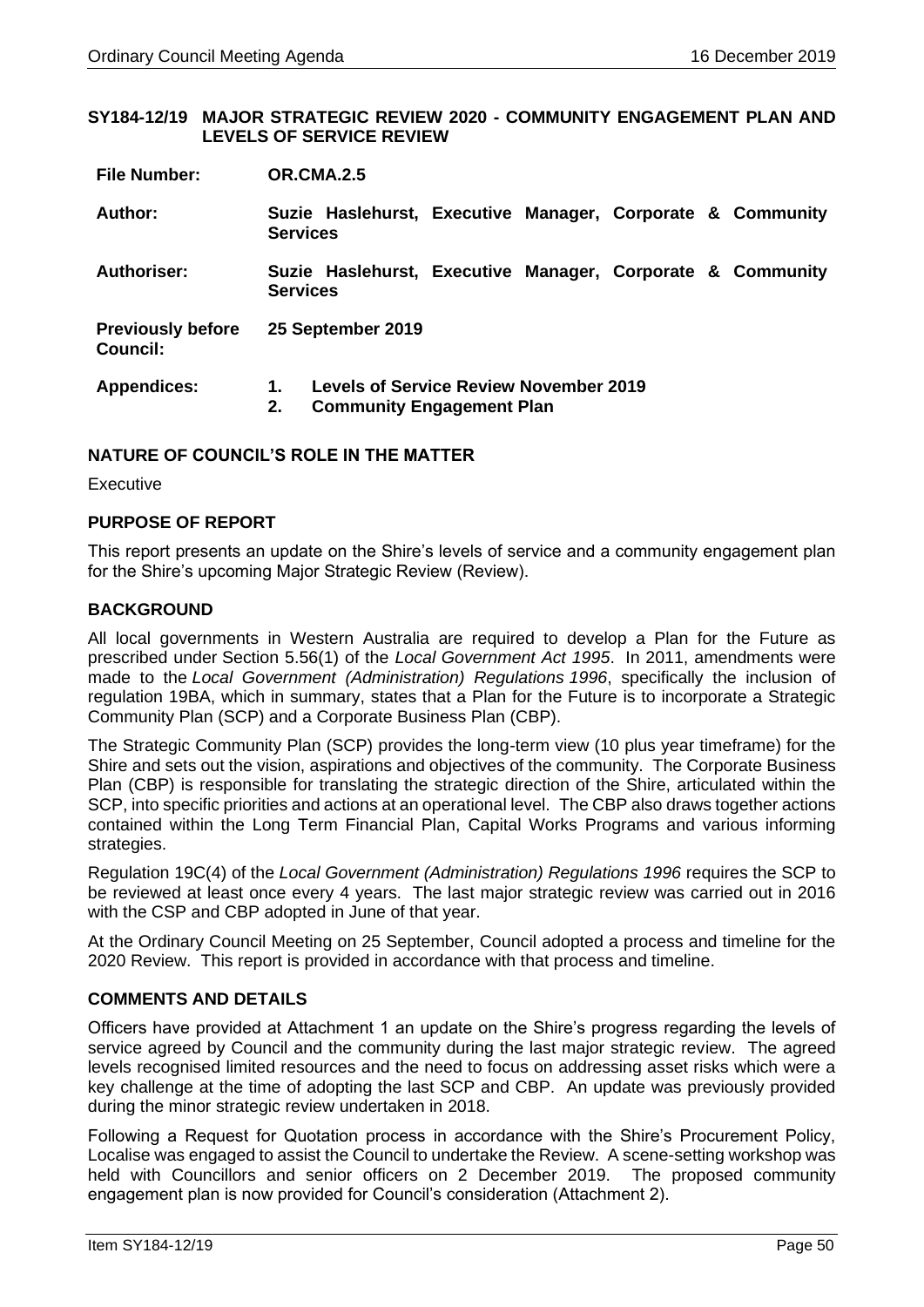## **OPTIONS**

Council could request amendments to the proposed Community Engagement Plan. However, the plan has been prepared following the workshop held with Councillors and in accordance with best practice principles of community engagement and the Shire's policy G2.9 Community Engagement and Consultation.

## **IMPLICATIONS TO CONSIDER**

## **Consultative**

Regulation 19C(9) of the *Local Government (Administration) Regulations 1996*, requires that the electors and ratepayers of the district are consulted during the development of a strategic community plan.

### **Strategic**

### *Strong and Effective Leadership*

- 5.1 Effective and Informed governance and decision-making
- 5.4 Open and accountable systems
- 5.5 A strong collective voice
- 5.6 High levels of community engagement

## **Policy Related**

G2.9 Community engagement and consultation

- G4.1 Integrated Planning and Reporting (Planning)
- G4.3 Financial Planning and Sustainability

#### **Financial**

The 2019/20 adopted budget includes an allocation of \$30,000 (GL 41124 Strategic Planning) for the Major Strategic Review.

#### **Legal and Statutory**

#### *Local Government Act 1995*

#### *5.56. Planning for the future*

- *(1) A local government is to plan for the future of the district.*
- *(2) A local government is to ensure that plans made under subsection (1) are in accordance with any regulations made about planning for the future of the district.*

 *[Section 5.56 inserted by No. 49 of 2004 s. 42(6).]*

#### *Local Government (Administration) Regulations 1996*

#### *19C. Strategic community plans, requirements for (Act s. 5.56)*

- *(9) A local government is to ensure that the electors and ratepayers of its district are consulted during the development of a strategic community plan and when preparing modifications of a strategic community plan.*
- *(10) A strategic community plan for a district is to contain a description of the involvement of the*  electors and ratepayers of the district in the development of the plan or the preparation of *modifications of the plan.*

*[Regulation 19C inserted in Gazette 26 Aug 2011 p. 3483-4.]*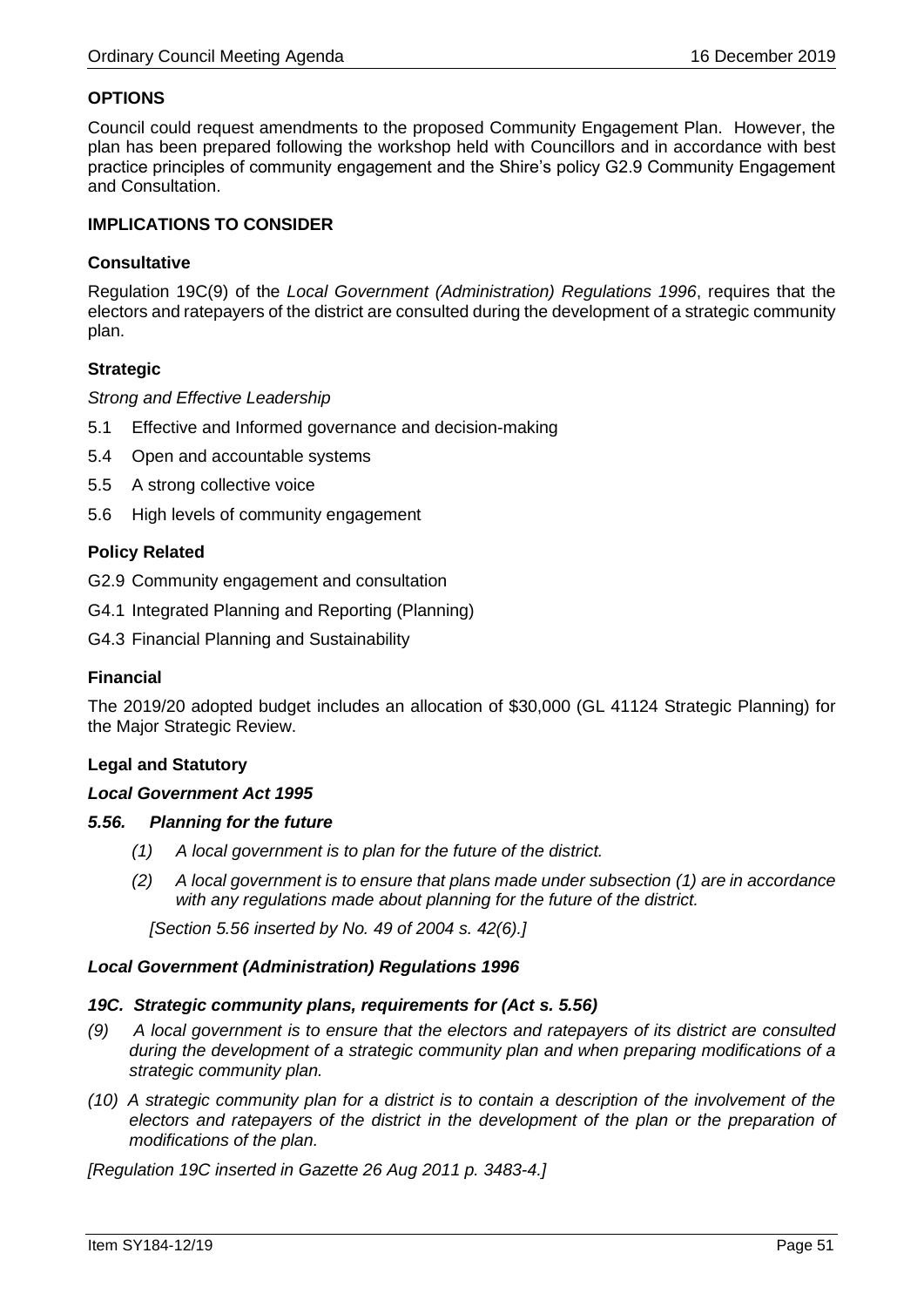## **Risk Related**

There is a compliance risk should the Shire fail to undertake a robust community engagement process as part of the Review. This risk is considered high (12). There is also a reputational risk which is considered high (15). The adoption and implementation of a Community Engagement Plan mitigates these risks.

## **Workforce**

The Shire has engaged a suitably qualified and experienced specialist to assist the Shire with its Major Strategic Review.

## **VOTING REQUIREMENTS**

## **Absolute Majority: No**

## **RECOMMENDATION**

- 1. Notes the Levels of Service review attached at Appendix 1 to this report;
- 2. Approves the Community Engagement Plan for the Major Strategic Review as attached at Appendix 2 to this report.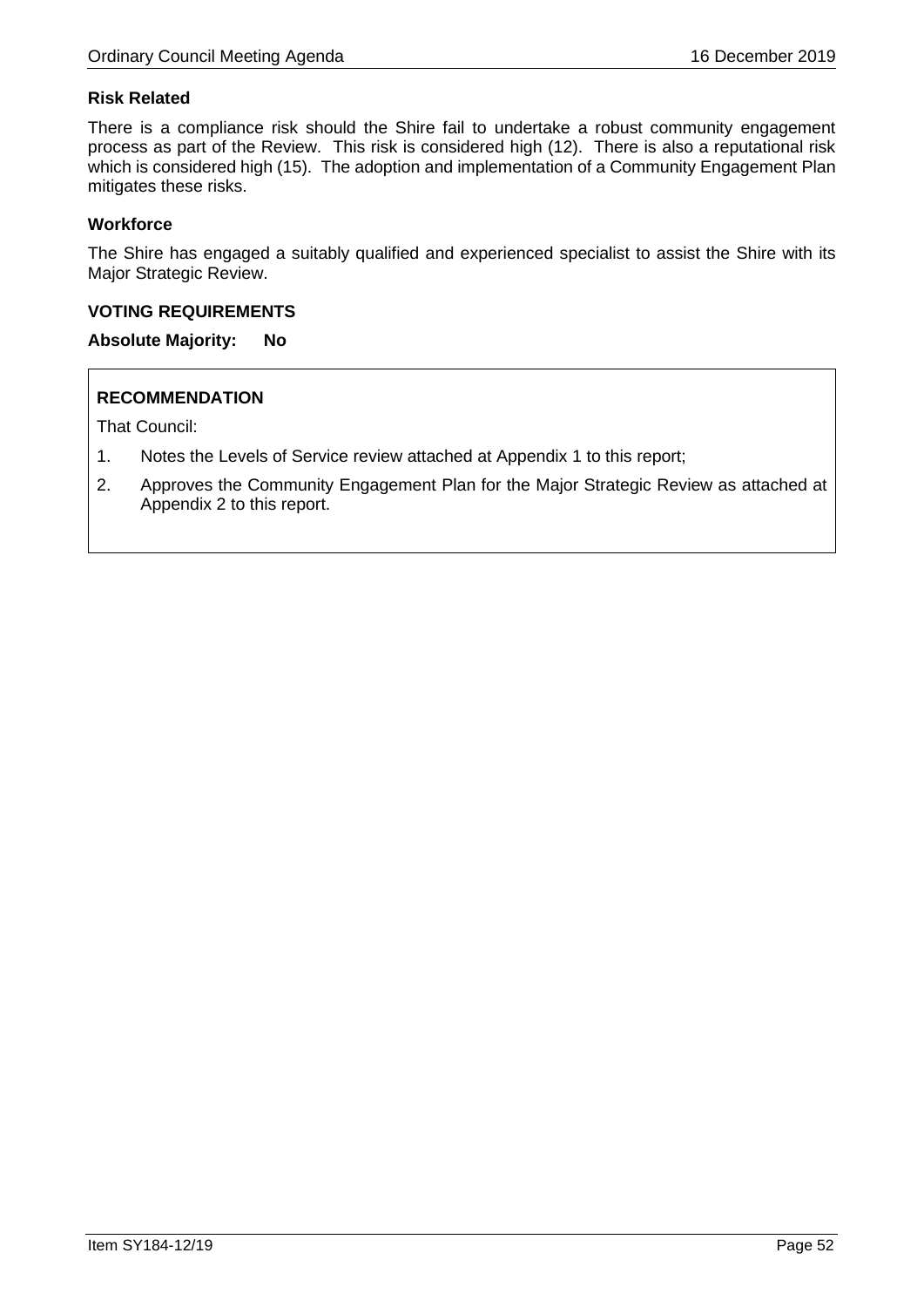## **SY185-12/19 AMENDMENT TO POLICY C1.4 SPONSORSHIP OF TOURISM EVENTS**

| <b>File Number:</b>                         | OR.CMA.4                                                   |
|---------------------------------------------|------------------------------------------------------------|
| Author:                                     | Natasha Brennan, Administration and Governance Coordinator |
| <b>Authoriser:</b>                          | <b>Allen Cooper, Acting CEO</b>                            |
| <b>Previously before</b><br><b>Council:</b> | 25 November 2019                                           |
| <b>Appendices:</b>                          | Nil                                                        |

## **NATURE OF COUNCIL'S ROLE IN THE MATTER**

Review

## **PURPOSE OF REPORT**

It is important that Council policies are kept up to date and are reviewed on a regular basis under the direction of the Chief Executive Officer. If any changes or amendments are required these are brought to Council for endorsement.

This report proposes a minor amendment to Policy C1.4 Sponsorship of Tourism Events.

## **BACKGROUND**

Council adopted the current policy in April 2016 (replacing Events Support Policy) as part of a major review of all Shire of York policies. This policy was reviewed as part of the minor review presented to Council in November this year, no amendments were proposed at that time.

However, following a review of event guidelines undertaken by the Shire's Events Working Group, officers have considered the timeframe for providing an acquittal of the support received under Policy C1.4 and are proposing that Council considers extending that timeframe.

## **COMMENTS AND DETAILS**

Policy C1.4 Sponsorship of Tourism Events sets out the conditions under which Council will provide support for events that attract or have the potential to attract tourists to York. Clause 4 of the policy relates to the requirements for acquitting the funds received. Specifically, Clause 4.1 states:

- *4.1 The recipient of sponsorship will be required to provide a written report to Council within one month of the holding of the event, including for each event if the program is for more than one year. The report must show the following:*
	- *(a) a description of the event and an outline of any modifications to the final product that may have occurred during the course of the event*
	- *(b) estimated visitor numbers and place of origin, along with any information derived from visitors about their views on the event and any information on overnight stays as a result of the event*
	- *(c) any issues that arose in the course of the event and lessons learnt*
	- *(d) implications, if any, for future planned events (if applicable)*
	- *(e) a final financial report and, where a subsequent event is planned, how funding will be carried forward for the next event.*

Officers have researched other similar local government policies and the grant conditions for several State government funding programs. While some local governments do not stipulate a timeframe for acquittal, others indicate a timeframe of three months following the event or activity. The Department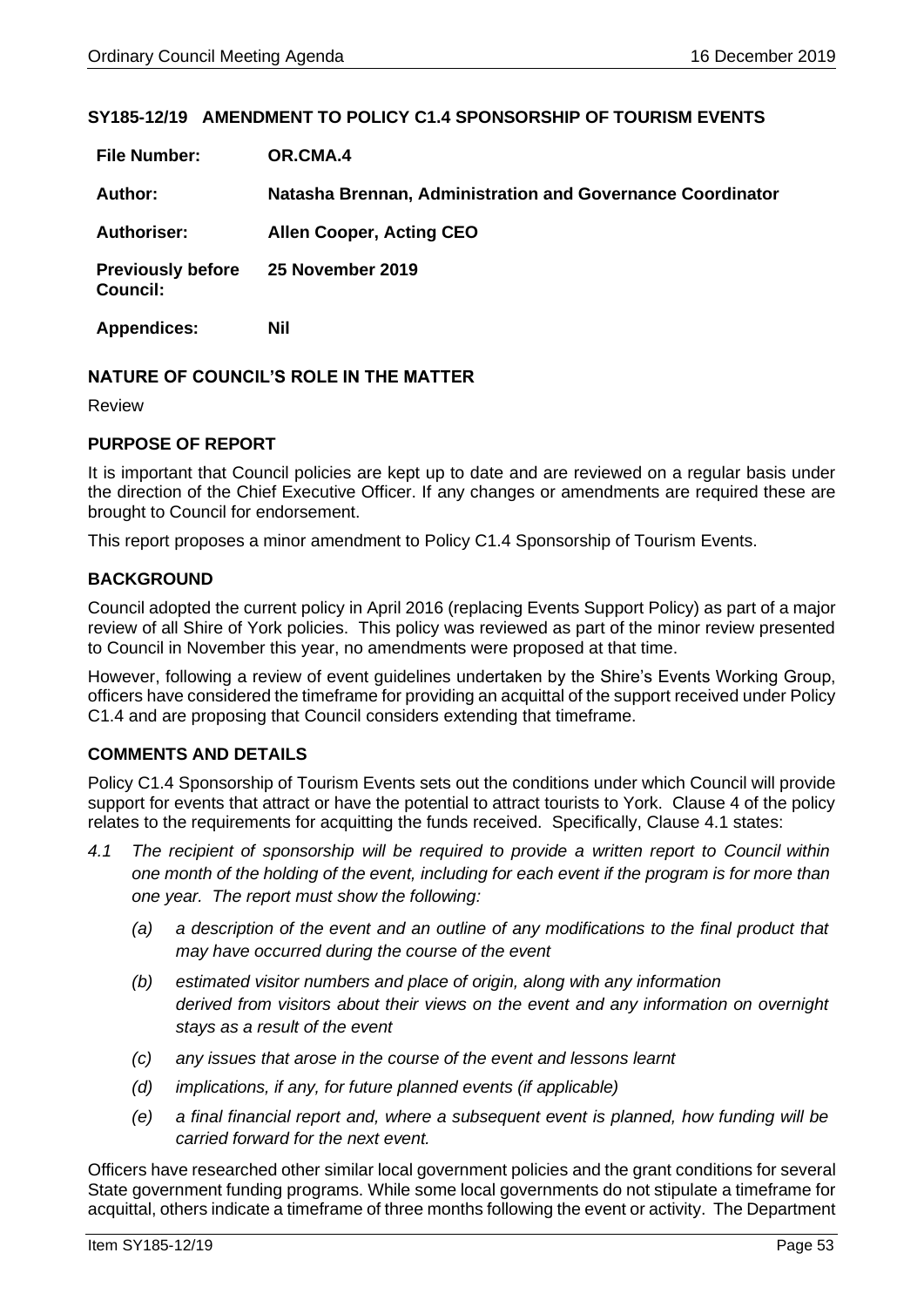of Local Government, Sport and Cultural Industries arts funding guidelines provide three months for acquittal while the Community Sport and Recreation Facilities Fund requires acquittals by 15 June. Other State government funding bodies will negotiate an acquittal date as part of the funding agreement entered into depending on the size, scale and timing of the event and agreed milestones.

Historically, a number of recipients of Shire funding under Policy C1.4 have struggled to meet the one month deadline for acquittal. It should also be noted that Council's Policy C1.3 Community Funding: Grants and Sponsorship does not prescribe a timeframe for acquittal of funds.

Therefore, officers are proposing that Clause 4.1 of Policy C1.4 Sponsorship of Tourism Events is amended to require an acquittal to be provided to the Shire within three months of the event or activity. Officers acknowledge however, that the acquittal received may not be reported to Council within that timeframe as this is dependent on the timing of the acquittal and the workload of the relevant officer at the time. For example, if an event takes place in September, the acquittal would be due in December but would not be presented to Council until February at the earliest as the December meeting is held early and there is no Ordinary Council meeting in January.

## **OPTIONS**

Council could choose to maintain the current timeframe for acquittal or provide a longer timeframe if it wished. Officers are recommending three months as a reasonable deadline for a written acquittal with the acknowledgement that the acquittal will be presented to Council at the next available Ordinary Council Meeting following the three month deadline.

## **IMPLICATIONS TO CONSIDER**

## **Consultative**

Recipients of Shire of York funding Shires of Northam, Toodyay, Mundaring, Chittering City of Kalamunda Department of Local Government, Sport and Cultural Industries Healthway / Lotterywest Tourism WA **Strategic**

Strong and Effective Leadership

- *5.1 Effective and informed governance and decision-making*
- *5.4 Open and accountable systems*
- *5.7 Shire and community exhibit a responsive can-do philosophy*

## **Policy Related**

C1.4 Sponsorship of Tourism Events

C1.3 Community Funding: Grants and Sponsorship Policy

## **Financial**

N/A

## **Legal and Statutory**

N/A

# **Risk Related**

Reputational if acquittals not received on time - Low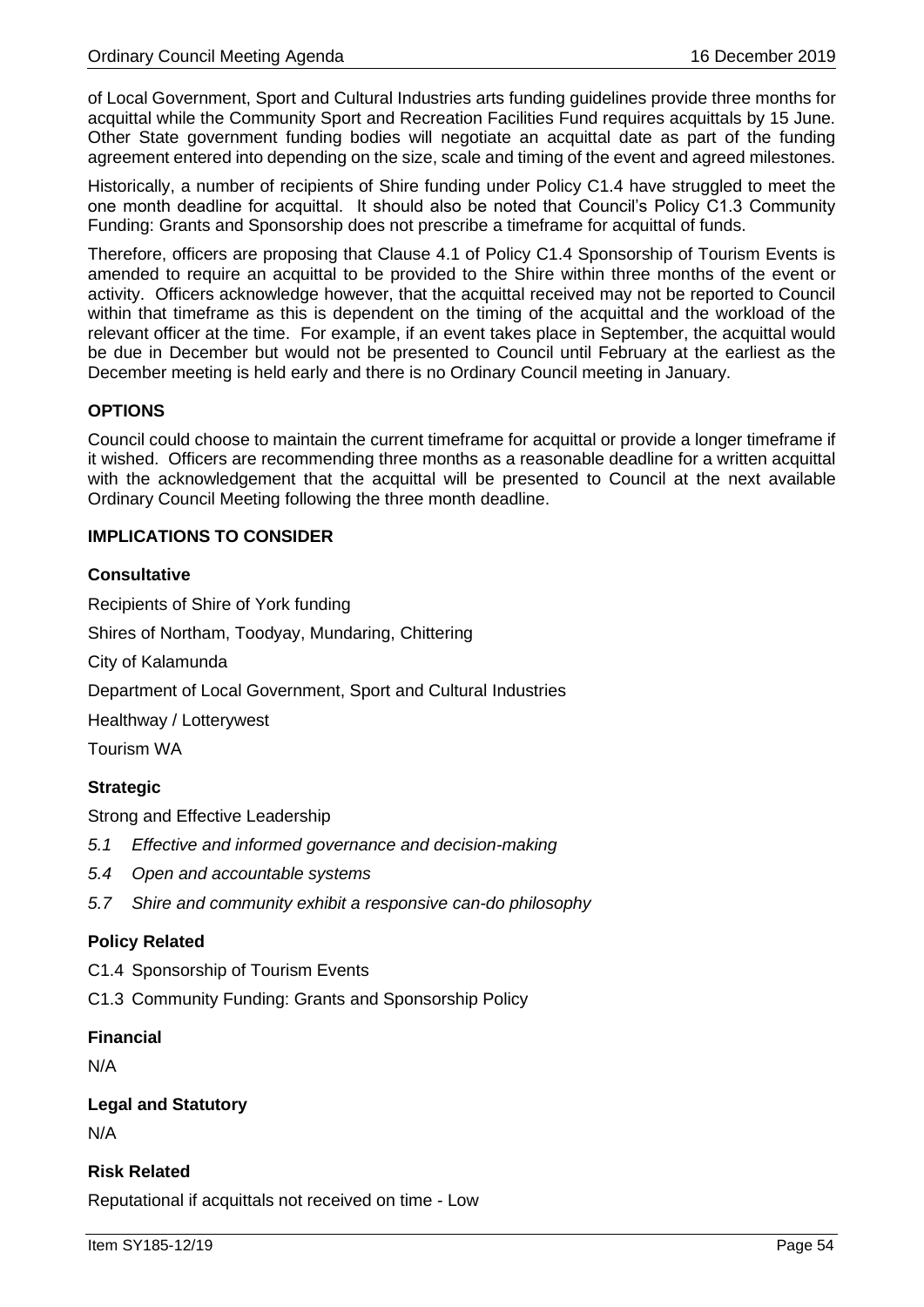# **Workforce**

N/A

# **VOTING REQUIREMENTS**

**Absolute Majority: No**

# **RECOMMENDATION**

- 1. Amends Policy C1.4 Sponsorship of Tourism Events to reflect that:
	- (a) A timeframe of three months is provided for the submission of a written acquittal; and
	- (b) Acquittals will be presented to Council as soon as possible after submission.
- 2. Requests the CEO to amend the Policy Manual and sponsorship guidelines accordingly and place them on the Shire's website.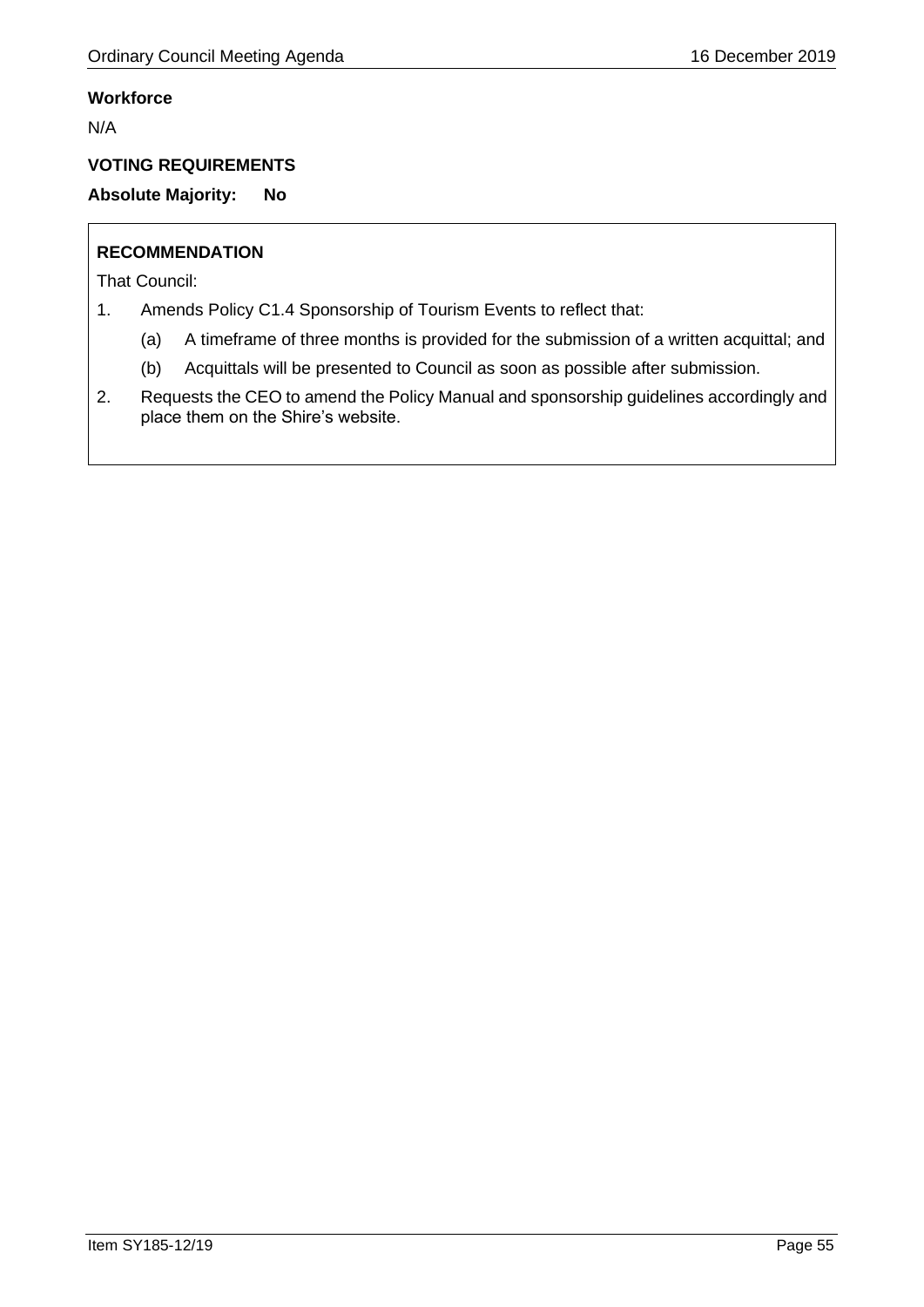#### **SY186-12/19 AMENDMENT TO POLICY G1.1 CODE OF CONDUCT: COUNCILLORS, COMMITTEE MEMBERS AND EMPLOYEES**

| <b>File Number:</b>                         | OR.CMA.4                                                                                               |
|---------------------------------------------|--------------------------------------------------------------------------------------------------------|
| Author:                                     | Natasha Brennan, Administration and Governance Coordinator                                             |
| Authoriser:                                 | Suzie Haslehurst, Executive Manager, Corporate & Community<br><b>Services</b>                          |
| <b>Previously before</b><br><b>Council:</b> | 25 November 2019<br>26 October 2016 - Policy Review                                                    |
| <b>Appendices:</b>                          | Department Circular No: 11-2019 - New Gifts Framework<br>1.<br><b>Draft Code of Conduct</b><br>$2_{-}$ |

## **NATURE OF COUNCIL'S ROLE IN THE MATTER**

Review Legislative

## **PURPOSE OF REPORT**

It is important that Council policies are kept up to date and are reviewed on a regular basis under the direction of the Chief Executive Officer. If any changes or amendments are required these are brought to Council for endorsement.

This report outlines the recent changes in legislation regarding the new gifts framework, which was gazetted on 18 October 2019.

The proposed amendments are provided for Council's consideration and adoption.

## **BACKGROUND**

On 27 June 2019, the *Local Government Legislation Amendment Act 2019 (Amendment Act)* was passed in Parliament.

On 20 October 2019, the new gifts framework contained within the *Amendment Act* came into operation. Appendix 1 refers.

The *Local Government Regulations Amendment (Gifts) Regulations 2019* were gazetted on 18 October 2019. These amend the *Local Government (Administration) Regulations 1996,* the *Local Government (Audit) Regulations 1996* and the *Local Government (Rules of Conduct) Regulations 2007.* 

The proclamation of the associated sections of the *Amendment Act* was also gazetted on that day.

Please note that the *Amendment Act* also includes a requirement for the introduction of a mandatory code of conduct for council members, committee members and candidates and mandatory minimum standards covering the recruitment, selection, performance review and early termination of local government Chief Executive Officers (CEO Standards), however these are not in operation yet.

The Department of Local Government, Sport and Cultural Industries (DLGSC) is currently seeking feedback on the draft Code of Conduct and draft CEO Standards and accompanying guidelines which closes on 6 December 2019.

Once the new legislation is passed by parliament, officers are proposing to undertake a major review of the Code of Conduct to incorporate all amendments and provide a separate Mandatory Code of Conduct for Elected Members and Staff.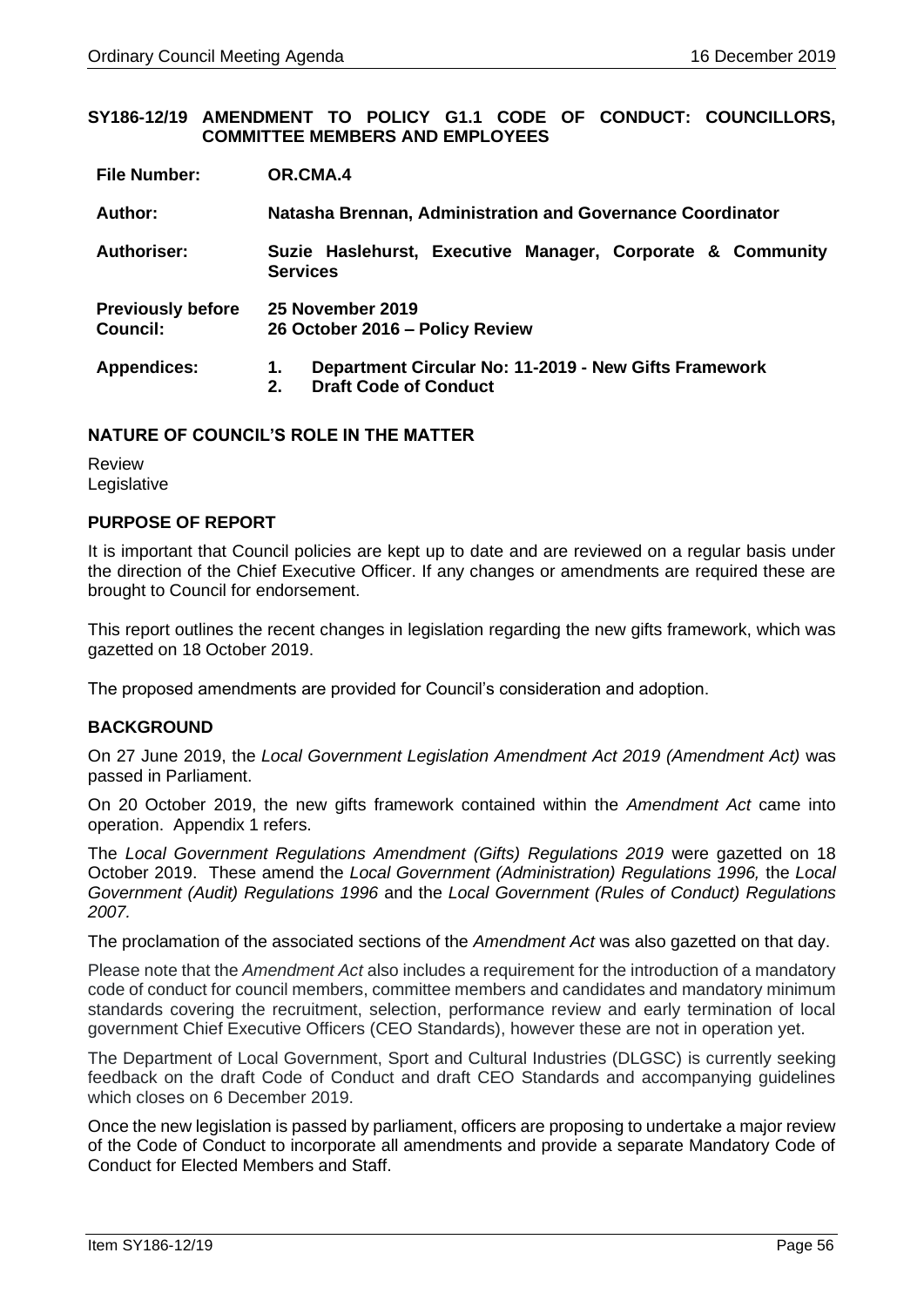# **COMMENTS AND DETAILS**

Appendix 2 provides the amended Code of Conduct indicating tracked changes to enable Councillors to consider the proposed amendments in relation to the new legislation.

The new gift framework has been simplified, with a focus on transparency and accountability. This has been achieved by considering the nature of the relationship between the recipient and the donor of the gift and focusing the disclosure requirements on why the person has received the gift and dealing with possible influence created by the gift via the conflict of interest provisions. The attached policy makes provision for these changes.

Officers are proposing that Council adopts the amended Policy G1.1 Code of Conduct as attached.

## **OPTIONS**

Council could choose not to adopt the amended Code of Conduct policy; however, the recommended amendments are to ensure the effectiveness and efficiency of the Shire's operations whilst still remaining accountable to Council and acknowledging that policy review is on-going.

## **IMPLICATIONS TO CONSIDER**

## **Consultative**

Department of Local Government, Sport and Cultural Industries

## **Strategic**

Theme 5: Strong Leadership and Governance

- 5.1 The Council supported by the administration of the Shire of York is effective and informed in its decision making and exhibits good practice in its governance role.
- 5.4 Open and accountable systems.
- 5.8 Open, smart communication between Shire and community.

## **Policy Related**

CP1.5 Compliance G4.6 Risk Assessment and Management

## **Financial**

Nil.

## **Legal and Statutory**

*Local Government Act 1995, Part 2, Division 2 'Role of Council'*

## **2.7. Role of council**

- *(1) The council –*
	- *(a) governs the local government's affairs; and*
	- *(b) is responsible for the performance of the local government's functions.*
- *(2) Without limiting subsection (1), the council is to –*
	- *(a) oversee the allocation of the local government's finances and resources; and*
	- *(b) determine the local government's policies.*

## **5.103. Codes of conduct**

- 1 (1) Every local government is to prepare or adopt a code of conduct to be observed by council members, committee members and employees.
	- *[(2) deleted]*
- 2 (3) Regulations may prescribe codes of conduct or the content of, and matters in relation to, codes of conduct and any code of conduct or provision of a code of conduct applying to a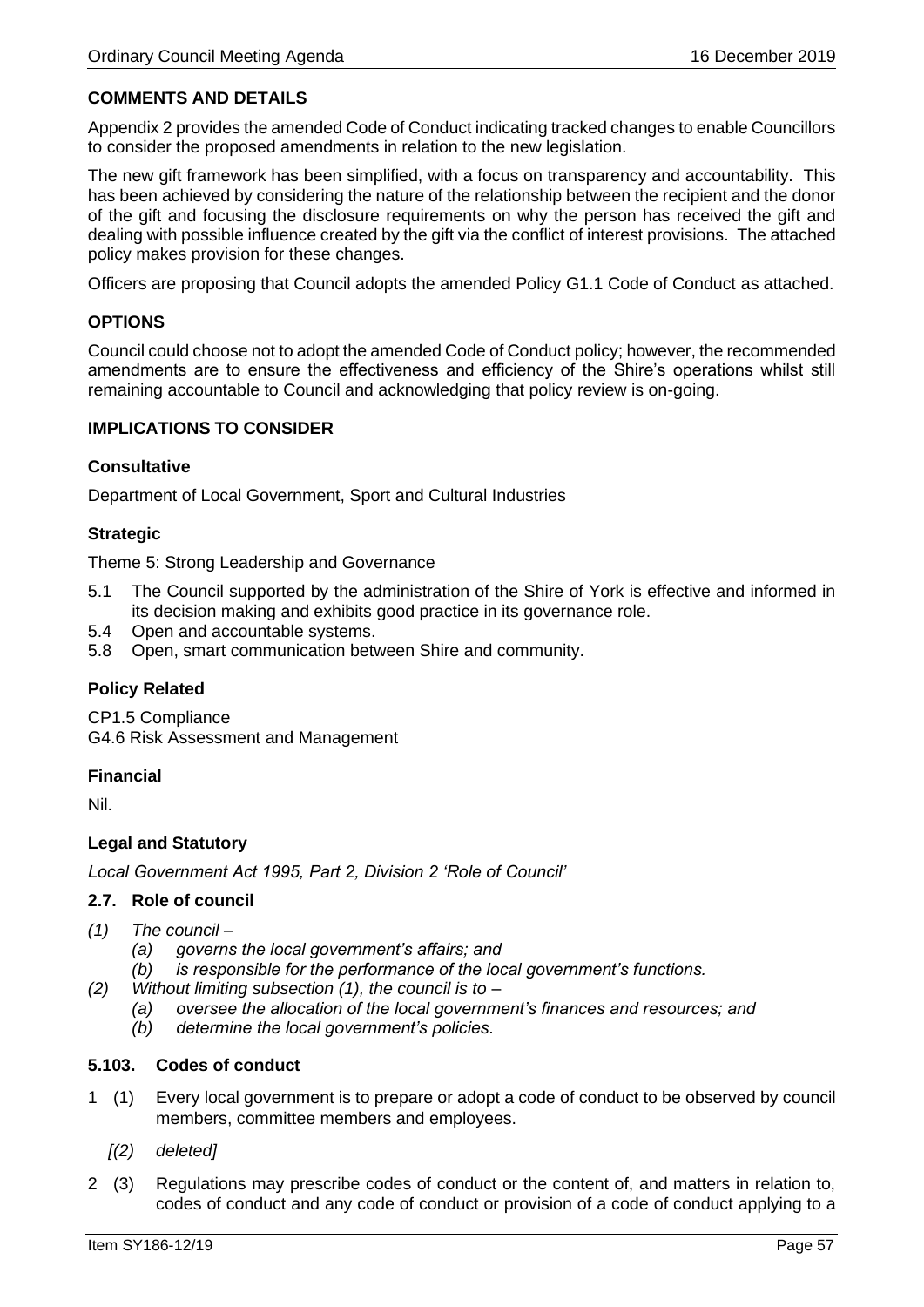local government under subsection (1) is of effect only to the extent to which it is not inconsistent with regulations.

### **Risk Related**

There is a moderate risk to the Council if it does not regularly review and update its policies.

The Code of Conduct is integral to the governance and operations of the local government for the good of the community as a whole.

#### **Workforce**

Nil.

## **VOTING REQUIREMENTS**

**Absolute Majority: No**

## **RECOMMENDATION**

- 1. Adopts the amended Policy G1.1 *Code of Conduct: Councillors, Committee Members and Employees,* attached to this report as Appendix 2;
- 2. Authorises the Chief Executive Officer to make any necessary minor typographical changes prior to publication; and
- 3. Notes, that the *Local Government Act 1995* and in particular the Code of Conduct is still undergoing a major review with new legislation that will require Council to adopt the Model Code of Conduct for Council Members, Committee Members, Candidates within 3 months after the new regulations come into operation.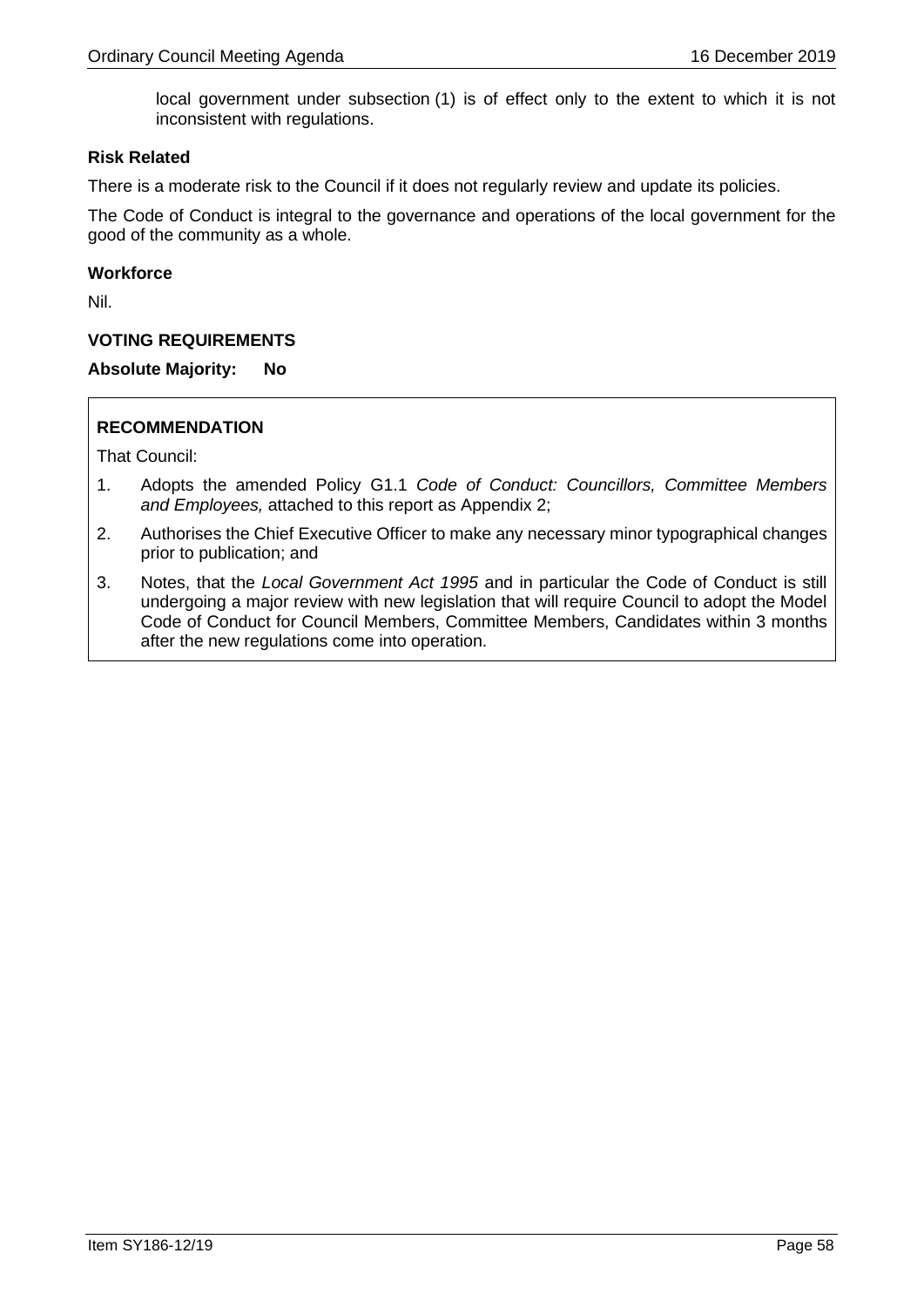## **SY187-12/19 NEW POLICY - ATTENDANCE AT EVENTS FOR ELECTED MEMBERS & CEO'S**

| <b>File Number:</b>                         | OR.CMA.4                                                                      |
|---------------------------------------------|-------------------------------------------------------------------------------|
| Author:                                     | Natasha Brennan, Administration and Governance Coordinator                    |
| Authoriser:                                 | Suzie Haslehurst, Executive Manager, Corporate & Community<br><b>Services</b> |
| <b>Previously before</b><br><b>Council:</b> | 25 November 2019<br>26 October 2016 - Policy Review                           |
| <b>Appendices:</b>                          | Draft Attendance at Events Policy for Elected Members & CEO's<br>1.           |

### **NATURE OF COUNCIL'S ROLE IN THE MATTER**

Review Legislative

### **PURPOSE OF REPORT**

It is important that Council policies are kept up to date and are reviewed on a regular basis under the direction of the Chief Executive Officer. If any changes or amendments are required these are brought to Council for endorsement.

This report presents to Council a new Policy for the Attendance at Events for Elected Members and CEO's, for consideration and adoption.

### **BACKGROUND**

As a result of the new Gift Provisions legislation, which came into operation on 20 October 2019, Council is required to adopt a policy that relates to the attendance of Council members and CEOs at events such as concerts, conferences and functions. New section 5.90A refers.

## **COMMENTS AND DETAILS**

Appendix 1 provides the draft new Policy for Attendance at Events for Council consideration.

This policy must address the provision of tickets to events, payments in respect of attendance and approval of attendance by the local government and criteria for approval. Section 5.90A refers.

The policy deals with a Council member's or CEO's attendance at events as a representative of the Council. Tickets or the invitation to the event must be made to the Council directly, not to the Council member or CEO personally. If a Council member or CEO attends an event in accordance with the local government's policy, then no conflict of interest arises.

At the time of writing this report, the guidance material to support the development of the Attendance at Events Policy is still being prepared by the Department of Local Government, Sport and Cultural Industries (DLGSC)and Local Government Operational Guidelines are being updated to include these provisions.

## **OPTIONS**

The Attendance at Events policy does not have a legislated period of time for when it needs to be adopted. Council could choose not to adopt the new Attendance at Events policy and wait for the for the guidance material from the Department to become available.

However, the recommended amendments are to ensure the effectiveness and efficiency of the Shire's operations whilst still remaining accountable to Council and acknowledging that policy review is on-going.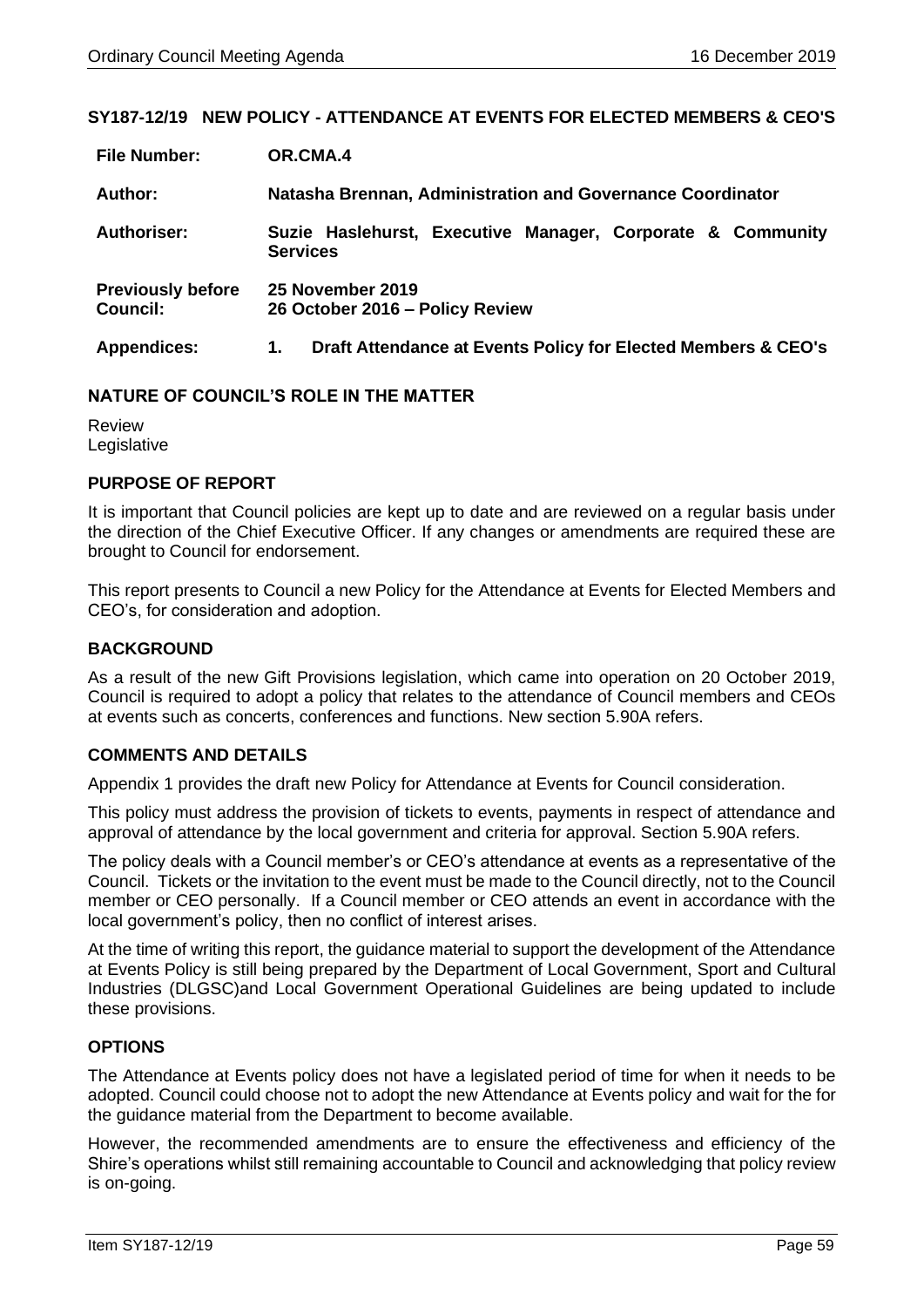# **IMPLICATIONS TO CONSIDER**

### **Consultative**

Executive Managers

## **Strategic**

Theme 5: Strong Leadership and Governance

- 5.1 The Council supported by the administration of the Shire of York is effective and informed in its decision making and exhibits good practice in its governance role.
- 5.4 Open and accountable systems.
- 5.8 Open, smart communication between Shire and community.

## **Policy Related**

CP1.5 Compliance G4.6 Risk Assessment and Management

## **Financial**

Nil.

## **Legal and Statutory**

*Local Government Act 1995, Part 2, Division 2 'Role of Council'*

### **2.7. Role of council**

- *(1) The council –*
	- *(a) governs the local government's affairs; and*
	- *(b) is responsible for the performance of the local government's functions.*
- *(2) Without limiting subsection (1), the council is to –*
	- *(a) oversee the allocation of the local government's finances and resources; and*
	- *(b) determine the local government's policies.*

#### **Division 6A — Attendance at events**

- **5.90A.** Policy for attendance at events
	- (1) In this section *event* includes the following —
		- (a) a concert;
		- (b) a conference;
		- (c) a function;
		- (d) a sporting event;
		- (e) an occasion of a kind prescribed for the purposes of this definition.
	- (2) A local government must prepare and adopt\* a policy that deals with matters relating to the attendance of council members and the CEO at events, including —
		- (a) the provision of tickets to events; and
		- (b) payments in respect of attendance; and
		- (c) approval of attendance by the local government and criteria for approval; and
		- (d) any prescribed matter.

*\* Absolute majority required.*

- (3) A local government may amend\* the policy. *\* Absolute majority required.*
- (4) When preparing the policy or an amendment to the policy, the local government must comply with any prescribed requirements relating to the form or content of a policy under this section.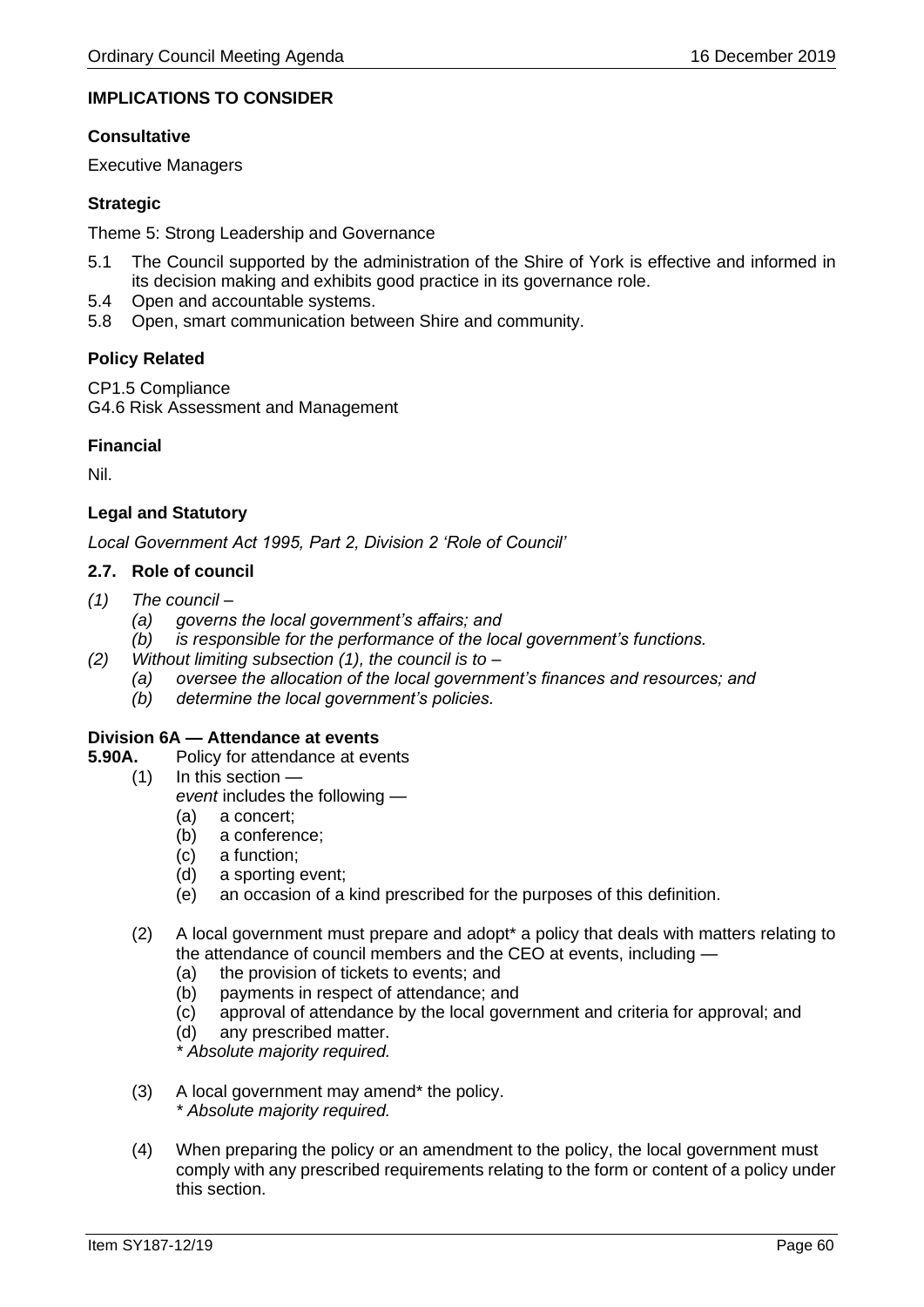(5) The CEO must publish an up-to-date version of the policy on the local government's official website.

*[Section 5.90A inserted: No. 16 of 2019 s. 44.]*

### **Risk Related**

There is a moderate risk to the Council if it does not regularly review and updates its Policies.

The new Attendance at Events Policy is integral to the governance and operations of the local government for the good of the community as a whole.

## **Workforce**

Nil.

### **VOTING REQUIREMENTS**

**Absolute Majority: No**

## **RECOMMENDATION**

- 1. Adopts the new Attendance at Events Policy for Elected Members & CEO's, attached to this report and marked Appendix 1; and
- 2. Authorises the Chief Executive Officer to make any necessary minor typographical changes prior to publication.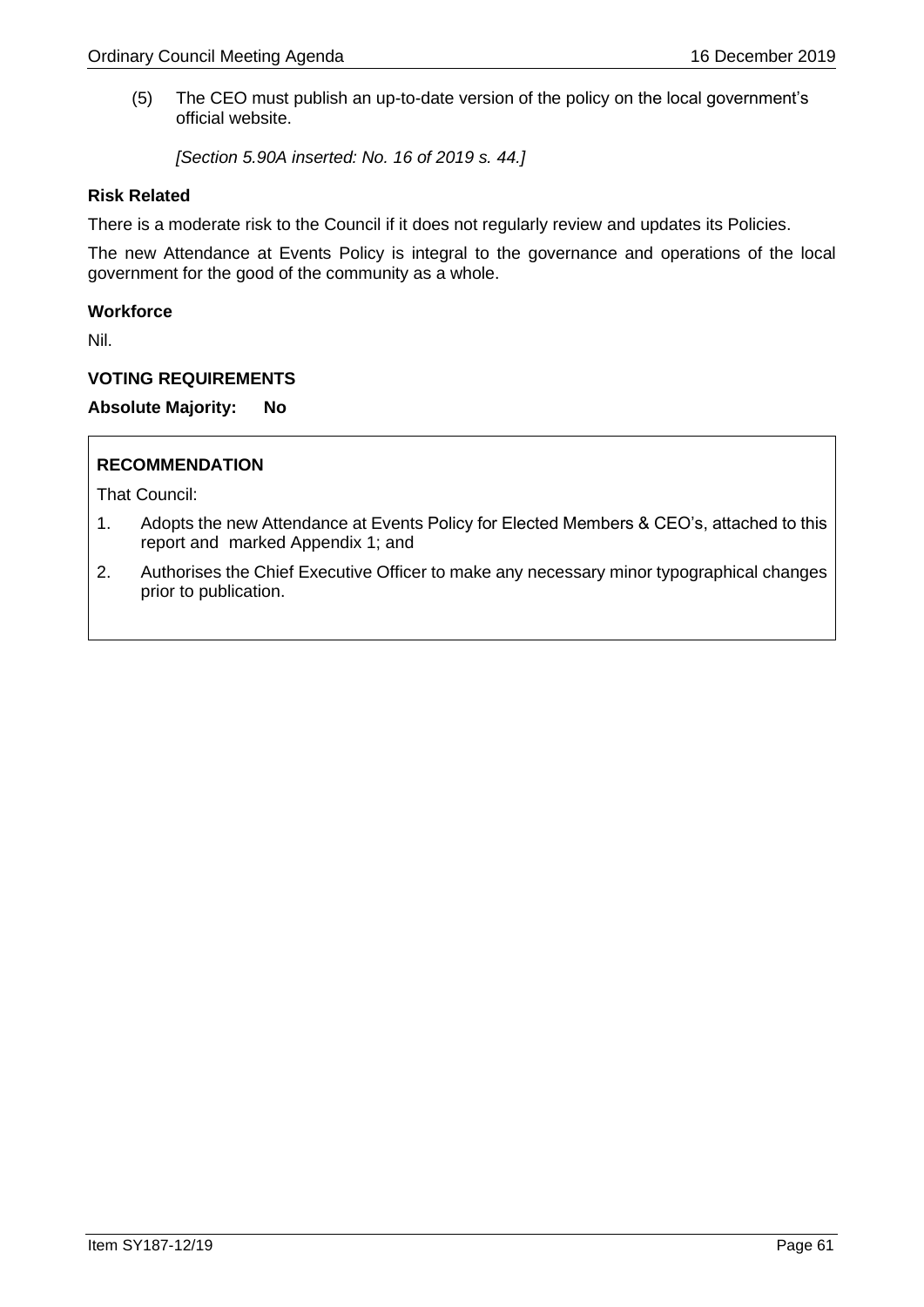## **SY188-12/19 INFORMATION STATEMENT 2019-2020**

| <b>File Number:</b>                         | AS.RMT.2                                                                      |
|---------------------------------------------|-------------------------------------------------------------------------------|
| Author:                                     | Natasha Brennan, Administration and Governance Coordinator                    |
| Authoriser:                                 | Suzie Haslehurst, Executive Manager, Corporate & Community<br><b>Services</b> |
| <b>Previously before</b><br><b>Council:</b> | <b>22 October 2018</b>                                                        |
| <b>Appendices:</b>                          | <b>Draft Information Statement 2019-20</b><br>1.                              |

### **NATURE OF COUNCIL'S ROLE IN THE MATTER**

#### **PURPOSE OF REPORT**

Executive, Legislative & Review.

#### **BACKGROUND**

The *Freedom of Information Act 1992* requires that each year Council is to publish an up-to-date Information Statement.

The last Information Statement was endorsed by Council at the Ordinary Council Meeting held 22 October 2018, Resolution 061018.

### **COMMENTS AND DETAILS**

The purpose of the Information Statement is to provide information to the community about the structure and functions of the local government, how decisions made by the Council affect the community and how members of the community can participate in the decision-making process and in the formulation of policies of the local government.

The Statement also lists documents that are held by the Shire and how they can be inspected, which ones can be purchased, and what types of documents can only be requested for access through application under the *Freedom of Information Act 1992.*

A comprehensive review was undertaken in 2017/18 with assistance provided from the Office of the Information Commissioner. Only minor changes have been required in the 2018/19 & 2019/20 reviews.

It was noted as part of the most recent review that there has been changes made to the *Local Government Act 1995* – Public Information Access which came into operation from 6 July 2019 and that there are also more changes to come into effect that are yet to be proclaimed. These changes have been considered as part of this review.

A copy will be sent to the Information Commissioner, once it has been endorsed by Council.

Appendix A refers to the current Information Statement, with the proposed changes indicated in red.

#### **OPTIONS**

The Council could choose to seek advice from the Office of the Information Commissioner, prior to adopting this document.

#### **IMPLICATIONS TO CONSIDER**

#### **Consultative**

Shire Officers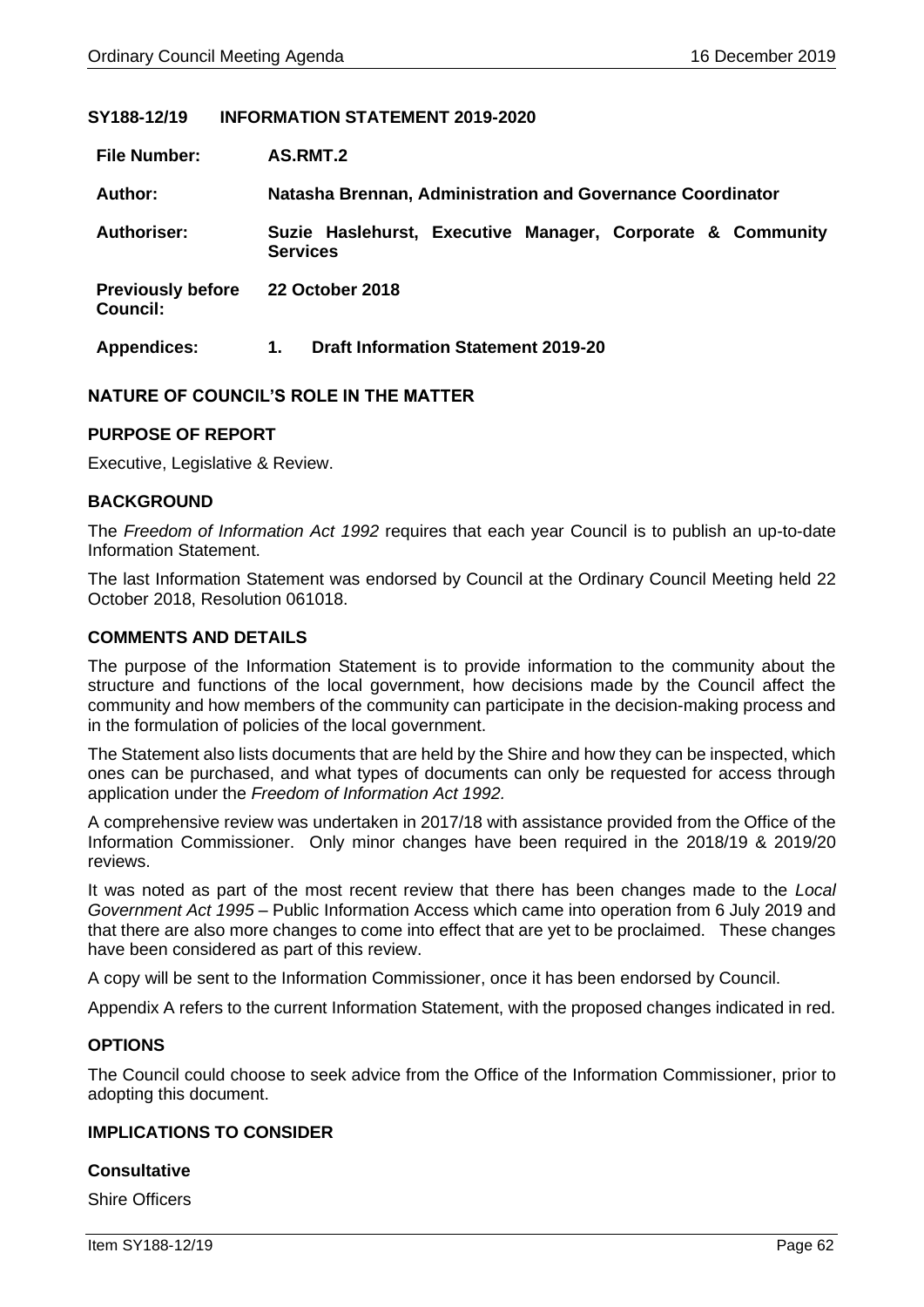## **Strategic**

Nil

# **Policy Related**

G2.2 Community Access to Information

## **Financial**

Nil

## **Legal and Statutory**

*Freedom of Information Act 1992* Part 5 of the Publication of information about agencies Section 94. Information statements

## **Risk Related**

It is a requirement that the Council updates and reviews its Information Statement on an annual basis. Failure to do so exposes the Shire to a compliance risk.

## **Workforce**

Nil

# **VOTING REQUIREMENTS**

**Absolute Majority: Yes**

# **RECOMMENDATION**

- 1. Adopts the Shire of York Information Statement 2019-20 as attached to this report;
- 2. Requests the Chief Executive Officer to:
	- (a) Forward the adopted Statement to the Office of the Information Commissioner.
	- (b) Make the Statement available on the Shire's website and in hard copy upon request.
- 3. Authorises the Chief Executive Officer to make minor editorial amendments to the Statement prior to submission.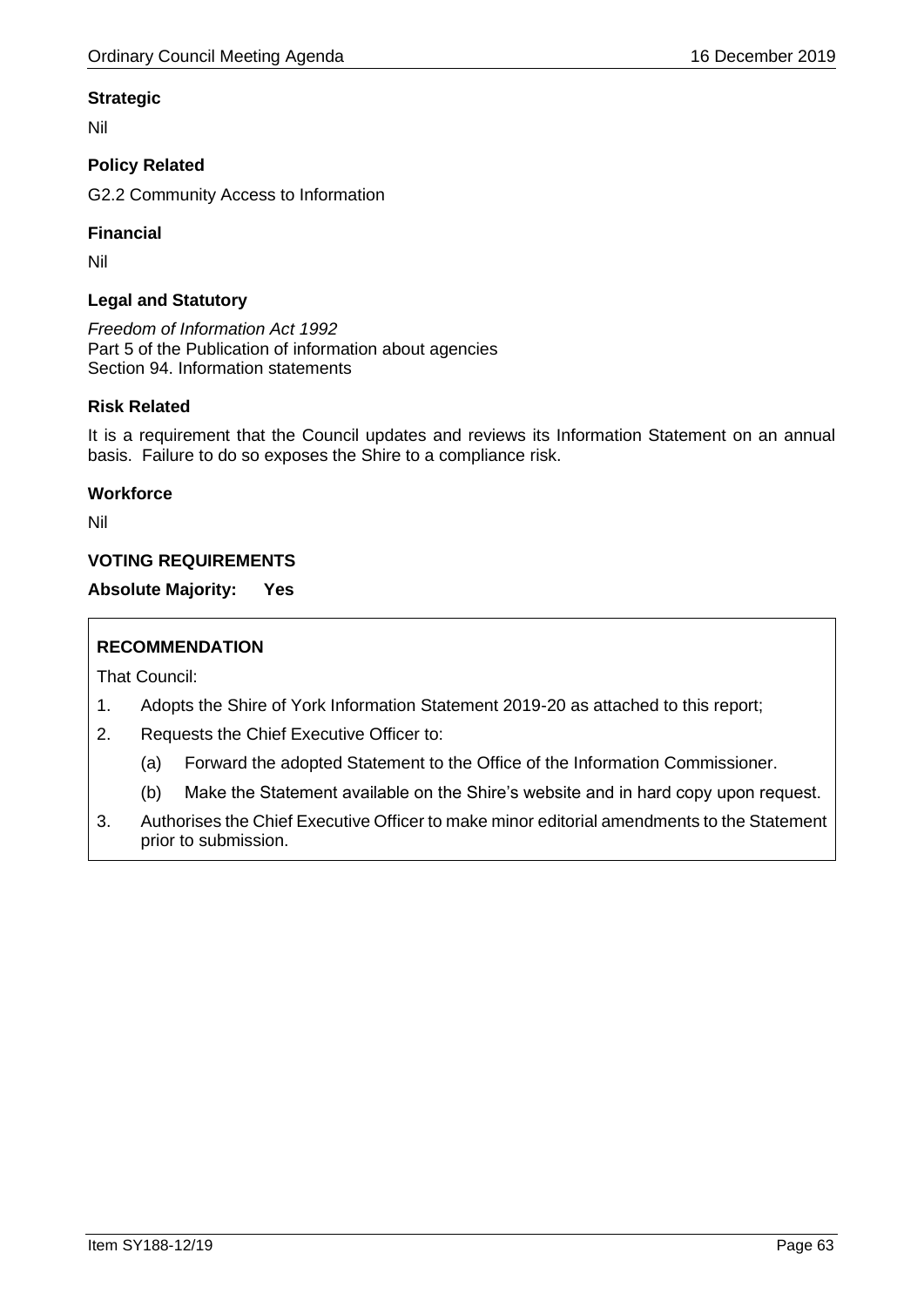## **SY189-12/19 YORK HOCKEY CLUB LEASE**

| <b>File Number:</b>                         | <b>LE.CNT.1.12</b>                                                            |  |  |
|---------------------------------------------|-------------------------------------------------------------------------------|--|--|
| Author:                                     | Joanna Bryant, YRCC Project Officer                                           |  |  |
| <b>Authoriser:</b>                          | Suzie Haslehurst, Executive Manager, Corporate & Community<br><b>Services</b> |  |  |
| <b>Previously before</b><br><b>Council:</b> | N/A                                                                           |  |  |
| <b>Appendices:</b>                          | York Hockey Club Lease - Draft Nov 2019 - Confidential<br>1.                  |  |  |

*Appendix 1 is confidential under Section 5.23 – (c) of the Local Government Act 1995 in that it deals with "a contract entered into, or which may be entered into, by the local government and relates to a matter to be discussed at the meeting".*

*Copies have been provided to Councillors, the CEO and Executive Managers only.*

### **NATURE OF COUNCIL'S ROLE IN THE MATTER**

Executive and Review.

### **PURPOSE OF REPORT**

The York Hockey Club (YHC) has occupied part of Shire owned land within the Forrest Oval Precinct for a number of years. There is no lease or Memorandum of Understanding between the Shire and YHC.

This report presents to Council the proposed lease between the Shire of York and the York Hockey Club Inc.

## **BACKGROUND**

The YHC is seeking a ten-year lease for the hockey fields at the Forrest Oval precinct.

YHC built the original hockey field (pitch) in 1994. The present clubrooms opened in 2007 at a cost of approximately \$40,000 to which the Shire made a contribution of \$3,700. The ablutions block was added in 2009. A new set of field lights was added in 2008 at a cost to the YHC of \$38,839. The second pitch was built by the YHC in early 2013 at a cost of approx. \$120,000 which the YHC part self-funded and part grant-funded via CSRFF with the Shire making a \$15,000 in-kind donation.

The YHC is historically and currently a strong independent organisation that works hard to maintain its success within York and the region. The club currently has approximately 134 members and 25 volunteers. The YHC and the Shire of York staff currently have good lines of communication and understanding regarding turf and pitch maintenance is established.

#### **COMMENTS AND DETAILS**

The proposal to lease these premises is made to assist the York Hockey Club Inc with security of tenure and to support proposed grant applications.

The lease is for the clubhouse, change rooms and playground area only, with the Shire retaining responsibility of the management of the pitches. The lease will formalise the existing arrangements and clarify current responsibilities.

Granting of this lease will secure the ongoing development of the sporting and social benefits of hockey in York.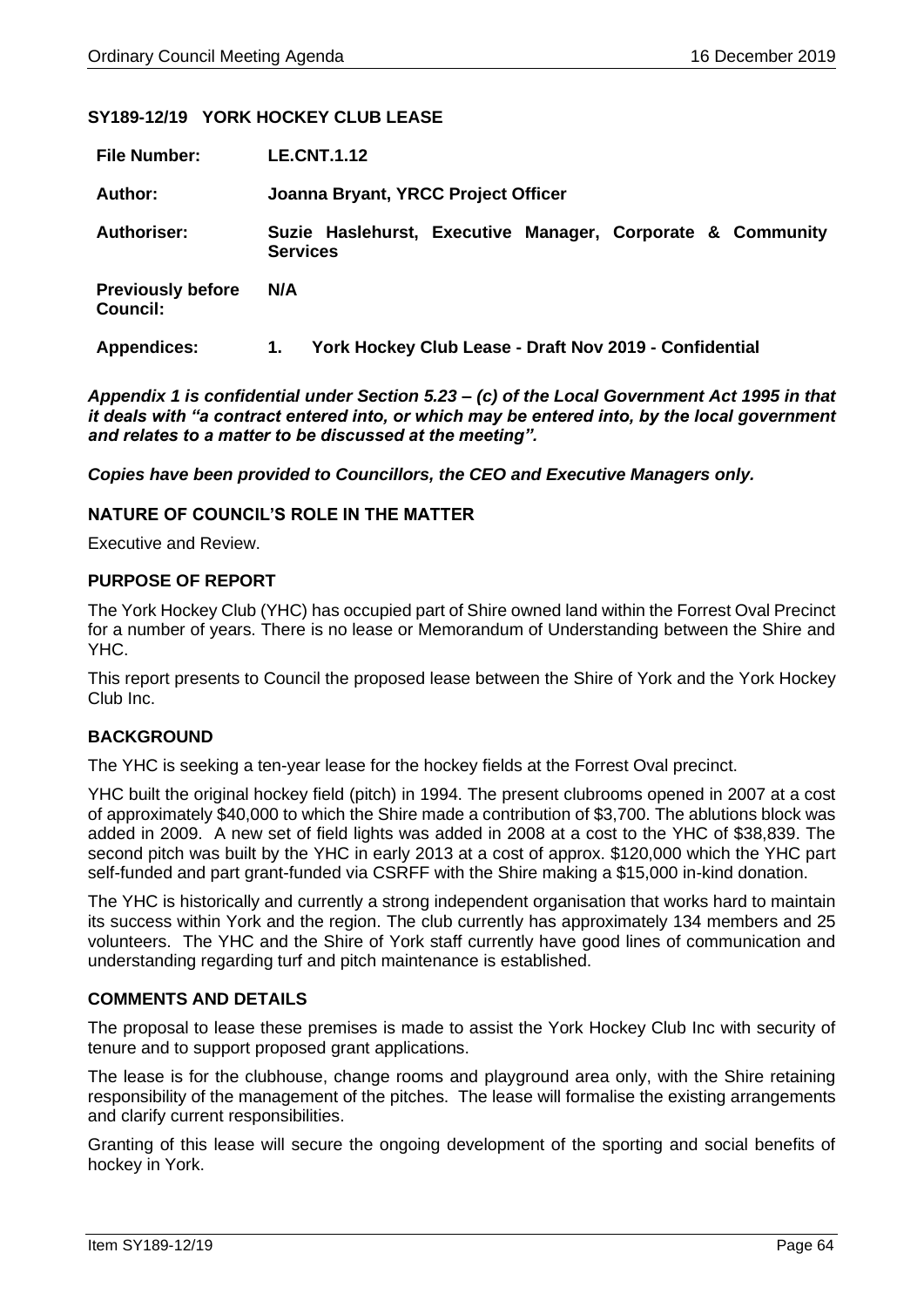## Proposed Lease Terms

The following lease terms are proposed and have been discussed with the York Hockey Club Inc (the Lessee).

- Rent A peppercorn rental of \$1.00 (plus GST) per annum is proposed for the term of the lease.
- Area

The area included within the proposed lease is detailed in Annexure 1 – Sketch of the Premises. The area includes the clubhouse, changerooms, outside verandah areas and playground. The leased area does not include the pitches, car park or scrub area between the Clubhouse and Great Southern Highway.

## • Insurance required

The Lessee must maintain the following insurances as a minimum;

- o public liability of not less than twenty million dollars (\$20,000,000);
- o contents insurance to cover the Lessee's furniture and fixtures
- $\circ$  any applicable employer's insurance (ie workers' compensation insurance)
- o insurances to cover any damage and/or theft to the Lessee's property

The Shire shall be responsible for club and change rooms building insurance and insurance of the lights and pitches.

• Term

A term of five (5) years and a further term of five (5) years is proposed commencing early 2020.

**Maintenance** 

The Lessee is responsible for all day to day maintenance costs (reactive) but the Shire will be responsible for structural repair, except as outlined below:

*Clause 11.10 provides that if the Shire is covered by insurance for damage or repair (ie storm damage), the Shire will make a claim under its insurance provided that the Lessee pays all excesses. Current excess is \$1,000.*

*The clause also provides that the Shire is responsible for structural repair of the premises (ie if the roof fell in), subject always to budgetary constraints and the need to obtain Council approval.*

• Playground

The YHC has installed a playground within a sand-based fenced area. Shire staff are not confident that this playground meets current Australian Standards for Playground Safety.

Advice from the Shire's insurance provider is that the Shire has an obligation to ensure the playground is up to standard and in good condition as a condition of leasing it.

Shire staff will provide YHC with details of the adjustments that are required to bring the playground to current safety standards and require this to be implemented within 3 months of the lease being signed.

The lease has been amended to include a new provision to clearly set out the Lessee's maintenance obligations in respect of the playground, please refer to Item 10.5 of the Schedule. In short, Item 10.5 provides that the Lessee will keep and maintain the playground in good repair (no exclusions) and in accordance with all relevant statutory requirement and Australian Standards. The Shire will have no obligation to repair or maintain the playground.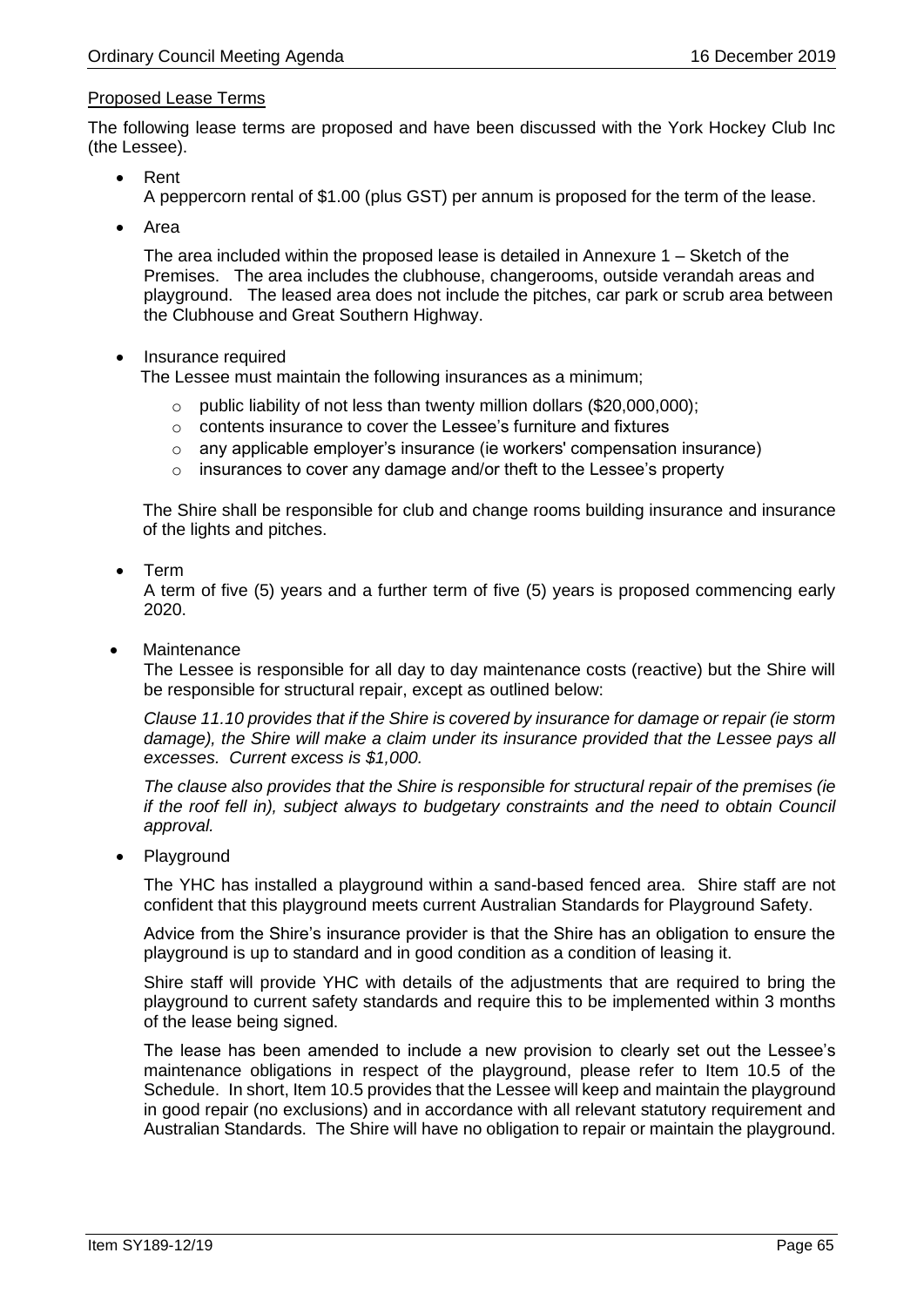## **OPTIONS**

Council could choose not to lease the premises to the YHC. However, for the reasons outlined above, officers are proposing a ten year lease.

### **IMPLICATIONS TO CONSIDER**

## **Consultative**

Representatives from York Hockey Club Inc.

McLeod's Barristers & Solicitors

### **Strategic**

Theme 5: Strong Leadership and Governance 5.1 The Council supported by the administration of the Shire of York is effective and informed in its decision making and exhibits good practice in its governance role.

## **Policy Related**

CP1.1 Execution of Documents and Execution of the Common Seal. CP1.5 Compliance G2.9 Community Engagement and Consultation G4.6 Risk Assessment and Management

### **Financial**

The recommendation is a peppercorn rental of \$1.00 (plus GST) per annum for the lease of the Hockey Club rooms. The current fee for use of the facilities is \$1,500 per annum as listed in the schedule of fees and charges and Officers are not recommending any change at this time.

There are no fees associated with lodgement with Landgate, as this land is Shire owned.

The Shire is responsible for insuring the clubhouse and change rooms and the YHC will be responsible for providing contents insurance.

Community sponsorship applications can still be applied for by the YHC, in accordance with the Shire's Policy C1.3 Community Funding.

The Shire's schedule of fees and charges 2019/20 lists fees associated with hire of the Hockey Club rooms which will need to be amended once the lease is signed, since the Hockey Club will hold responsibility for hire of the Clubrooms.

#### **Legal and Statutory**

#### *Local Government (Functions and General) Regulations 1996*

*Regulation 30 - Dispositions of property excluded from Act s. 3.58*

- *Part (1) A disposition that is described in this regulation as an exempt disposition is excluded from the application of section 3.58 of the Act.*
- *Part (2) (b) the land is disposed of to a body, whether incorporated or not —*
	- *(i) the objects of which are of a charitable, benevolent, religious, cultural, educational, recreational, sporting or other like nature; and*
	- *(ii) the members of which are not entitled or permitted to receive any pecuniary profit from the body's transactions;*

## **Risk Related**

The risks associated with agreeing this lease is that any future plans or uses cannot be considered.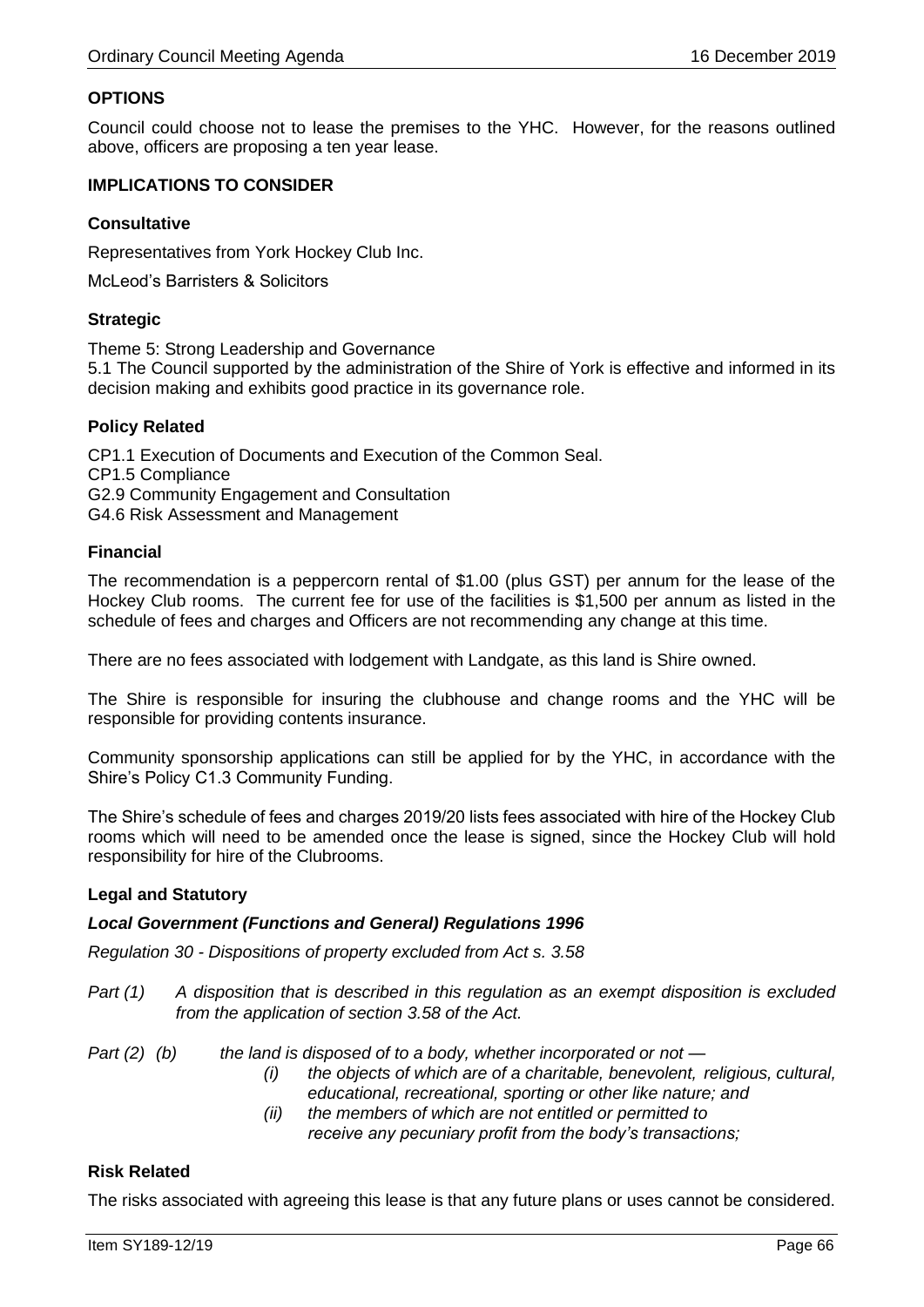## **Workforce**

Nil

## **VOTING REQUIREMENTS**

# **Absolute Majority: No**

# **RECOMMENDATION**

- 1. Agrees to the lease with the York Hockey Club Inc (the Lessee) as attached to this report, for the area of land known as part of Lots 45 and 46 on Deposited Plan P004402 being part of the land comprised in Certificate of Title Volume 197, Folio 86A (in accordance with the attached sketch) for a period of ten (10) years from 1 January 2020 to 31 December 2030 in accordance with the following essential lease terms:
	- A term of ten years and two months (commencing 1 January 2020);
	- Peppercorn rental of \$1 plus GST per annum;
	- No rent reviews:
	- Permitted Purpose to be used for Hockey Club and uses reasonably ancillary thereto;
	- Public Liability Insurance of not less than twenty million dollars (\$20,000,000) to be the responsibility of the Lessee.
- 2. Authorises the Shire President and Chief Executive Officer to engross the lease documentation as per the terms and conditions of the lease and subject to the Children's Playground to be brought to Australian Standards for Playground Safety; and
- 3. Requests the Chief Executive Officer to advise the York Hockey Club Inc that the buildings / structures are provided on an 'as is' basis and no funds will be allocated for renewal, maintenance or upgrade*.*
- 4. Requests the Chief Executive officer to review the Schedule of Fees & Charges to remove the fee associated with hire of Hockey Clubrooms.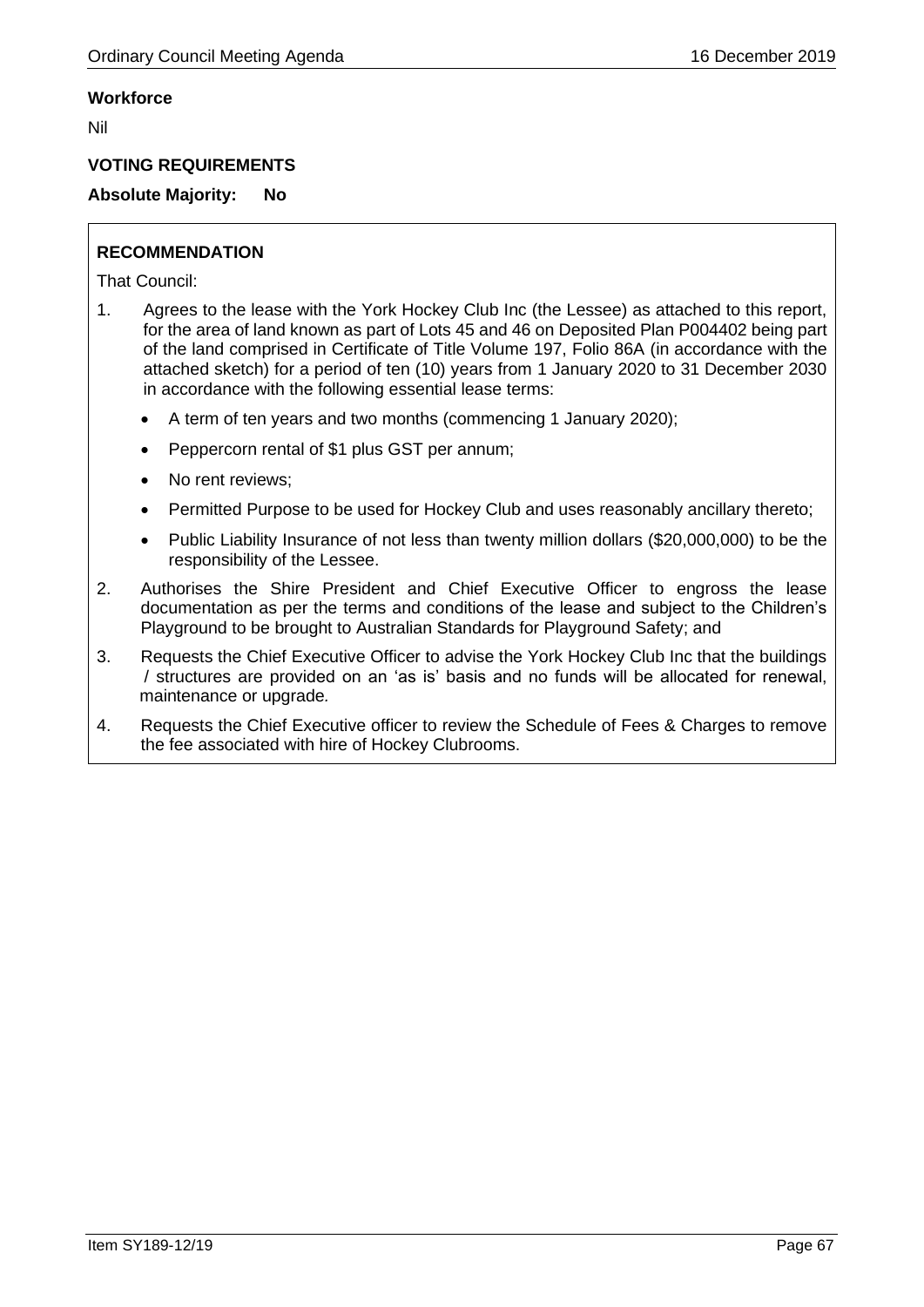## **SY190-12/19 2019 YORK FESTIVAL ACQUITTAL**

| <b>File Number:</b>                         | <b>CS.CEV</b>                                                    |                                                                             |  |
|---------------------------------------------|------------------------------------------------------------------|-----------------------------------------------------------------------------|--|
| Author:                                     | <b>Esmeralda Harmer, Events and Economic Development Officer</b> |                                                                             |  |
| <b>Authoriser:</b>                          | <b>Allen Cooper, Acting CEO</b>                                  |                                                                             |  |
| <b>Previously before</b><br><b>Council:</b> | <b>Not Applicable</b>                                            |                                                                             |  |
| <b>Appendices:</b>                          | 1.<br>2.                                                         | <b>2019 YORK FESTIVAL ACQUITTAL</b><br><b>2019 YORK FESTIVAL FINANCIALS</b> |  |

## **NATURE OF COUNCIL'S ROLE IN THE MATTER**

Executive

## **PURPOSE OF REPORT**

Council is requested to receive the 2019 York Festival acquittal and to consider the proposed 2020 Festival Program.

This report also outlines YAE's intentions to commence negotiations of a new multiyear agreement to support the 2020 – 2022 York Festival/s.

## **BACKGROUND**

In February 2017 Council considered item SY013-02/17 – York Festival Multi-Year Funding Proposal at its February 2017 meeting where it was resolved;

## *"That Council;*

*1. Agrees to enter a Multiyear Funding Agreement with York Arts & Events Inc. to the value of \$22,000 (ex GST) per annum as attached to this report at Appendix 1.*

### *2. Authorises the Shire President and Chief Executive Officer to engross the Shire of York and York Arts & Events Inc Multi Year Funding Agreement as attached to this report at Appendix 1."*

Since this time, in accordance with the agreement and Council's *C1.4 Sponsorship of Tourism Events Policy, Clause 4 Acquittal*, the 2019 York Festival acquittal has been received for Council's consideration as attached as **Appendix 1 & 2**

In recent months, Officers have also met with YAE to discuss the following items;

- debrief of 2019 event
- terms proposed for a new multiyear agreement
- WARA art straw sculpture maintenance requirements

YAE planned to present the acquittal of the 2019 event and 2020 program proposal to Council's 2 December Councillor Forum, however due to unforeseen circumstances, Officers note this presentation is now to occur Monday 9 December.

#### **COMMENTS AND DETAILS**

A summary of the key points from meetings held with YAE following the 2019 event are provided below including Officer comments, for Council's consideration.

#### *2019 Festival Debrief*

YAE rate the increase in WARA wheat straw sculptures and artists in residence attending to construct the 2019 sculptures as the highlight and major drawcard of the 2019 Festival program.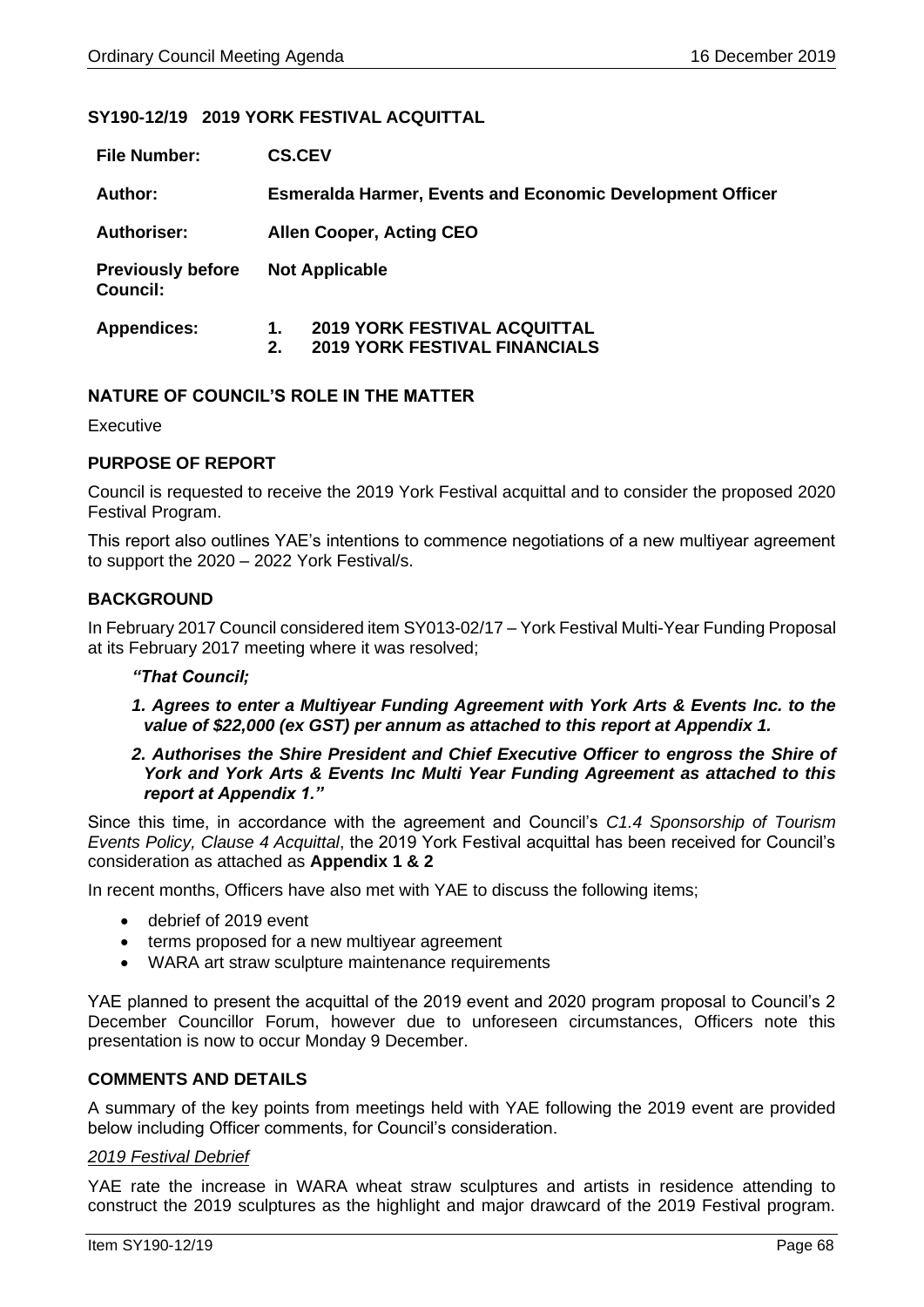This year, the WARA art exchange program saw four Japanese artists stay in York for a total of 6 weeks, constructing four new wheat straw sculptures and providing maintenance repairs to the three existing sculptures. Increasing the number of Japanese artists involved enabled more straw sculptures to be produced over a shorter program time and all the sculptures to be completed by the Festival opening date.

Officers, in conjunction with YAE, have developed a WARA art walk trail brochure which details locations and information on all seven sculptures created. The trail supports the Shire's Trails Master Plan intentions and has attracted a small number of bus charters and groups, often visiting during the week on route to other destinations such as Wave Rock.

Through discussions with visiting bus charter companies, Officers understand the WARA art trail offers tour operators a visitor refreshment break at a destination some of these groups would not normally consider. Previously coach companies would either travel down the Brookton Highway or travel through York and stop in Corrigin.

Although visitor numbers derived from this new market are not significant, the WARA art trail does increase York's public profile both internationally and increases the likelihood of revisitation from the domestic tourism market.

Item *SY111-07/19 2018 York Festival Acquittal & Straw Sculpture Relocation Request* presented to Council in July this year detailed the challenges the 2018 Festival faced running the event over four weekends including poor ticket sales for ticketed events and insufficient volunteer assistance to manage the 35 activities that made up the 2018 program.

To address these challenges, YAE reduced the number of activities to 26, reduced the length of the festival program and increased the number of community-based organisations and businesses involved in the Festival. Of the 26 activities offered, local groups and businesses facilitated 20 of these events.

This resulted in some activities running throughout the whole festival period, some offered over multiple weekends and 24 of the 26 activities free to the public to attend. A higher local involvement also saw volunteer numbers increase.

Officers agree the move to reduce the program and engage more of the community in the program has provided value for Shire investment and increased community reach and participation, whilst continuing to provide unique tourism offerings to domestic and international visitors.

## *2020 Event Program*

YAE has indicated the following aspects are proposed for the 2020 program which include:

- Festival opening Saturday 26 September and running for three consecutive weekends
- Working with York Friendship Club, York Garden Club, York Society and local businesses to deliver the same 2019 activities provided by these groups and businesses
- Launching a new exhibition to be located at the Courthouse Complex for the duration of the Festival
- One new WARA art sculpture including working closely with York District High School to workshop the selected fauna to be sculpted
- Activating empty shop buildings with exhibitions, workshops and art installation

Officers agree the proposed program offers a good balance between new elements and continued art and cultural aspirations of the Festival.

Included in **Appendix 1 & 2** to this report are further details proposed for the 2020 York Festival.

#### *Future Funding Negotiations*

The Shire's funding agreement with YAE expired 31 October 2019.YAE has indicated its intention to seek a further funding agreement to support future York Festivals over a three-year period from 2020  $-2022.$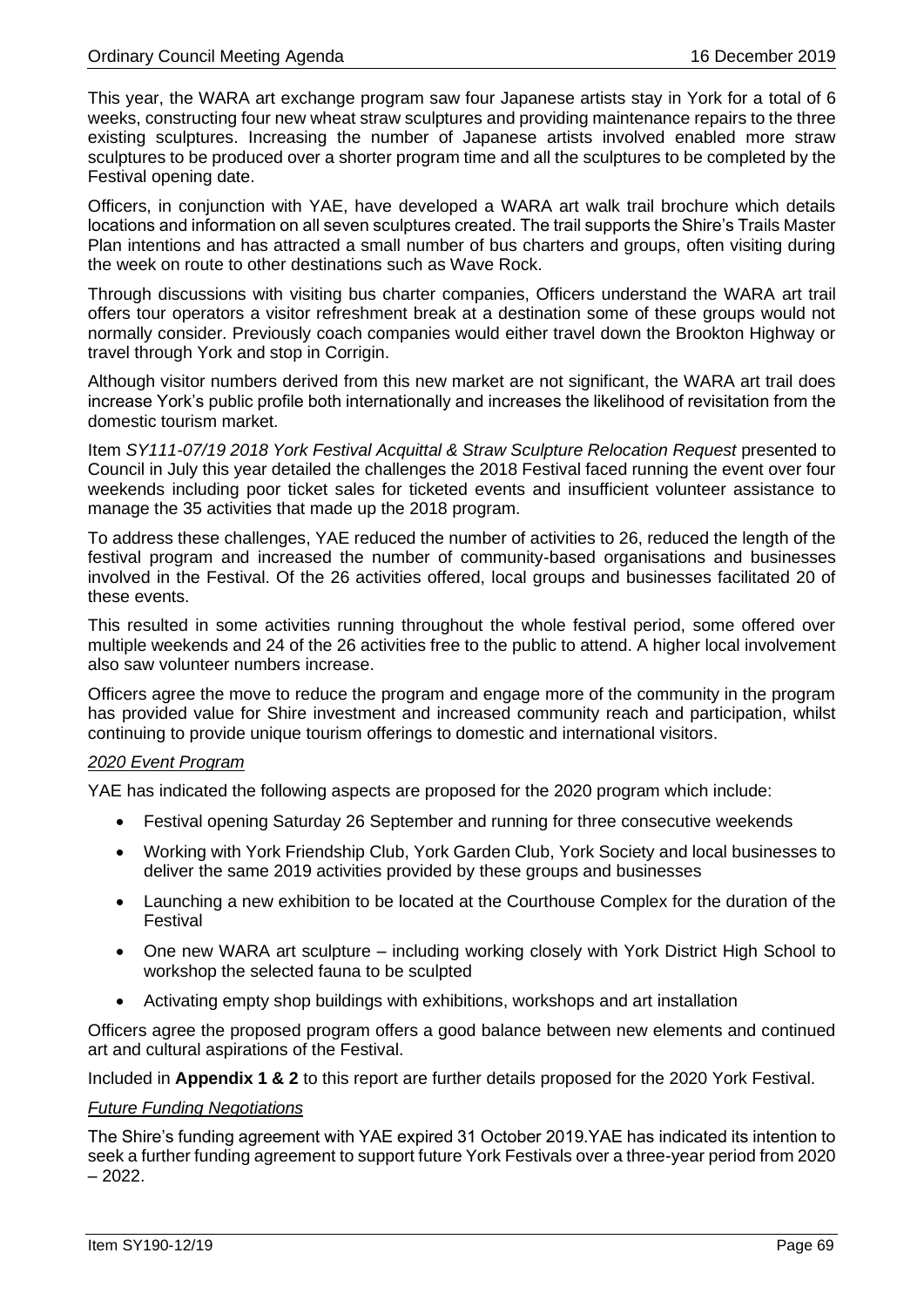Officers have advised YAE that negotiations for a new agreement can commence at any time, however will need to be presented to Council as part of the 2020/21 financial year budgeting process in 2020. Should Council choose to support a new agreement, funding will not be available for release until the adoption of the 2020/21 financial budget.

Officers will prepare a report to present to Council in early 2020 detailing the draft funding agreement proposed and the financial support requested.

## **OPTIONS**

Council could choose not to accept the acquittal received however in accordance with the funding agreement conditions this would not change the requirements or obligation of YAE to provide the acquittal.

## **IMPLICATIONS TO CONSIDER**

## **Consultative**

Officers consulted with the following businesses and organisations to evaluate their activities delivered as part of the 2019 York Festival:

- York Arts & Events
- Integrity Coach lines
- Skyline tours
- West Coast bus charters
- Imperial Homestead
- York Friendship Club
- York Motor Museum
- York Garden Club
- Settlers House

#### **Strategic**

*Theme 1: The Place to Live* 1.7 Positive, active and involved community

*Theme 2: A Leader in Cultural Heritage and Environment* 2.4 Performance and arts are a strong part of the Shire's image

*Theme 5: Strong and Effective Leadership* 5.6 High levels of community engagement.

## **Policy Related**

*C1.3, Community Funding: Grants & Sponsorship, Clause 8, Acquittal*

*C1.4 Sponsorship of Tourism Events* 

*Multiyear agreement, Clause 6, Shire's responsibilities; Any submissions for additional funding in any years listed in this agreement will be considered separately to this agreement.*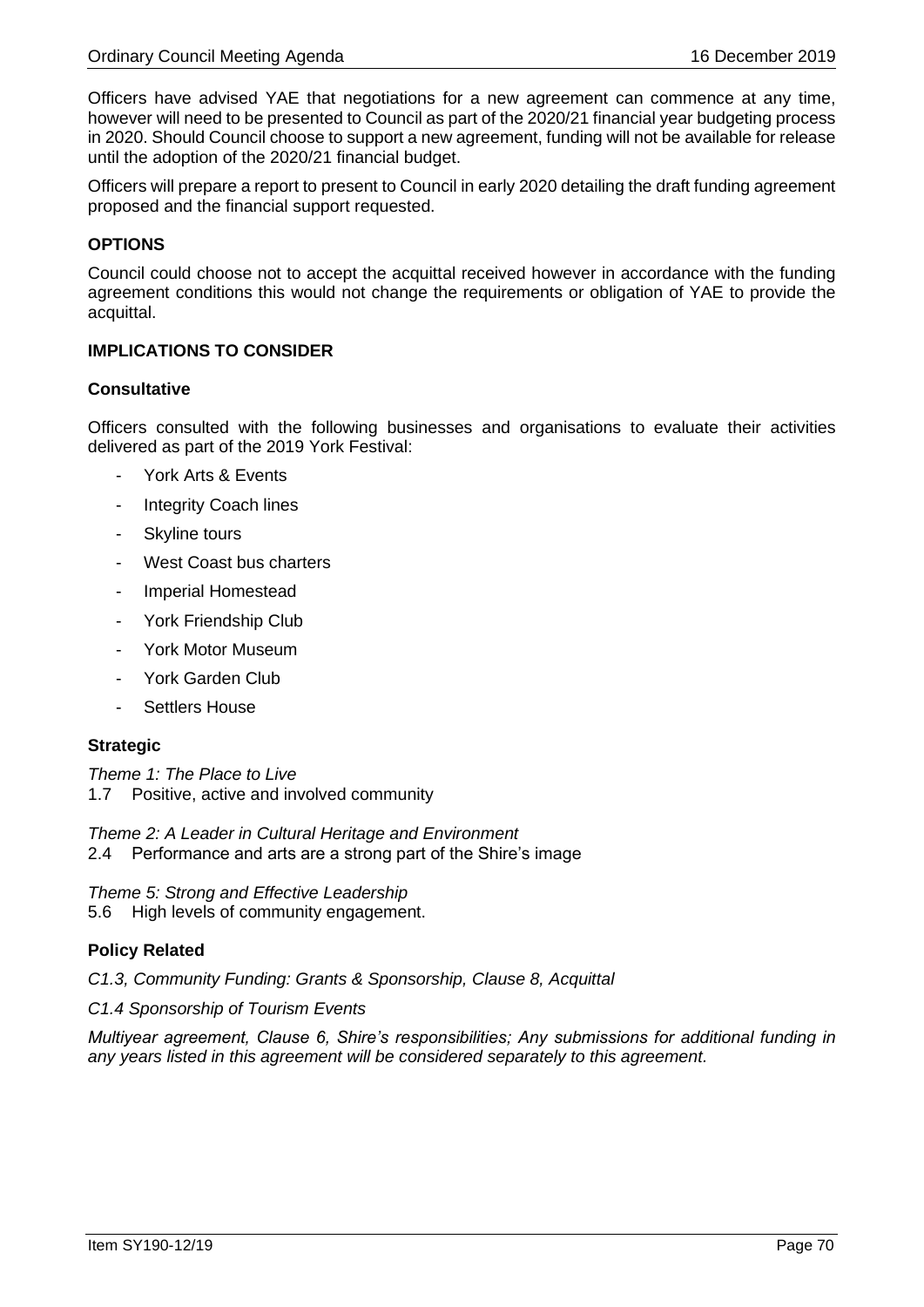## **Financial**

The Shire provided \$22,000 to YAE from GL132150 Festivals Assistance to support the delivery of the 2019 York Festival in accordance with the 2019/20 funding agreement obligations. No other financial requests or implications are noted at this time with regards to the 2019 financial acquittal.

Officers will prepare a report to present to Council in early 2020 detailing the new draft funding agreement proposed between the Shire and YAE and the financial support requested for consideration as part of the 2020/21 financial year budgeting process.

### **Legal and Statutory**

Nil

## **Risk Related**

Reputational – credibility. Considered low risk in consideration of the funding agreement, regular meetings and reporting provided by YAE.

## **Workforce**

Receipt of the acquittal managed within existing resources.

### **VOTING REQUIREMENTS**

### **Absolute Majority: No**

## **RECOMMENDATION**

- 1. Receives the acquittal from York Arts & Events for the 2019 York Festival
- 2. Notes the request received from York Arts & Events for a new funding agreement
- 3. Notes a draft funding agreement will be presented to Council for consideration as part of the 2020/21 financial year budgeting process in 2020.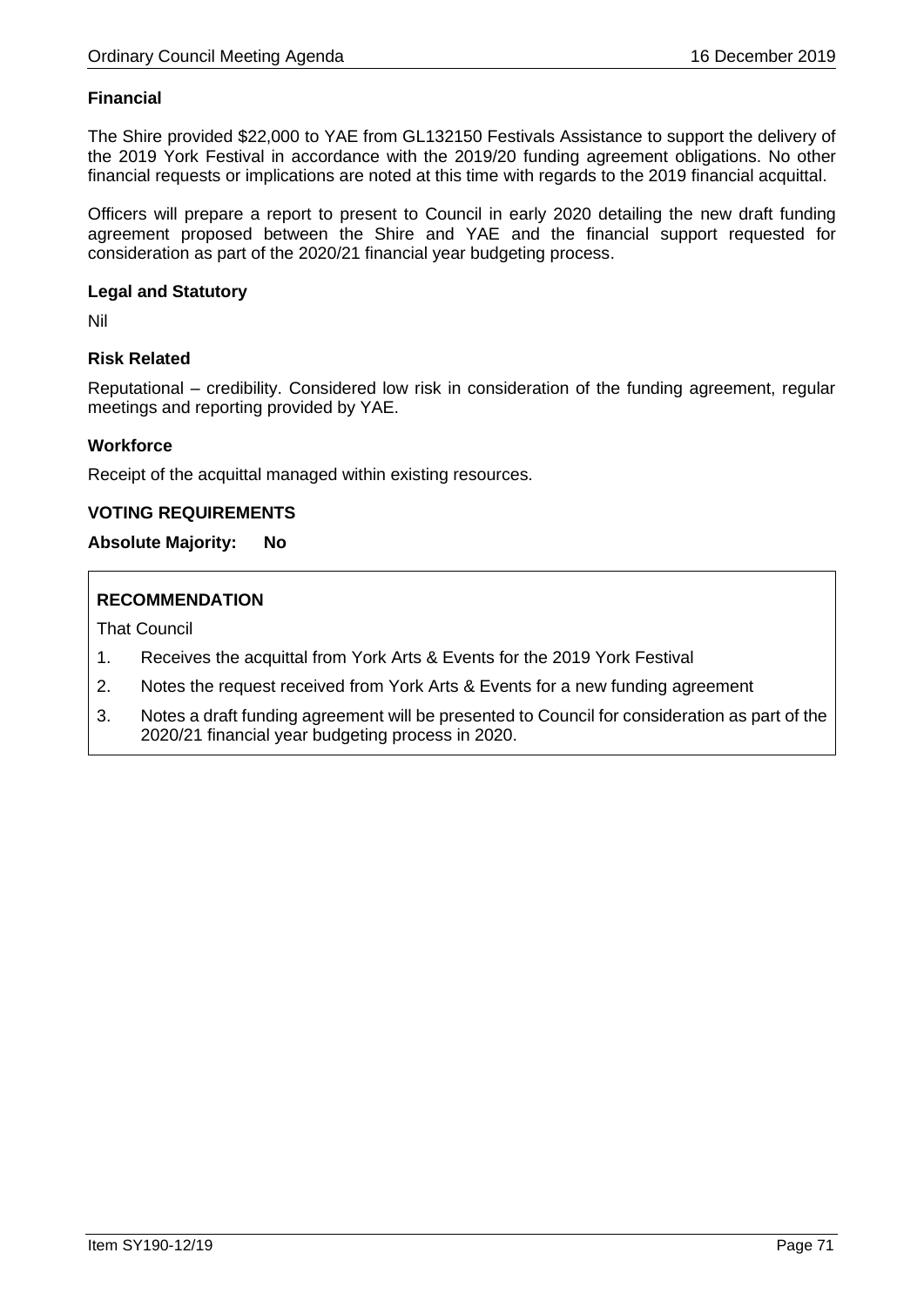## **SY191-12/19 RENEWAL OF SHIRE OF YORK AND UWA MOU**

| <b>File Number:</b>                         | <b>LE.CNT</b>                                                              |  |  |
|---------------------------------------------|----------------------------------------------------------------------------|--|--|
| Author:                                     | <b>Carol Littlefair, Arts and Cultural Heritage Officer</b>                |  |  |
| <b>Authoriser:</b>                          | <b>Allen Cooper, Acting CEO</b>                                            |  |  |
| <b>Previously before</b><br><b>Council:</b> | <b>22 August 2016</b>                                                      |  |  |
| <b>Appendices:</b>                          | Shire of York MOU with University of Western Australia 2020-<br>1.<br>2023 |  |  |
|                                             | UWA email from Associate Dean Benjamin Smith<br>2.                         |  |  |

### **NATURE OF COUNCIL'S ROLE IN THE MATTER**

**Executive** 

## **PURPOSE OF REPORT**

This report requests the support of Council for the renewal of a Memorandum of Understanding between the Shire of York and the University of Western Australia (UWA) to host student placements as part of UWA's Master of Heritage Studies Course.

### **BACKGROUND**

In 2016, the Shire of York entered into a Memorandum of Understanding to host placements for Masters students on the Heritage Studies course to undertake professional heritage work placements within the Shire of York. These are generally six-week full time placements and should align with the course units and have real, practical or research outcomes. The Shire of York has numerous heritage issues, projects and needs that could benefit from input, analysis and original research by these students, who have already completed their first degree. The students do not generally spend the six weeks actually in York, as much of the work is research.

It is an example of facilitation of service provision by others and a strategic partnership that has the potential to expand and be a useful model for York. The MOU has now expired and UWA wishes to renew it.

Some of the projects undertaken by students [and staff] over the past three years have included:

- Case study of heritage business potential, Old Convent School
- Three Archaeological digs at Convict Depot site
- Publication of above research in a book, *Transforming the Colony*, Cambridge Scholars Publishing
- Research on St. Ronan's Well and Convict Road site [not yet completed]
- Site surveys and drone mapping of York main cemetery
- PhD research on Gerald Mission site at Mile Pool [to be undertaken this year]

During a recent visit of the Heritage Council to York on November 14, the collaboration between UWA and the Shire of York was favourably regarded and commented on by the Department of Planning Lands and Heritage and Heritage Council representatives who viewed the most recent archaeological dig in action and heard a presentation about the Cemetery field school.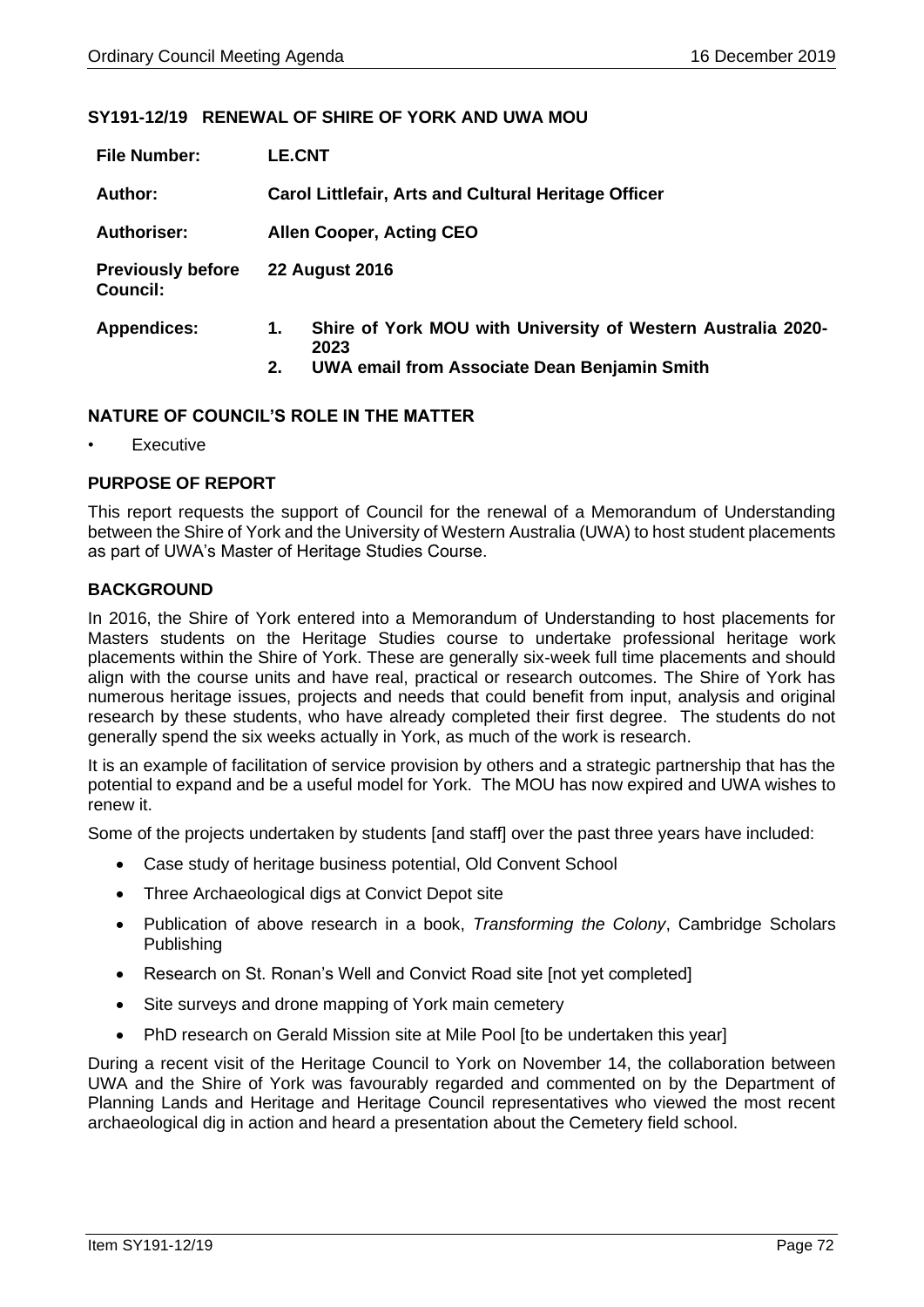# **COMMENTS AND DETAILS**

It is anticipated that the Shire will continue to work collaboratively with UWA to develop suitable projects that will be mutually beneficial to both parties. These will be offered to individual students, or a maximum of two students for placements at any one time.

If suitable projects are identified, there is also further opportunity for students to undertake case studies as a group.

UWA is keen to carry on this link which has the potential to provide numerous 'real-life' heritage projects at a high level, suitable for Masters students. It is also an unparalleled opportunity for the Shire of York to benefit from fresh thinking by dedicated heritage specialists who will be striving to achieve excellent results for the projects they undertake.

The availability of an appropriate level of expertise in project development and student liaison is a critical factor that UWA is satisfied that can be met with the input of the Arts and Cultural Heritage Officer and the Residency Museum Curator.

### **OPTIONS**

- 1. To renew the MOU
- 2. Not to renew the MOU

## **IMPLICATIONS TO CONSIDER**

### **Consultative**

Consultation has taken place with the Associate Dean, Benjamin Smith, Faculty of Arts UWA.

The supportive opinions of UWA staff and the Department of Planning Lands and Heritage have also been considered.

## **Strategic**

The MOU will relate to the Strategic Community Plan:

Theme: To be a Leader in Cultural Heritage and the Environment, in the context of being 'development ready', and

Revitalisation: Driving the York Economy Forward, in the context of:

- A programme to use the town's strengths, including heritage
- Contributing to economic development projects, including the facilitation of clusters

## **Policy Related**

N/A

## **Financial**

There is a small component of in kind financial contribution for the time spent by the Arts & Cultural Heritage Officer and/or Residency Museum Curator in liaising with UWA in regard to projects.

Accommodation for students is also a critical factor as students will need to visit York during their placements to work on identified projects. It is proposed that cheap accommodation [usually the Girl Guides Barn] can be provided by the Shire for students to be considered on a case by case basis for projects which Council has endorsed and provided funding towards. Any costs of accommodation only will be at the discretion of the Chief Executive Officer and charged to those particular projects where the budget allows.

## **Legal and Statutory**

The MOU does not constitute any form of legally binding document and this is explicitly stated in the MOU.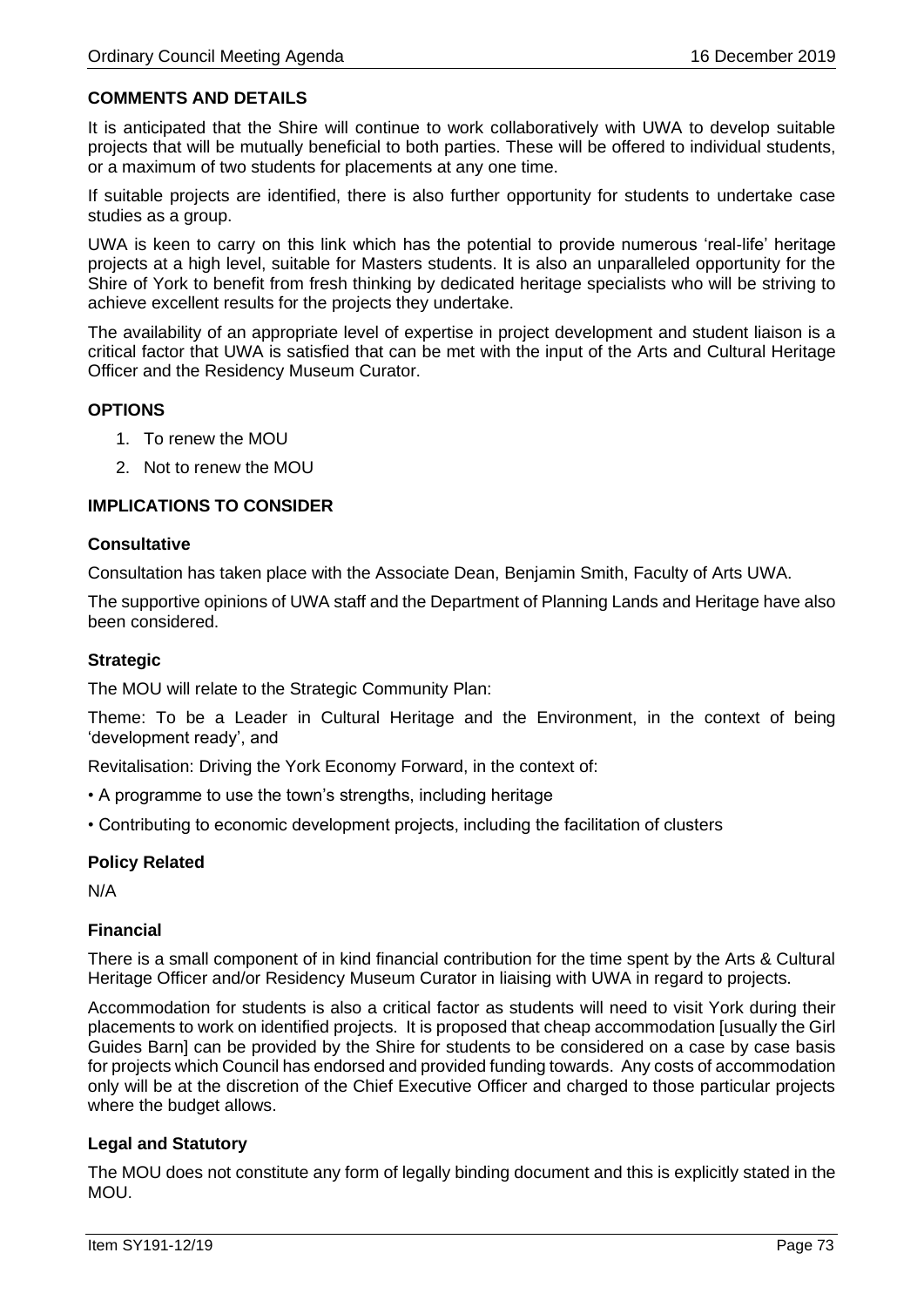# **Risk Related**

There is a low reputational risk associated with not renewing the MOU bearing in mind the favourable recent comments from DPLH.

## **Workforce**

There is a small component of time spent by the Arts & Cultural Heritage Officer in liaising with UWA in regard to projects, which can be included in normal workload.

## **VOTING REQUIREMENTS**

**Absolute Majority: No**

## **RECOMMENDATION**

That Council:

- 1. Agrees to renew the Memorandum of Understanding with the University of Western Australia as attached at Appendix 1.
- 2. Authorises the Shire President and Chief Executive Officer to sign the Memorandum of Understanding."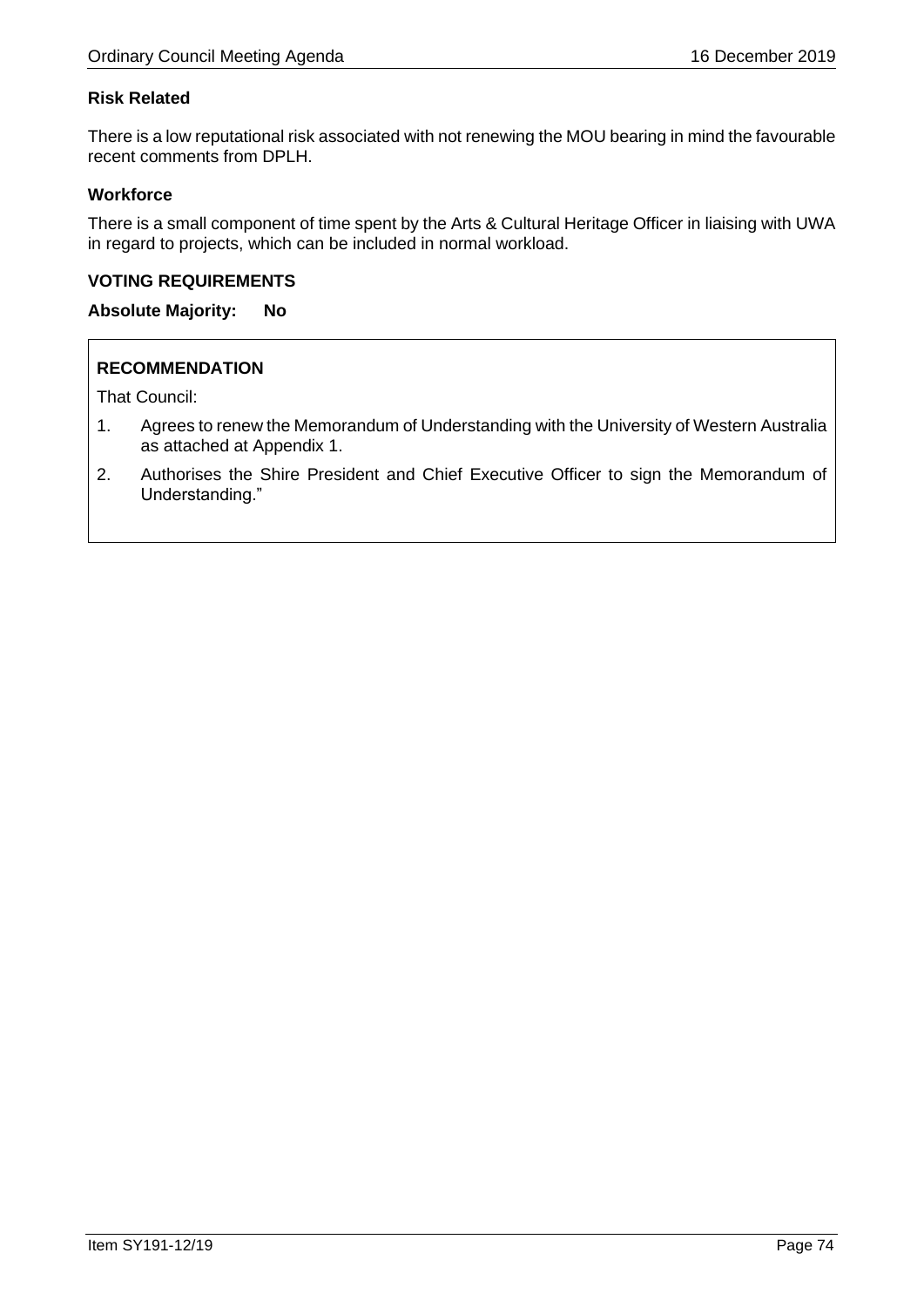## **SY192-12/19 FLORA AND FAUNA SURVEY OF MT.BROWN/WONGBOREL**

| <b>File Number:</b>                         | <b>XXXX</b>                                                                                                                                                                                                                         |
|---------------------------------------------|-------------------------------------------------------------------------------------------------------------------------------------------------------------------------------------------------------------------------------------|
| <b>Author:</b>                              | <b>Carol Littlefair, Arts and Cultural Heritage Officer</b>                                                                                                                                                                         |
| <b>Authoriser:</b>                          | <b>Allen Cooper, Acting CEO</b>                                                                                                                                                                                                     |
| <b>Previously before</b><br><b>Council:</b> |                                                                                                                                                                                                                                     |
| <b>Appendices:</b>                          | SY082-06/19 Trails Masterplan Extract from Minutes<br>1.<br><b>Flora and Fauna Survey report by DelBotanics</b><br>2.<br><b>RFQ Flora and Fauna Survey</b><br>3.<br><b>Community Engagement Plan - Flora and fauna Survey</b><br>4. |

## **NATURE OF COUNCIL'S ROLE IN THE MATTER**

**Executive** 

### **PURPOSE OF REPORT**

This report informs Council of progress to date with the Flora and Fauna Survey required by Council as described in the Minutes of SY082-06/19 Trails Masterplan for the Shire of York (Appendix 1) and requests that Council:

- 1. Considers the Report (Appendix 2), produced in line with specifications in the Request for Quotation (Appendix 3) and the Community Engagement Plan for the project (Appendix 4)
- 2. Adopts the Report for the Shire of York prepared by environmental consultants DelBotanics (Appendix 2).

### **BACKGROUND**

The creation of this Survey stems from consideration of the Trails Masterplan for the Shire of York recently created by consultants Common Ground, which highlighted the need for the Shire to apply for a formal Change of Use under the vesting order from Parklands to Parklands and Recreation, to enable the Trails Master Plan to be actioned. This Survey is essential information when making such an application and a guiding document for any subsequent recreational use of the area.

The Trails Masterplan is intended to provide a structure that will enable the Shire of York to bring social and economic benefits to the community in equal measure.

This Flora and Fauna Survey has been developed by specialist environmental consultants with good local knowledge, together with input from local community members, stakeholders and members of state-wide user groups and associations. The details regarding opportunities for input are outlined further in the report and Officers are comfortable with the level of engagement by the consultants with the community.

The Survey is now presented to Council for consideration at Appendix 2.

### **COMMENTS AND DETAILS**

### *Geographical and Level Scope*

The Survey is concerned solely with Mt. Brown/Wongborel Reserve no. 6195; land which the Shire of York manages on behalf of the Crown as a gazetted Class A Reserve.

A Level 1 Assessment consisting of a spring flora, fauna and vegetation survey was conducted in accordance with Environmental Protection Agency Guidance Statement No. 51, Terrestrial Flora and Vegetation Surveys for Environmental Impact Assessment in Western Australia (EPA 2004) and EPA Guidance Statement No. 56 Technical Guidance for Terrestrial Fauna Surveys (EPA 2004).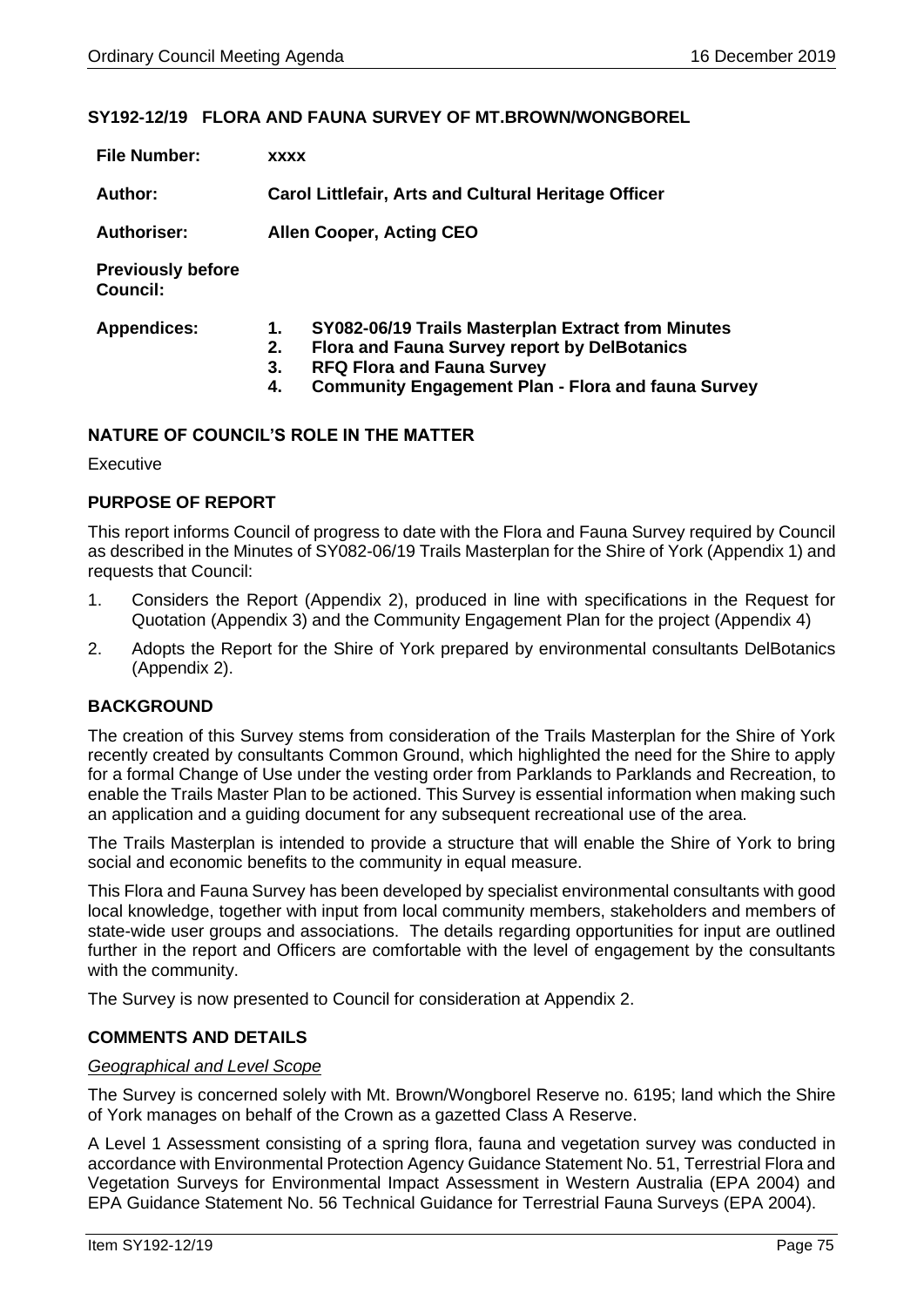This involved recording dominant flora and fauna species and vegetation communities and condition throughout the reserve. Targeted searches for Threatened and Priority flora listed as occurring or likely to occur were conducted in likely habitat areas on foot. Vegetation communities and condition of vegetation were recorded and mapped using the Keighery (1994) scale.

Due to the site being dominated by weed species with a very low diversity of native understorey, the consultants recommended that a Level 2 Assessment is not necessary, however there are number of recommendations that should be considered for future planning.

## *Key Findings and Recommendations*

The site visit in September 2019 recorded a majority of the vegetation within Mt Brown Reserve as Natural bushland in "Degraded" condition, rated 5 on a scale from 1 Pristine to 6 Completely Degraded. Vegetation communities were broadly mapped and described by recording the dominant tree species and upper level flora species. The vegetation described on site can be categorised into three broad vegetation communities, York Gum Woodland, Sheoak Woodland and Granite Outcrops. The Granite Outcrops are valuable habitats for Flora and Fauna and should be protected on this Reserve.

The consultants recommend adjustments on some of the current firebreak/walking tracks, possibly increasing width or number of tracks to assist with user group conflict and weed control, whilst retaining some narrow tracks for mountain bike use.

Immediate weed control is recommended, to be undertaken in small manageable areas. If a management regime is not implemented there is a danger that over time the site will deteriorate to a rate of 6 - Completely Degraded.

The use of fire should be limited and followed by rehabilitation of local endemic species.

Inappropriate use of the Memorial Grove should be rectified and appropriate planting lists provided.

Based on the results of this assessment, Del Botanics proposes the following management recommendations:

- Implement a weed management plan;
- Prepare a rehabilitation plan:
- Prepare guidelines and flora species lists for the memorial planting area;
- Prepare a fire action plan and undertake a fire break maintenance program;
- Design a bush walk interpretive trail and add signage around the lookout and across the site;
- Upgrade of walking trails to better suit bush walkers;
- Retain current tracks as bike trails and promote events;
- Create protection zones for the Granite Outcrops; and
- Undertake a Threatened Ecological Community Assessment for Eucalypt Woodlands of the Western Australian Wheatbelt.

### *Implementation requirements*

The Trails Master Plan outlines and makes recommendations on the process that should be followed to develop trails on this Reserve, should Council wish to proceed. The consultants have stressed the importance of implementing a sound process to develop priority projects based upon trail industry standards and evidence based upon sound research, of which this Flora and Fauna Survey is a part.

Furthermore, if Council wants to formalise and actively develop the trail network on Mt Brown, it is essential that the "purpose" of these reserves is amended to include recreation. This is outlined under Background.

It is acknowledged that external funding is likely to be required to implement the recommendations of this report, hence sound processes, involvement and support from the community/stakeholders and appropriate approvals are required to be in place to secure major grant funding.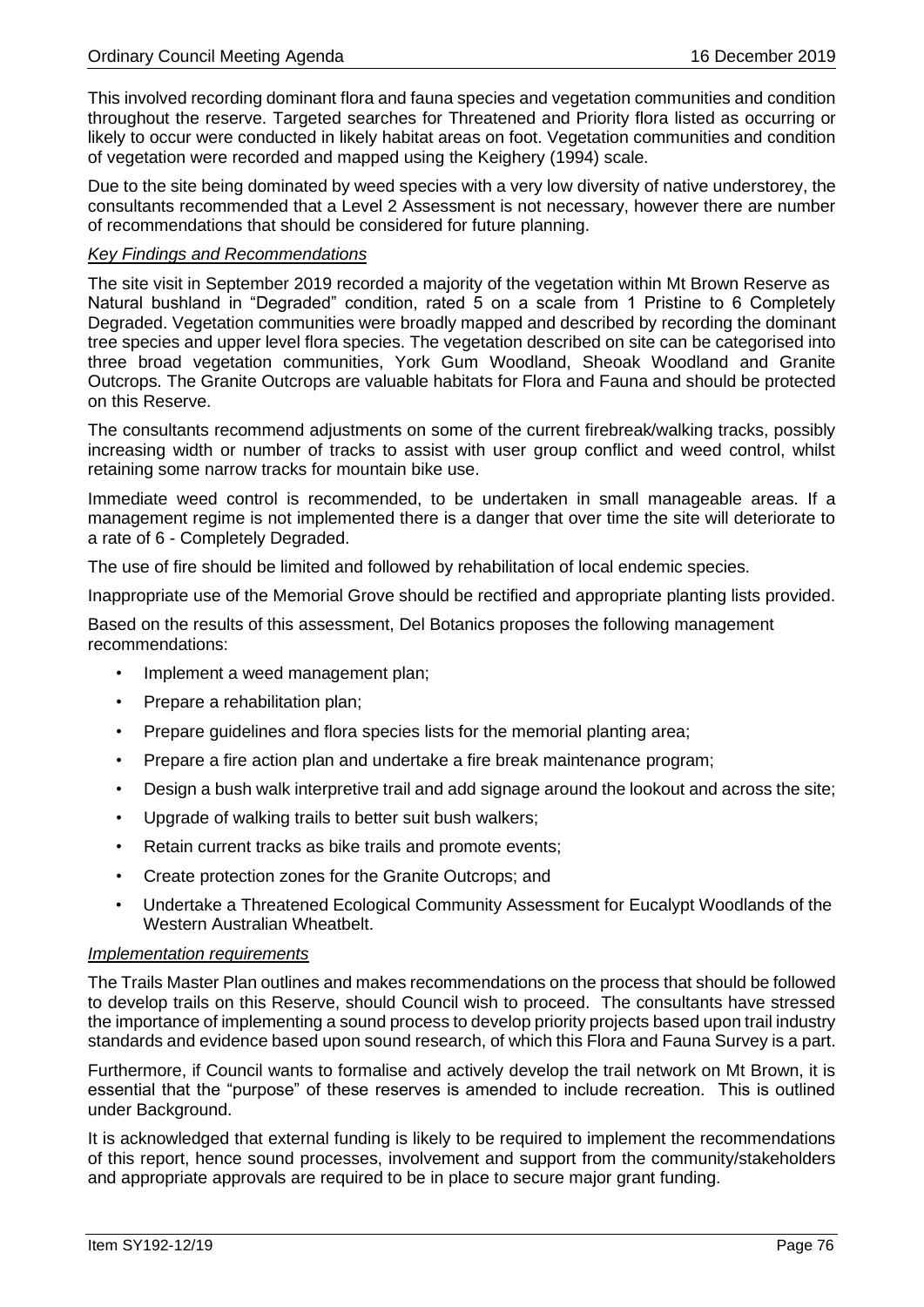Highlighted under 'Financial' section is the need for specialised environmental expertise to carry out some of the recommendations. Some advice and very limited practical help may be available from local environmental groups but this cannot be relied upon as a sustainable method of management.

## **OPTIONS**

Council has the following options in regard to this report:

- 1. Adopt the Report
- 2. Not Adopt the Report and choose not to proceed any further.

## **IMPLICATIONS TO CONSIDER**

### **Consultative**

A Community Engagement Plan was developed by collaboration between Officers and the consultants Delbotanics and is attached as Appendix 4. The following consultative processes have taken place:

- Notification of the proposed Survey was publicised through the Shire website and Facebook page. A list of persons and organisations directly contacted is included in the Community Engagement Plan at Appendix 4. Email contact for the consultants was provided along with an invitation to meet with the consultants on the first Fieldwork day, which was scheduled for a Public Holiday (Monday 30 September) in order to enable as many members of the public to attend as may wish to do so.
- Three local people (representatives of the River Conservation & Wildflower Societies; AVTAT (Avon Valley Tracks & Trails Association) and Wheatbelt NRM ) met the consultants in person on the Fieldwork Day and provided useful information and local knowledge about the Reserve.
- Five emailed enquiries were sent to the consultants
- Two local residents sent photographs of wild flowers previously seen on the Reserve, one offered location information.

## **Strategic**

Economic Development: Theme 3: Prepare a comprehensive Trails Master Plan that incorporates walk, bike, drive, bridle trails, signage and interpretation, 2019/20

Priority Budgeted Strategic Capital Projects; Open Space Assets: Theme 4: Improvement Programme – Mt. Brown, planning phase 2019/20, delivery phases 2020/21, 2021/22

The Strategic Community Plan:

Revitalisation: Driving the York Economy Forward, in the context of:

the Key Challenge of Leveraging the 'Leap Forward' in Heritage and Tourism.

Theme 2: A leader in Cultural Heritage and the Environment, particularly:

- 2.6 The Shire's wildflower and at-risk habitats are protected,
- 2.9 There is a high level of community involvement in heritage and environmental conservation.

Theme 3: Driving the York Economy forward, particularly:

3.4 Visitor based economic activity is flexible, self-supporting, resilient, innovative and growing.

### *Link to proposed Fire Mitigation Works on Reserve*

Works planned for the MAF RfR 2019 – 2020 Round 1, which will involve clearing vegetation to an extent of 3 metres either side of existing or planned firebreak tracks have been identified and put on hold until this Report has been adopted.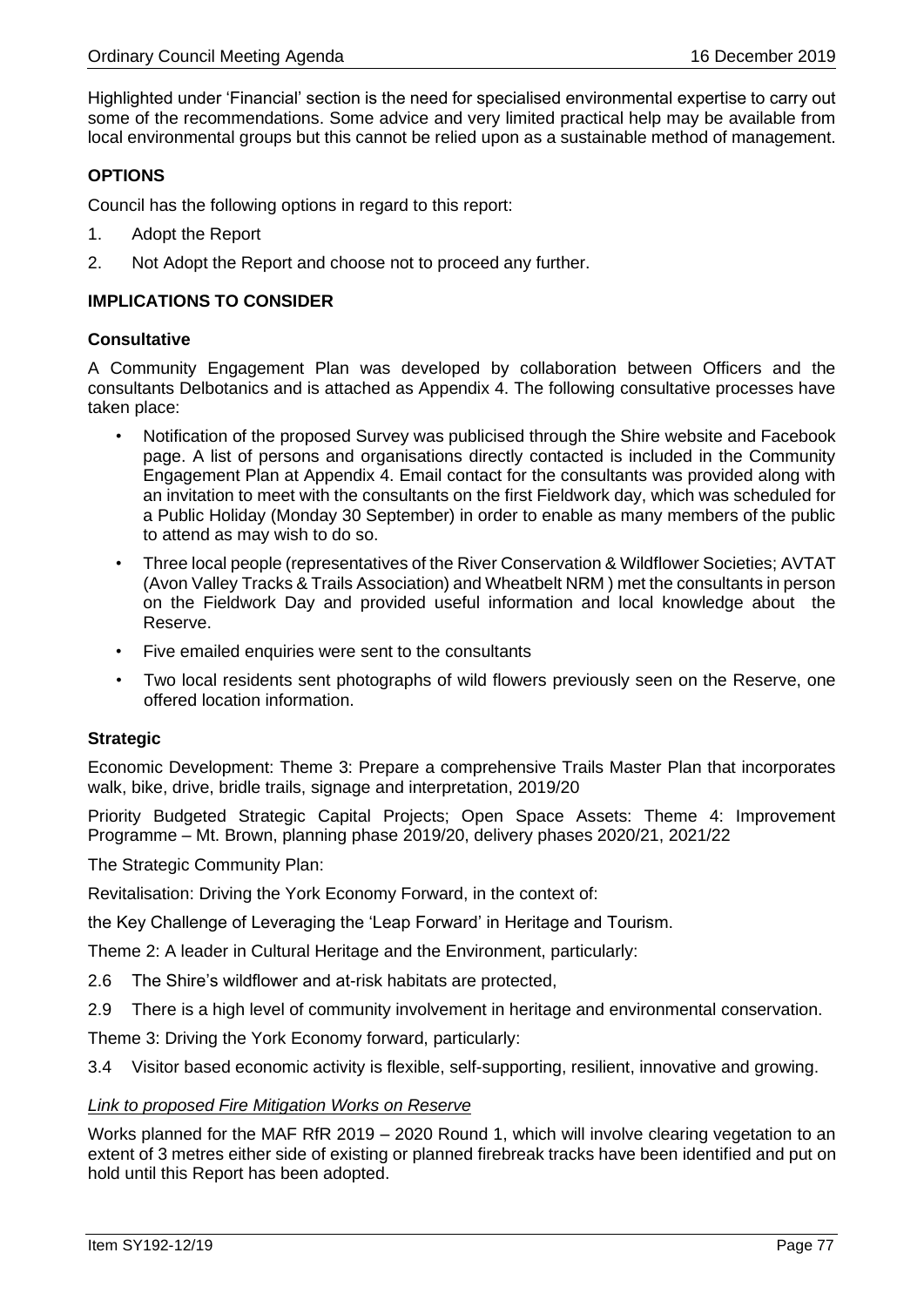Close liaison between the Shire and the Bushfire Risk Management Planning Co-ordinator and Contractors will be necessary to implement these works and a small proportion of the Works may need to be modified where they coincide with areas of Granite Outcrops, identified in this Report as areas that should be protected. In general, this Report is supportive of the principle of weed control by widening the Fire Access tracks, although care will have to be exercised in the implementation to ensure that this work is undertaken with due care and sensitivity, not only from an environmental perspective but also from the perspective of community perceptions.

## **Policy Related**

Shire of York Community Engagement and Consultation Policy G2.9.

## **Financial**

Actioning this Report will inevitably have a financial implication which has not yet been considered in detail in future budget planning. Attracting grant aid is likely to be required in order to make noticeable progress.

## **Legal and Statutory**

As previously described in SY110-19, for the Shire-vested Crown land on Mt Brown/Wongborel (A Class Reserve), an area identified as High Priority for trails development, it has been identified that a statutory amendment to the purpose/use of the reserve will be required if Council wants to progress with the recommendations in the plan.

Whilst the use of the reserve has been able to accommodate adhoc events, if Council now wants to formally sanction and develop either of these sites for permanent trails use an amendment of the purpose of the reserve is required.

This amendment would need to add the use "Recreation" to the permitted purpose in the Management Orders for both reserves.

Preliminary advice from the Department of Planning, Lands and Heritage advises:

- a written request from Council is required to change/add the purpose 'Recreation' to the existing purposes of Parklands (Mt Brown) Parklands and Grazing (Mt Bakewell)
- A Class has the highest protection and the proposed amendment has to be tabled in parliament for 14 sitting days, prior to tabling it has to be advertised in the local paper for 30 days for any comments or objections.
- The advertising and tabling is done by the Department of Planning Lands and Heritage can take considerable time.

As this is a complex process Officers are progressing seeking further detailed advice from the DPLH to provide a report to a future Council meeting with full information of the procedure required to amend the purposes of either or both of these reserves.

## **Risk Related**

Not going ahead with the adoption of the Report and consequent implementation of its recommendations poses a moderate environmental risk due to ongoing unsanctioned use of Mt Brown which if left unaddressed, poses the risk of degrading areas of sensitive environment.

Neglect of weed control continuing which will further downgrade the environment. Conversely, there is a possible moderate reputational risk and consequent economic effect upon tourism if the already proven demand for trails goes unfulfilled and all use of the site has to be curtailed.

It will be essential for a Change of Use application to define how the current environment of Mt Brown, which is somewhat degraded environmentally, will be enhanced following the development of trails due to an understanding and protection of sensitive areas.

This understanding, gained through a professional environmental survey will ensure better management and channelling of recreational use into official, sanctioned and waymarked trails rather than the current unofficial use which is increasing rapidly.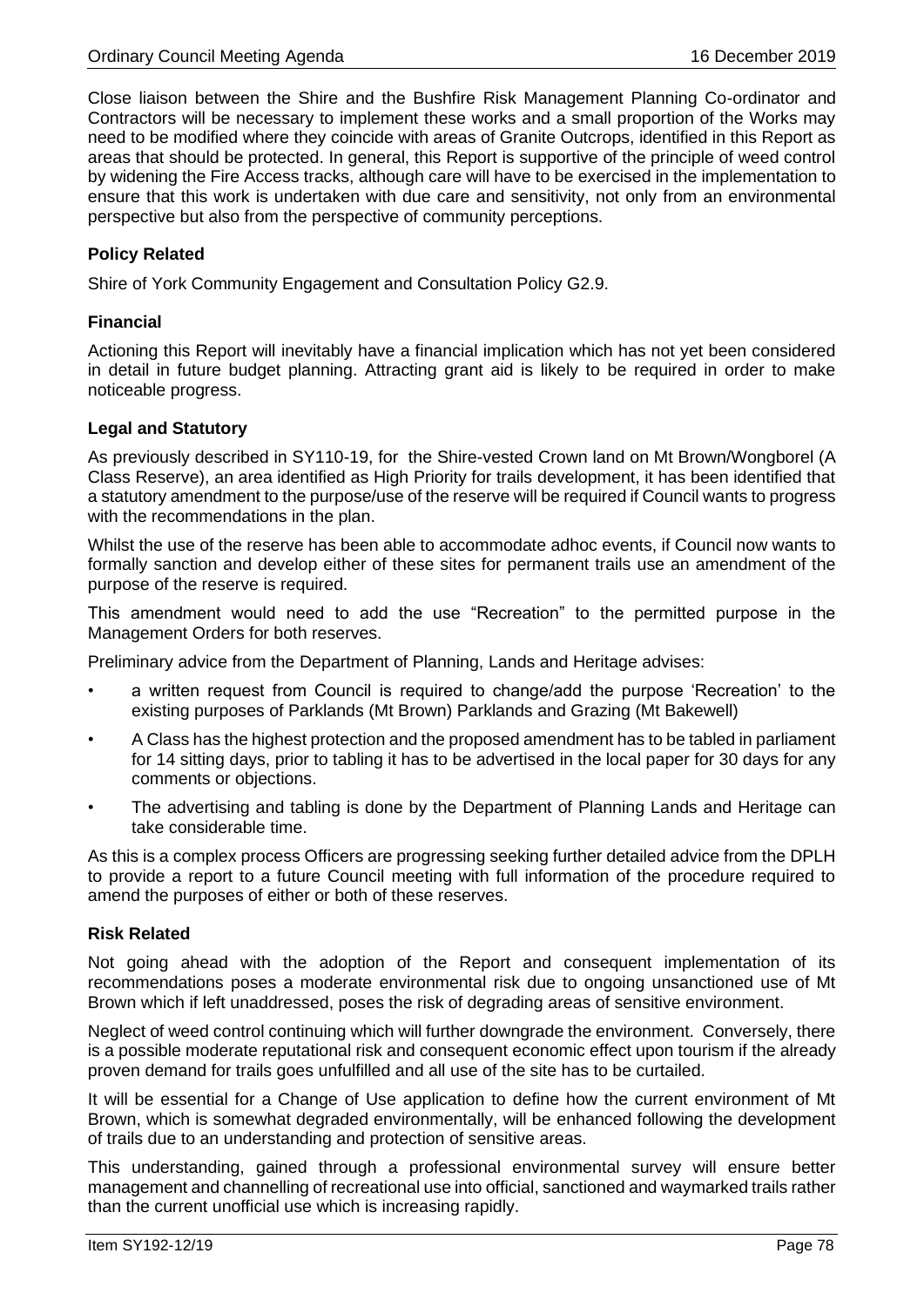By rigorous analysis of environmental considerations, the Trails Masterplan priority project will be able to demonstrate and communicate exactly how the environment of the area selected will be enhanced, or remain unharmed, by trails development which is planned around avoidance of sensitive areas and provides the opportunity to improve degraded areas.

Should a Change of Use be refused for any reason, such surveys will inform the future environmental care of the sites in line with their existing classifications, something which should be considered in the light of the Shire's aim to be 'A Leader in Heritage and the Environment'.

## **Workforce**

As with any plan prepared, the Shire needs to be cognisant of its ability to implement the plan considering both human and financial resources.

As the Shire has no staff currently qualified to do so, it is likely that practical advice and expertise may have to be supplied by external contractors for the following recommendations:

- Implement a weed management plan;
- Prepare a rehabilitation plan;
- Prepare guidelines and flora species lists for the memorial planting area;
- Create protection zones for the Granite Outcrops; and
- Undertake a Threatened Ecological Community Assessment for Eucalypt Woodlands of the Western Australian Wheatbelt;

Recommendations that can be carried out in house are likely to be:

- Prepare a fire action plan and undertake a fire break maintenance program; ( already in progress under the aegis of the Bushfire Risk Management Planning Co-ordinator )
- Design a bush walk interpretive trail and add signage around the lookout and across the site;
- Upgrade of walking trails to better suit bush walkers;
- Retain current tracks as bike trails and promote events;

Some advice and a very limited practical input may be available from local environmental groups such as the Wildflower Society and River Conservation Society, for instance towards preparing guidelines and flora species lists for the memorial planting area;

### **VOTING REQUIREMENTS**

**Absolute Majority: No**

## **RECOMMENDATION**

That Council:

- 1. Adopts the Mt Brown Reserve Report for the Shire of York prepared by environmental consultants DelBotanics
- 2. Requests the Chief Executive Officer to assess and provide costings for recommendations identified in this report for Council's consideration as part of the 2020/21 Budget process.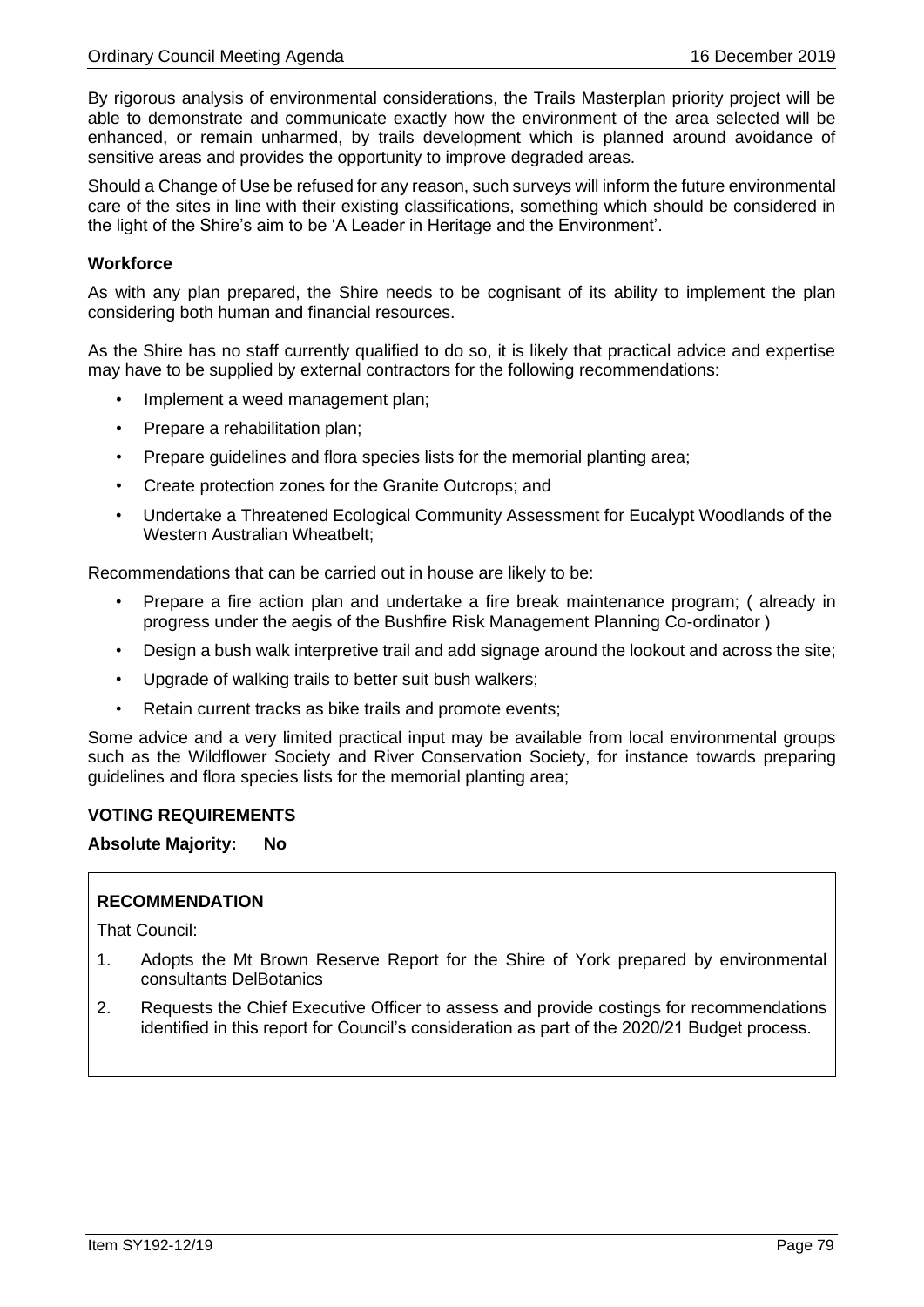### **SY193-12/19 ANNUAL REPORT 2018/19 AND ANNUAL ELECTORS' MEETING**

| <b>File Number:</b>                         | FI.FRP.2                                                                      |
|---------------------------------------------|-------------------------------------------------------------------------------|
| Author:                                     | Suzie Haslehurst, Executive Manager, Corporate & Community<br><b>Services</b> |
| Authoriser:                                 | Suzie Haslehurst, Executive Manager, Corporate & Community<br><b>Services</b> |
| <b>Previously before</b><br><b>Council:</b> | Not applicable                                                                |
| <b>Appendices:</b>                          | 2019 Annual Report (under separate cover)<br>1.                               |

## **NATURE OF COUNCIL'S ROLE IN THE MATTER**

Legislative

## **PURPOSE OF REPORT**

This report presents the Annual Report for Council's acceptance and seeks Council's approval to give public notice of the availability of the Annual Report and to advertise the date of an electors' meeting.

## **BACKGROUND**

The Shire is required, under Section 5.53 of the *Local Government Act 1995* (the Act), to prepare an annual report for each financial year ending 30 June. The content of the annual report is prescribed by the Act and includes a summary of the Council's annual activities, including the audited annual financial statements and the auditor's report for the financial year. The audited financial statements for 2018/19 have been presented to the Audit and Risk Committee, with the minutes of that meeting the subject of a separate report in this agenda.

Section 5.27 of the Act requires that the Shire holds an annual electors' meeting not more than 56 days after the acceptance of the annual report for the previous year.

## **COMMENTS AND DETAILS**

The Audited Financial Statements and Auditor's Report were presented to the Audit Committee at a meeting held on 2 December 2019 at which two officers from the Office of the Auditor General presented the outcomes of the 2018/19 financial year audit. The minutes, which are presented to Council as a separate report in this agenda, recommend that Council;

- *Accepts the Annual Financial Report for the year ended 30 June 2019 and;*
- *Requests the CEO to finalise the annual report and present it to the December Council meeting along with a proposed date for the annual electors' meeting.*

The Annual Report is now presented for Council's consideration. As well as the Auditor's report and Annual Financial Statements, it contains information regarding Council and staff activities during the year, statistics and statutory reporting as required. Officers are recommending that Council accepts the 2018/19 Annual Report in accordance with Section 5.54 of the Act. It is further proposed that an Annual Electors' meeting is held on Wednesday 5 February 2020 at 5.00pm and that this date is publicly advertised for a period of 14 days.

## **OPTIONS**

Council could choose not to accept the annual report until its February Ordinary Council Meeting. However, as the Audited Financial Statements have been received, Council has an obligation under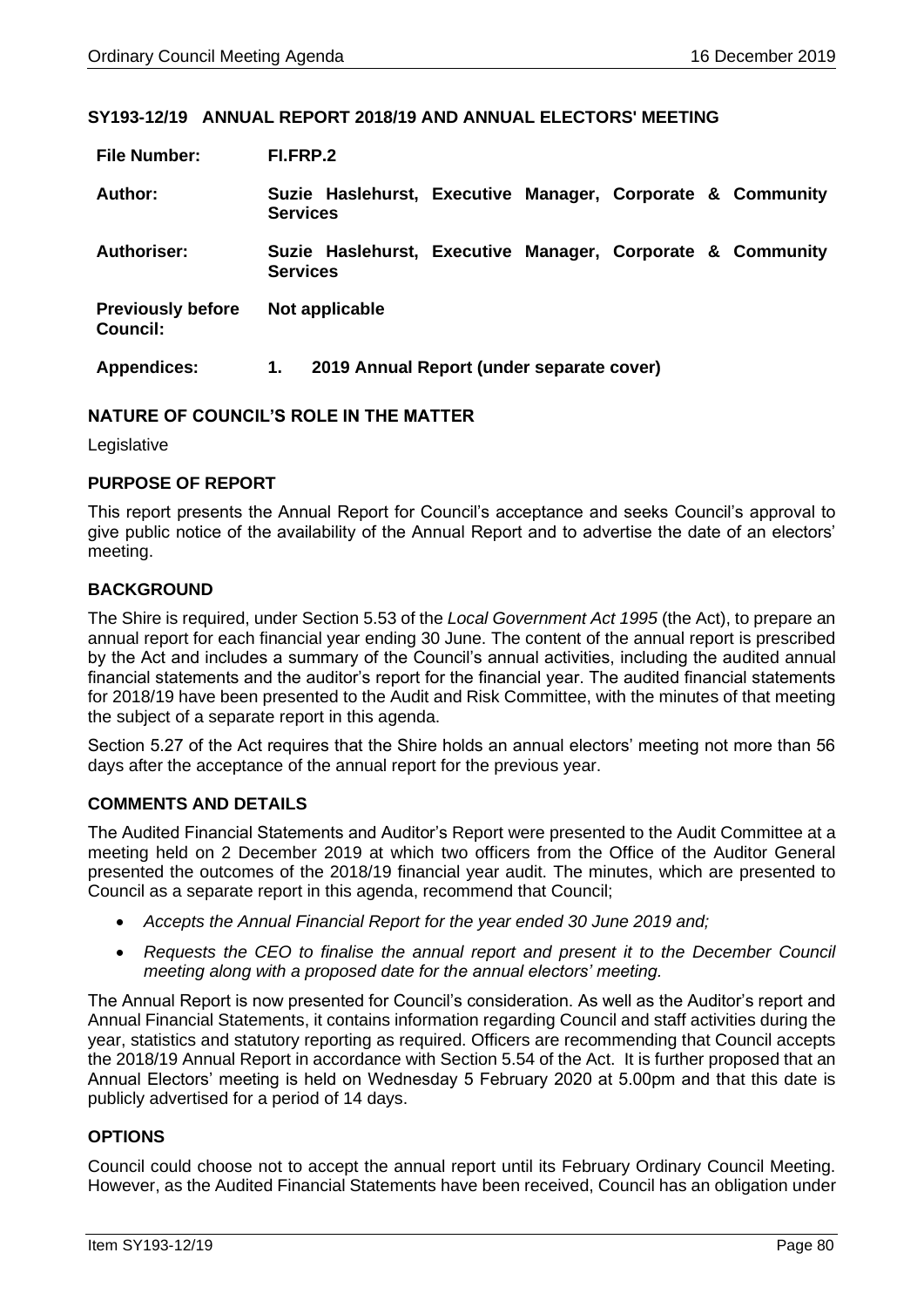Section 5.54 of the *Local Government Act 1995* to accept the annual report no later than 31 December*.* The officer recommendation addresses this requirement.

## **IMPLICATIONS TO CONSIDER**

## **Consultative**

The Act requires the Annual Report to be made publicly available.

## **Strategic**

*Theme 5: Strong Leadership and Governance*

5.8 Communication between the Shire and the community is open, smart, and efficient, uses a range of methods including social media, is factually informative and makes use of collaborative community networks.

### **Policy Related**

- CP1.5 *Compliance*
- F1.3 *Significant Accounting Policies*
- G4.2 *Integrated Planning and Reporting: (Reporting)*

### **Financial**

The annual report was submitted to a designer to collate within current budget allocations.

## **Legal and Statutory**

### *5.53. Annual reports*

- *(1) The local government is to prepare an annual report for each financial year.*
- *(2) The annual report is to contain —*
	- *(a) a report from the mayor or president; and*
	- *(b) a report from the CEO; and*
	- *[(c), (d) deleted]*
		- *(e) an overview of the plan for the future of the district made in accordance with section 5.56, including major initiatives that are proposed to commence or to continue in the next financial year; and*
		- *(f) the financial report for the financial year; and*
		- *(g) such information as may be prescribed in relation to the payments made to employees; and*
	- *(h) the auditor's report prepared under section 7.9(1) or 7.12AD(1) for the financial year; and*
	- *(ha) a matter on which a report must be made under section 29(2) of the Disability Services Act 1993; and*
	- *(hb) details of entries made under section 5.121 during the financial year in the register of complaints, including —*
		- *(i) the number of complaints recorded in the register of complaints; and*
		- *(ii) how the recorded complaints were dealt with; and*
		- *(iii) any other details that the regulations may require;*

*and*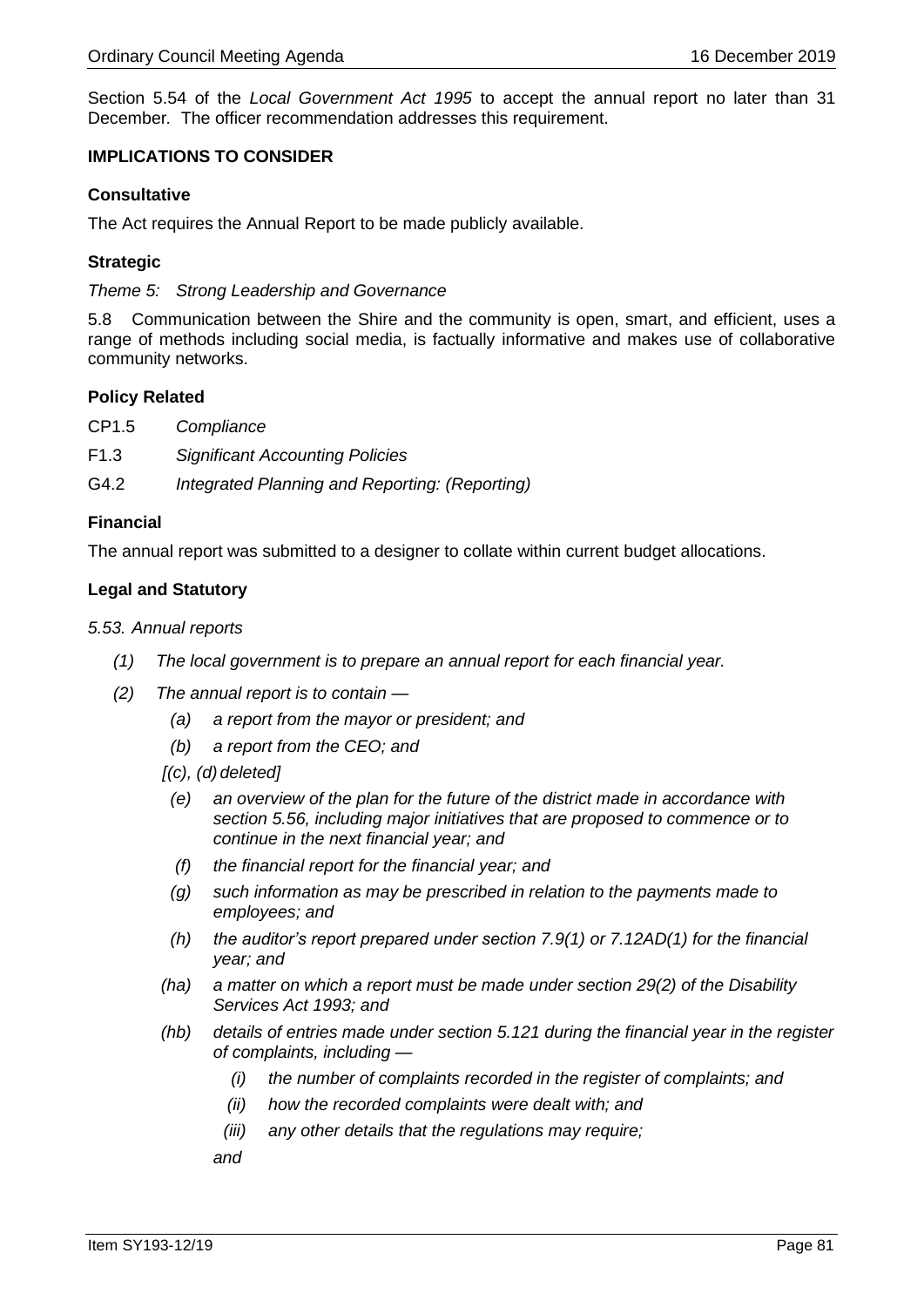*(i) such other information as may be prescribed.*

*[Section 5.53 amended by No. 44 of 1999 s. 28(3); No. 49 of 2004 s. 42(4) and (5); No. 1 of 2007 s. 6; No. 5 of 2017 s. 7(1).]*

- *5.54. Acceptance of annual reports*
	- *(1) Subject to subsection (2), the annual report for a financial year is to be accepted\* by the local government no later than 31 December after that financial year.*

*\* Absolute majority required.*

*(2) If the auditor's report is not available in time for the annual report for a financial year to be accepted by 31 December after that financial year, the annual report is to be accepted by the local government no later than 2 months after the auditor's report becomes available.*

*[Section 5.54 amended by No. 49 of 2004 s. 49.]*

*5.55. Notice of annual reports* 

*The CEO is to give local public notice of the availability of the annual report as soon as practicable after the report has been accepted by the local government.*

*5.55A. Publication of annual reports*

*The CEO is to publish the annual report on the local government's official website within 14 days after the report has been accepted by the local government.*

*[Section 5.55A inserted by No. 5 of 2017 s. 8.]*

- *5.27. Electors' general meetings*
	- *(1) A general meeting of the electors of a district is to be held once every financial year.*
	- *(2) A general meeting is to be held on a day selected by the local government but not more than 56 days after the local government accepts the annual report for the previous financial year.*
	- *(3) The matters to be discussed at general electors' meetings are to be those prescribed.*

### **Risk Related**

Compliance – the requirement to accept the Shire's annual report and to hold an annual electors' meeting is a legislative obligation. Failure to do so exposes Shire officers and Councillors to significant risk. This report and its appendix mitigates this risk.

### **Workforce**

Nil

**VOTING REQUIREMENTS** 

**Absolute Majority: Yes**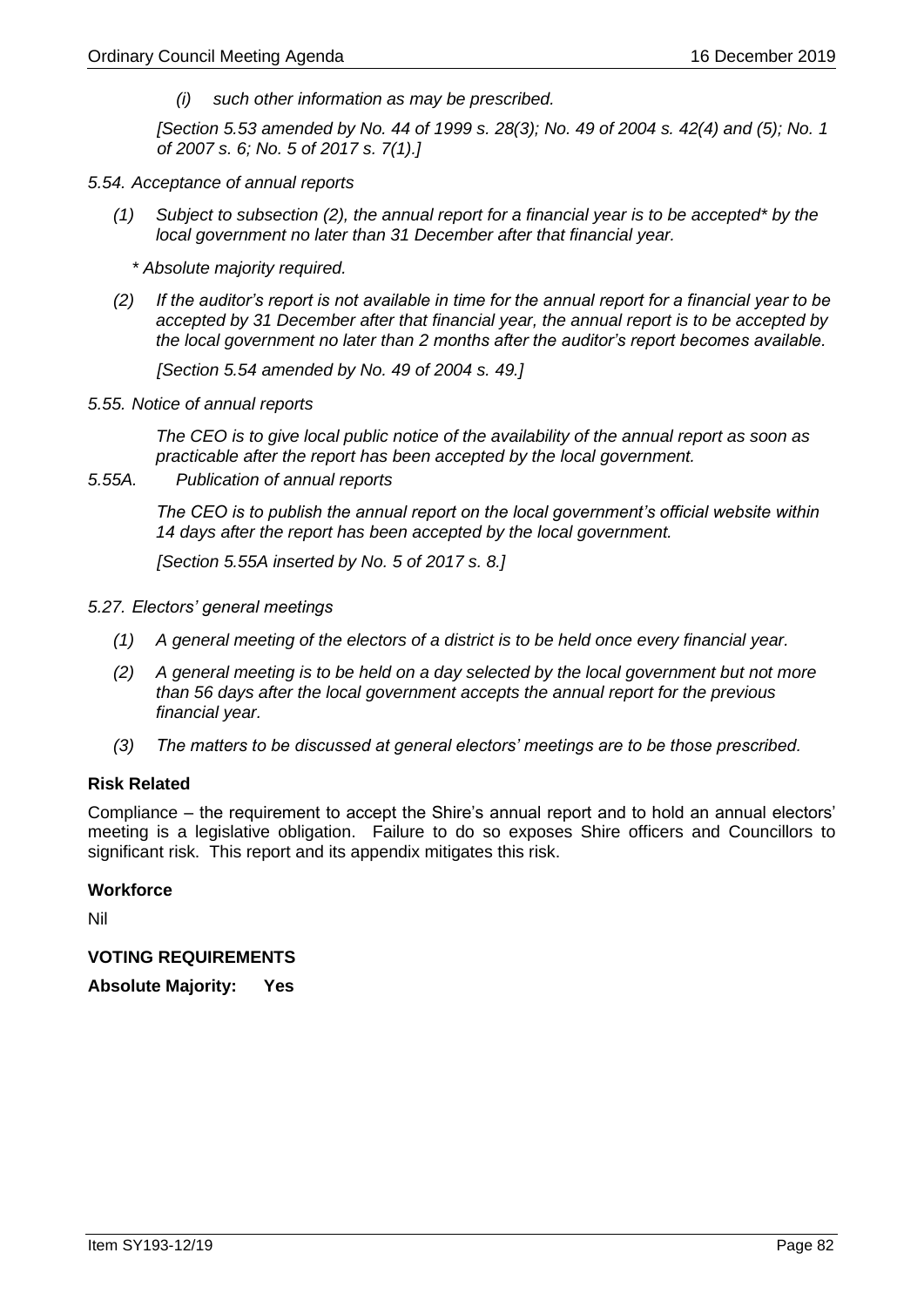# **RECOMMENDATION**

That Council:

- 1. Accepts the Annual Report for the year ended 30 June 2019 noting that it incorporates the Audit Completion Report and Audited Financial Statements that are the subject of a separate report in this agenda;
- 2. Authorises the Chief Executive Officer in consultation with the Shire President to make any necessary minor editorial changes prior to the publication of the Annual Report;
- 3. Gives local public notice of the availability of the Annual Report; and
- 4. Authorises the Chief Executive Officer to convene the Annual Electors' Meeting to be held on Wednesday 5 February 2020 at 5.00pm in the Lesser Hall, York Town Hall, York.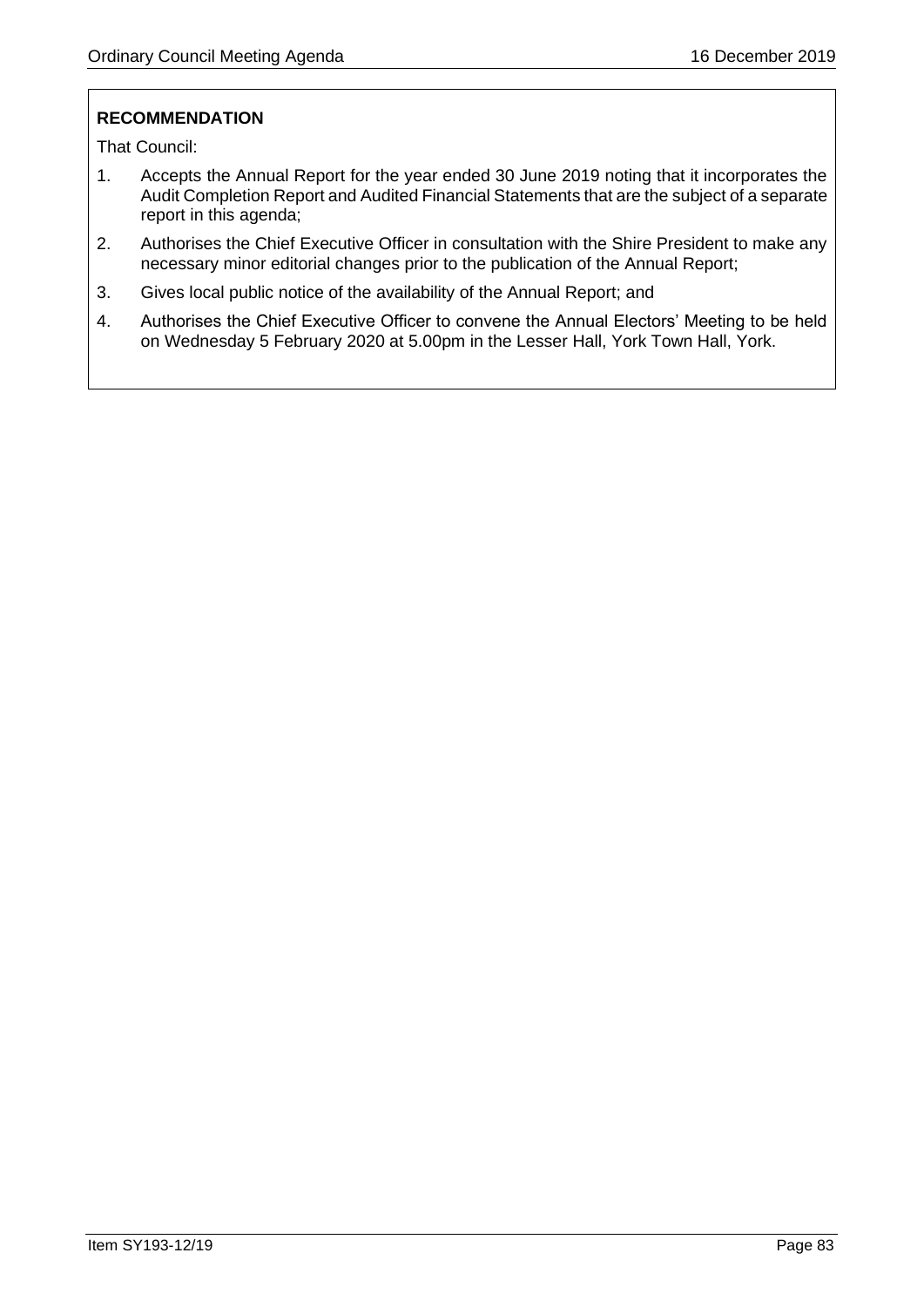### **SY194-12/19 AGREEMENT FOR DISBURSEMENT OF SEAVROC FUNDS HELD IN TIED FUNDS RESERVE 40**

| <b>File Number:</b>                         | OR.RDT.4                                                                      |
|---------------------------------------------|-------------------------------------------------------------------------------|
| Author:                                     | Tabitha Bateman, Finance Manager                                              |
| <b>Authoriser:</b>                          | Suzie Haslehurst, Executive Manager, Corporate & Community<br><b>Services</b> |
| <b>Previously before</b><br><b>Council:</b> | <b>26 August 2019</b>                                                         |
| <b>Appendices:</b>                          | Agreement for distribution of SEAVROC funds<br>1.                             |

### **NATURE OF COUNCIL'S ROLE IN THE MATTER**

Executive

## **PURPOSE OF REPORT**

This report seeks Council's approval of the proposed agreement for disbursement of remaining funds held by the Shire of York on behalf of member Councils of the South East Avon Voluntary Regional Organisation of Councils (SEAVROC).

## **BACKGROUND**

Representatives from the Shires involved with SEAVROC met during Local Government Week 2019 and agreed in principle, to dispersing the funds equally between all local governments that were at some stage, members of the group.

This was conditioned upon:

- 1. An agreement being prepared which is presented to each of the local governments involved, for consideration and approval by each Council.
- 2. The Shire President and Chief Executive Officer of each local government signing the agreement (if approved to do so by their Council).
- 3. Each local government being provided with a copy of the agreement when signed by every representative.
- 4. A copy being sent to the DLGSC for information.

In accordance with Council resolution 080819, officers requested McLeods Barristers and Solicitors to prepare an agreement for disbursement of the remaining SEAVROC funds.

SEAVROC was initiated in 2006 by the Shires of Beverley, Brookton, Cunderdin, Quairading and York and was later joined by the Shire of Tammin. Significant funding was sought from various sources including the Department of Local Government to deliver collaborative projects across the region.

In 2014, the Shires of Cunderdin, Quairading and Tammin withdrew their membership from SEAVROC and the group was soon after, disbanded prior to all projects being completed and funds being fully expended.

The current balance of unspent SEAVROC funds currently held in the Tied Funds Reserve 40 comprises the following;

| <b>Awareness Training Grant</b>     | \$11,373.55 |
|-------------------------------------|-------------|
| You're Welcome Grant                | \$11,602.69 |
| <b>Connecting Local Governments</b> | \$44,054.00 |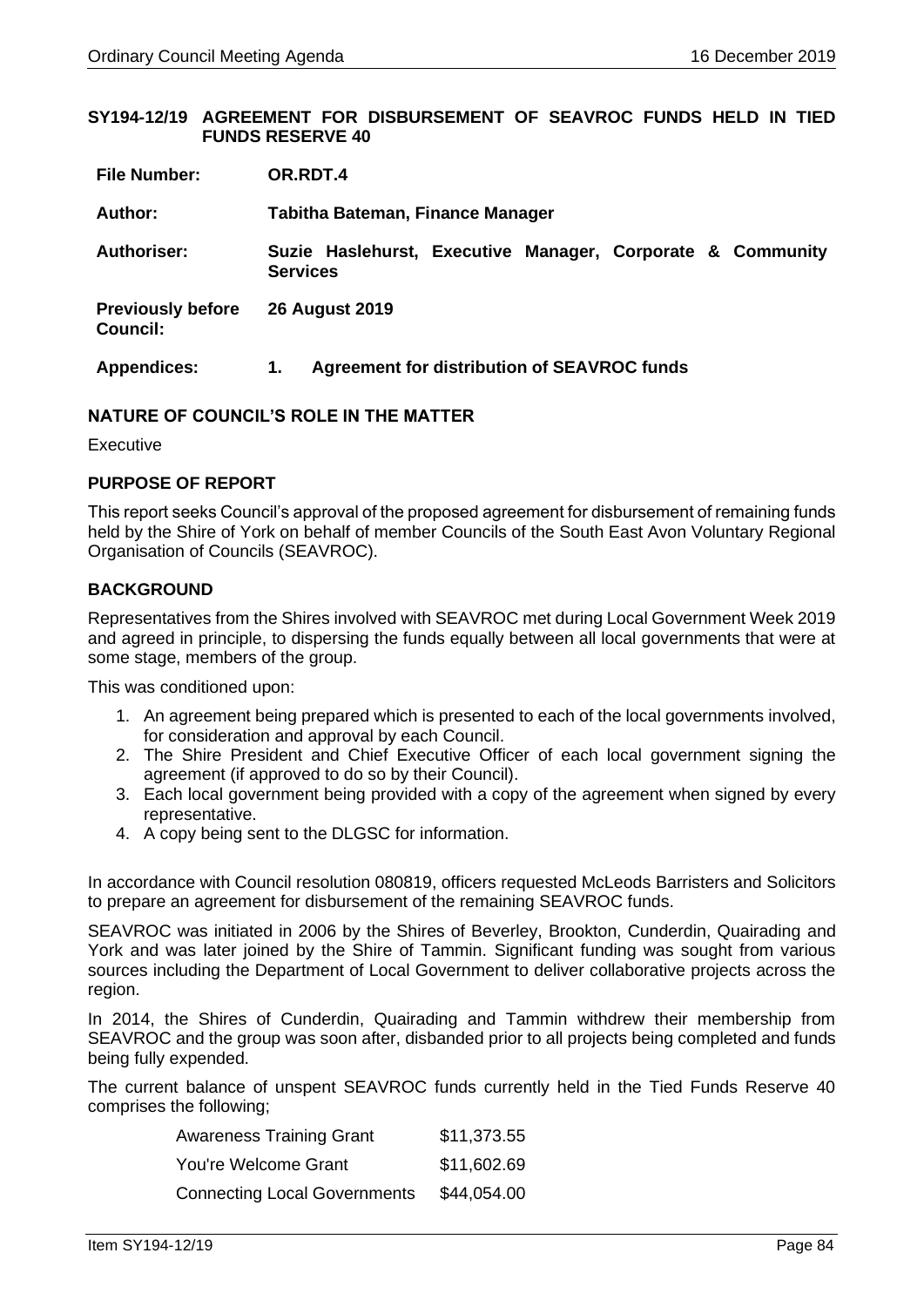| Total                      | \$104,451.00 |
|----------------------------|--------------|
| Zero Waste Plan            | \$6,118.76   |
| Workforce Plan             | \$18,185.00  |
| <b>Business Case Funds</b> | \$13,117.00  |

## **COMMENTS AND DETAILS**

The above funds had been held by the Shire of York for a number of years after SEAVROC was disbanded. With no group to initiate or implement new projects the funds were being held indefinitely by the Shire of York.

The agreement outlines the obligations and responsibilities of each Council with regard to payment of the funds. Accordingly, the Shire of York will relinquish responsibility for these funds and ultimately, the associated liability.

It is further recommended that the costs for preparing the agreement be deducted from the funds prior to distribution.

## **OPTIONS**

The following options are available to Council;

- 1. Approve the officer's recommendation to accept the agreement with the intention to disburse the remaining SEAVROC funds from Reserve 40.
- 2. Not approve the officer's recommendation to accept the agreement. This would result in no resolution to deal with the funds and they would remain in the Tied Funds Reserve 40 for an indefinite period.

Officers are recommending option 1. Pending Council approval and subsequent signing of the agreement by all parties, the funds can be transferred from the Tied Funds Reserve 40 and relevant budget amendments made as part of the Mid-Year Budget Review.

## **IMPLICATIONS TO CONSIDER**

### **Consultative**

Department of Local Government, Sport & Cultural Industries (formerly Department of Local Government and Communities)

Shires of Beverley, Brookton, Cunderdin, Quairading, Tammin

WAI GA

## **Policy Related**

CP 1.1 Execution of Documents and Use of the Common Seal

CP 1.3 Commissioning of Legal Advice

## **Financial**

It is expected that the costs for preparation of an agreement will be shared equally among the 6 local governments and deducted from the remaining SEAVROC funds prior to distribution.

It is proposed that the Shire of York's portion of the remaining funds (approximately \$17,000) is allocated at the mid year budget review.

## **Legal and Statutory**

Not applicable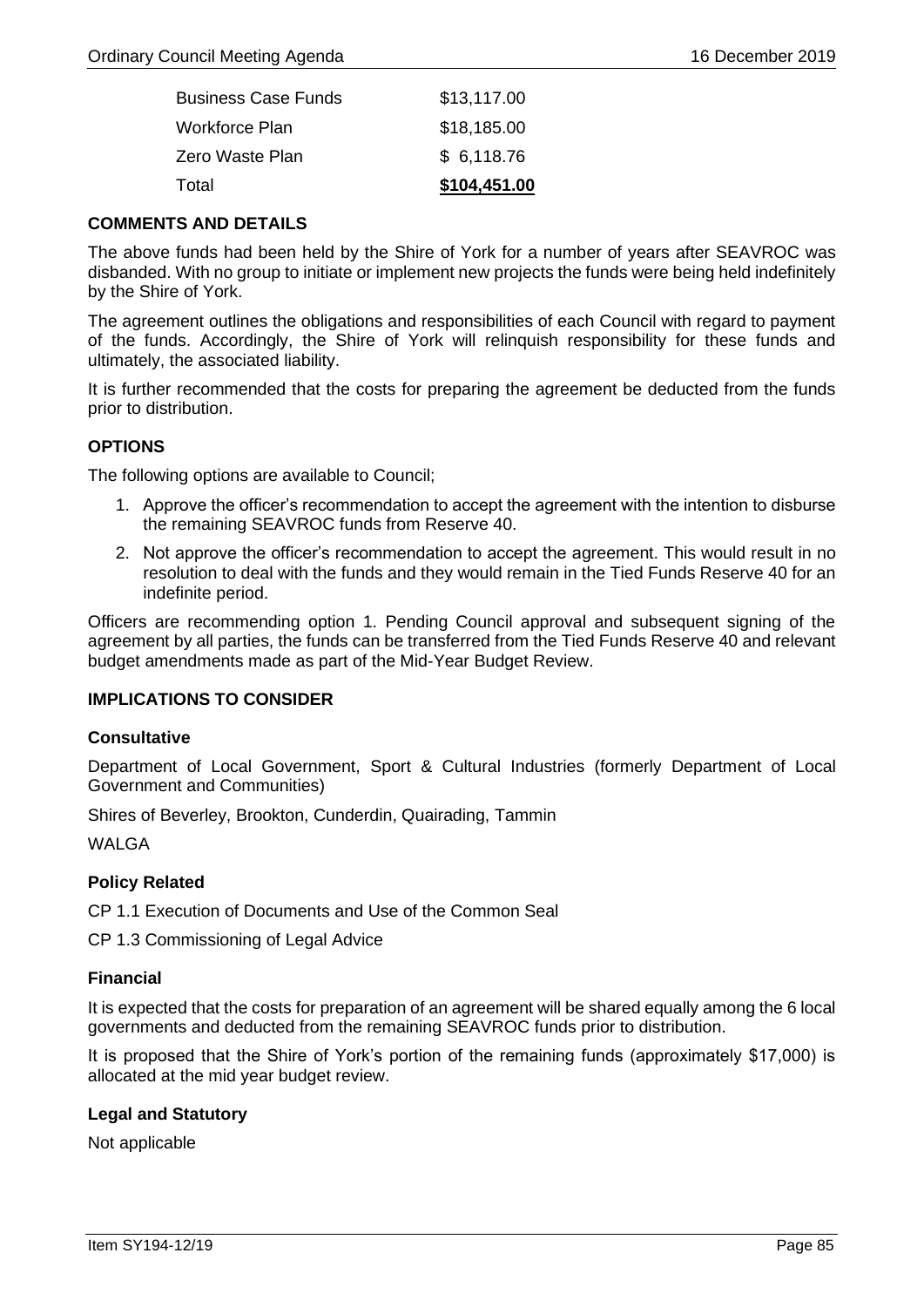# **Risk Related**

There is low financial risk associated with this report however, there could be a perceived reputational risk concerning the Shire's inability to manage projects and spend grant funds. Officers are of the opinion however, that due to the somewhat controversial end to the SEAVROC group, this report deals with the unspent funds in the most appropriate manner taking into account previous attempts for resolution. A legal agreement signed by all parties may further reduce the Shire of York's exposure to risk.

## **Workforce**

The officer's recommendation is likely to have a minimal impact on the current workforce.

## **VOTING REQUIREMENTS**

## **Absolute Majority: No**

## **RECOMMENDATION**

That Council:

- 1. Accepts the agreement as attached at Appendix 1 as an instrument for the disbursement of the remaining SEAVROC funds.
- 2. Authorises the Shire President and the Chief Executive Officer to sign the agreement on behalf of the Shire of York.
- 3. Requests the Chief Executive Officer to forward the signed agreement to the Shire's of Beverley, Brookton, Cunderdin, Quairading and Tammin for co-signing, and;
- 4. Requests the Chief Executive Officer to forward a copy of the signed agreement to the Department of Local Government, Sport & Cultural Industries for information purposes.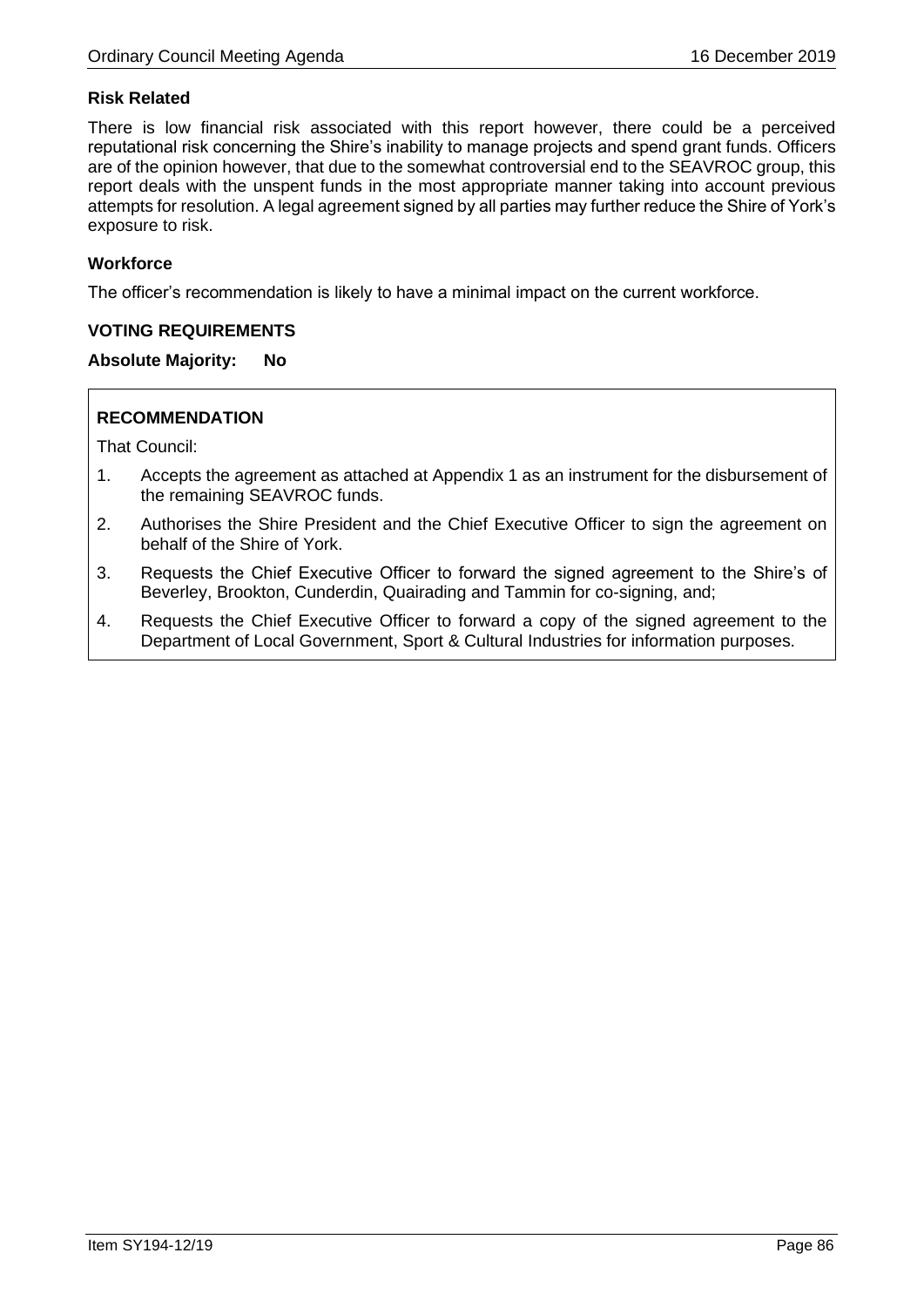### **SY195-12/19 OUTSTANDING RATES AND CHARGES - PAYMENT AGREEMENTS**

| <b>File Number:</b>                  | <b>FI.DRS.3.1</b> |                                                                                                          |
|--------------------------------------|-------------------|----------------------------------------------------------------------------------------------------------|
| Author:                              |                   | Anneke Birleson, Finance Officer (Rates & Debtors)                                                       |
| <b>Authoriser:</b>                   | <b>Services</b>   | Suzie Haslehurst, Executive Manager, Corporate & Community                                               |
| <b>Previously before</b><br>Council: |                   | <b>25 November 2019</b>                                                                                  |
| <b>Appendices:</b>                   | 1.<br>2.          | <b>Summary - Payment Agreement Applications - Confidential</b><br>Correspondence - A11921 - Confidential |

## **NATURE OF COUNCIL'S ROLE IN THE MATTER**

Executive

## **PURPOSE OF REPORT**

The purpose of this report is to provide Council with details regarding ten payment arrangement applications the Shire has received, that do not qualify under Delegation DE3-3.

This report seeks Council's approval to accept the officer recommendations regarding the proposed arrangements, as detailed in Confidential Appendix 1.

### **BACKGROUND**

At the Ordinary Council Meeting held on 25 February 2019, Council resolved to accept a revised Finance Policy F1.1 Revenue Collection.

The Policy and Delegation 3-3 authorises the Chief Executive Officer to accept payment arrangements, for outstanding rates and charges where there are no arrears and the balance will be paid in full by 30 June of the relevant financial year. Any applications outside this scope must be presented to Council for review and acceptance or rejection. Any application for a payment arrangement relating to sundry debtor charges must be referred to Council as there is currently no delegation.

### **COMMENTS AND DETAILS**

Council has considered twenty two (22) applications for the 2019/20 financial year.

The Shire has received a further ten (10) applications for the 2019/20 financial year that do not qualify under DE3-3 and therefore, require Council consideration.

The applicants are claiming financial difficulties or hardship as a result of their current circumstances.

Confidential Appendix 1 details the current debts and a brief reason why the debtors cannot meet the standard payment options. The table also provides an officer recommendation for each application.

Confidential Appendix 2 provides correspondence relating to the agreement request for A11921.

Applications are assessed on a case by case basis, taking into consideration people's circumstances, in accordance with policy F1.1 Principle (c).

Any application that is approved is subject to the condition where any default may result in legal action for debt recovery without further notice. Debtors (excluding pensioners and sundry debts) are also made aware that interest continues to accrue.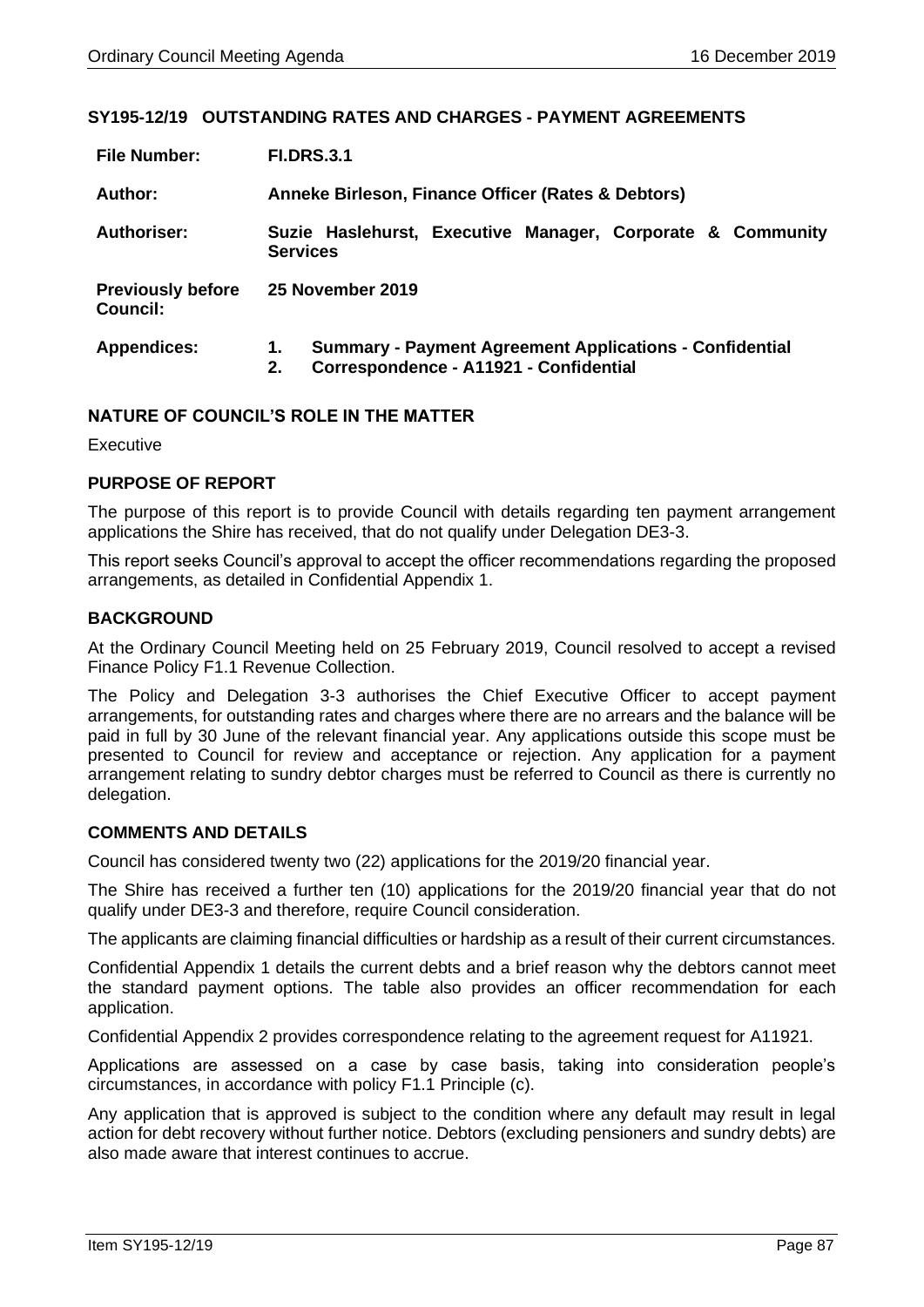## **OPTIONS**

Council could elect to approve or reject the officer recommendations. However, officers have worked with the applicants regarding their current financial circumstances and ability to pay. One of the principles of the revenue collection policy is that people's circumstances are taken into account.

## **IMPLICATIONS TO CONSIDER**

## **Consultative**

Not Applicable

## **Strategic**

Theme 5: Strong Leadership and Governance

5.3 The Shire's public finances are sustainable in the short and long-term.

### **Policy Related**

F1.1 Revenue Collection

DE3-3 Agreement as to Payment of Rates and Service Charges

## **Financial**

The total debt associated with the payment arrangements relating to rates and charges, as at 30 November 2019 is \$77,375.59.

This represents approximately 2.73% of the outstanding rates and charges as at 30 November 2019.

The total debt associated with the payment arrangements relating to sundry debts, as at 30 November 2019 is \$4,879.04.

This represents approximately 1.7% of the outstanding sundry debts as at 30 November 2019.

## **Legal and Statutory**

### *Local Government Act 1995*

### *6.49. Agreement as to payment of rates and service charges*

*A local government may accept payment of a rate or service charge due and payable by a person in accordance with an agreement made with the person.*

## **Risk Related**

The Financial Risk is Moderate (3).

The Likelihood of Recurrence is Possible (3).

The overall risk rating is Moderate (9).

The risk can be considered acceptable as there is a policy in place to control and manage the risk. Should any debtors default on their arrangement, legal action can be taken to recover the due amounts.

The financial risk reduces as debts are paid.

### **Workforce**

The scope of this report will have a minor impact on the workforce, relating to ongoing monitoring of payments.

## **VOTING REQUIREMENTS**

**Absolute Majority: No**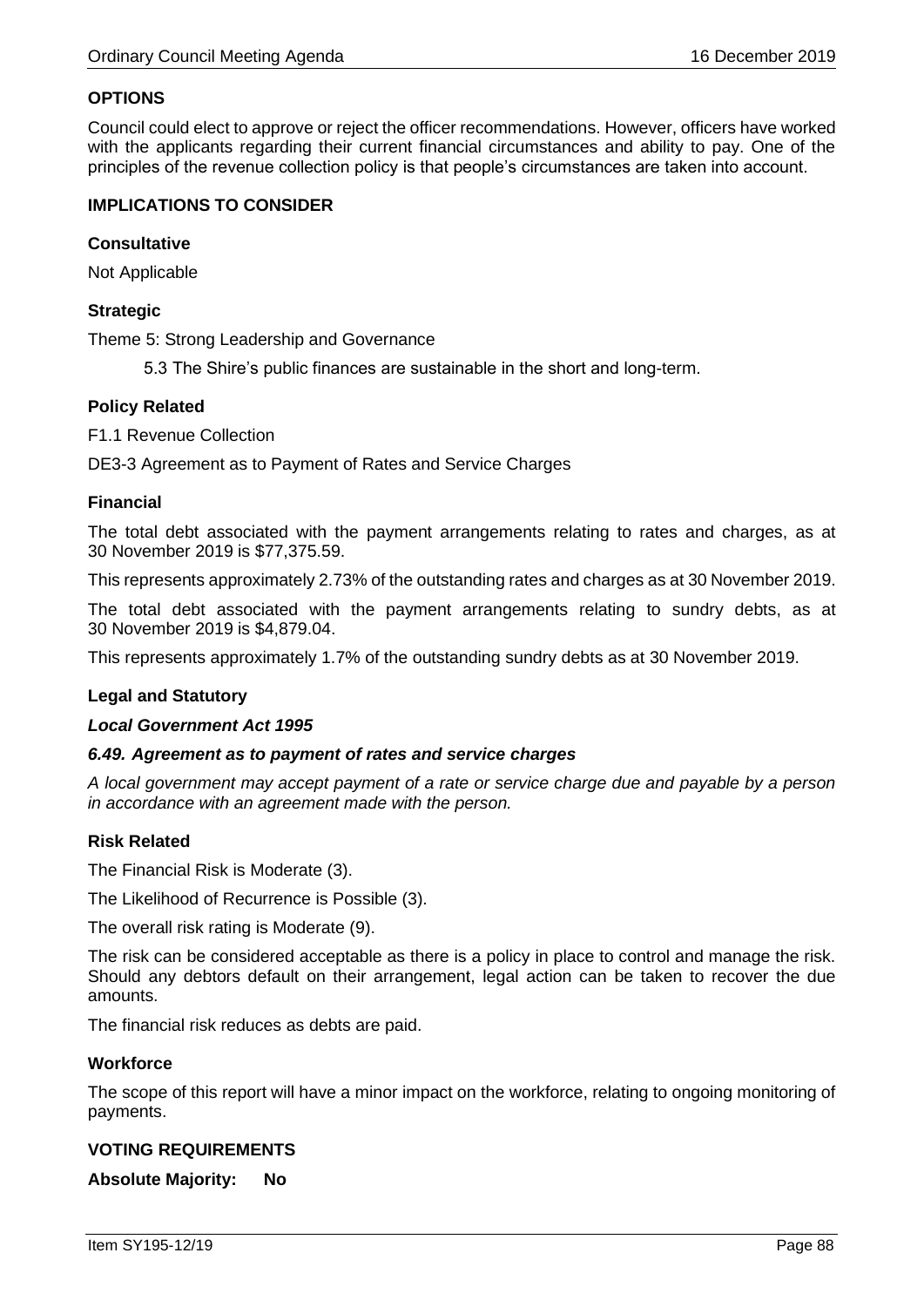# **RECOMMENDATION**

That Council approves the applications for a payment agreement as detailed within Confidential Appendix 1, with the condition that any default may result in legal action.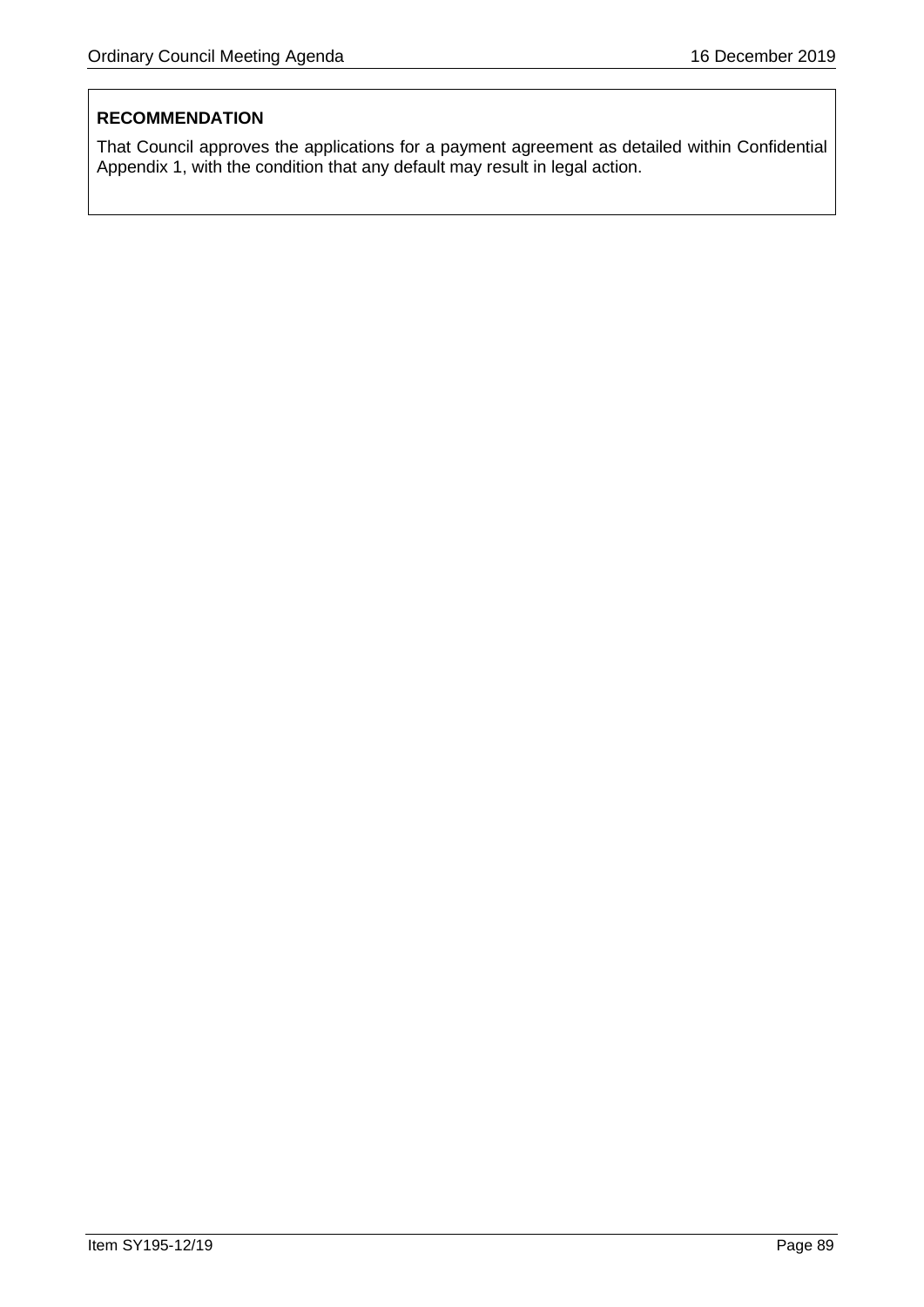## **SY196-12/19 REQUEST FOR WRITE OFF - RATES AND CHARGES**

| <b>File Number:</b>                         | <b>FI.RTS.13</b>                                                              |
|---------------------------------------------|-------------------------------------------------------------------------------|
| Author:                                     | Anneke Birleson, Finance Officer (Rates & Debtors)                            |
| <b>Authoriser:</b>                          | Suzie Haslehurst, Executive Manager, Corporate & Community<br><b>Services</b> |
| <b>Previously before</b><br><b>Council:</b> | <b>Not Applicable</b>                                                         |
| <b>Appendices:</b>                          | Nil                                                                           |

### **NATURE OF COUNCIL'S ROLE IN THE MATTER**

Executive

### **PURPOSE OF REPORT**

The purpose of this report is to provide Council with background information in relation to rates for two (2) properties.

This report seeks approval for an amount of interest to be written off.

### **BACKGROUND**

The 2019/20 rates and charges were issued on 26 July 2019. The rate notices for A60529 and A60547, both owned by the same ratepayer, were mailed to an overseas address, as provided by the settlement agent in December 2018.

The owner attended the Shire on 5 November 2019 claiming they had only just received the notices because the address is not their current address and were unaware Shire rates existed, having relied on their agent to inform them of all bills.

On this day, the ratepayer paid the full amounts as given on the initial notices, leaving a total of \$39.42 interest unpaid. They requested consideration be given to write off these charges because if they had known rates were payable they would have paid them on time.

### **COMMENTS AND DETAILS**

It is possible that the owner may not have been aware of Shire rates existing, although this information should have been provided to them as part of the property settlement including details of their portion for the financial year in which the property was transferred.

It could be considered that the owner should have been aware of the existence of annual rates and charges and is therefore, liable for the interest. However, given the immaterial amount it could be considered in the Shire's best interest to write off the amount to maintain a good relationship with the ratepayer and ensure ongoing payment of rates and charges.

Officers continue to give consideration to developing a delegation where the Chief Executive Officer can be authorised to write off amounts under a specified limit.

### **OPTIONS**

Council could choose to approve or reject the proposed write off.

The write off could be considered an insignificant amount, where the write off, if approved, will result in the ratepayer having a positive experience with the Shire and likely continue to pay their rates on time.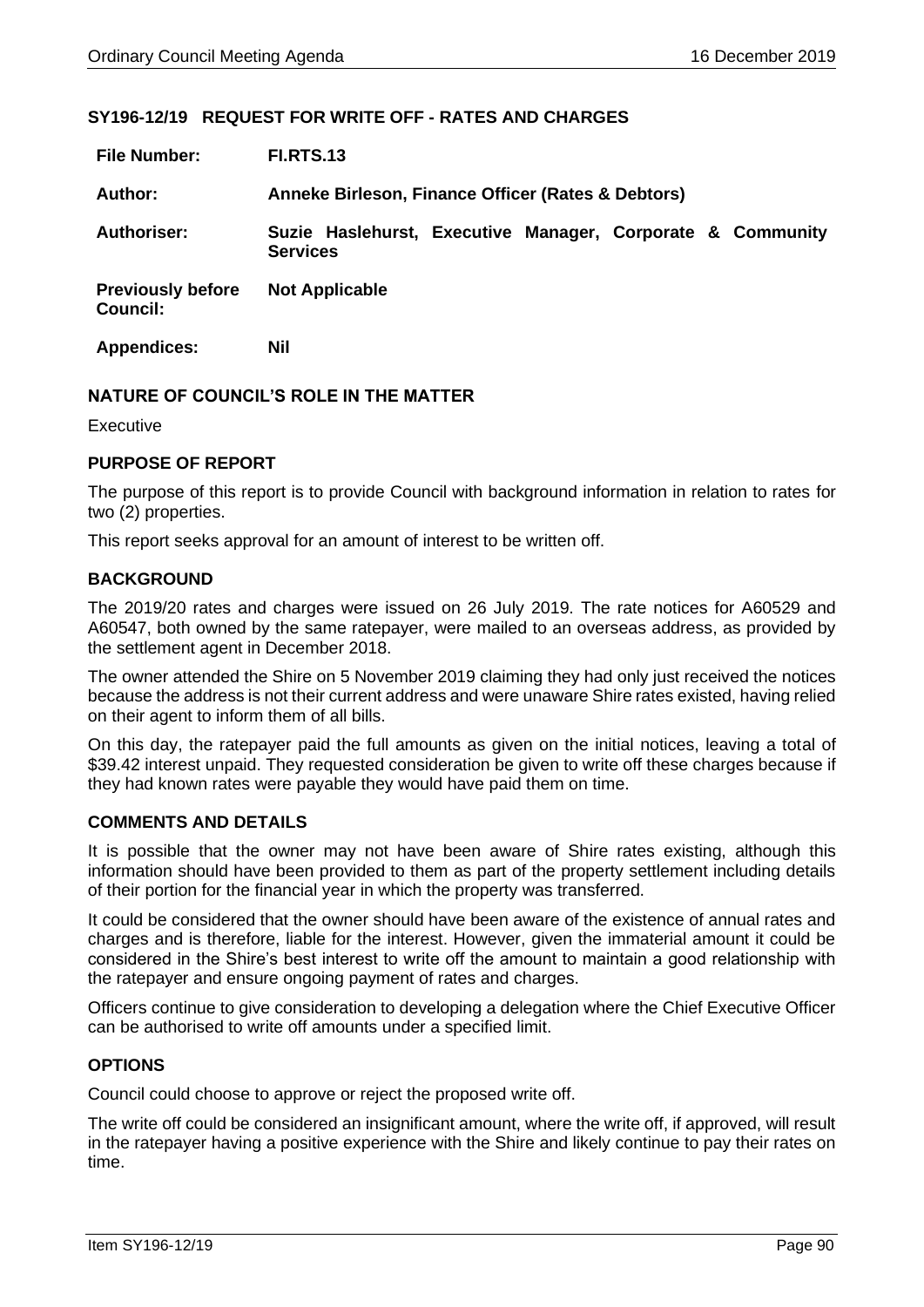## **IMPLICATIONS TO CONSIDER**

## **Consultative**

Not Applicable

## **Strategic**

Theme 5: Strong Leadership and Governance

- 5.3 The Shire's public finances are sustainable in the short and long-term.
- 5.4 There is a major focus on systems which improve and maintain accountability and transparency.

## **Policy Related**

There is currently no policy or delegation for the write off of rates and charges. Officers are working on developing a proposed delegation.

### **Financial**

If Council approves the write off it would result in a reduction in income of approximately \$39.42 and is considered immaterial.

### **Legal and Statutory**

Section 6.12(1)(c) of the Local Government Act permits the Council to write off any amount of money, which is owed to the local government.

### *6.12. Power to defer, grant discounts, waive or write off debts*

*(1) Subject to subsection (2) and any other written law, a local government may —*

- *(a) when adopting the annual budget, grant\* a discount or other incentive for the early payment of any amount of money; or*
- *(b) waive or grant concessions in relation to any amount of money; or*
- *(c) write off any amount of money, which is owed to the local government.*
- *\* Absolute majority required.*
- *(2) Subsection (1)(a) and (b) do not apply to an amount of money owing in respect of rates and service charges.*
- *(3) The grant of a concession under subsection (1)(b) may be subject to any conditions determined by the local government.*
- *(4) Regulations may prescribe circumstances in which a local government is not to exercise a power under subsection (1) or regulate the exercise of that power.*

*[Section 6.12 amended by No. 64 of 1998 s. 39.]*

## **Risk Related**

The Financial Impact is Insignificant (1)

The Likelihood of recurrence is Possible (3)

The Overall Risk Rating is Low (3)

## **Workforce**

The process to carry out the write off has no impact on the existing workforce.

### **VOTING REQUIREMENTS**

**Absolute Majority: Yes**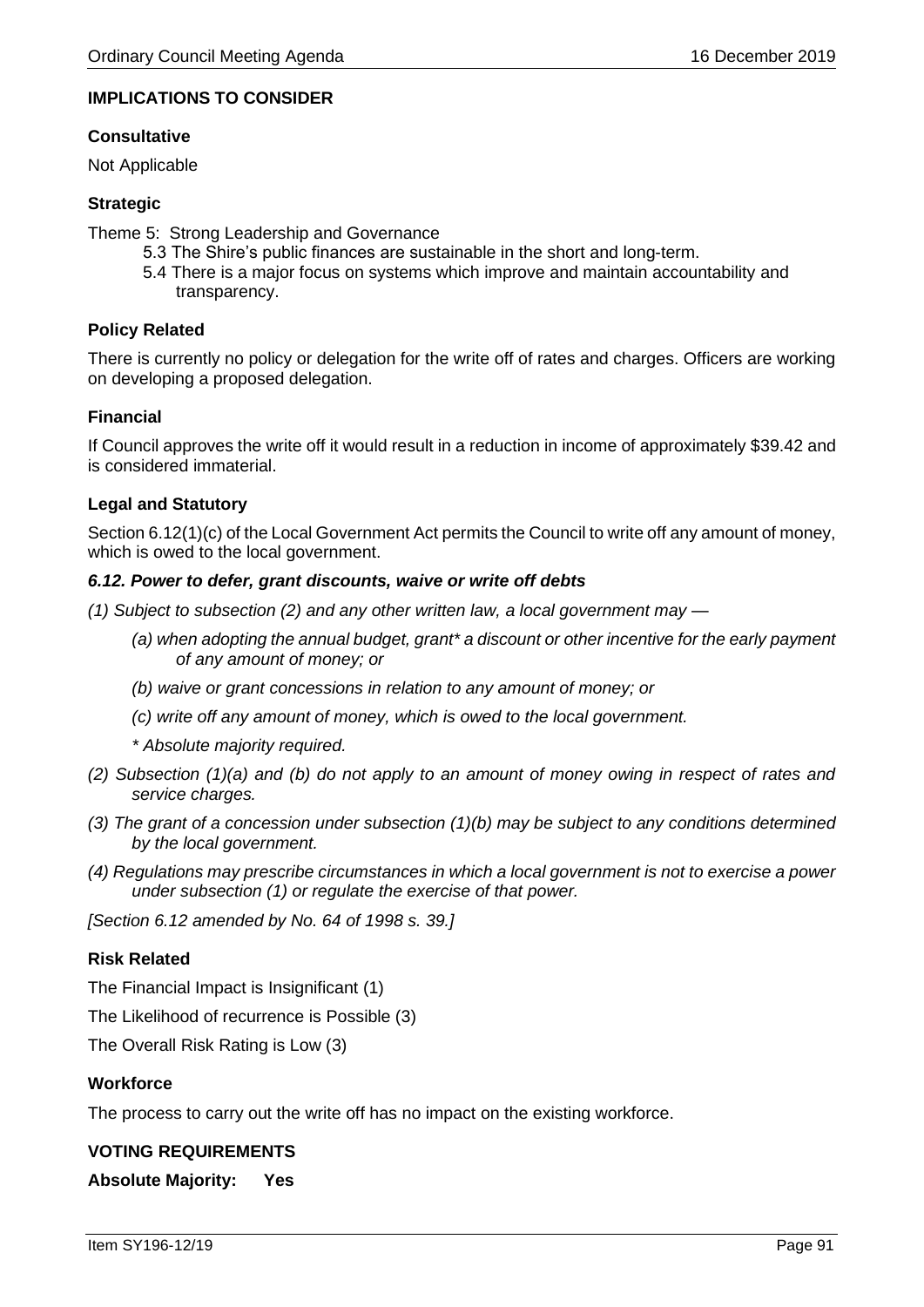# **RECOMMENDATION**

That Council approves the write off of the following amounts:

- \$19.71 for A60529; and
- \$19.71 for A60547.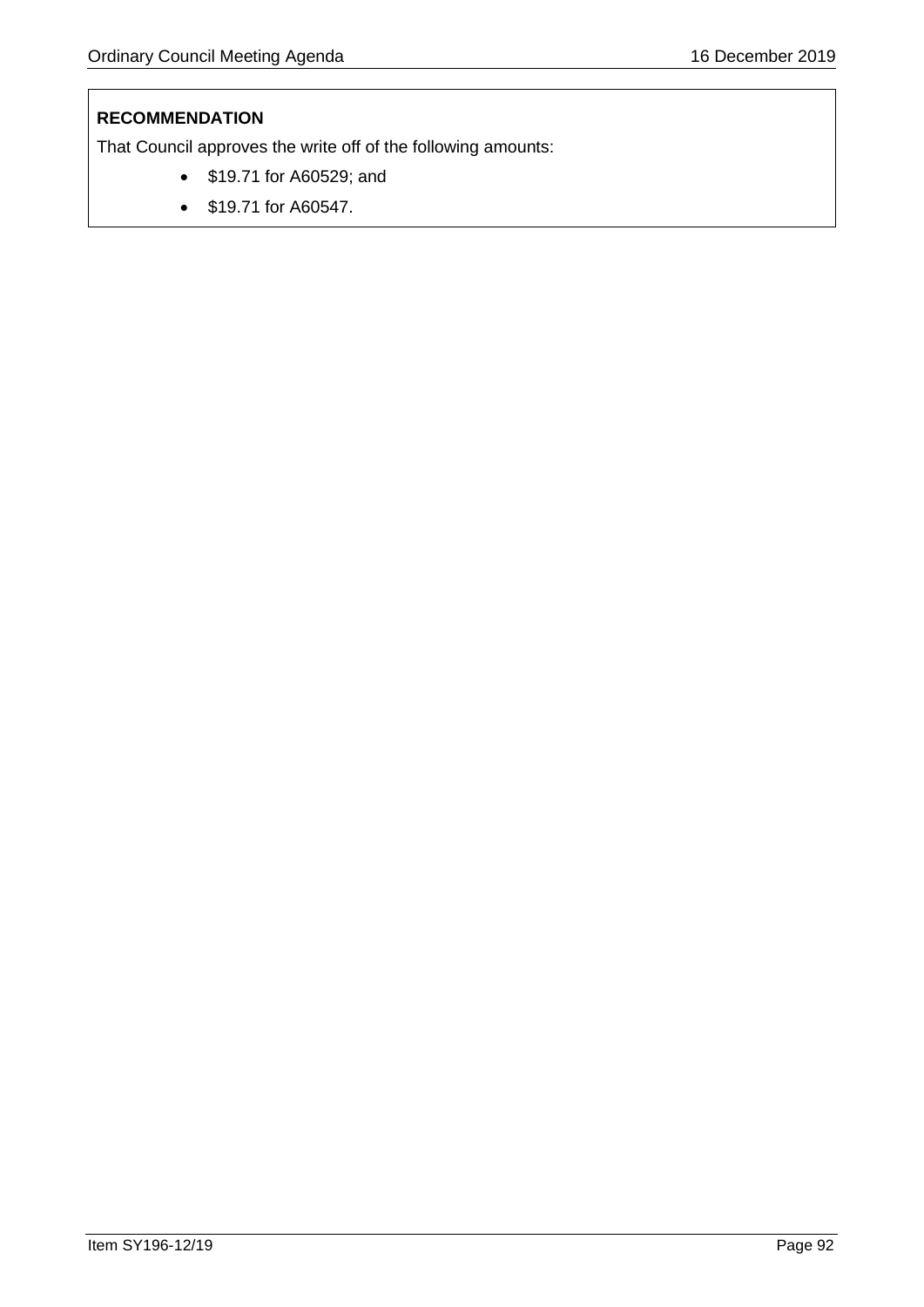### **SY197-12/19 FINANCIAL REPORT FOR NOVEMBER 2019**

| <b>File Number:</b>                         | <b>FI.FRP</b>                                                                                                                                                                         |
|---------------------------------------------|---------------------------------------------------------------------------------------------------------------------------------------------------------------------------------------|
| Author:                                     | Tabitha Bateman, Finance Manager                                                                                                                                                      |
| Authoriser:                                 | Suzie Haslehurst, Executive Manager, Corporate & Community<br><b>Services</b>                                                                                                         |
| <b>Previously before</b><br><b>Council:</b> | <b>Not Applicable</b>                                                                                                                                                                 |
| <b>Appendices:</b>                          | <b>Monthly Financial Statements - November 2019</b><br>1.<br><b>Creditors Payments Listing - November 2019</b><br>2.<br><b>Business Card Transaction Summary - October 2019</b><br>3. |

### **NATURE OF COUNCIL'S ROLE IN THE MATTER**

- Legislative
- Review

## **PURPOSE OF REPORT**

The purpose of financial reporting and the preparation of monthly financial statements is to communicate information about the financial position and operating results of the Shire of York to Councillors and the community and monitors the local government's performance against budgets.

## **BACKGROUND**

Local governments are required to prepare general purpose financial reports in accordance with the *Local Government Act 1995*, the *Local Government (Financial Management) Regulations 1996* and the *Australian Accounting Standards*.

A statement of financial activity and any accompanying documents are to be presented to the Council at an ordinary meeting of the Council within two months after the end of the month to which the statement relates. The Statement of Financial Activity summarises the Shire's operating activities and non-operating activities.

It should be noted that the figures reflected in the following reports are as at the of the end of year position only and are subject to audit adjustments for the 2018/19 Annual Financial Report.

## **COMMENTS AND DETAILS**

The Financial Report for the period ending 30 November 2019 is presented for Council's consideration and includes the following;

- Monthly Statements for the period ended 30 November 2019
- **List of Creditor Payments**
- Business Card Statement and Transaction Summary

The following information provides balances for key financial areas for the Shire of York's financial position as at 30 November 2019;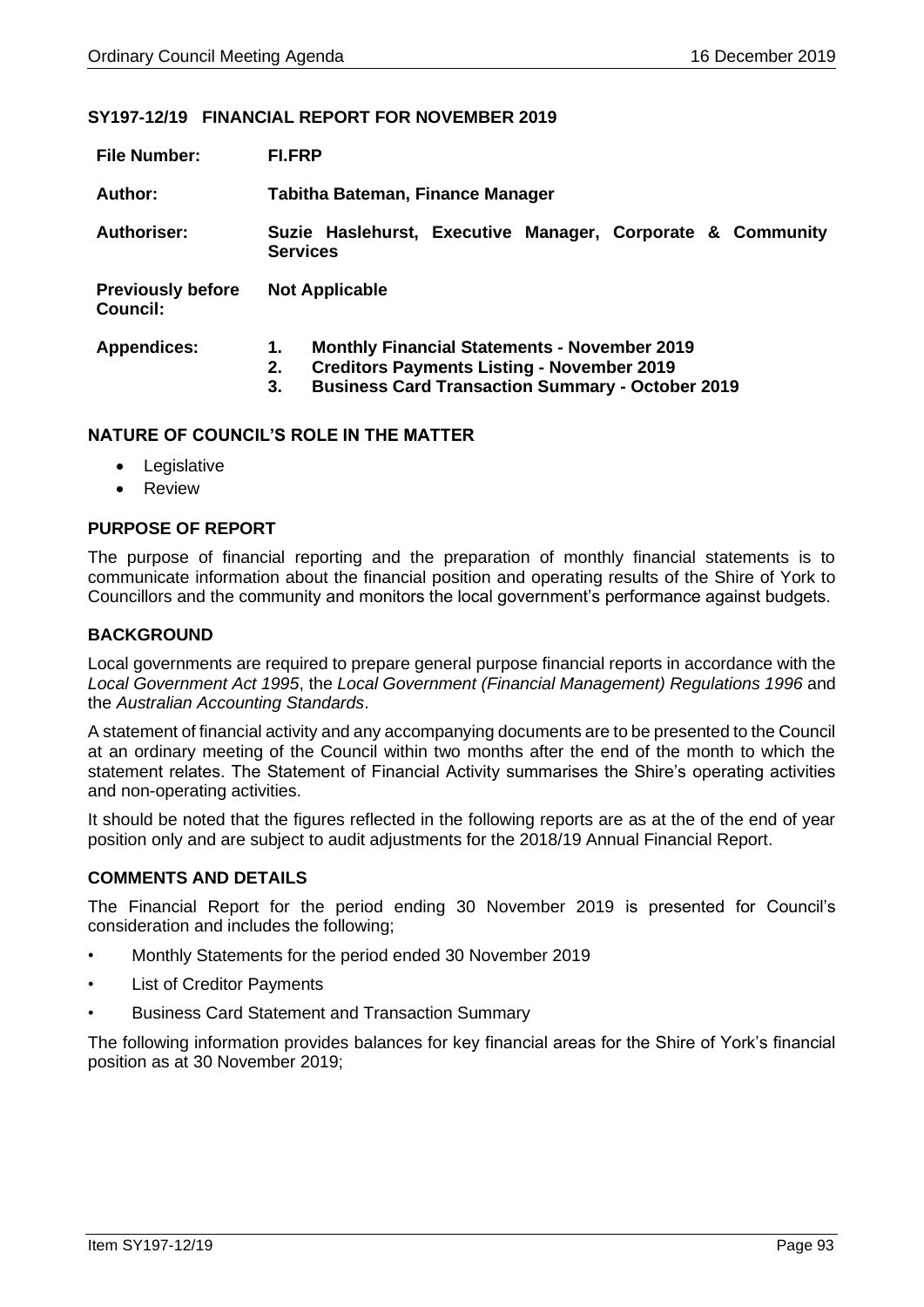### *Outstanding Rates and Services*

The total outstanding rates balance at the end of November was \$2,831,271 compared to \$3,373,840 as at 31 October 2019. The notable reduction in outstanding rates over the month can be attributed to the second instalment falling due on 8 November 2019.

| <b>Current Year</b>                         | <b>Properties</b> | 30/11/2019     | %   | <b>Properties</b> | 30/11/2018     | $\%$ |
|---------------------------------------------|-------------------|----------------|-----|-------------------|----------------|------|
| 3 years and over                            | 93                | \$470,567.10   | 17% | 73                | \$471,988.78   | 16%  |
| 2 years and over                            | 105               | \$196,215.49   | 7%  | 109               | \$241,136.26   | 8%   |
| 1 year and over<br><b>Total Prior Years</b> | 199               | \$292,906.36   | 10% | 183               | \$314,814.97   | 11%  |
| outstanding                                 |                   | \$959,688.95   | 34% |                   | \$1,027,940.01 | 35%  |
| <b>Current Rates</b>                        | 1395              | \$1,871,582.41 | 66% | 1352              | \$1,920,878.93 | 65%  |
| <b>Total Rates Outstanding</b>              |                   | \$2,831,271.36 |     |                   | \$2,948,818.94 |      |

A review of outstanding debtors is regularly conducted. In accordance with Council's Revenue Collection policy, requests for payment arrangements are presented to Council for acceptance. Officers are currently managing a number of payment arrangements outside of the ordinary payment options adopted by Council.

### *Outstanding Sundry Debtors*

Total outstanding sundry debtors as at 30 November 2019 were \$290,339 compared to \$65,774 reported at 31 October 2019. The variation between months was due to a claim of \$241,000 for the 2019/20 round of Bushfire Risk Mitigation funding being submitted to the Department of Fire and Emergency Services. The significant variation from the previous year relates largely to a long outstanding debt written off by Council resolution in June 2019.

| <b>Current Year</b>              | 30/11/2019   | %   | 30/11/2018   | $\%$  |
|----------------------------------|--------------|-----|--------------|-------|
| 90 days and over                 | \$35,831.92  | 12% | \$267,919.28 | 94%   |
| 60 days and over                 | \$1,012.56   | 0%  | \$0.00       | 0%    |
| 30 days and over                 | \$8,054.74   | 3%  | \$14,813.06  | 5%    |
| Current                          | \$245,439.48 | 85% | \$2,787.09   | $1\%$ |
| <b>Total Debtors Outstanding</b> | \$290,338.70 |     | \$285,519.43 |       |

### **OPTIONS**

Not applicable

## **IMPLICATIONS TO CONSIDER**

### **Consultative**

Not applicable

### **Strategic**

Theme 5: Strong and Effective Leadership

- 5.1 Effective and informed governance and decision-making
- 5.3 A financially sustainable Shire
- 5.4 Open and accountable systems

## **Policy Related**

Policy F1.2 Procurement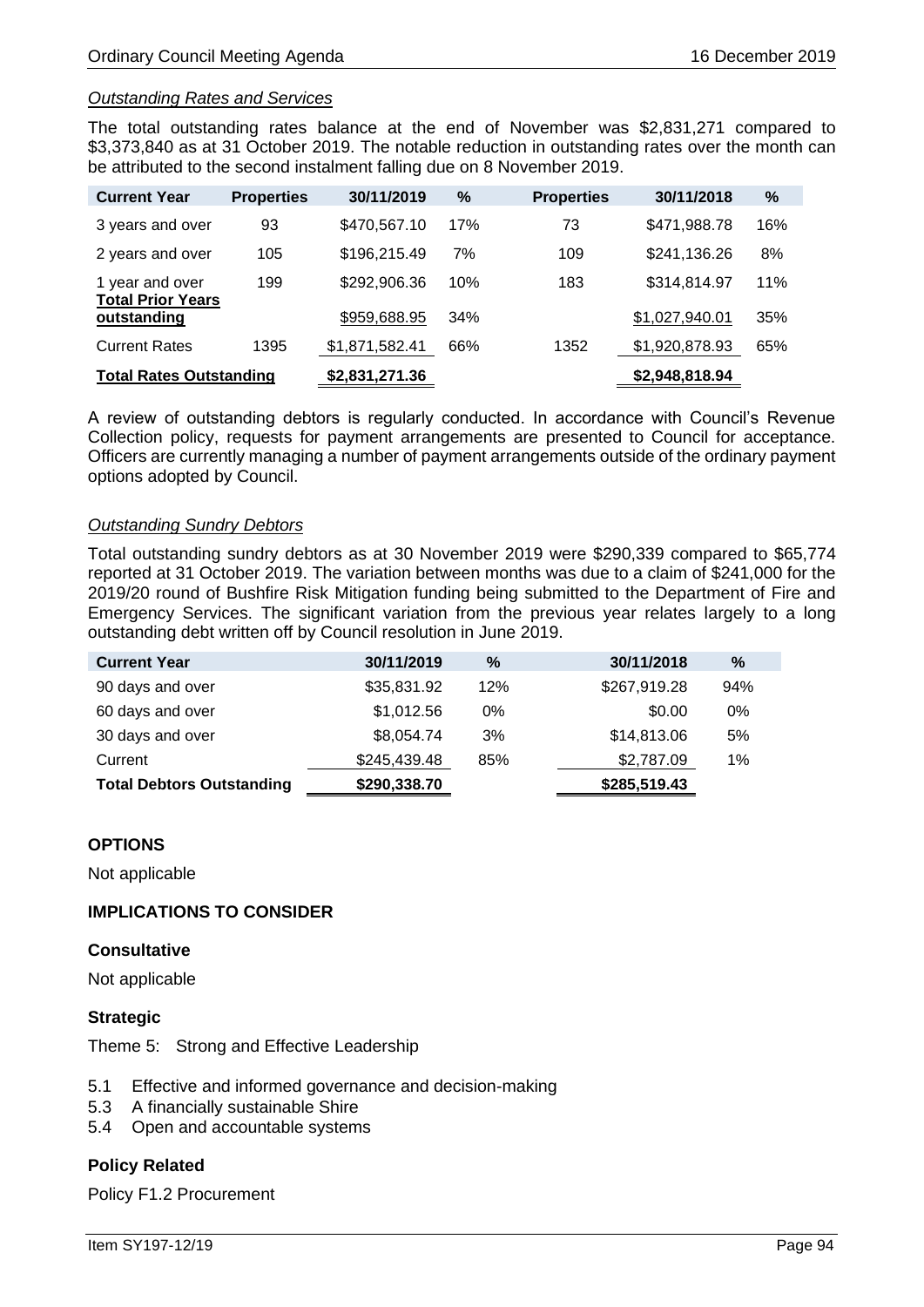## Policy F1.6 Credit Cards

Policy F1.5 Authority to make payments from Trust and Municipal Funds DE 3.1 Authority to make Payments from Trust and Municipal Funds

## **Financial**

This report and its appendices provides a summary of the financial position of the Shire at the end of the reporting period.

## **Legal and Statutory**

## *Local Government Act 1995*

*6.10. Financial Management Regulations may provide for —*

- *(a) the security and banking of money received by a local government; and*
- *(b) the keeping of financial records by a local government; and*
- *(c) the management by a local government of its assets, liabilities and revenue; and*
- *(d) the general management of, and the authorisation of payments out of —*
	- *(i) the municipal fund; and*
	- *(ii) the trust fund, of a local government.*

## *Local Government (Financial Management) Regulations 1996*

- *13. Payments from municipal fund or trust fund by CEO (Act s. 6.10)*
	- *(1) If the local government has delegated to the CEO the exercise of its power to make payments from the municipal fund or the trust fund, a list of accounts paid by the CEO is to be prepared each month showing for each account paid since the last such list was prepared —*
		- *(a) the payee's name; and*
		- *(b) the amount of the payment; and*
		- *(c) the date of the payment; and*
		- *(d) sufficient information to identify the transaction.*
- *34. Financial activity statement required each month (Act s. 6.4)*
	- *(1A) In this regulation —*

*committed assets means revenue unspent but set aside under the annual budget for a specific purpose.*

- *(1) A local government is to prepare each month a statement of financial activity reporting on the revenue and expenditure, as set out in the annual budget under regulation 22(1)(d), for that month in the following detail —*
	- *(a) annual budget estimates, taking into account any expenditure incurred for an additional purpose under section 6.8(1)(b) or (c); and*
	- *(b) budget estimates to the end of the month to which the statement relates; and*
	- *(c) actual amounts of expenditure, revenue and income to the end of the month to which the statement relates; and*
	- *(d) material variances between the comparable amounts referred to in paragraphs (b) and (c); and*
	- *(e) the net current assets at the end of the month to which the statement relates.*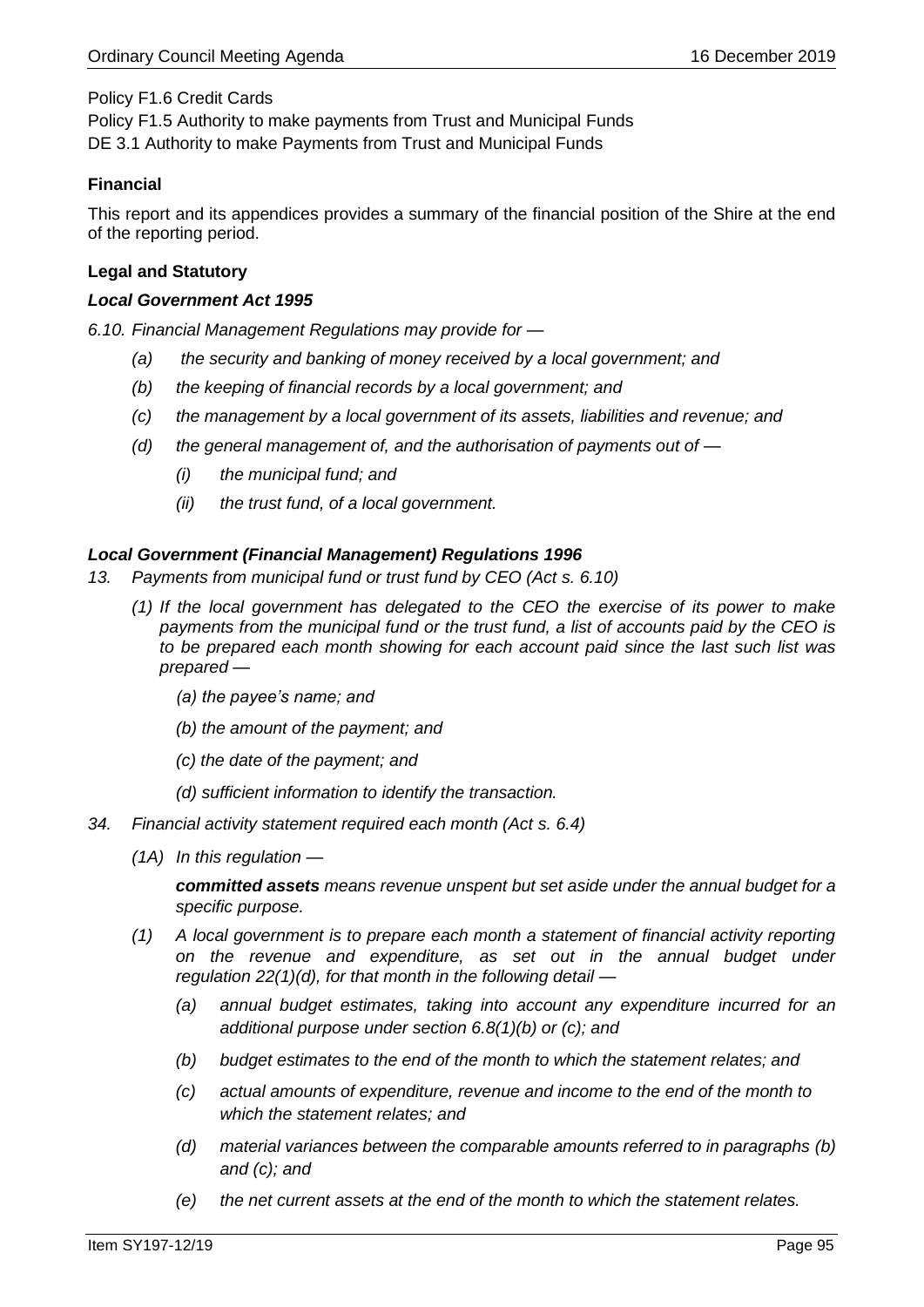- *(2) Each statement of financial activity is to be accompanied by documents containing —*
	- *(a) an explanation of the composition of the net current assets of the month to which the statement relates, less committed assets and restricted assets; and*
	- *(b) an explanation of each of the material variances referred to in subregulation (1)(d); and*
	- *(c) such other supporting information as is considered relevant by the local government.*
- *(3) The information in a statement of financial activity may be shown —*
	- *(a) according to nature and type classification; or*
	- *(b) by program; or*
	- *(c) by business unit.*
- *(4) A statement of financial activity, and the accompanying documents referred to in subregulation (2), are to be —*
	- *(a) presented at an ordinary meeting of the council within 2 months after the end of the month to which the statement relates; and*
	- *(b) recorded in the minutes of the meeting at which it is presented.*
- *(5) Each financial year, a local government is to adopt a percentage or value, calculated in accordance with the AAS, to be used in statements of financial activity for reporting material variances.*

### **Risk Related**

It is a requirement of the *Local Government (Financial Management) Regulations 1996* that local governments prepare a Statement of Financial Activity within two months after the end of the reporting period. This report mitigates the risk of non-compliance with the regulations.

## **Workforce**

Not applicable

## **VOTING REQUIREMENTS**

**Absolute Majority: No**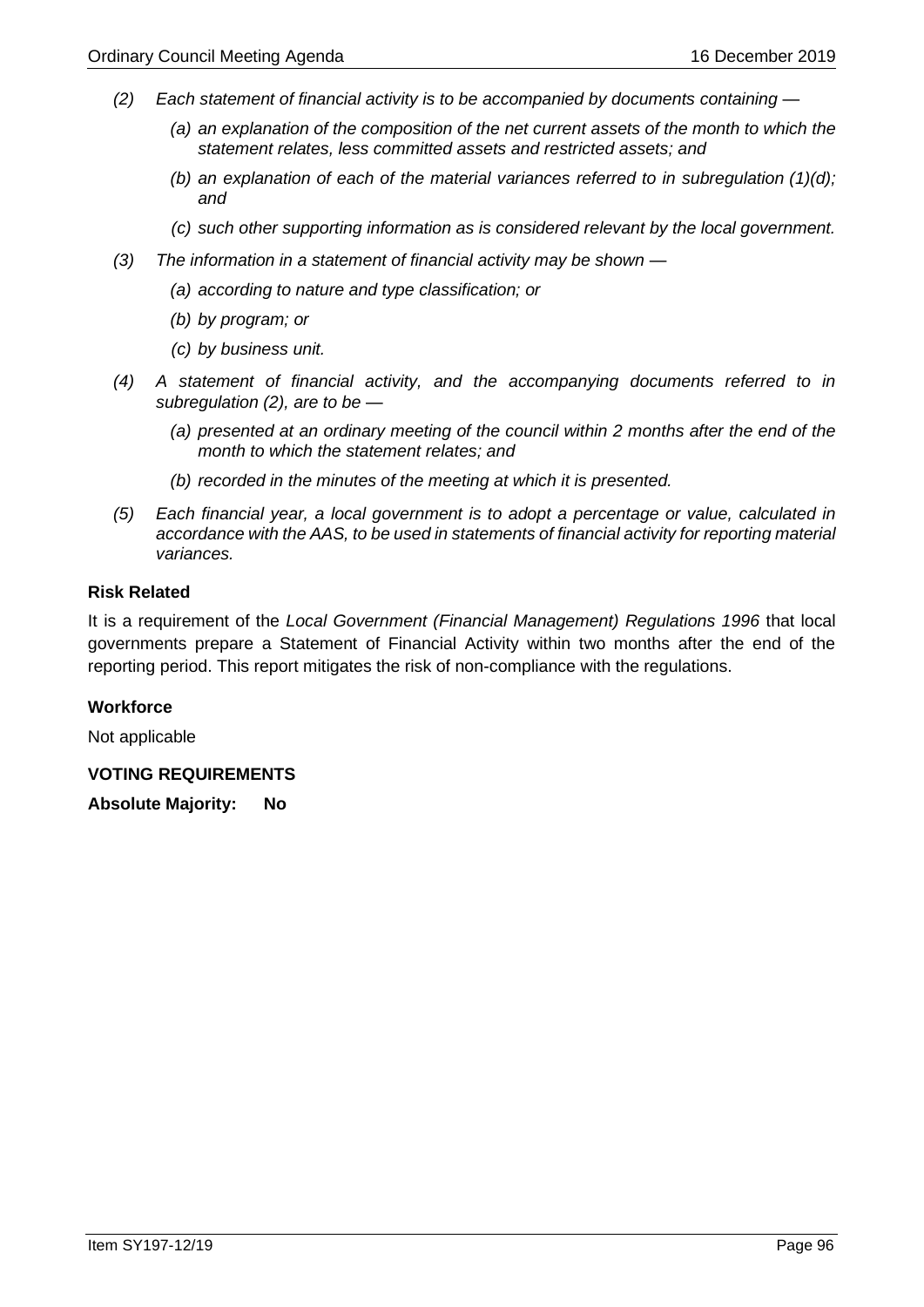# **RECOMMENDATION**

That Council receives the Monthly Financial Report and the list of payments drawn from the Municipal and Trust accounts for the period ending 30 November 2019 as summarised below:

| <b>Nov-19</b> |
|---------------|
|---------------|

 $\ddot{\phantom{a}}$ 

| <b>MUNICIPAL FUND</b>            | <b>AMOUNT</b> |
|----------------------------------|---------------|
| <b>Cheque Payments</b>           | 18,074.88     |
| <b>Payroll Debits</b>            | 201,949.06    |
| <b>Electronic Funds Payments</b> | 576,670.33    |
| Payroll Debits - Superannuation  | 43,003.14     |
| <b>Bank Fees</b>                 | 1,703.91      |
| Corporate Cards                  | 420.96        |
| Fuji Xerox Equipment Rental      | 236.62        |
| <b>Fire Messaging Service</b>    | 295.02        |
| Sub total - Municipal            | 842,353.92    |
|                                  |               |
| <b>TRUST FUND</b>                |               |
| <b>Electronic Funds Payments</b> | 7,782.95      |
| <b>Cheque Payments</b>           | 80.00         |
| <b>Direct Debits Licensing</b>   | 93,122.10     |
| <b>Sub total - Trust</b>         | 100,985.05    |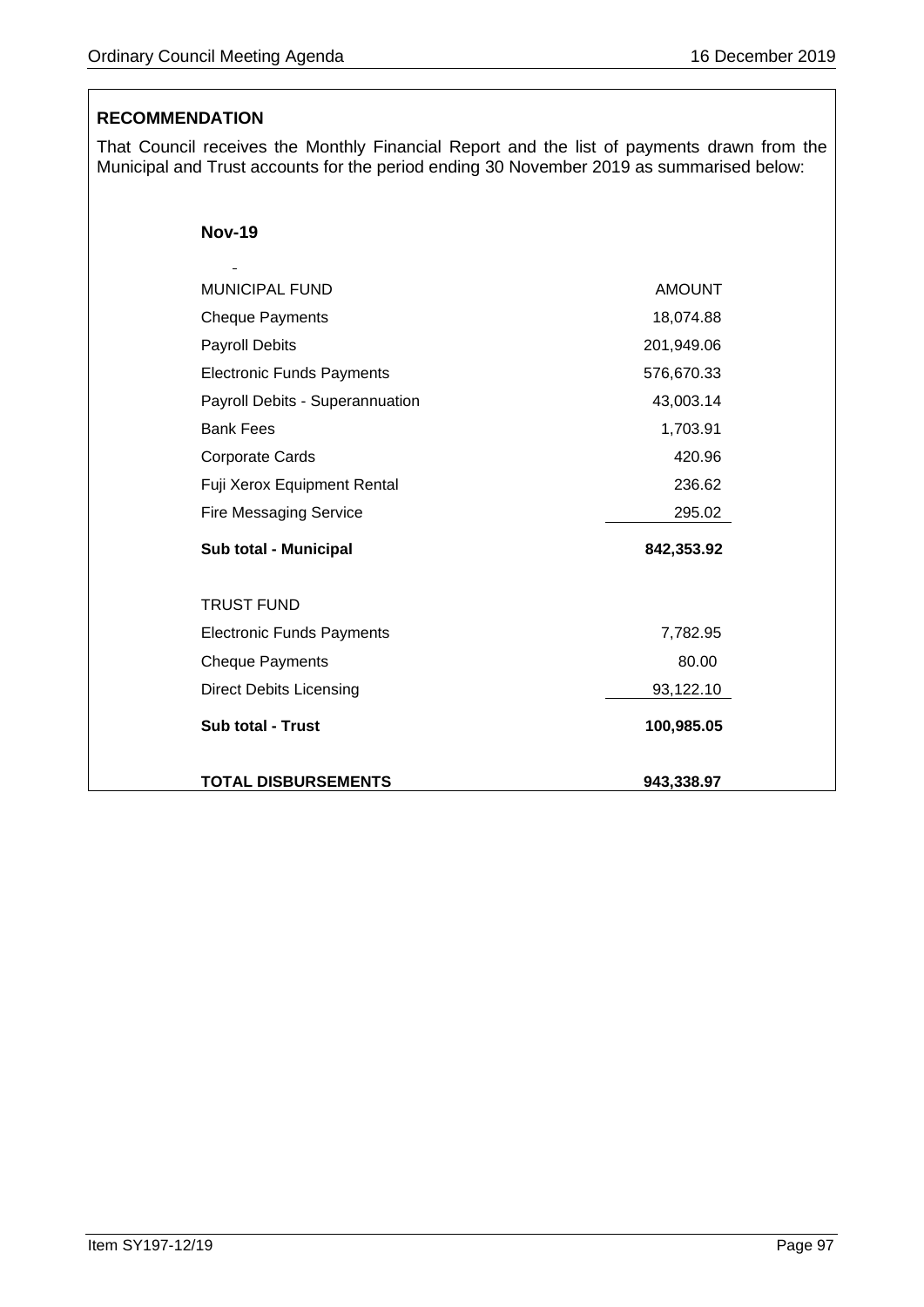### **SY198-12/19 INVESTMENTS - NOVEMBER 2019**

| <b>File Number:</b>                         | <b>FI.FRP</b>                                                                 |
|---------------------------------------------|-------------------------------------------------------------------------------|
| Author:                                     | Tabitha Bateman, Finance Manager                                              |
| <b>Authoriser:</b>                          | Suzie Haslehurst, Executive Manager, Corporate & Community<br><b>Services</b> |
| <b>Previously before</b><br><b>Council:</b> | Not applicable                                                                |
| <b>Appendices:</b>                          | <b>Investment Register - November 2019</b><br>1.                              |

### **NATURE OF COUNCIL'S ROLE IN THE MATTER**

- Legislative
- Review

## **PURPOSE OF REPORT**

To report to Council the balance and distribution of investments held by the Shire of York as at 30 November 2019.

### **BACKGROUND**

Council's policy F1.4 - *Investment* requires Council to review the performance of its investments on a monthly basis. In accordance with the policy, a report of investments is presented to Council to provide a summary of investments held by the Shire of York.

### **COMMENTS AND DETAILS**

The Shire of York Investment Portfolio includes the following items that highlight Council's investment portfolio performance:

- a) Council's Investments as at 30 November 2019
- b) Application of Investment Funds
- c) Investment Performance

### **OPTIONS**

Not applicable

### **IMPLICATIONS TO CONSIDER**

### **Consultative**

Standard and Poor's Australia - Global ratings Financial institutions

**Strategic** Not applicable

## **Policy Related**

Policy F1.4 *Investment* DE 3-2 Invest Money Held in Municipal and Trust Funds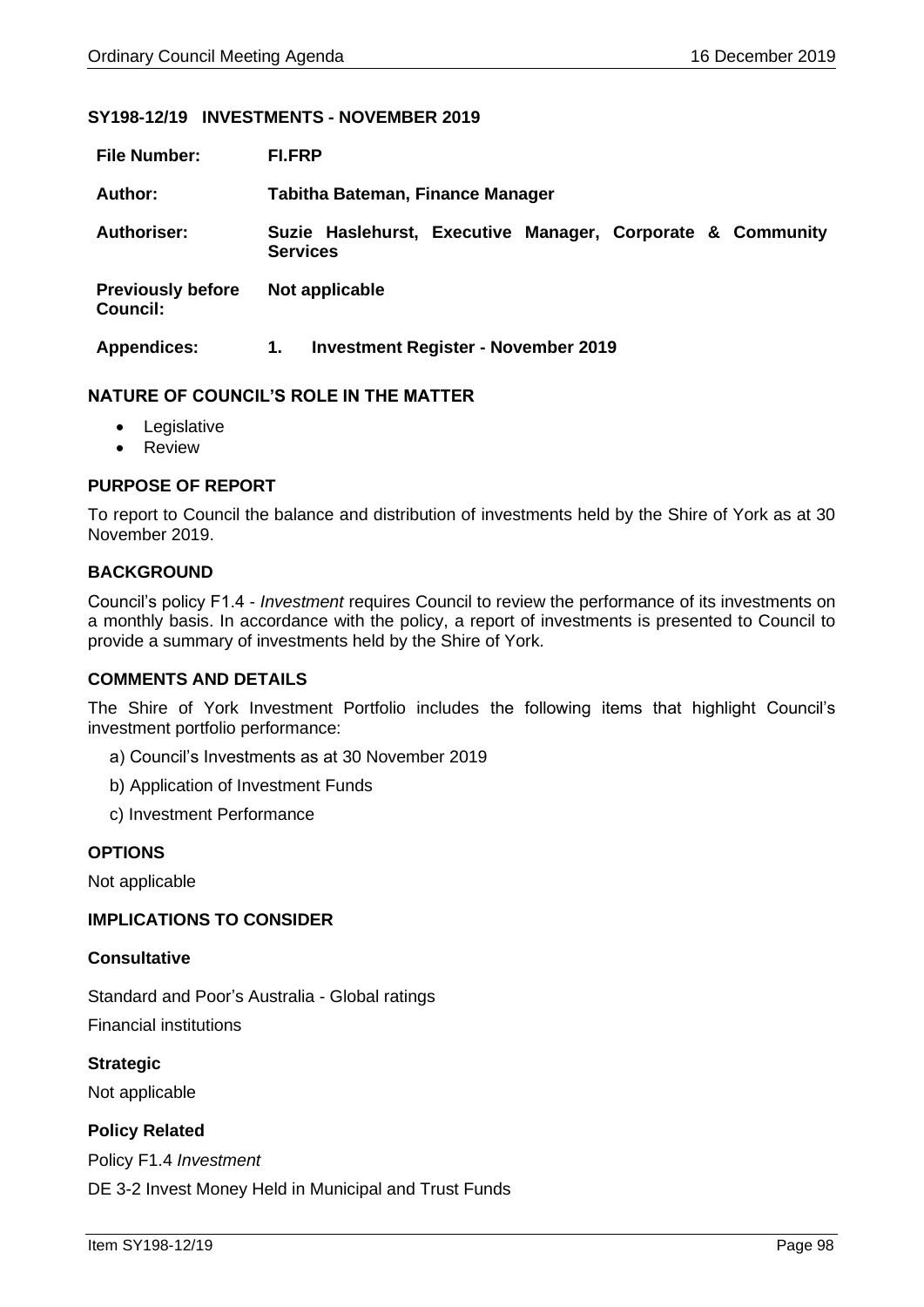## **Financial**

Revenue from investments is a funding source for the Shire and assists in maintaining the value of reserve funds. Policies and procedures are in place to ensure appropriate, responsible and accountable measures are in place to protect the Shire's funds.

## **Legal and Statutory**

### *Local Government Act 1995*

### *6.14. Power to invest*

- *(1) Money held in the municipal fund or the trust fund of a local government that is not, for the time being, required by the local government for any other purpose may be invested as trust funds may be invested under the Trustees Act 1962 Part III.*
- *(2A) A local government is to comply with the regulations when investing money referred to in subsection (1).*
- *(2) Regulations in relation to investments by local governments may —*
	- *(a)make provision in respect of the investment of money referred to in subsection (1); and*
	- *[(b) deleted]*
	- *(c) prescribe circumstances in which a local government is required to invest money held by it; and*
	- *(d) provide for the application of investment earnings; and*
	- *(e) generally provide for the management of those investments.*

### *Local Government (Financial Management) Regulations 1996*

### *19. Investments, control procedures for*

- *(1) A local government is to establish and document internal control procedures to be followed by employees to ensure control over investments.*
- *(2) The control procedures are to enable the identification of —*
	- *(a) the nature and location of all investments; and*
	- *(b) the transactions related to each investment.*

## *19C. Investment of money, restrictions on (Act s. 6.14(2)(a))*

*(1) In this regulation —*

*authorised institution means —*

- *(a) an authorised deposit-taking institution as defined in the Banking Act 1959 (Commonwealth) section 5; or*
- *(b) the Western Australian Treasury Corporation established by the Western Australian Treasury Corporation Act 1986;*

*foreign currency means a currency except the currency of Australia.*

- *(2) When investing money under section 6.14(1), a local government may not do any of the following —*
	- *(a) deposit with an institution except an authorised institution;*
	- *(b) deposit for a fixed term of more than 3 years;*
	- *(c) invest in bonds that are not guaranteed by the Commonwealth Government, or a State or Territory government;*
	- *(d) invest in bonds with a term to maturity of more than 3 years;*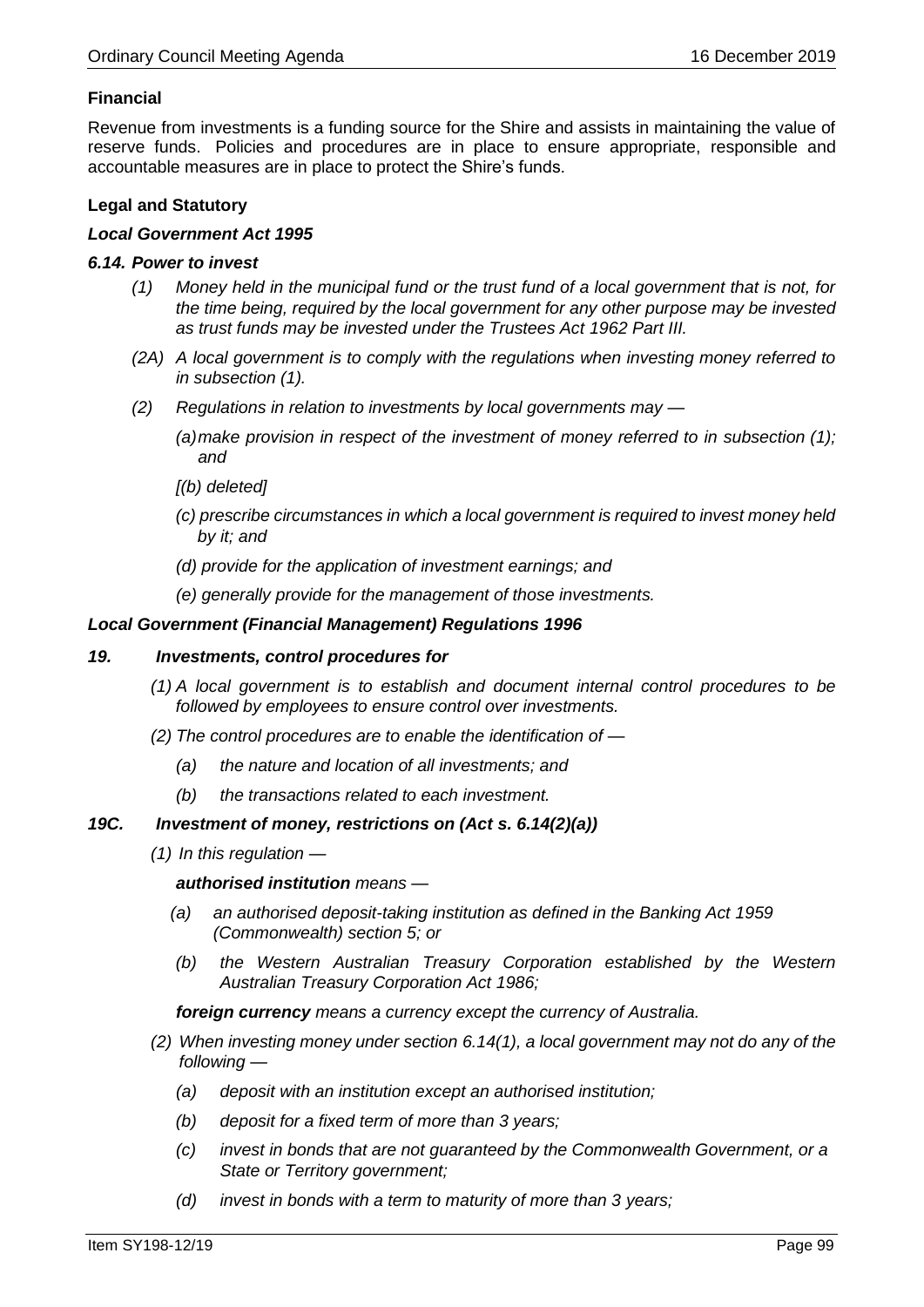*(e) invest in a foreign currency.*

## **Risk Related**

Funds are invested with various financial institutions in accordance with the global credit framework outlined in the Shire's investment policy to reduce risk.

## **Workforce**

Not applicable

## **VOTING REQUIREMENTS**

**Absolute Majority: No**

# **RECOMMENDATION**

That Council receives and notes the Shire of York Investment Portfolio attached to this report.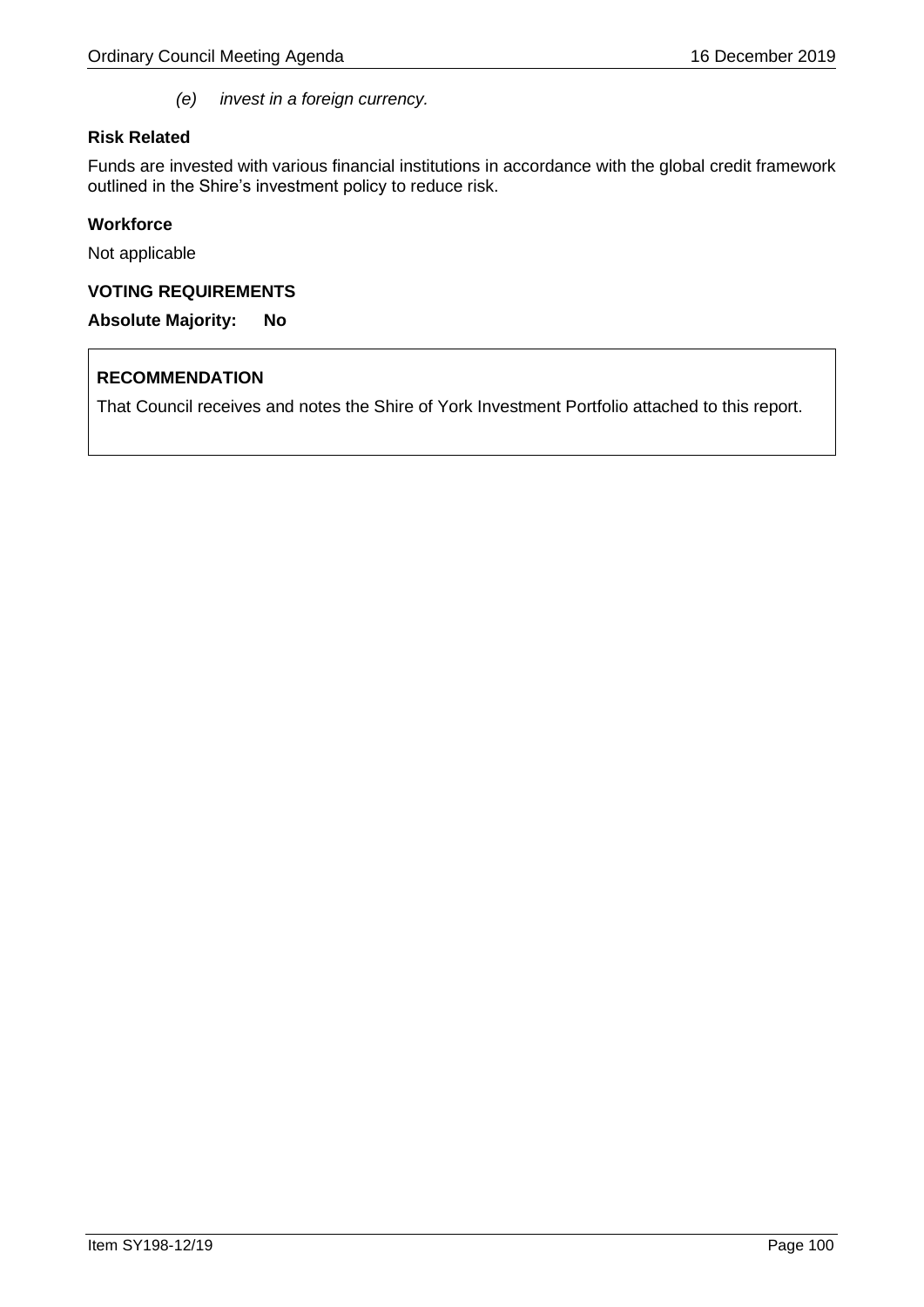# **10 MOTIONS OF WHICH PREVIOUS NOTICE HAS BEEN GIVEN**

*Nil* 

# **11 QUESTIONS FROM MEMBERS WITHOUT NOTICE**

*Nil*

# **12 BUSINESS OF AN URGENT NATURE INTRODUCED BY DECISION OF THE MEETING**

*Nil*